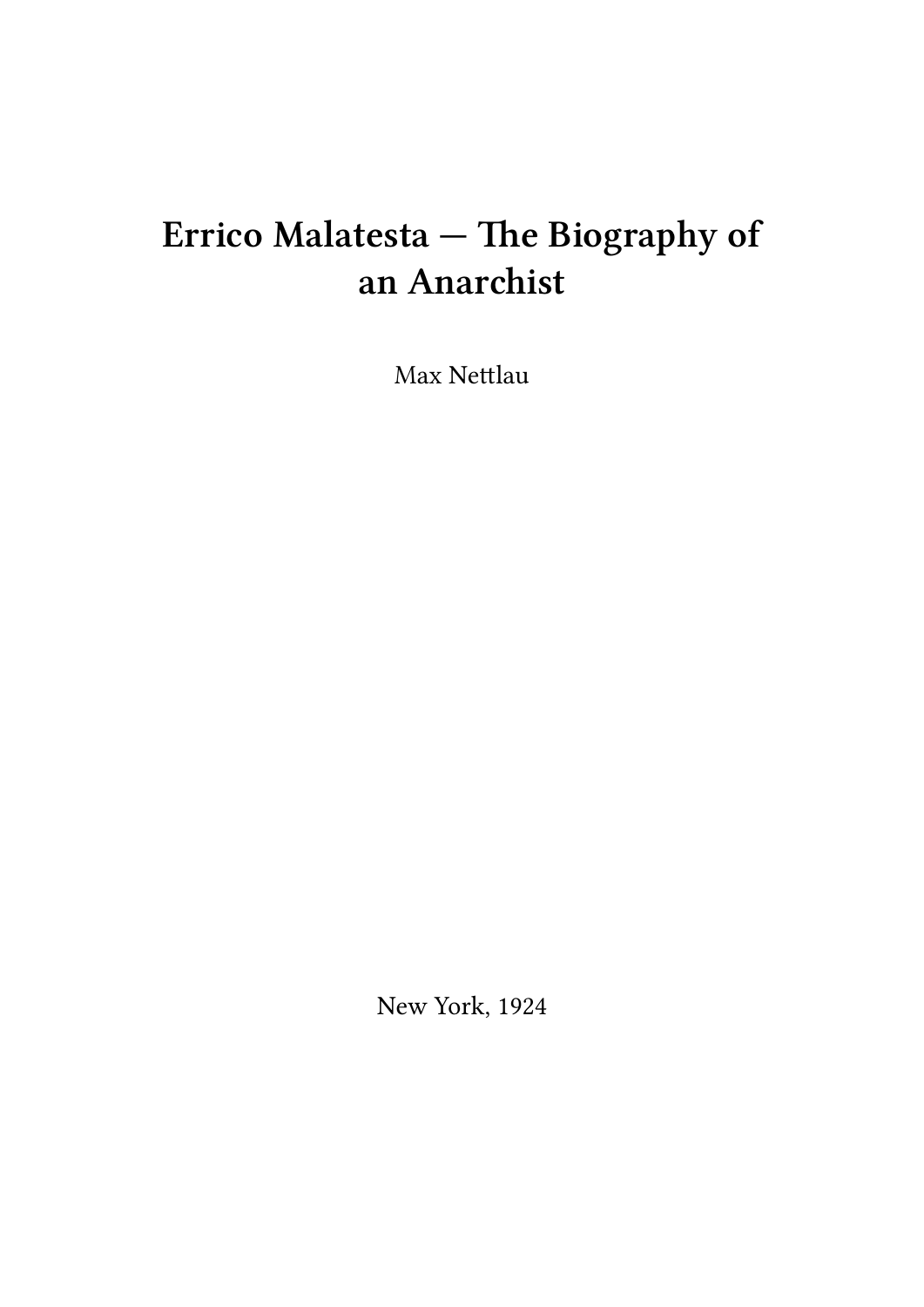## **Contents**

| Introduction           | 3  |
|------------------------|----|
| <b>Hippolyte Havel</b> | 5  |
| <b>APPENDIX</b>        | 76 |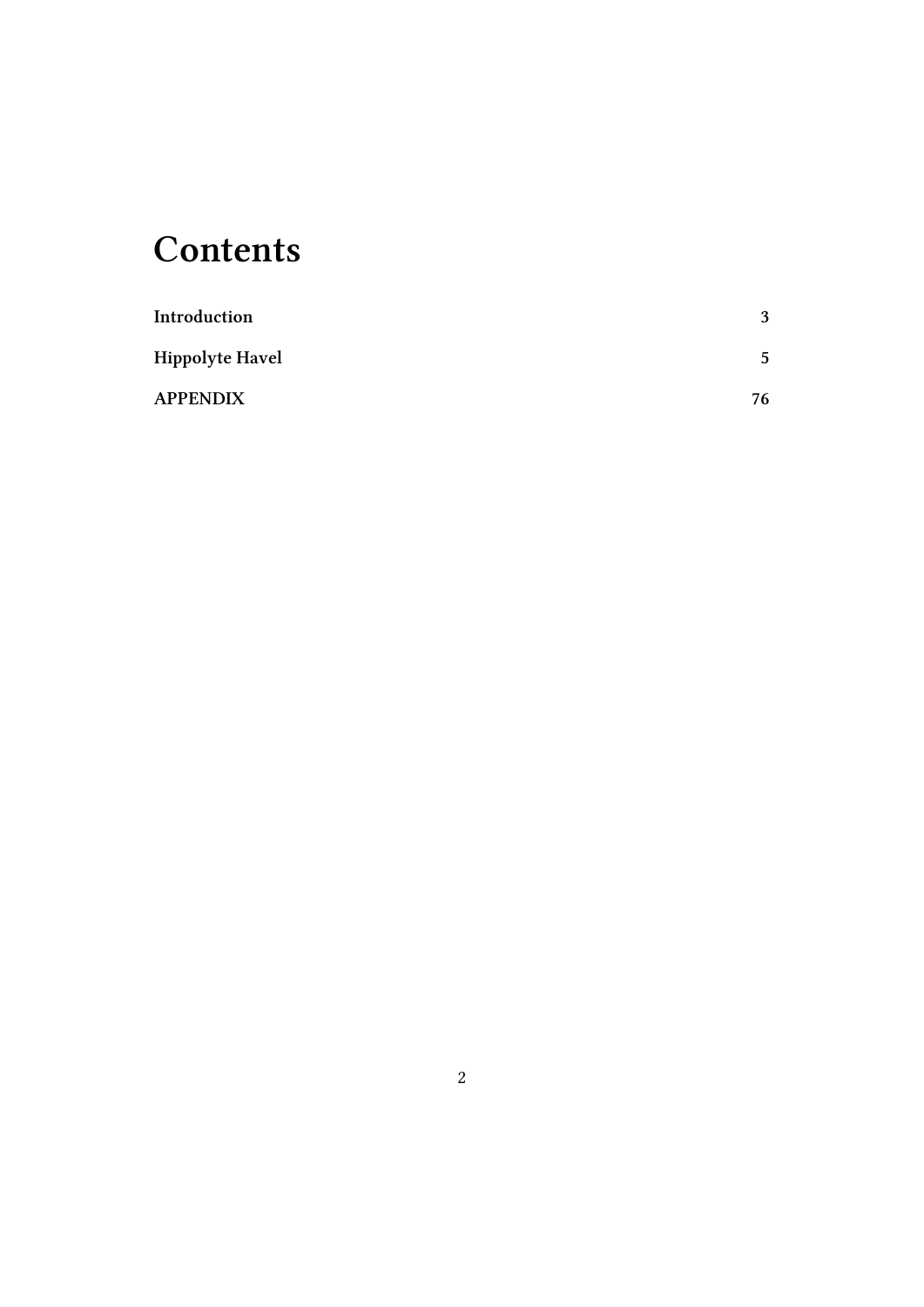## <span id="page-2-0"></span>**Introduction**

The short sketch of Malatesta's life is based on the exhaustive study of Max Nettlau, published in Italian translation by "Il Martello" in New York under the title Vita e Pensieri di Errico Malatesta, and in German translation issued at Berlin by the publishers of the "Syndicalist." Max Nettlau, the profound scholar of the Anarchist movement, biographer of Michael Bakunin and author of Bibliographie de l'Anarchie, lives in Vienna, and like so many intellectuals in Europe, in distressing economic condition. May I express here the hope that he will find sufficient encouragement to continue his valuable task in the Anarchist movement? He was in contact with the most remarkable men and women in the revolutionary movement of our time and his own reminiscences should prove of great value to the younger generation.

The American publishers refuse to print the Biography on the pretext that it would not pay. No doubt, should an upheaval occur in Italy and Malatesta's name appear in the foreground, the same publishers would be only to eager to get hold of the manuscript. Meanwhile our comrades of the Jewish Anarchist Federation offer the short sketch as a homage to Malatesta on his seventieth birthday.

In a very sympathetic review of the Vita e Pensieri in the New York "Nation", Eugene Lyons states that Malatesta's life symbolized the romantic age of rebellion. True, but it is not the romance of self-conscious knight-errantry, of adventure for adventure's sake. It is rather the inevitable unfolding of a character unswerving in its devotion to a philosophy of action. Even at the peaks of his adventures Malatesta has remained kindly, retiring, modest in his habits.

Against the background of a Europe misruled by renegade Millerans, Lloyd Georges, Mussolinis, Eberts, Pilsudskis, and other of the fraternity of ex-idealists, the personality of Errico Malatesta attains an idyllic grandeur. At the age of seventy he can look back upon fifty years of intensive revolutionary work, thirty-six of them spent in busy exile. His life has a consistency, an almost apocalyptic directness which more than explains the adulation with which he is regarded among the comrades. It coincides, moreover, with a concentrated half century of social development. Its threads are woven closely into lives of the leaders during this period — Mazzini, Bakunin, Cafiero, William Morris, the brothers Reclus, James Guillaume, Stepniak, Kropotkin, and many others. It is a life that bridges the time of the Paris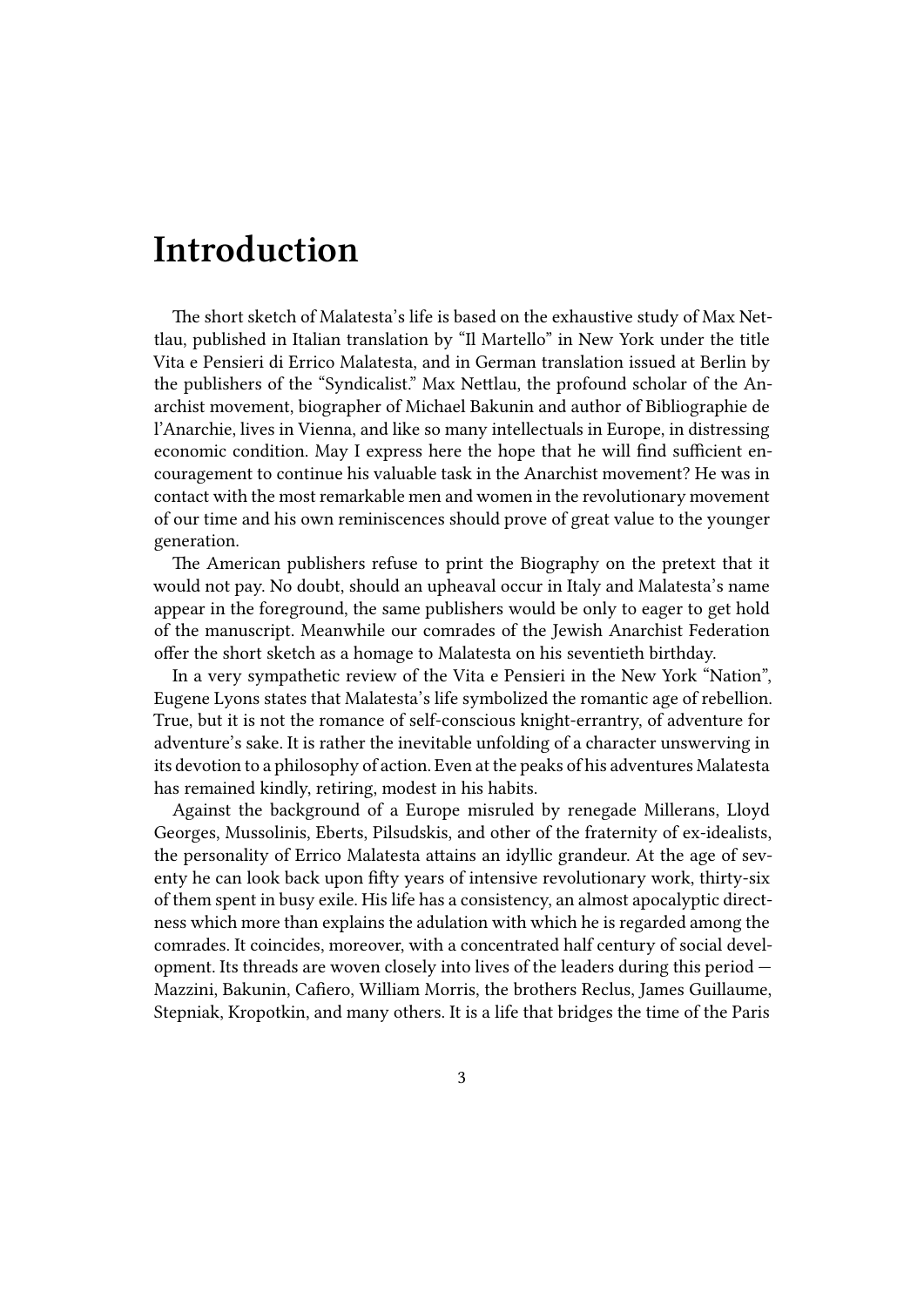Commune and the Russian Revolution. Its course consequently has a tremendous significance.

When Malatesta returned to Italy in October, 1919, after being smuggled out of England on a coal boat by the head of the Italian Seamen's Federation, all the ships in the port of Genoa saluted his arrival, the city stopped work and turned out to greet him. His arrest soon after and the events in Italy which have forced him temporarily into the background of national life are recent enough to be generally known. Despite his age, Malatesta is still a vigorous social rebel, and the most stirring chapters of his life may still have to be written.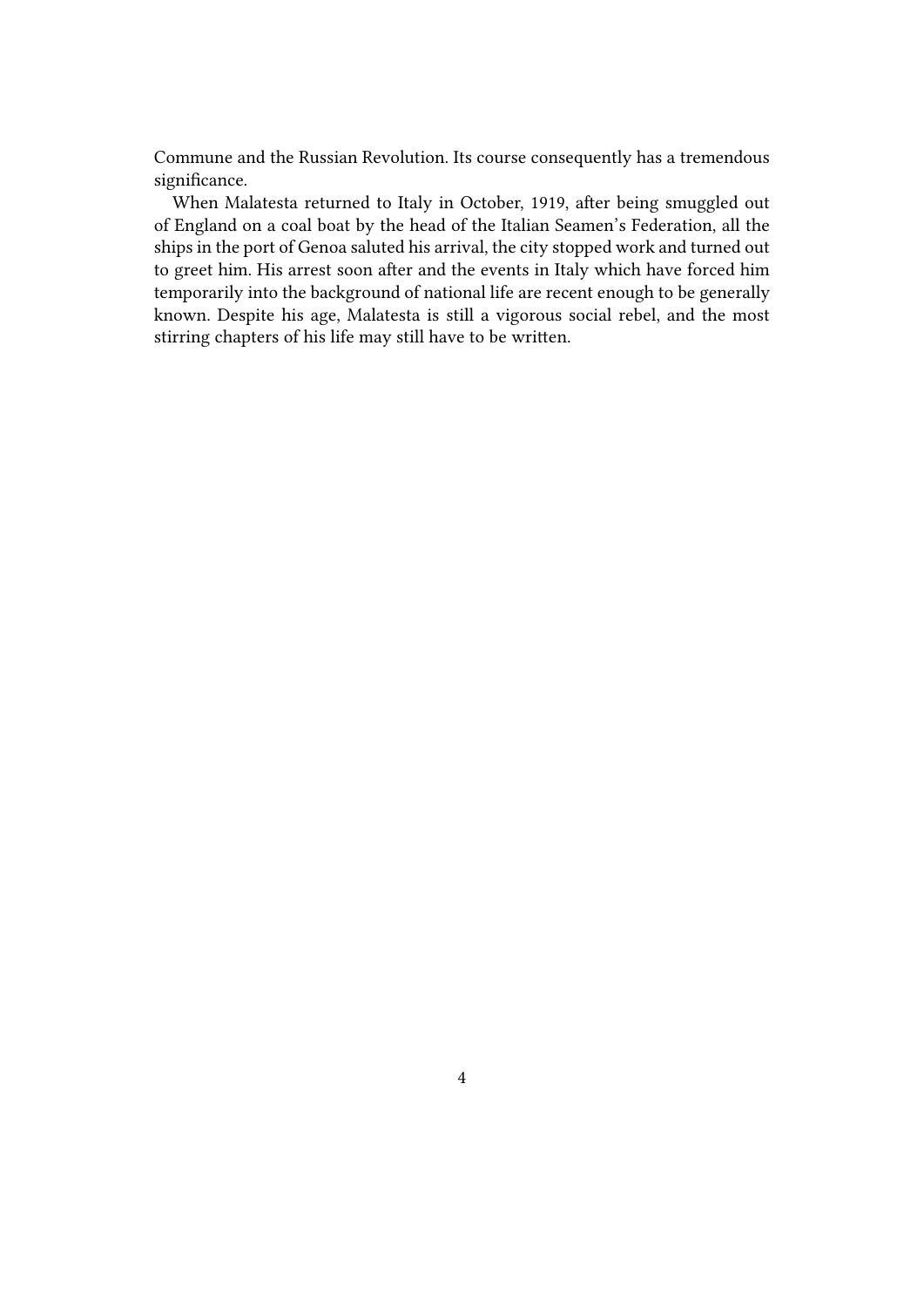## **Hippolyte Havel**

Errico Malatesta was born in Santa Maria Capua Vetere in 1853, Dec. 4, that is in Santa Maria, a little town occupying the site of Capua of antique fame, at two miles distance from the castle of Caserta.

Capua, in 1860, had a civilian population of about 10,000 and a large garrison. Being the administrative centre of the province called Terra di Lavoro, it may have harbored a numerous bureaucracy and appertaining quantities of lawyers and landed proprietors, the owners of the surrounding country. Caserta, on the other hand, with the Bourbon castle and large domain, was the scene of aristocratic and court life. Between these Santa Maria, now of about 30,000 inhabitants, may then have been an open rural town of small proprietors and merchants, and probably a landless agricultural proletariat, to which the neighborhood of Capua and Caserta, and that of Naples also, gave certain educational, trading, and other opportunities. It is in fact the centre of commerce of the Campania, rather flourishing and quite absorbed by commercial life. Let Malatesta himself, even if he remains silent upon his later life, give us a picture of his childhood which, to judge from these surroundings, may have been very quiet, but which, if we examine certain parts of contemporary history passing at close proximity to him, made him witness very stirring events at an early age.

I ignore whether the Bourbon misrule was always held vividly before his mind by family and local experience and traditions or whether even then children of middle class families with predominant material interests — his father may have been engaged in commerce — grew up without seeing this side of his life, just as the social question is kept from their eyes. But he was a boy of six or seven when, in 1860, the old system completely collapsed; then, for a moment, Europe's attention was riveted to his very own birthplace, for the garrison of official Capua marched against his own Santa Maria, held by none other than Garibaldi in person who fought a pitched battle and drove them back; official Capua was soon besieged and had to capitulate. A boy is not likely to miss or forget such days.

Even if young Malatesta had no special revolutionary initiative before he left Santa Maria  $-$  after frequenting the lyceum there  $-$  for the University of Naples, as an intelligent youth of liberal ideas he must easily have arrived at relatively advanced ideas, feeling the revolutionary patriotism so generally spread at that time. I see him recorded as a Mazzinist (by Angiolini, 1900), as inclining towards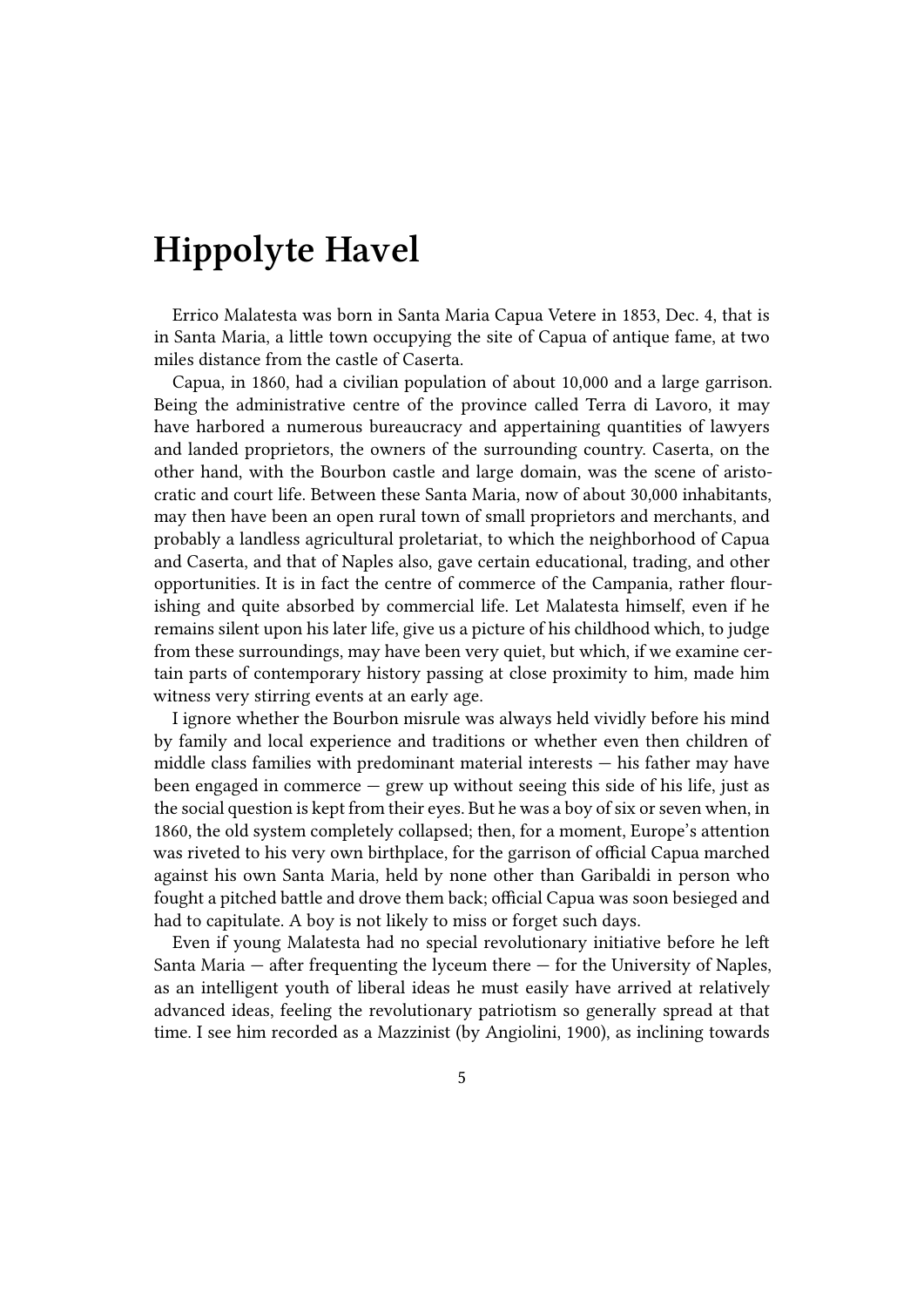Garibaldi by Fabbri, 1921) but I should consider him at least a very unorthodox partisan of either. Mazzini represented apparently more unswerving republicanism and a higher social idea than Garibaldi, and in that sense Malatesta may have been attracted by him as being the most advanced revolutionist he then knew of. But there is no trace in all we know of Malatesta to show that the special ideas of religious mysticism and that peculiar pseudo-socialism which is in reality as antisocialist as anything could be, which both are unseparable from Mazzini, though they do not affect his practical political thought  $-$  that these Mazzinian fallacies were ever accepted by Malatesta who seems to have jumped into internationalism and anarchism so neatly and quickly as if they had been familiar to him all along.

What he saw during these years of the social misery around him, whether this or the general political discontent, or friends, societies, a local propaganda or what else first propelled him into advanced movements, he may yet tell himself with many other details of his early life of which we can only give such a fragmentary and hypothetical account. But there can be a little doubt that an article in the "Questione Sociale" (Florence), about January, 1884, translated in the Geneva "Revolte" (Feb 3, 1884), most fortunately preserves a description of Malatesta's youthful mental evolution from abstract republicanism to living socialism. The article intends to point out a similar way to the young republicans of the eighties and in some respect may be compared to Kropotkin's "Appeal to the Young." Here only the biographical parts can be quoted as some length:

"More than fifteen years ago [about 1868] I was a young man, studying rhetorics, Roman history, Latin and Mr. Gioberti's philosophy. In spite of all the intentions of my masters to that purpose, school did not stifle within me the natural element, and I conserved in the stultifying and corrupting surroundings of a modern college a healthy intellect and a virgin heart.

"Being of loving and ardent nature, I dreamed of an ideal world where all love each other and are happy; when I was tired of my dreams and gave myself over to reality, looking around me, I saw here a miserable being trembling of cold and humbly begging for alms, there crying children, there swerving men and my heart became glaced.

"I paid closer attention and became aware that an enormous injustice, an absurd system were weighing down humanity, condemning it to suffer: work degraded and nearly passing as dishonorable, the worker dying of hunger to feed the orgies of his idle master. And my heart was swelled with indignation. I thought of the Gracchi and Spartacus, and felt within myself the soul of a tribune and of a rebel.

"Not since I heard it said around me that the republic was the negation of these things which tortured me, that all were equal in a republic, since everywhere and at all times I saw the word republic mixed with all the revolts of the poor and the slaves, since in school we were kept in ignorance of the modern world in order to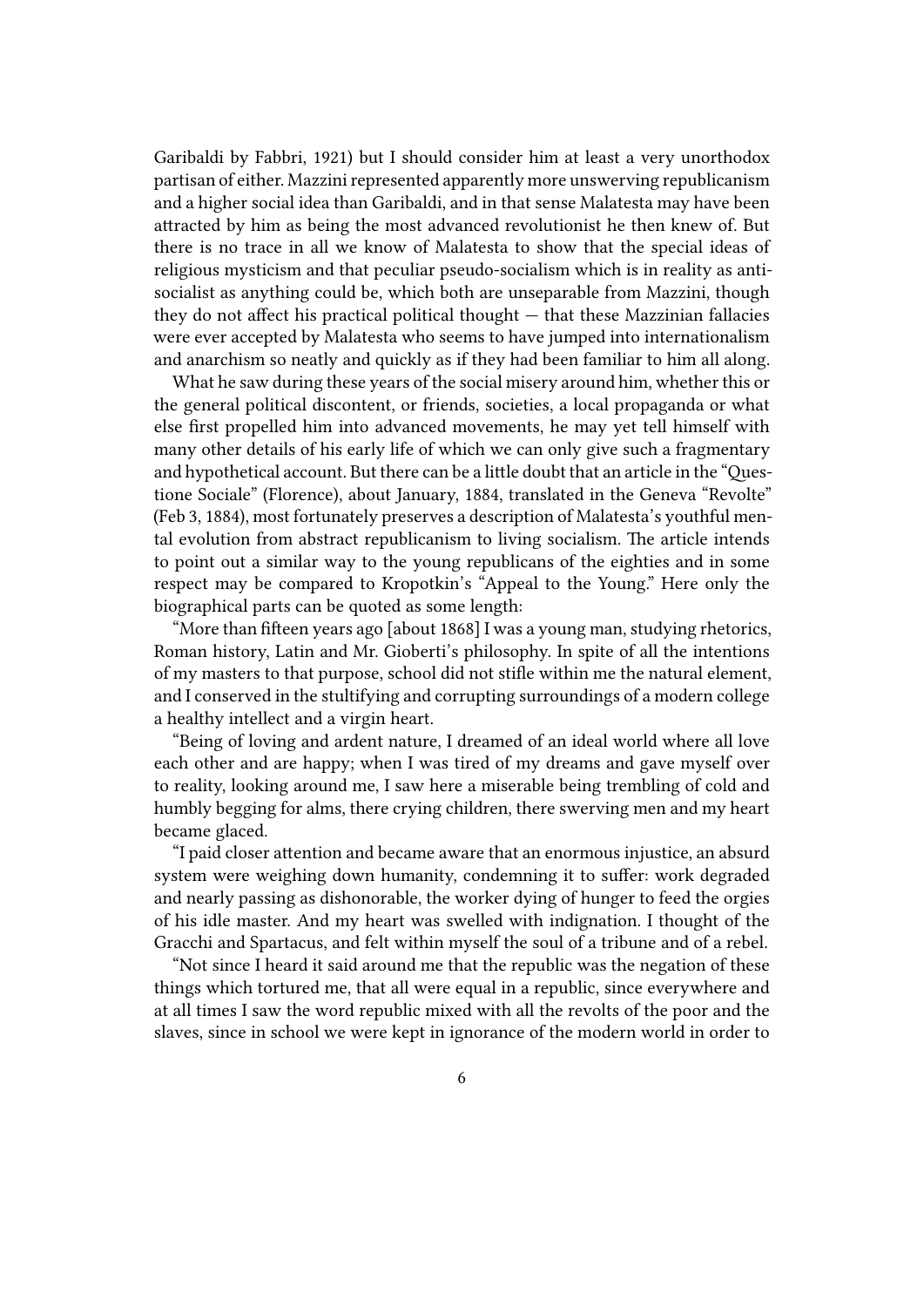be made stupid by means of a mutilated and adulterated history of ancient Rome and were unable to find some type of social life outside of Roman formulas — from these reasons I called myself a republican, and this name seemed to me to resume all the desires, all the wrath which haunted my heart. I did perhaps not very well know what this dreamed republic ought to be, but I believed that I knew it, and that was sufficient: to me the republic was the reign of equality, love, prosperity, the loving dream of my fancy transformed into reality.

"Oh! what palpitations agitated my young breast! Sometimes a modern Brutus, in imagination I plunged a dagger in the heart of some modern Caesar, at other times I saw myself at the head of a group of rebels or on a barricade crushing the satellites of tyranny, or I thundered from a platform against the enemies of the people. I measured my size and examined my upper lips to see whether my mustache had grown; oh! how I was impatient to grow up, to leave college to devote myself entirely to the cause of the republic!

"At last the day I had wished for arrived and I entered the world, full of generous intentions, hopes and illusions. I had so much dreamed of the republic that I could not miss to throw myself into all attempts where I saw were it only an inspiration, a vague desire for a republic, and it was as a republican that I first saw the inside of the royal prisons…

"Later on reflection survived. I studied history, which I had learned from stupid manuals, full of lies, and I then saw that the republic had always been a government like any other or a worse one, and that injustice and misery ruled in republics and in monarchies and that the people are shut down by cannon, when it tries to shake of its yoke."

He looked at America where slavery was compatible with a republic, at Switzerland where Catholic or Protestant priest rule had been rampant, at France where the republic was inaugurated by the massacre of 50,000 Parisians of the Commune, etc. This was not the republic he had dreamed, and if older people told him that in Italy the republic would produce justice, equality, freedom and prosperity, he knew that all this had been said beforehand in France also and is always said and promised.

He concluded that the character of a society cannot depend on names and accessories, but of the real relations of its members among themselves and with the whole social organization. In all this there was no essential difference between a republic and a monarchy. This is shown by the identity of their economic structure, private property being the basis of the economic system of either. History showed that popular rights (in republics) were unable to alter this. A radical transformation of the economic system, the abolition of the fact of individual property must be the starting point for a change. So he felt horror from the republic, which is only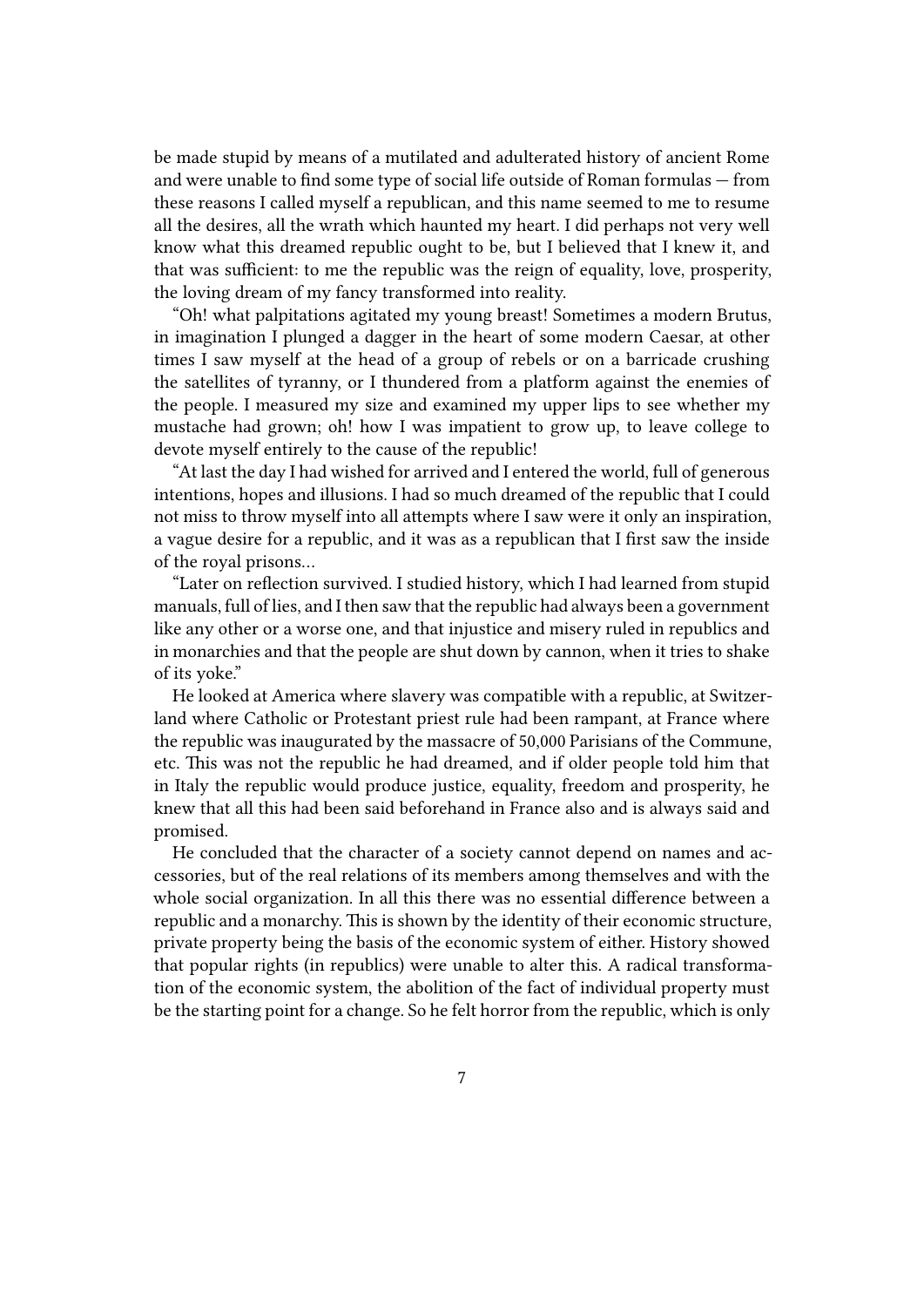one of the forms of government which all maintain and defend existing privilege, and he became a Socialist.

These clear statements can be supplemented by the following impressions written after Garibaldi's death (Garibaldi, signed E.M., in the "Revolte" of June 10, 1882):

… "I have combatted for a long time Garibaldi and Garibaldinism and always remained their decided adversary. Since I entered the Socialist movement I met on the road of the International in Italy this man, I will rather say this name, relying upon all his formidable glory, his immense popularity and uncontested greatness of character. Since he was more dangerous than other great adversaries by his unconscientiously equivocal attitude, his adherences quickly withdrawn or adulterated — I was soon persuaded that as long as Garibaldi was not eliminated, Socialism in Italy would remain an empty humanitarian phraseology, an adulteration of true Socialism — and I fought him with the conscience of fulfilling a duty, perhaps even with the exaggeration of a neophyte, and a man from the South in the bargain. Well, when I heard of his death, I felt my heart contract; I felt once more the same pangs of pain which befell me, quite young then, when the death of that other great Italian figure, Guiseppe Mazzini, was announced, though I was engaged in polemics against his program."

From the rest of this article I extract only this: … "22 years after the Marsala expedition a pope and a king are still in Rome! I believe that Garibaldi could have crushed papacy in 1860 and made the Italian republic; and if this had led to civil and foreign invasion, so much the better! The movement of 1860 could have become a real revolution and Italy would have renewed the miracles of France in '92. I believe that since that time Garibaldi could have several times liberated Italy from monarchy, and that not only he has not done this, but he served for a long time as the safety valve of the monarchy." (The reason is because, however audacious in war, he was timid in politics, etc.)

From these occasional statements we may perhaps infer that young Malatesta never fell under the full influence of one of the advanced parties as such, that he rather conceived a republicanism of his own, comprehending from the beginning also the desire for social justice, and that when he first compared this Socialist republicanism with the existing republican parties, the result was unsatisfactory, and only the heroic revolutionary Socialism of the Paris Commune appealed to him: he found there what he had seen before in his dreams. In short, he was one of those in whom love for freedom and altruism were greatly and equally developed and who thereby are enabled sooner than others to arrive at Anarchist and Socialist conceptions, since these ideas in dim outlines already germ in their conscience.

In Angiolini's History of Socialism in Italy (1900), an indifferent compilation from reliable or questionable sources, we read that Malatesta, in 1870, a student of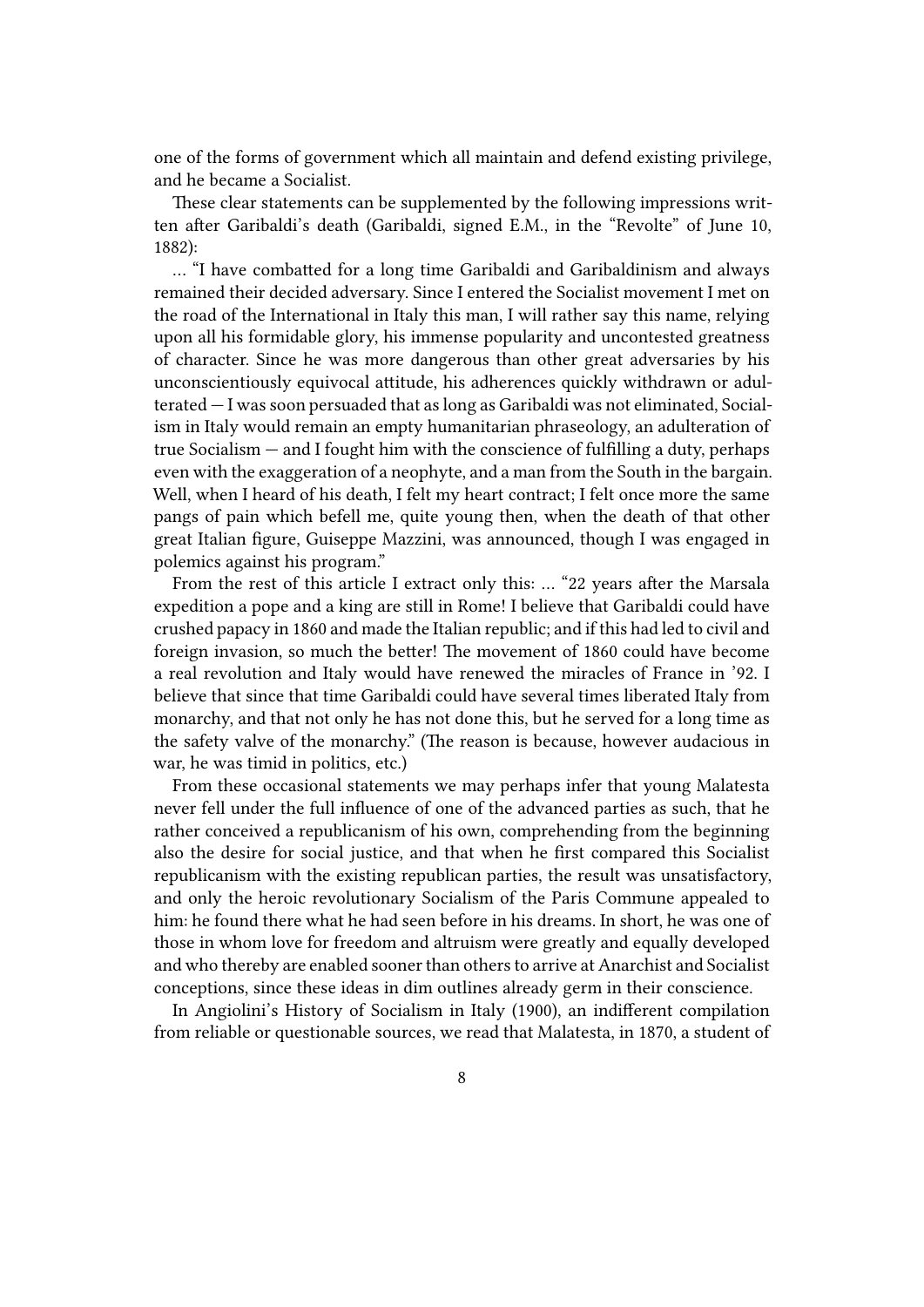medicine and a Mazzinian like all young people then, was arrested in a tumult at Naples, underwent his first condemnation and was suspended from the university for one year, and the accidents of his life from this time hindered him to resume his studies.

In those years, I am told, meetings of students who had some reason for discontent, would often lead to the formation of street processions, demonstrating before government or university buildings, etc., and students whom the police would arrest repeatedly were finally suspended from their studies for certain periods of time.

This may have been Malatesta's case, and when we shall see in what events he took part during the six years following his entrance into the movement (spring 1871 to spring 1877), there will be no wonder that a quiet interval to resume these studies never occurred, and less so in the years following of prison and exile. I have never inquired how his family faced this situation; I can only say that his private affairs never occupied the public. I believe that material matters were quite indifferent to him, not in the sense of this being distracted, spiritualized or what  $not - he$  is the most sensible, practical man  $-$  but because real wealth, a career, leisure even, had no attractions for him, and he was always sufficiently handy and skilled, to work when necessary to get the cost of his frugal living. In 1877 the act of accusation, if correct, describes him as a chemist; he is also a mechanic, an electrician and has put his hand to other kinds of work. Three things he never would exert: paid politics, paid journalism, and paid labor officialism; but he had unloaded ships, looked out for the most unskilled work in the building trade, and so on. Thus the loss of a formal university career was nothing to him, his intellectual progress went on without that. Henceforth he gave all his energy to the cause, never retained by any ties, and his unpretentious private life need not occupy us further.

During the time of the Commune of Paris, March to May, 1871, Malatesta, the young republican student, in a cafe at Naples made the acquaintance of Carmelo Palladino, of the International section, a young lawyer who, seeing his inclination towards Socialism, took him aside and further initiated him into the ideas. Malatesta then joined the workers' group which continued the former section, other students of his friends also joined; the section took to life again, a school was formed, public agitation was resumed.

Of Palladino little is known, except that he settled sometime later in his native place of Cagnano Varano, in the secluded Monte Gargano region, where he died many years later in a tragic manner. He visited Bakunin with Afiero at the end of 1872 and is also mentioned by him as being in Locarno in 1874, after the failure of the Italian insurrection of that year. Malatesta speaks of him with sympathy and esteem; between themselves they evidently secured Naples (the section) for the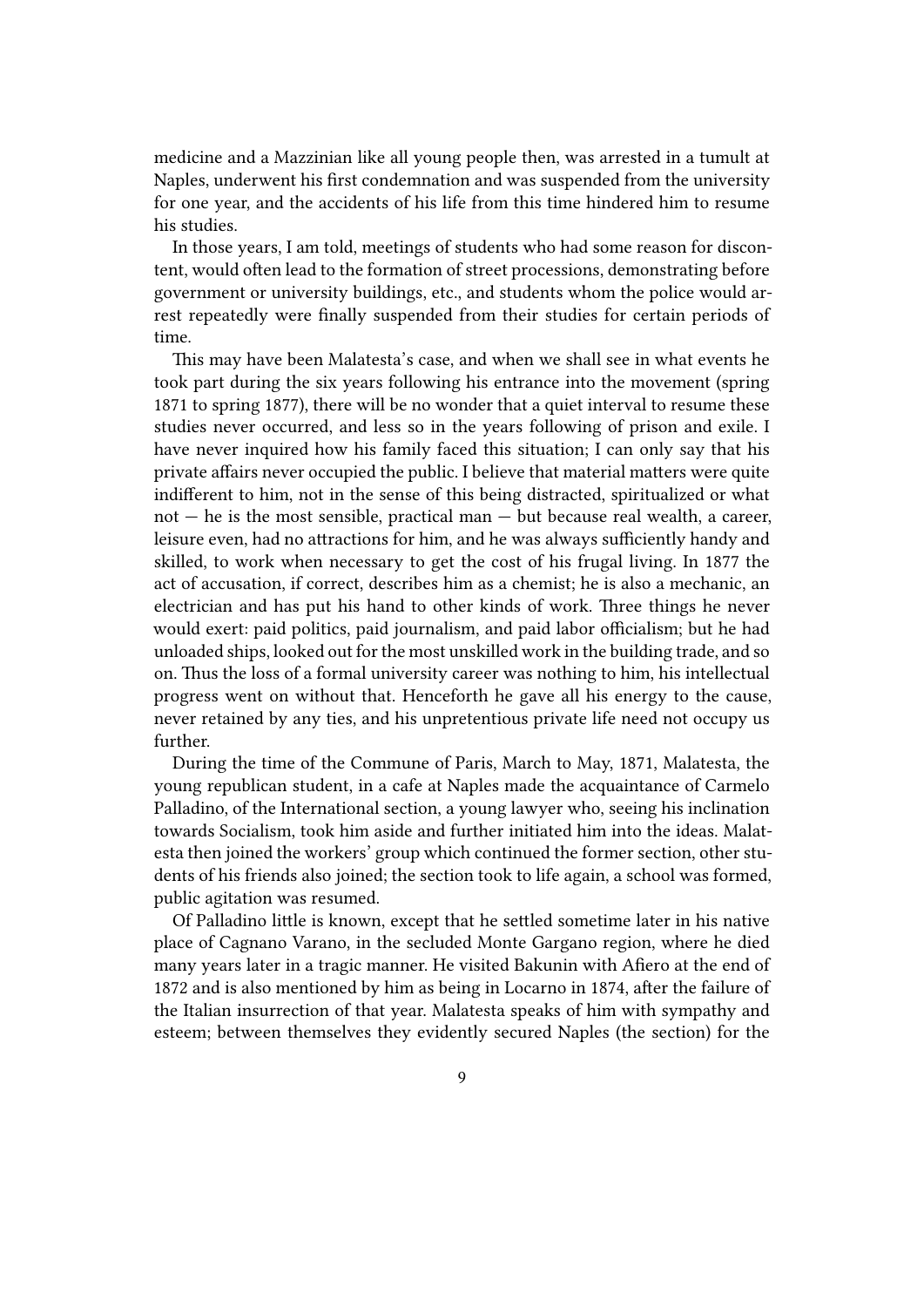advanced cause, and even won the support of Carlo Cafiero, an acquisition of the greatest value to their ranks.

For some time later (Malatesta tells) Cafiero returned to Naples from London as a London member of the International with certain powers given by him by the General Council; in fact, he was to found a section at Naples and was astonished to find that the section at Naples and was astonished to find that the section existed already. From these reasons his reception was rather cool, but in one or two months' time he saw for himself that the section was right and wrote to London in that sense.

Carlo Cafiero, born in Barletta (Apulia), 1846, of a rich and reactionary local family, after a clerical education and a beginning training for the diplomatic service, threw up this career, yet retained some mystical leanings which covered a deep yearning for altruist, even ascetic practice. Under these circumstances his casual presence at a large labor meeting in London called his attention to the International, and Marx, and specially Engels, who then took into his head to convert Italy and Spain to Marxism by means of Bignami, Cafiero, Lafargue, later on Mesa and a few others, did all they could to make him the man who would stamp out Bakunin's influence in Italy. Cafiero, boundlessly devoted to any cause which he once embraced, had a somewhat capricious mentality and was difficult to handle; Fanelli, Gambuzzi and Tucci agreed with him, but most is said to have been achieved by Malatesta, young as he was, perhaps because Cafiero found in him more than in any other a man who would really resort to action, as the events of 1874 and 1877 proved. The final touch was given by Bakunin in 1872.

It results then that Malatesta entered the movement by a way of his own, impressioned by the Parisian revolution and meeting an intelligent propagandist, Palladino, grown up in the Naples Socialist milieu first implanted by Bakunin's efforts. Most other Italian Internationalists of that time entered the movement also in 1871, but a little later, moved by the horrible repression which followed the fall of the Commune of Paris and full of indignation over Mazzini's attitude who not only condemned the Commune, but considered this the right movement to attack, nay to excommunicate and insult the International and Socialism in general. Many of those who up till then almost made a divinity of Mazzini now left him with disgust. Garibaldi maintained a correct attitude and wrote generous words, declaring the International to be the sun of the future, etc. But his insufficiency in political and social matters was more and more felt and many of his adherents left him in a friendly way, turning their efforts henceforth towards the rising International.

The situation within the International and within all these local movements was rather complicated and can but briefly be resumed here. The General Council, directed by Marx and Engels, had already begun to introduce an arbitrary regime by replacing the public congress by a private conference (1871) and by trying to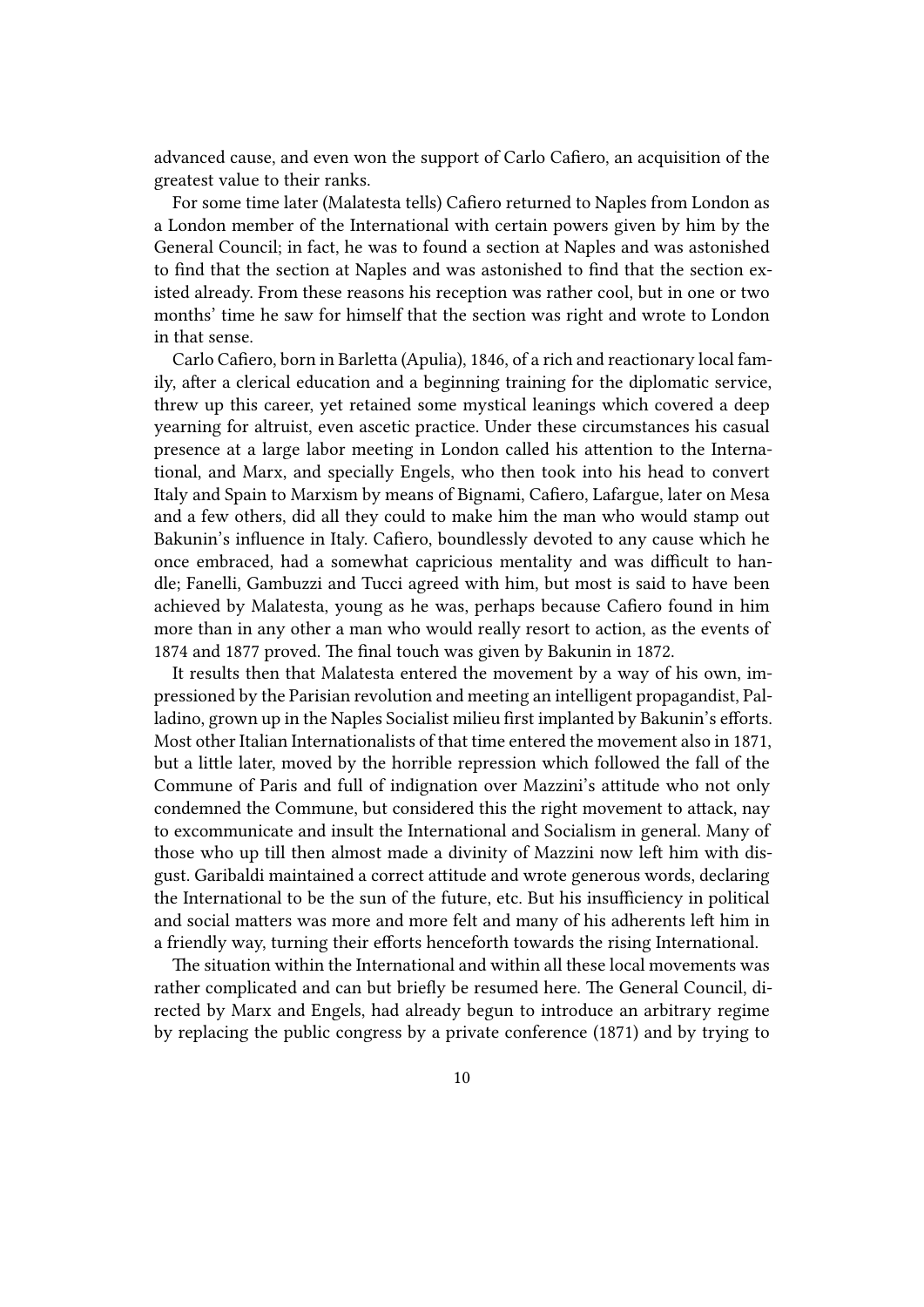impose in this way certain ideas peculiar to the Socialism of Marx, notably the necessity of political action, which in practice meant electioneering and parliamentary tactics, the reduction of Socialism to Social Democracy. Against this the Jurassians protested at Sonvillier and issued their appeal, the so-called Circular of Sonvillier (November, 1871), Bakunin wrote in all directions to explain this protest which e.g. the section of Naples seconded by a letter of Palladino to the General Council. It was difficult to make these interior dissensions understood by the new sections who were sometimes older societies whom a few enthusiasts had been able to induce to join the International and who had now practically to inaugurate their work by protesting against the inner dealings of a society, the exterior prestige of which they did not wish to impair and of which they were as yet not even formal members. And all of course felt that propaganda, organization, federation and action were required and not squabbles with persons in London, who had no practical experience whatever of the Italian situation. There was the strongest inclination on the part of all these young revolutionists, many of whom had seen fighting and conspirations before, to throw all formalities overboard, to do without the General Council of London, to declare themselves Internationalists of their own right and to go to real work. Bakunin, whom the Marxists still denounce as the man who undermined the International, in reality almost wrote his fingers off in these months, wrote that monument of patience, the letter of forty pages in 4° to the Romagna sections (al Rubicone [L. Nabruzzi in Ravenna] e tutti gli altri amici), Jan. 23, 1872, and very many other letters and manuscripts, to induce the sections to comply with the formalities required and to join in a regular way. He did so, of course, because he still believed in regular congress and a fair and open discussion with Marx on principles and considered it important, in the presence of reaction and persecution all around, that all shades of Socialist opinion should live side by side in the International, with mutual toleration from the "unique front," as the present term calls it.

Sometimes sections were formed or local republican societies declared themselves in favor of the International and a third way was found when in the Romagna, the Emlia, Tuscany mixed labor unions were created, all adopting the name of a local Fascio operaio; they might contain Garibaldians and Socialists at the beginning and would rapidly develop towards the International; moreover their leading spirits would, by conferences, inaugurate a movement of federation of always larger proportion.

No detailed report exists of the Rimini Conference (August 1872), only an oblong sheet, Associazione Internatoinale dei Lavoratori. 1a Conferenza delle Sezzioni Italiane (rimini, 1p.), containing the resolutions which were also printed in the Bollettino dei Lavoratori (August 31), then secretly issued at Naples.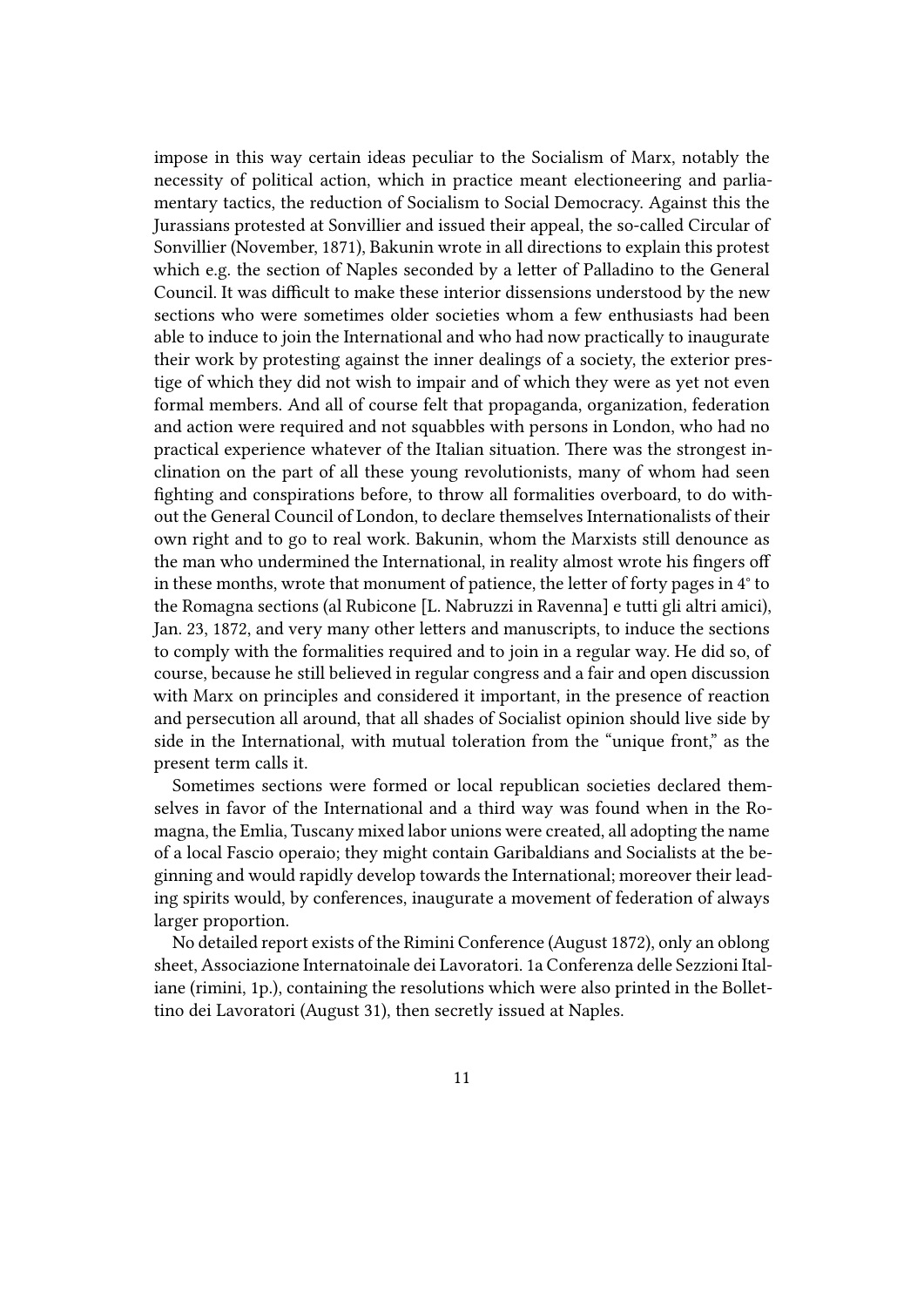For the conference in a well remembered resolution had protested against attempts by the General Council to impose upon the International a special authoritarian theory, namely that of the German communist party; it declared to break all solidarity with the London General Council, while affirming its economic solidarity with all workers, and it convened a general anti-authoritarian congress to meet in Switzerland on the very day of the proposed Hague congress of the International. While Marx considered this as Bakunin's supreme move to supersede the International, it was in reality an independent, headstrong act of the young Italians which Bakunin and his friends in other countries never endorsed and which was not acted upon. The Italians did not take part in the Hague Congress where only Cafiero assisted as a spectator, and they met their comrades from other countries only when they returned from the Hague and all met in Switzerland, Malatesta included.

It is not feasible to explain here the story of the inner dissensions of the International, nor even the echo they found in Italy with anything near to completeness. These are not old forgotten party squabbles, but debates, moves and countermoves which bear great resemblance to those of our very time, and it is regrettable that some only, Malatesta among them, have this past chapter of Socialist history and experience before their mind, while to others it remains unknown or worse than that, distorted by partial accounts (to use a mild term), which have been disproved long since but which are always carelessly revived.

\* \* \*

Malatesta of foreign places saw first Zurich, where the Russian students' Socialist movement flourished that year, and he saw the Jurassian Internationalists, refugees of the Commune and the Spanish Anarchist delegates, etc. I ignore at what time he began to read Spanish; but I have myself seen some few rests of the Spanish papers sent to Italy at that time, the Barcelona Federacion, a Mallorca paper, etc., and I am convinced that Malatesta by such readings and the acquaintance of the delegates — of whom T.G. Morago may have struck him most — early conceived a lasting interest in the Spanish movement.

Of these pleasant days in the Swiss Jura, when all co-operated to obliterate by strengthened solidarity the miserable impression of the Hague Congress, Malatesta remembers the little detail, that children of the locality took Bakunin to be Garibaldi. Of Malatesta himself the sober Jurassians had the best impression; he always was for determined, straight attack, not for any roundabout ways.

In this way, under friendly and happy auspices, Malatesta entered the inmost circle of the most advanced movement of the time, the youngest of all and well liked, if the name Banjamin, by which Bakunin's diary designs him, had any such meaning.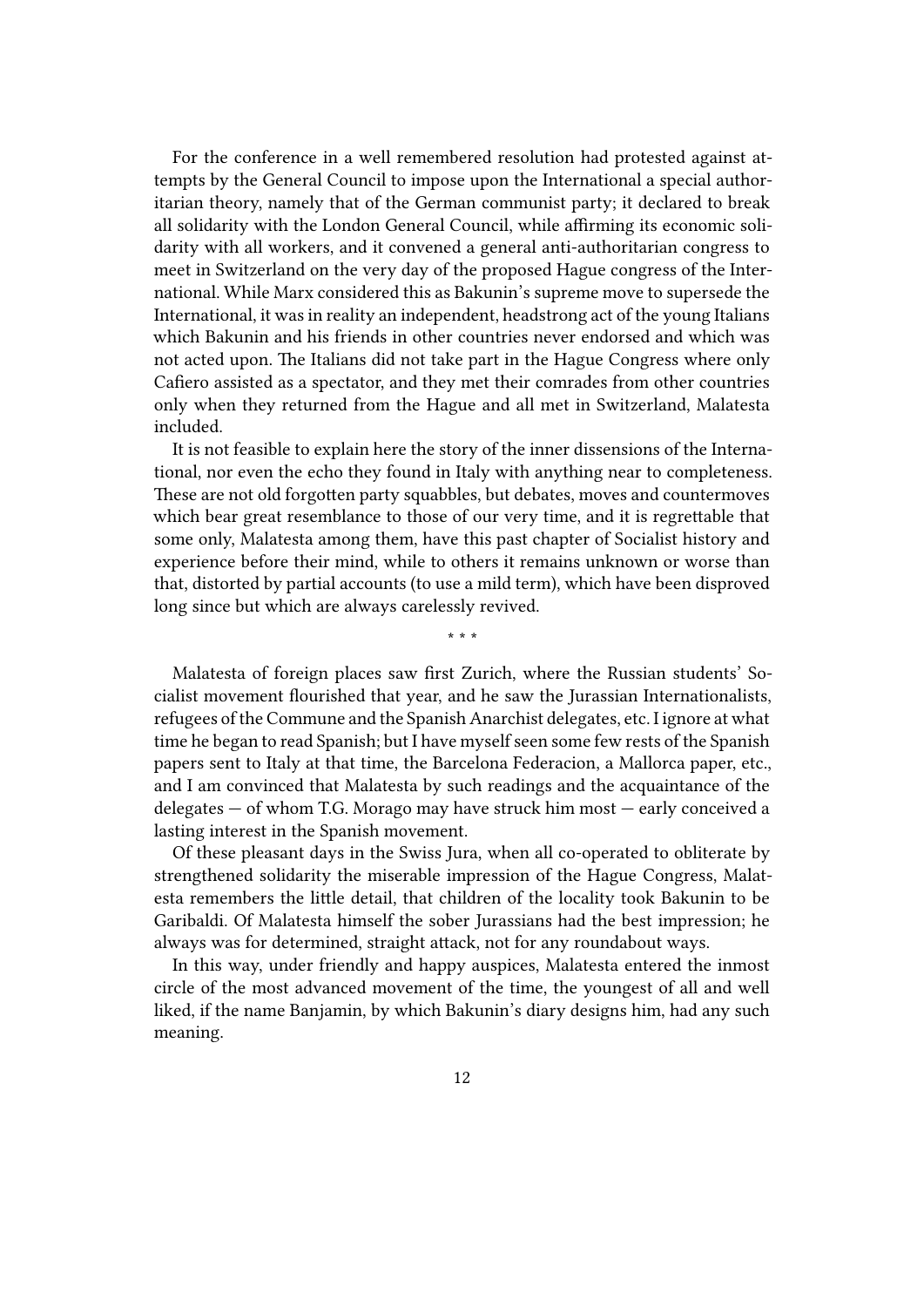The Italian Congress was convened on January 10, 1873, to meet on March 15 at Mirandola, where Cleso and Arturo Cerretti lived. But the local section was dissolved, C. Cerretti arrested and the corresponding commission invited the delegates to meet at Bologna where a first meeting took place on March 15 in a factory. On March 16 Andrea Costa, Malatesta, Alcesto Faggioli, A. Negri and other delegates were arrested, but the congress succeeded to meet in yet another place; 53 delegates of 50 sections. Local federations of Naples, Florence, Ravenna, Rimini, Turin, Mirandola, Modena, Ancona, Siena, Pisa, Rome; sections of Forli, Faenza, Lugo, S. Potito, Fusignano, Fermo e circondario, Menfi, Sciacca (Sicily), Osmimo and other small localities.

As this is not a history of the Italian International, I may not record the resolutions modifying the organization, nor the very interesting theoretical and general resolutions, some of which show either Bakunin's own hand or the largest possible influence of his ideas. In any case it was resolved not to take part in an international congress unless convened to propose the following reforms: (1) Integral restoration of the old introduction to the platform of the International; (2) solidarity in the economic struggle to be declared the unique tie between the associates, leaving to each federation, section, group or individual full freedom to adopt the political program which they prefer and to organize themselves in conformity with it publicly or secretly, always provided the program be not opposed to the object of the association, the complete and direct emancipation of the proletarians by the proletarians themselves. (3) Abolition of all authority and central power within the society and consequently full freedom of organization and complete autonomy of the sections and federations.

The congress, from given considerations, declared itself atheist and materialist (ateo e materialiste) and anarchist and federalist (anarchico e federalista) and recognized no political action except such which, in unison with all the workers of the world, directly leads to the realization of the principles exposed, rejecting all cooperation and complicity with the political intrigues of the bourgeois, may they call themselves democrats and revolutionists. It was further declared that, if the workers of other countries differ from these ideas unanimously accepted by the present congress, this is their full right and will not prevent our solidarity with them, provided they abstain from wishing to impose their ideas upon others.

The publication and circulation of these resolutions were delayed by the arrests; finally the Belgian Federal Council proposed to invite the Jurassian Federation to convene the general congress — hence the Geneva Congress held in September, 1873.

Andrea Costa wrote in 1900 (Bagliroi di socialismo. Cenni storici, Florence) that, though the Socialists of Naples had already been molested, the present arrests were the signal of stupid and vile persecutions which lasted for seven years [and which,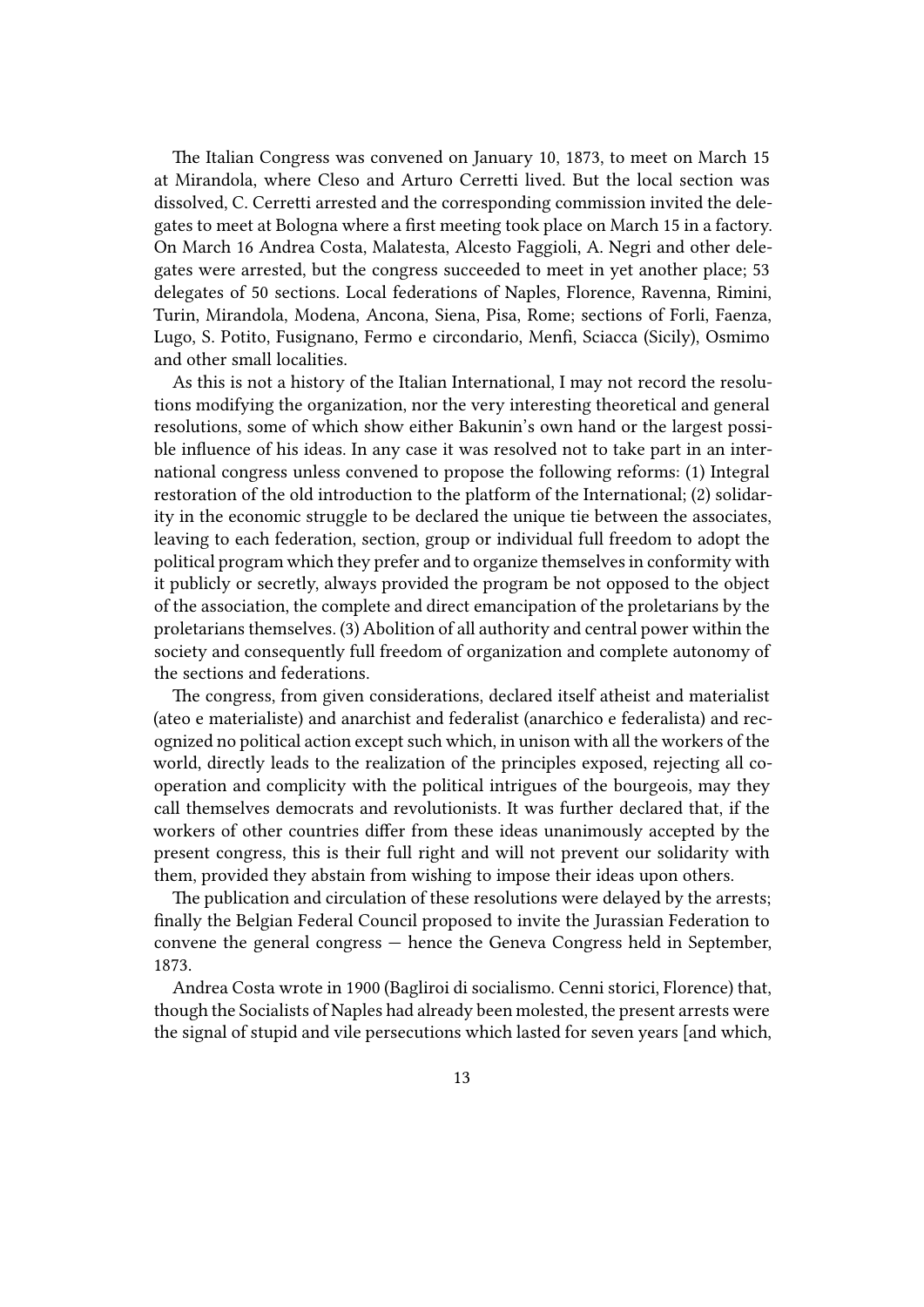if they then ceased for Costa who entered politics, for anarchists continue until this day]. Then for the first time the International was charged to be a criminal body (associacione di malfattori), but the tribunal not yet endorsed these governmental views and the arrested were all discharged after two months of prison, but other arrests followed, at Lodi, Parma, Rome, etc.

Cafiero and Malatesta passed 54 days in prison, which lead up to the beginning of May; Cafiero then went home, to Barletta (Apulia), to realize his fortune of considerable size but impaired by such hurried sales of land and the bitter animosity of his family, etc. He foresaw that he might be altogether deprived of the use of it, when the revolutionary destination to which he had devoted it in his mind became known. Of Malatesta we know nothing for five or six week, but then he went to Locarno and passed some time, some weeks perhaps, with Bakunin.

During the summer of 1873 a Spanish revolution seemed imminent, and finally, urged on by his Spanish friends, Bakunin resolved to go there himself. But only Cafiero could give the necessary money and his affairs at Barletta were not yet terminated. So Bakunin and Malatesta decided to impress the importance of the matter further upon him, and since this could hardly be done by letter, Malatesta traveled to Barletta, where he was arrested three days after his arrival — and kept in prison for six months, to be discharged afterwards, of course without any trial. This may cover the time from the middle of July, 1873, to January, 1874, since he remembers that news from Alcoy  $-$  where a movement took place on July 9  $$ precipitated his journey.

At that time — as Z. Ralli (Zamfir C. Arbure, a Roumanian, then in the Russian movement) remembers — he and Malatesta copied a very long theoretical letter by Bakunin to Spain, full of references to anti-statish, federalist tendencies and events in Spanish history. But they, Bakunin and Malatesta (who would have gone to Spain with Bakunin), also keenly watched the present Spanish events which were disappointing in a high degree. Bakunin, writing in July, 1874, in a private document, bitterly speaks of the lack of energy and revolutionary passion in the leaders and in the masses. Malatesta, who in 1875 in a Spanish prison and elsewhere saw men of these movements, gives some criticism of events in San Lucar de Barrameda and Cordova in an article in the New York "Grido degli Oppressi" (Spanish translation in the Brooklyn "Despertar" of April 1, 1894). P. Kropotkin heard other accounts of the failure from P. Brousse and Vinas. It is not possible to enter here upon this subject to which the report given by the Spanish Federation to the Geneva congress (1873) gives a first introduction; other information is found in an often translated short history of the Spanish movement by Arnold Roller (1907).

Malatesta thus missed this experience and missed also half a year of development in the Italian movement. During this time a number of provincial congresses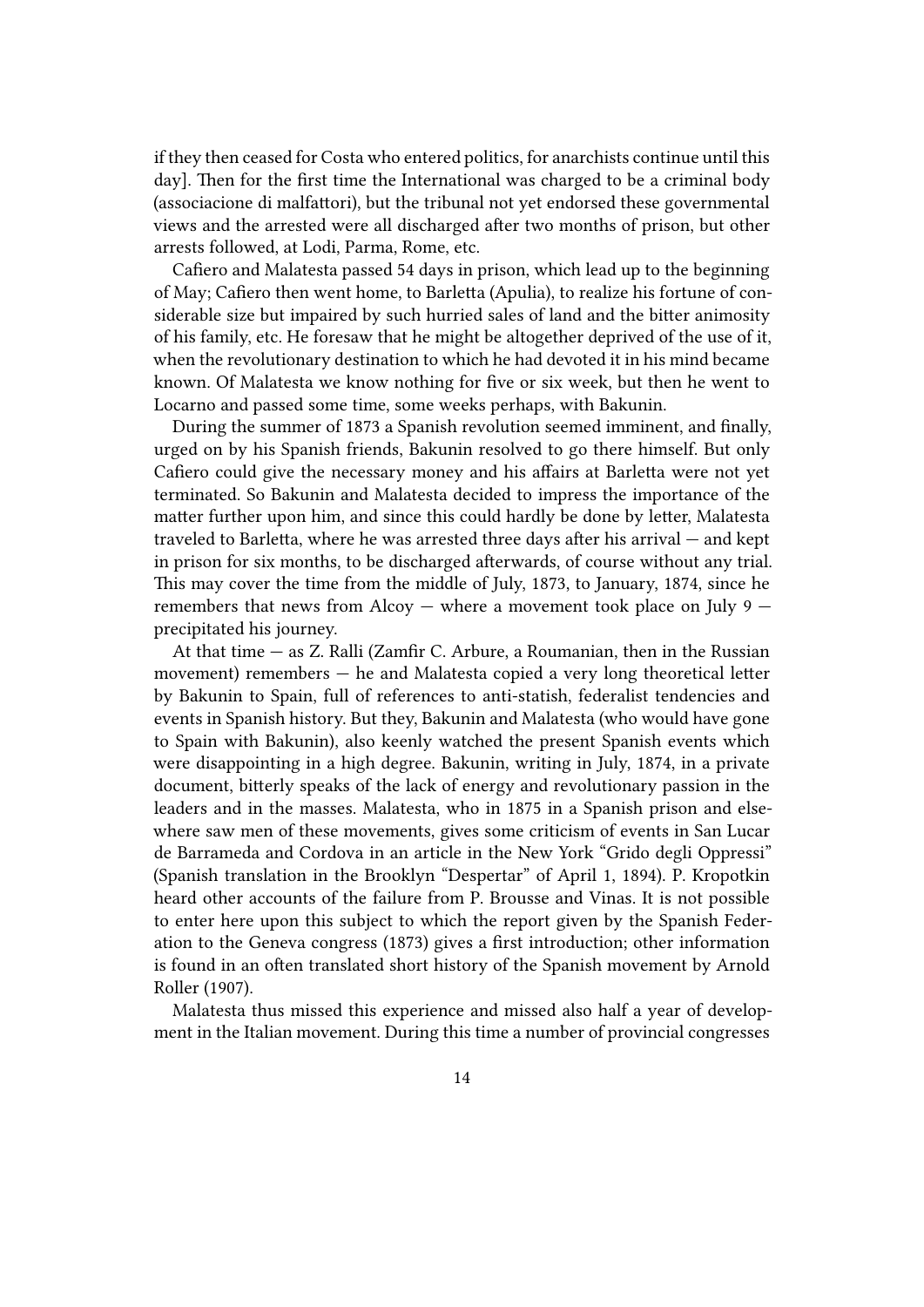were held to found ten regional federations, those of the Romagna, Umbria and the Marches, Naples, Piemont, Liguria, Venetia, Lombardy, Tuscany, Sicily and Sardinia. Not all of these federations had a formal existence, nor did some of them, and their papers, last very long. For whatever the International began to build up, the government very soon demolished, not by bringing any legal charges against the societies and their members, but simply by administrative measures, dissolution and arbitrary arrests of known propagandists, as that arrest of Malatesta in Barletta, where certainly not a soul but Cafiero ever knew or heard anything of the Spanish plans. But these dissolutions etc. had no lasting effect, since the active members kept together and soon found another way to organize a local society. This outlawry by the government necessarily led to that state of mind which considered further patient propaganda quite impossible or useless and which pressed for revolutionary action. In this way the events of 1874 were brought under way.

\* \* \*

The insurrectionary movement of August, 1874, large in conception, small in actual execution, were the necessary outcome of ever increasing tension and expectancy on the part of most of those who since 1871 had so frankly accepted the social revolution as their ultimate aim. Propaganda was almost made impossible by persecutions and we must not forget that all the complicated labor questions of later years, involving reforms and legislation, had not arisen in Italy at that time, large industries were only beginning and hardly did exist in the more revolutionary parts, middle and southern Italy. There were mainly numbers of intelligent skilled workers, more or less isolated, and masses of very poor and ignorant workers, laborers, small farmers, and peasants. A movement would be quicker decided upon and prepared then than in years later and the failure of the Paris Commune and of the Spanish movements of 1873 was rather an incentive for the Italians to try to do better. After putting aside Mazzini and Garibaldi as insufficient and ineffective to deal with the social problem, the International was or felt under a moral obligation to make a revolutionary effort by itself, and so this was prepared since the end of 1873.

The movement of 1874 had probably some very vital defects; it depended on a multiplicity of prearrangements, appointments, a given order of initiatives, etc., and a few arrests or accidents obstructed this complicate mechanism. It could not have been ready for action when the popular riots took place, for the rifles (as the trials shows) appear only to have been acquired in the latter part of July; whether Cafiero's journeys  $-$  for he contributed most of the money  $-$  caused any delay, I cannot say. It is extremely likely that the example of Bologna would have been followed in many other localities where preparations had been made; as it is, all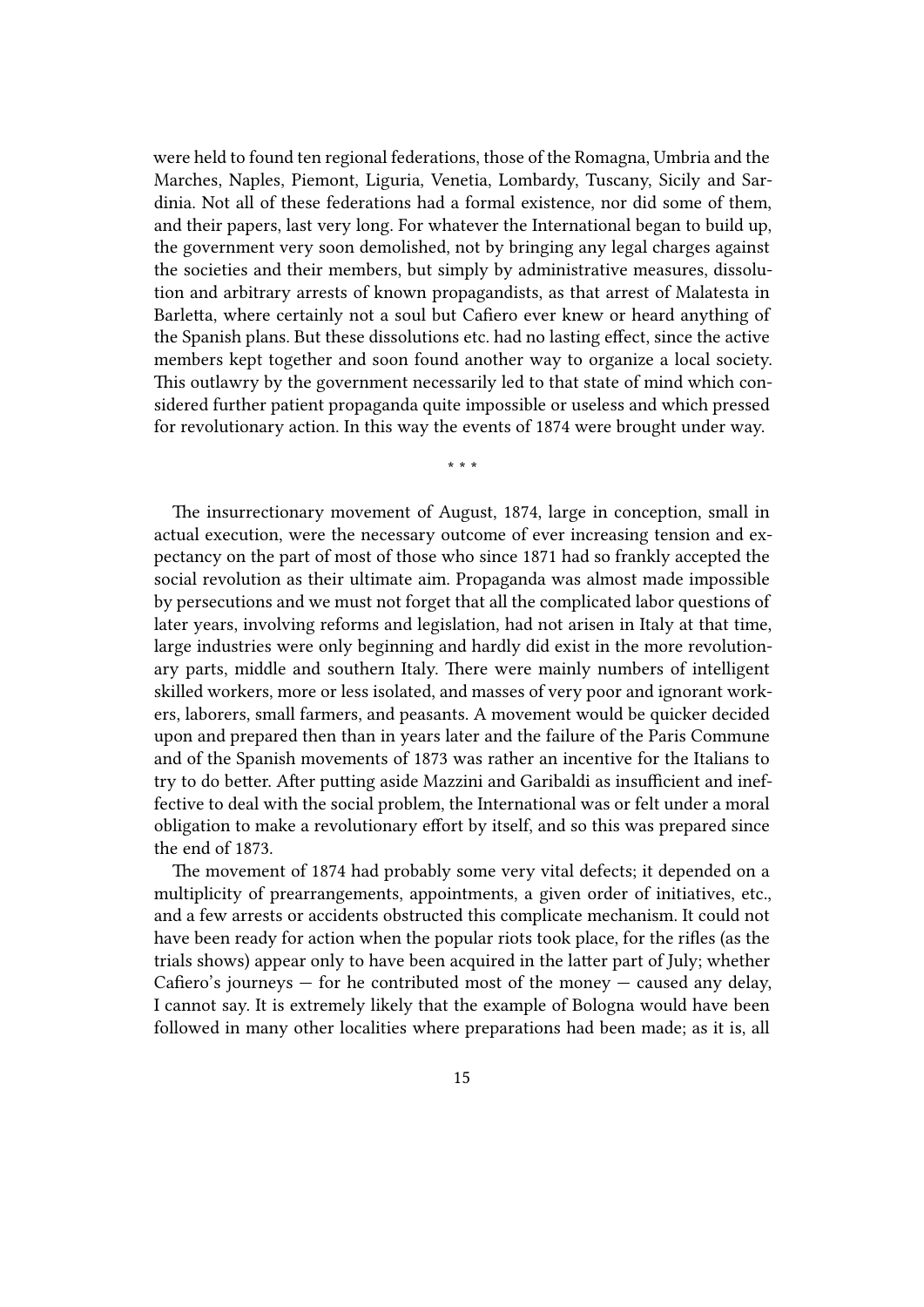was probably done in most places to undo these preparations and to destroy their traces. Some say that Costa was too optimistic and too superficial in reckoning upon support promised. The initial ferment, an immediate question attracting the people and rousing the indifferent was evidently wanting and everything fell flat. But the attitude of the prisoners during their many months of arrest and the trials contributed greatly to rebuild the prestige of the International.

Among those who kept faith and did the best they could was Malatesta in the South.

On August 20<sup>th</sup> Cunilia Belleria, Bakunin's young Ticinese friend, writes from Locarno to Bakunin at Splington: A friend from Naples arrived here [Carmelo Palladino]. He says that nothing can be done. Those whose address you want are hiding or in prison. Malatesta is expected here; if he does not arrive today, this would be a bad sign. At the Naples post office for twelve days a police officer is waiting for people who would call for letters addressed to D. Pasqualio, care of Nicolo Bellerio [Malatesta's address, the same which Bakunin's diary of 1872 contains, as mentioned above].

He was expected in vain; for traveling north he was arrested at Pesaro, between Ancaria and Rimini, being perhaps (as he thought) already betrayed or recognized when leaving Naples. He then passed long months of preventive imprisonment at Trani in Apulia.

The smallness and almost idyllic character of the few real events of August 1874 did not impair the popularity of the International. Success was not the only god worshipped then and in magnis voluisse sat est was still recognized  $-$  a generous intention ranks before success. Had not Mazzini's practical attempts all failed and was Garibaldi ever less beloved on account of the failures of Aspromante and of Mentana? And the government treated the matter as the Bourbons themselves would have treated an ancient political conspiracy; endless months of preliminary arrest were followed by monster trials, the Bologna trial terminating only on June 17, 1876 after three months' duration. This and the cheerful and plucky attitude of the accused created interest and sympathies and these trials are the most impressive and thereby the most important feature of the whole movement of those years. By implicating on the shallowest pretenses republicans and democrats, occasion was given to call Garibaldi and the old Mazzinian leaders like Aurelio Saffi as witnesses for the defense (at Florence); all this and the shabby police evidence and before all the youth, unblemished character, courage, defiance and yet altruist gentleness of the accused and able critical and rhetorical efforts of the defending lawyers — all this created an atmosphere of general sympathy and all the official evidence and the prosecutions' denunciations of socialism met with contempt.

The series of trials had an ugly beginning however. At Rome (May 4–8, 1875) sentences of ten years penal servitude and similar terms of simple prison were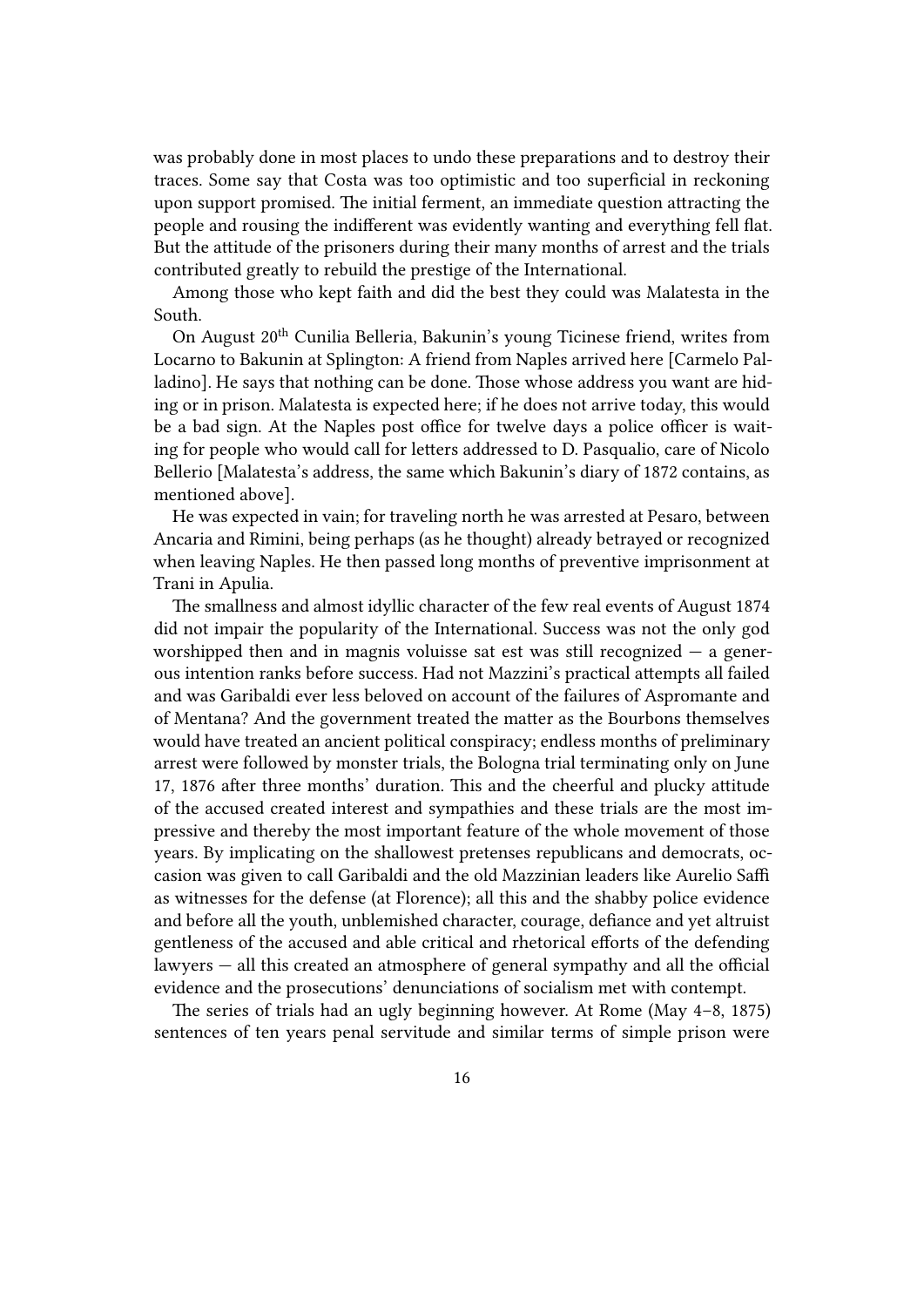pronounced; but another trial had to be ordered — May 11–18, 1876, only a year later — which ended by acquittals. The Florence trial (June 30-August 30, 1875) of which the republicans published a long report, Dibattimenti; Rome, 1875, 529 pp. — was simultaneous with Malatesta's trial at Trani (Apulia) early in August, seven accused; acquittal August 5. The good news from Trani thus cheered up everybody at Florence and though a poor man was sentenced to nine years hard labor for an alleged act of violence, and two received a nominal sentence for the possession of arms, all the others were acquitted. A trial of 33 Umbrian internationalists, at Perguia, ended similarly (September 24), also later trials of Leghorn and at Massa Carrara. The prisoners from the Marches and the Abruzzi (Aquila) were tried with the Bolognese and Romagnols in the largest of all trials, that of Bologna — March 15 to June 17, 1876 — where Costa was the leading spirit.

On August 29 Cafiero wrote to Bakunin; "the effect of the trial of Malatesta and  $Co.$  in the three Apulias is incredible. The jury  $-$  the richest men of the province even — immediately after the verdict shook hands with the accused who were received in triumph". These news from Malatesta or from local friends — for Trani is the town next to his native Barletta — were also sent by Cafiero the "Plebe" (Lodi) and reproduced in the Jura "Bulletin" (September 5). The trial lasted five days [August 1–5], the whole population was interested in it, not only the educated classes. The jury was composed of the richest landowners and there was military display. The public prosecutor told the jury verbatim: if you do not find these men guilty, they will come some day to abduct your wives, violate your daughters, steal your property, destroy the fruits of the sweat of your brows, and you will be left ruined, miserable and branded with dishonor. The jury after the verdict mixed with the cheering crowd and publicly and privately in Trani the acquitted met with the most cordial expressions of sympathy. If only the government would multiply the trials, Cafiero concludes, they may cost years of prison to some of us, but they will do our cause immense good.

About this time Malatesta made a few days visit at Locarno, discussing with Cafiero the reorganization of the Alliance. Cafiero and his Russian wife with whom was also S. Mazzotti, lived then at the Baronata in the very poorest way, caused by Cafiero's financial ruin.

It may have been at that time (about September 1875) that Malatesta's journey to Spain was discussed or arranged, for the purpose of rescuing Charles Alerini from the Cadix prison. Alerini, a Corsican, had entered Bakunin's intimate circle when the latter was at Marseille, October, November, 1870, trying to reorganize the movement that had failed at Lyons in September. when Bakunin was in great danger of arrest, Alerini helped him to escape from Marseille and now Bakunin seems to have been anxious to repay his action. For Alerni since April 1871 was a refugee in Spain; he was one of the Hague delegates of 1872 where Malatesta knew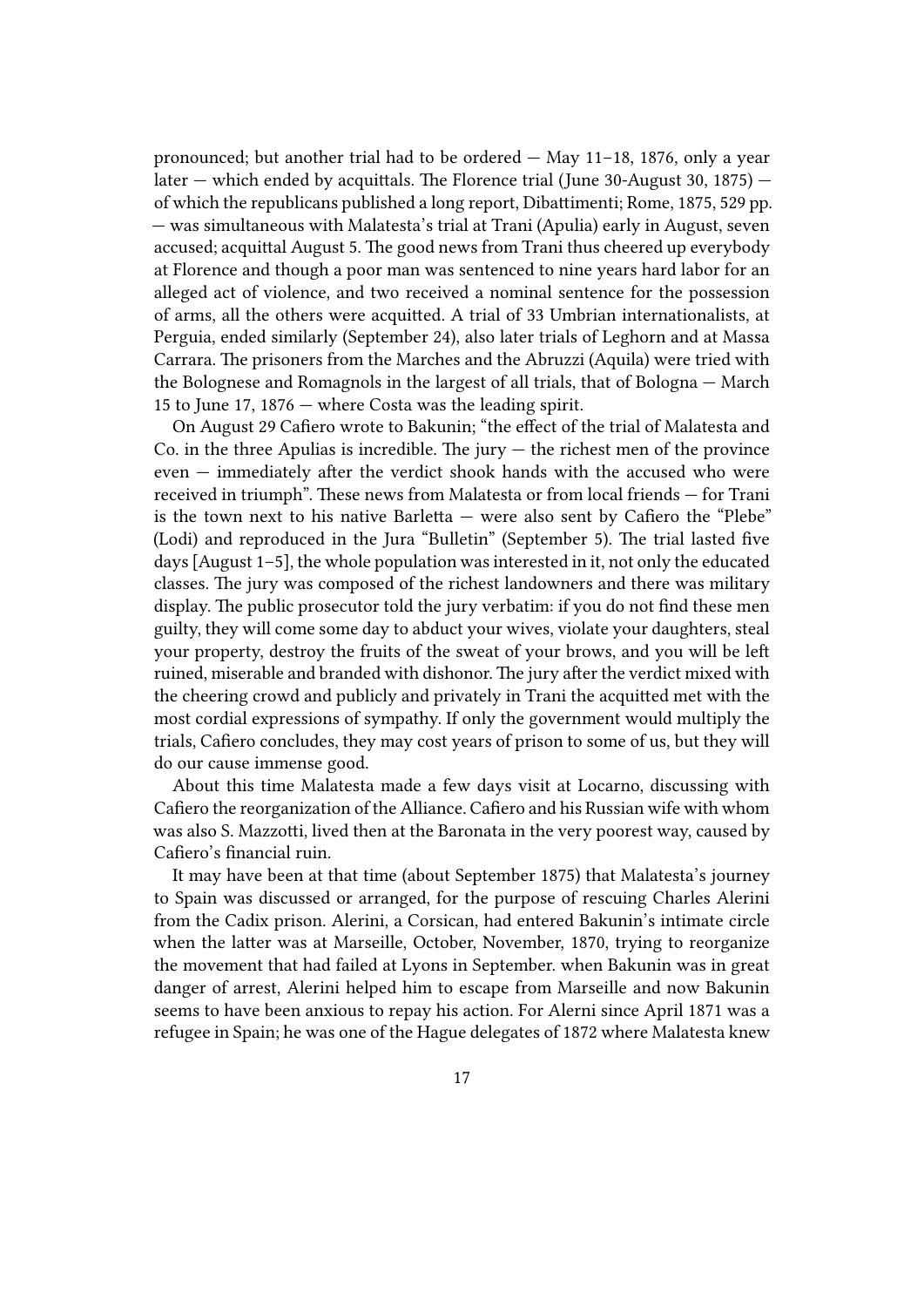him as a brisk lively Southerner. With Paul Brousse and Camille Camet he also was of that small French group in Barcelona which in 1873 published the "Solidarite Revolutionaire". Whilst Brousse made his way to Switzerland, the revolutionary events of that summer sent Alerini and so many other Spanish internationalists and other rebels to prison for a number of years.

Of this journey which took place that autumn or a little later Malatesta speaks in a humorous spirit. The local comrades at Cadix considered the rescue easy. He was immediately admitted at the prison as if he had entered a hotel and passed the whole day with Alerini and 30 or 40 comrades, prisoners from Cartagena, Alcay and Cadix (1873). Finally, Malatesta boldly asked the chief warder to let Alerini walk out with him to see the town. Some pieces of gold jingling in his hand disappeared in the other's palm and next day Alerini, in company of two warders, was permitted to join him. The local comrades had arranged for a ship, the warders were made drunk, but  $-$  Alerini hesitated and would not go. There was nothing left that night but the considerable trouble for Malatesta and Alerini — to restore their drunken warders to their prison home. On the day following Alerini seemed more disposed to go away, this time a single coin of gold and one warder were sufficient, a sober man this time, but upon whom a sleeping draught appeared in the evening. Alerini was free to go and seemed determined to leave, but was found lingering in a room outside and simply would not  $g_0$  – so Malatesta gave it up. Alerini may have had a local sweetheart or was disinclined to re-enter revolutionary life; his time was over in fact.

I am almost sure that in this journey Malatesta also visited Morago at Madrid, possibly also in prison, if not in hiding, a much more serious man than Alerini. The Spanish International kept together through all these years as a secret association, yet meeting at many conferences, printing secret papers etc.; a Barcelona paper, Revista Social, edited by Vinas, was for years the only outward sign of the movement. P. Kropotkin took great interest in the Spanish International in 1877 when he intended to go there to join a proposed movement. He went there in fact in July, 1878, under somewhat different circumstances and received lasting impressions. All this would have interested Malatesta also, had not new action and new prisons retained him in Italy.

The inner history of the Italian movement since the repression in 1874 is usually repeated from F. Pezzi's book (1872) who was in the position to know diverse plans or proposals reanimated in 1875 chiefly among the Swiss exiles. Malatesta thinks very small of these matters which came to nothing. That a Comitato Italiano per la Rivoluzione Sociale continued to exist or was reconstituted in Cafiero's circle becomes evident from a letter from Cafiero to Bakunin of August 27, 1875. When however Malatesta, the prisoners of Florence and others were gradually liberated since the latter part of 1875, a reconstruction of the International, if possibly by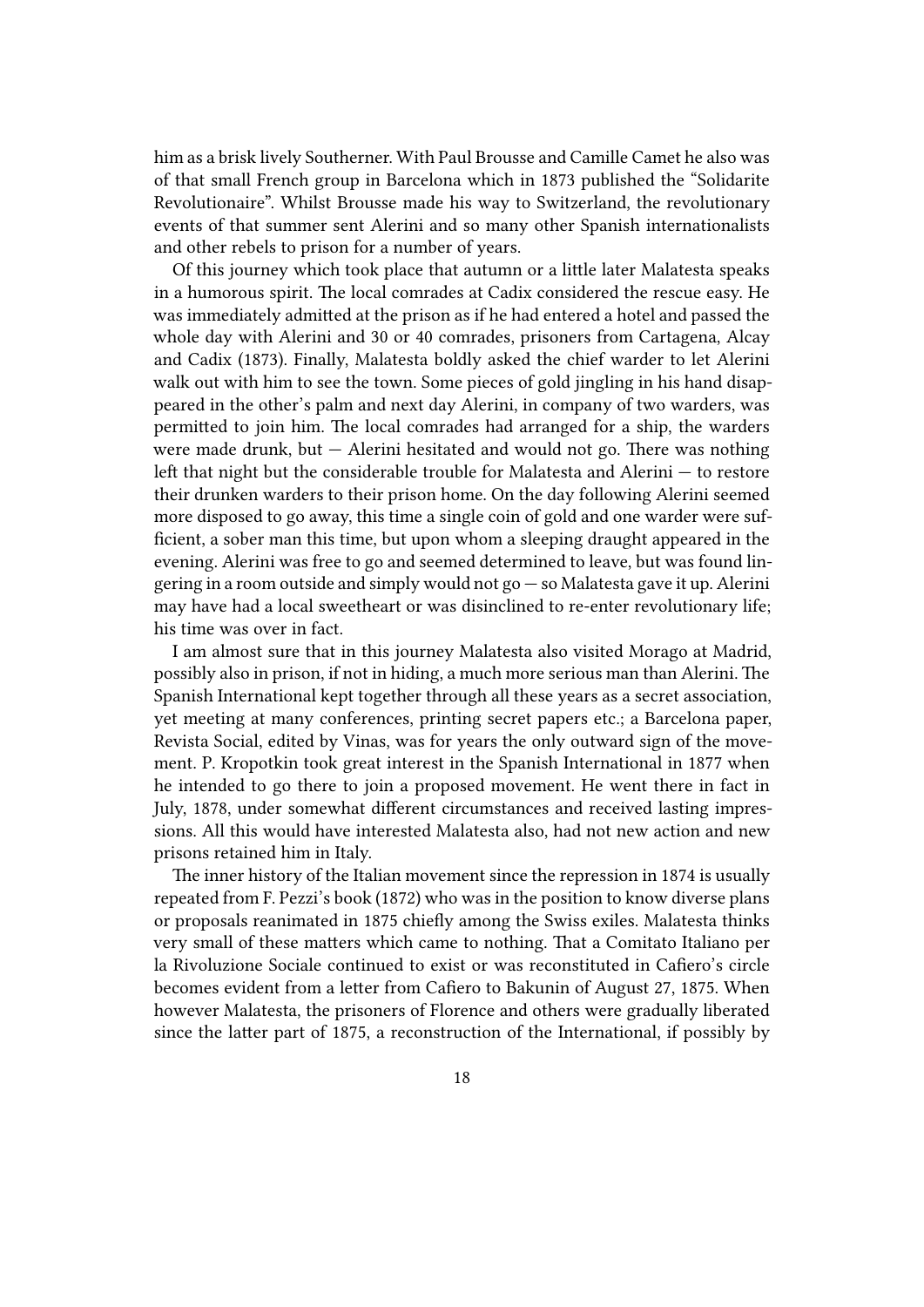a public congress, was of course the move under preparation, though the large Bologna trial was still outstanding and regard for the prisoners, I take it, demanded discrete action until the trial was over.

\* \* \*

Malatesta passed this winter at Naples (1875–1876); in an occasional article, A proposito di Massoneria ("Umanite," Oct. 7, 1920), he tells of this period of his life:

I was a freemason when I was a little younger than now — from October 19, 1875 to March or April 1876.

I returned to Naples… [after the acquittal at Trani]… we were acquitted in spite of our most explicit declarations for Anarchism, collectivism (this term was then used) and revolutionarism, because at that time the bourgeoisie, especially in the South, did not yet feel the socialist peril and it was often sufficient to be an enemy of the government to have the sympathy of the jury.

I returned under the spell of a certain popularity and the Mason wanted to have me among them. A proposition was made to me. I objected my socialist and anarchist principles and was told that masonry was for infinite progress and that anarchism could very well enter within its program. I said that I could not have accepted the traditional form of the oath and was told that it would be sufficient for me to promise to struggle for the good of humanity. I also said that I was not willing to submit to the ridiculous "probations" of the initiation and was told that they should be disposed with in my case. Briefly put, they wanted me at any cost and I ended by accepting — from this reason also that I was struck by the idea to repeat Bakunin's attempt which had failed, to lead back Freemasonry to its ideal origins and to make a really revolutionary society of it.

So I entered Freemasonry … and became quietly aware that it served only to advance the interests of those brethren who were the greatest frauds. But since I met there with enthusiastic young men who were accessible to socialist ideas, I stayed there to make propaganda among them and I did so to the great scandal and rage of the big heads.

But when Nicotera became Premier and the Lodge decided to meet him with band and banners, Malatesta could but, as he says, "protest and leave". (From that time their relations were only hostile).

About that time Malatesta for the only time in his life went out of his way to serve another cause, that of the Herzogovina insurrection against the Turks. He spoke of this movement with Bakunin in 1875 and remembers that Bakunin recalled the strong attitude of former British statesmen on such occasion, maybe of Lord Pamerston and others. Bakunin must have known of his idea to go there himself and had Mazzotti tell him of the good people in England who make socks for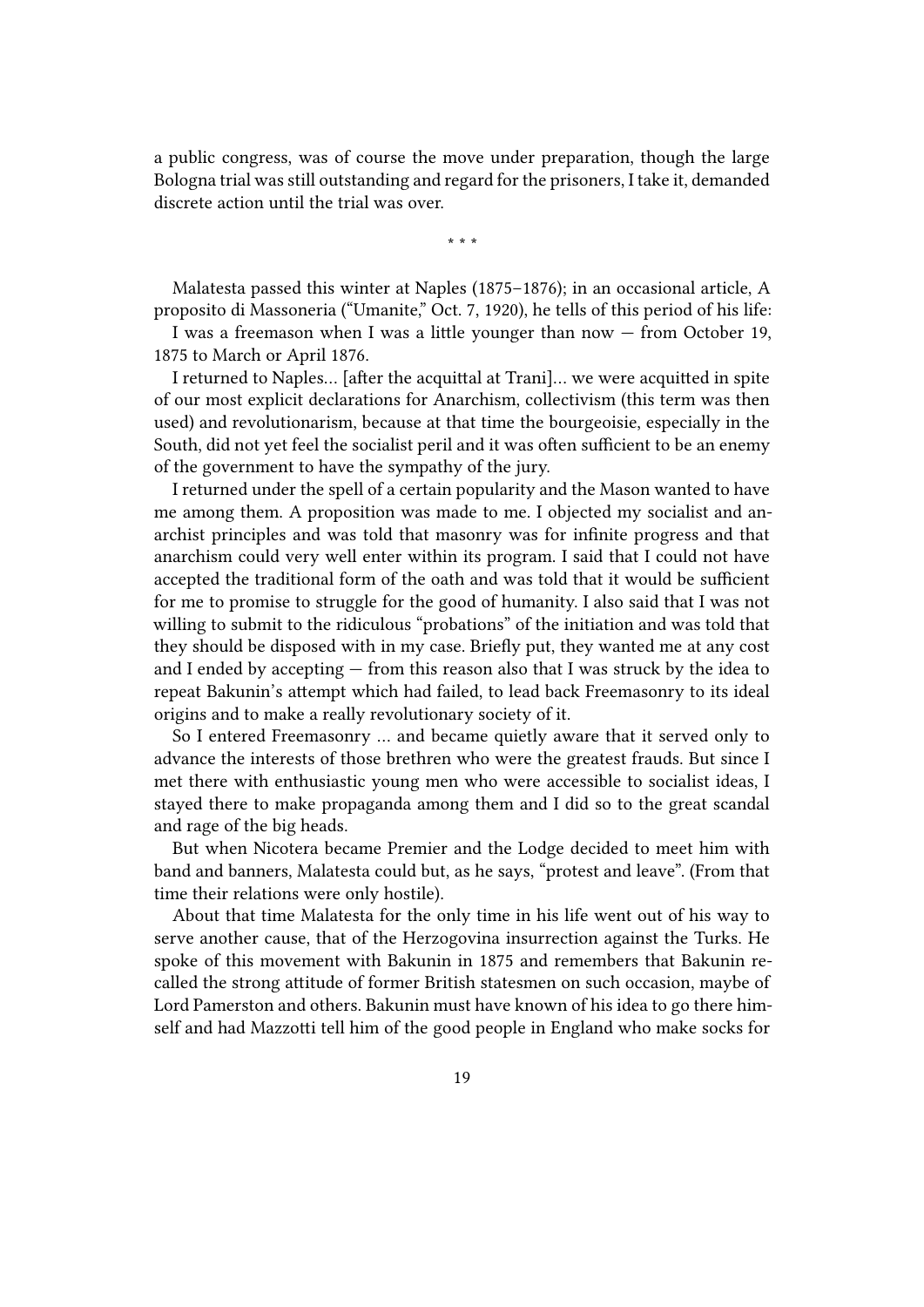the heathen negroes and have no eyes for the half naked poor at home; Mazzotti remembered as Malatesta's reply that whenever Carthago was attacked, Rome was defended.

This movement had the strong support of Garibaldi; Celso Cerretti was there, also Alcesto Faggioli (after the Bologna trial). In July 1875 Stepniak, D. Klemens and Ross went there of which the last returned soon, completely disenchanted; as he soon met Cafiero in Rome, it is just possible that Malatesta then heard this side of the question which was also alluded to in the Jura "Bulletin". But there was no help for it and some rivalry with the Garibaldians and the desire to do some harder fighting than in 1874 may also have had their effect. In those years the Mazzinists and Garibaldians were already completely drifting away from inner action with republican arms and were cleverly made to spend their enthusiasm and sometimes give up their lives in the service of Italy's unofficial foreign policy. Already in 1870 Garibaldi had balanced the blow struck at the prestige of France by the occupation of Rome, when he immediately afterwards assisted France in the war and since then the rough and ready Garibaldians fought for Italy in the Balkans and in Greece, whilst the more cultivated Mazzinians undertook the more literary and educational propaganda in the Italian-speaking districts of Austria.

However, all this was veiled, as usual, by clouds of fine words and generous feeling knows no reasoning and so, between Gladstone and Garibaldi, Malatesta also went to Trieste, but was sent back to Italy. He tried again and arrived at Newsatz (Croatia), on the way to Belgrad. He was sent back forcibly again from place to place and took 30 days to reach Udine where the Italians kept him in prison for a forthnight, mistaking him for an absconding custom officer. Then he had to return to Naples by administrative order and on the way there stayed a short time in Florence.

During the next three months at Naples (between July and October 1876) Malatesta, Cafiero and Emilia Covelli constantly met; Covelli, a friend of Cafiero from childhood, an ardent internationalist, was a gifted writer who had given particular thought and study to economic questions; he edited 'L'Anarchia' (Naples, August 25-October 6, 1877), one of the best papers of the International which, by the way, in 1876–77 had a good organ in the 'Martello' of Fabriano and Tesi (end of July, 1877). Was it Covelli's influence that led them to consider the economic side of their ideals? In any case Malatesta tells that in their walks along the seashore they then arrived by themselves at the idea of communist anarchism.

This was a new step forward, for until then the economic description applied to anarchism was collectivist. This meant: collective property and that the worker should receive the full product of his labor. But  $-$  they now asked themselves  $$ how to determine this? A general standard would have to be established to which all must submit — this implies authority — and moreover since physical force, skill,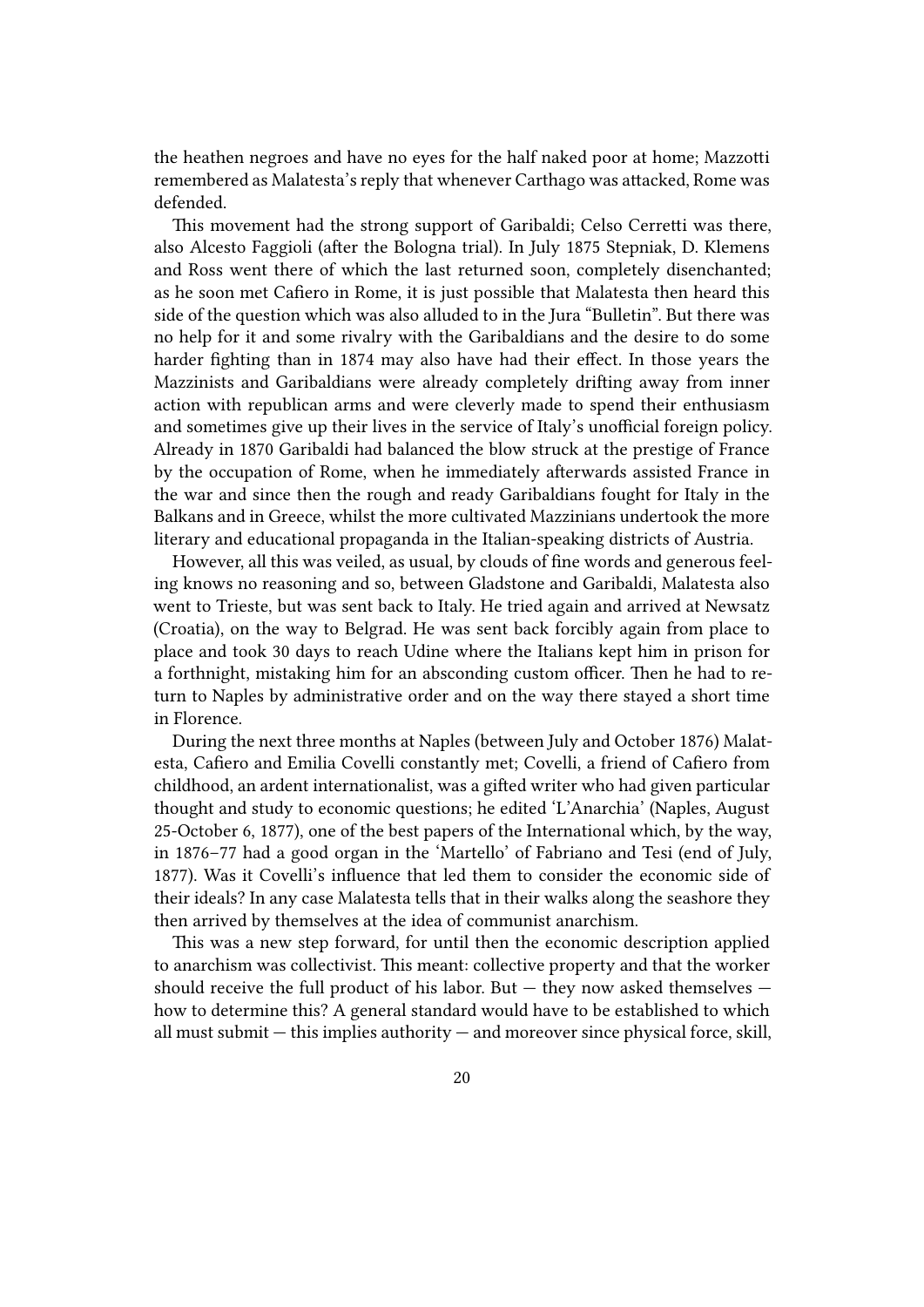etc., are different, the weaker and the less able would be the victims of such a system — which means inequality and a new form of exploitation, the creation of new economic privilege. Hence the products of labor should also be collective property and accessible to all in the measure of their wants. This is designated communism, only the word had then been discredited by the authoritarian character of Cabet's and other systems.

It is remarkable that in the beginning of 1876 the same idea (accepted by the Florence congress in October) was incidentally mentioned in a diminutive pamphlet published in Geneva by Francois Dumartheray, a refugee from Lyon. Dumartheray, Perral and others had for years belonged to a small and very advanced Geneva section called "L'Avenir" where those ideas had matured and Dumartheray was in 1879 one of Kropotkin's comrades and helpmate on the 'Revolte'.

These ideas originated for yet another time in Kropotkin's mind when he was working for anarchist propaganda in Switzerland. They are formulated in his Idee anarchiste au point de vue de sa realisation pratique, read before the Jurassian sections October 12, 1879, whilst Cafiero resumed then in Anarchie et Communisme, laid before the Jurassian congress of October 9–19, 1880. from that time they were generally accepted except in Spain.

Even among the Icarians themselves in those years a free communist tendency sprang up (represented by the paper 'La Jeune Icarie,' etc.); there the young generation denied to the earlier Icarian settlers the exclusive right to the fruits of their gardens and from trees which they claimed as individual property.

Leaving the Icarian episode apart, these parallel developments may be described as the first important new steps of anarchism since Bakunin's retirement; the adoption of the tactical principle of propaganda by deed was a second step, and the replacing of formal organizations by free groups will soon mark a third one. The desire to eliminate all possibilities of authority and to realize the most complete freedom, inspired all these developments; also, I believe, the feeling that action on a very large scale (like the Commune of Paris) was less near at hand than expected some years ago and that extension and intensification of the propaganda was necessary before all. These modifications were not always accepted and appreciated by the older comrades, but there was no ill feeling. Only traces of the old ideas remained, so in Malatesta's case an adherence to the earlier ideas on organization and a belief in the near (and not only the remote) possibility of collective action.

\* \* \*

The insurrectionary movements of 1874 and 1877 differed fundamentally. In 1874 a general rising was expected, by some at least, ad the example of Garibaldi in Sicily and Naples, of the Spanish political revolution of 1868 and of the Commune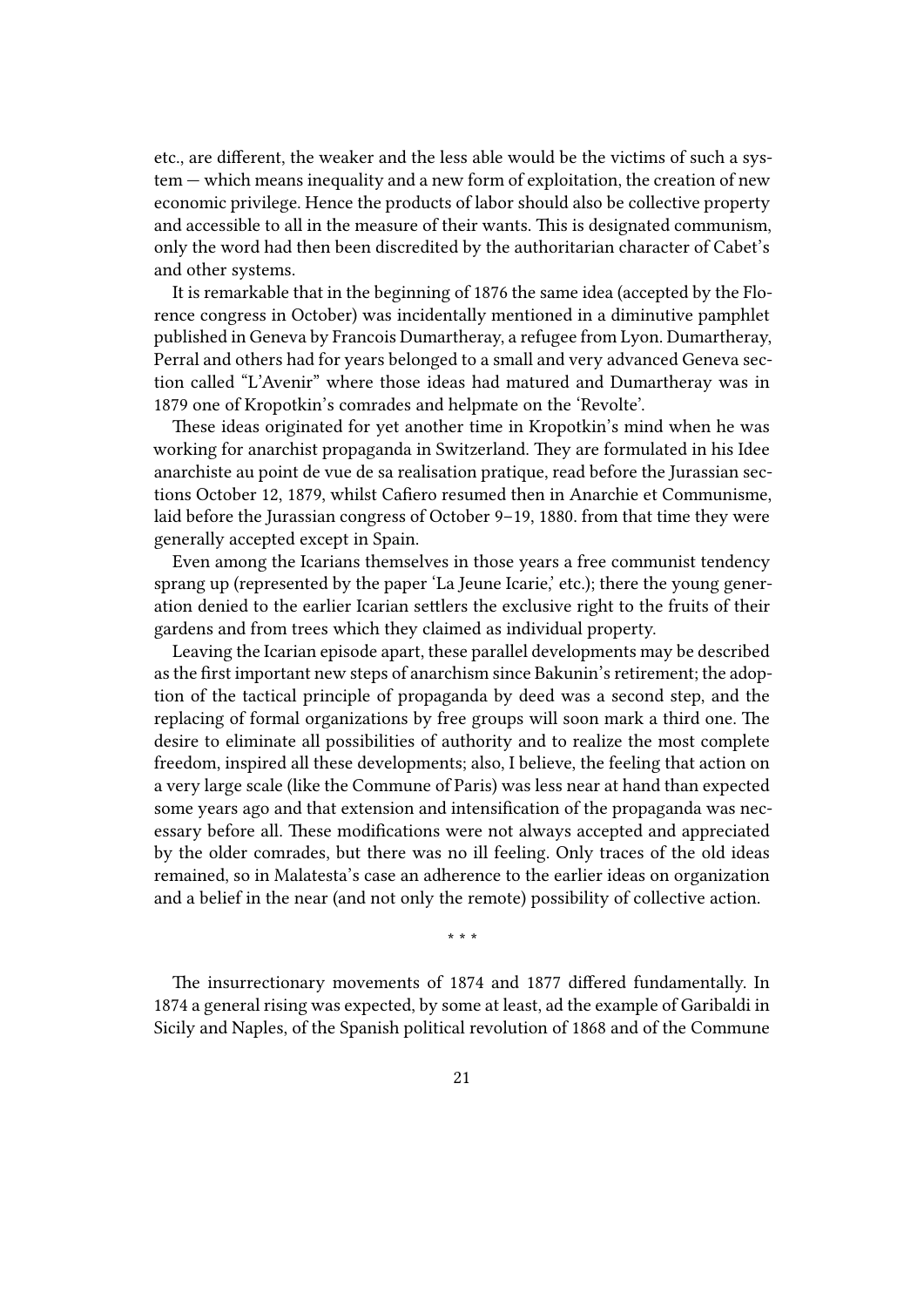of Paris was still before all. In 1876–77 the purpose was before all effective Socialist propaganda by an example set to the country population which could not be reached by other means. The idea was further that the local movement, if it could expand and hold out a certain time, would be seconded by similar outbreaks in town and country and thus lead to a general movement.

By accident Stepniak (Sergei Kravtchinski), returned from Montenegro, then lived at Naples and was already known to the internationalists. He was interested in the proposed insurrection and, having been an officer of artillery, he composed a manual of military instructions for the band. Stepniak, a Russian lady and Malatesta took a house at San Lupo, near Cerreto (Benevento Province), nominally for an invalid lady, but it was to serve for storing weapons (April 2). On the 3<sup>rd</sup> the weapons arrived there in large cases. The house was, however, watched by gendarmes (April 5), and when some internationalists approached it, firing began; of two wounded gendarmes one died later; some arrests took place, and the others, hardly the fourth part of those expected, took to the mountains at night time, being joined afterwards by a few more who were unarmed.

According to the report written by Angiolini, the 27, conducted by guides, led by Malatesta and Ceccarelli (35 years, merchant born at Savignano, died 1886 in Cairo), always conversing with Cafiero, feeding and sheltered in farms, between April 6 and 8 marched by the mountains of the Monte Matese Chain, by Pietrarvia, the Monte Mutri, Filetti and Buco to Letino, entering in silence, with the red flag and invading the municipal building where the council was sitting. They declared the king deposed in the name of the social revolution and demanded to hand over the official papers, weapons, etc., and cash. The clerk, demanding some authorization, received a document, signed by Cafiero, Malatesta and Ceccarelli, saying: "We the undersigned declare to have occupied, arms in hand, the municipal building of Letino in the name of the social revolution." Then rifles, confiscated tools and the little cash were distributed among the village people, an apparatus to calculate the flour grinding tax was broken, and the whole of the papers, those concerning charity excepted, were burned. After this speeches were made, which the inhabitants, says Malatesta's letter of 1877, received with full sympathy.

Then the local priest, Raphaele Fortini (60 years) made a nice speech, calling them the true apostles sent by the Lord to preach his divine laws.

Then they left for the neighboring village of Gallo, meeting on the way the parish priest Vincenzo Tamburi (40 years) who returns preceding them and tells the people to fear nothing. Here the municipal building is opened by force and the same measures are taken at Letino.

But troops began to surround them and they got no support in the two localities mentioned, though the letter of 1877 tells of demands of peasants for bread and money  $-$  which were promptly satisfied  $-$  in another village, etc. However, the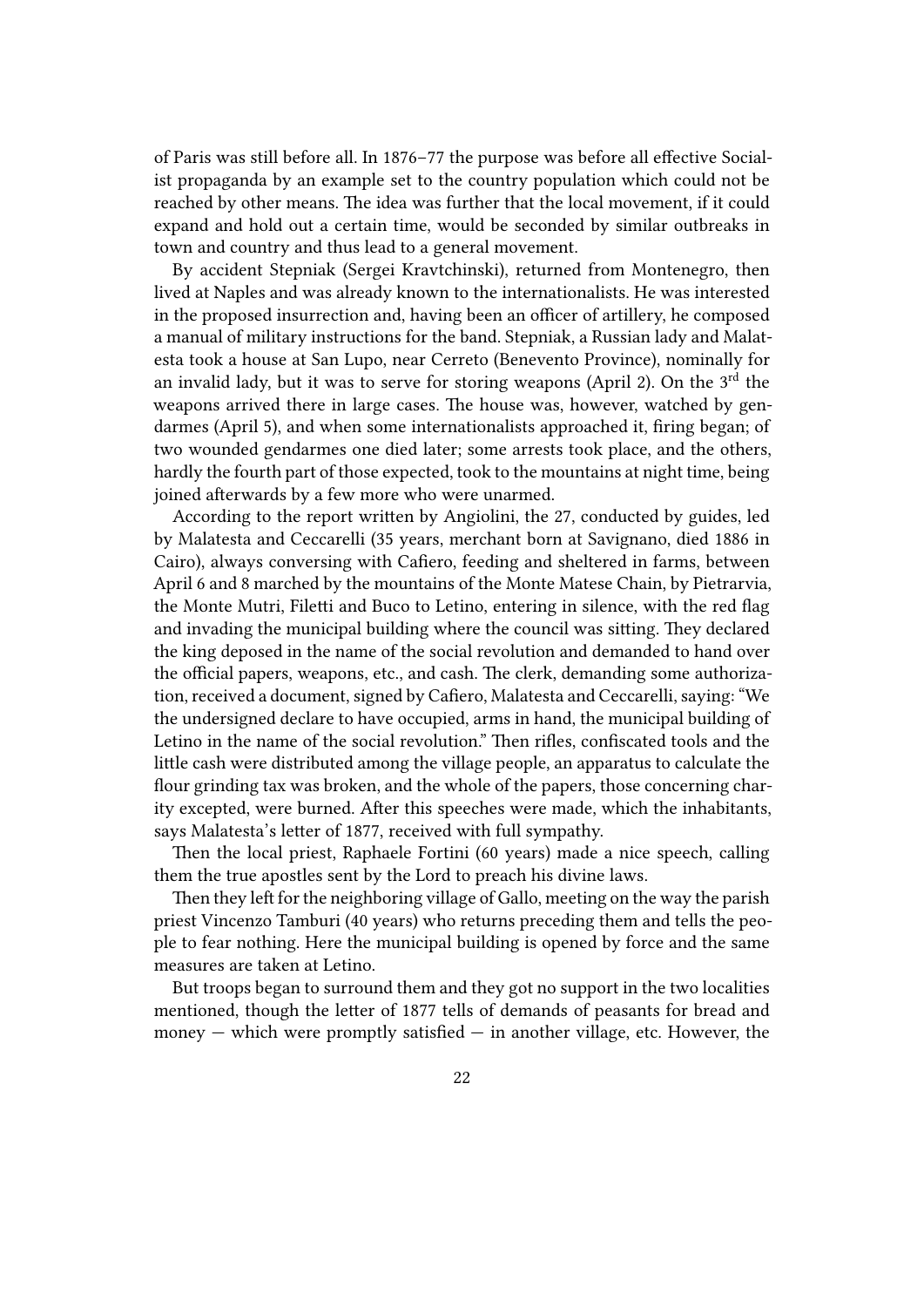band on the 9 and 10 was always confronted by soldiers in other villages. On one of these nights Malatesta entered the little town of Venafrom, to buy food. He was surrounded by soldiers who then gave an alarm, but the darkness of night saved them; they entered a forest. The rest of the time rain or higher up snow made them miserable, they could not cross a high mountain for another district further east (Campobasso). Their weapons are useless, the powder all wet, and they deliberate whether to disperse or to keep together. Dispersed, nearly all would be helpless, not knowing the local dialect and topography. Two leave, but are arrested also. The 26 return to a farm, the Nasseria Caccetta, three miles from Letino and a peasant denounced them to the soldiers who arrive by surprise (night of 11 and 12) and arrest 23 in a defenseless state, 2 others near by and one at Naples.

When writing the letter in 1877 Malatesta expected a quick trial, the occasion of good propaganda work. But sixteen long months of prison were before them. 26 internationalists were in the Carceri giudiziarie of Santa Maria Capua Vetere. Malatesta's only chance from that time hence to pass some time in his native town. 8 were kept at Benevento, later Caserta. Stepniak from this group was transferred to Santo Maria and at the end of the year was expelled from Italy; he had Marx, Comte and Ferrari's books sent to him. The band was cheerful and on August 25 sent credentials to Costa for the Verviers Congress of the International signed by all their names as sections of Mount Matese (published in "La Anarchia," Naples 22, 1877).

The act of accusation is dated September 21, the court pronounced upon it on December 30. Then the king died and a general political amnesty was granted by the Crispi ministry in February, 1878. But since a gendarme had died of wounds received from the shots exchanged on April 5 near Stepniak's house on the outskirts of San Lupo, the opinion of the court was divided as to whether the amnesty covered this homicide. Just the reactionaries among the judges who still adhered to the Bourbons, expressed the opinion that this homicide was a political act and not an ordinary crime — otherwise Garibaldi would also be a murderer, since facts like these occur in every political movement. It was resolved that the jury was to decide; they would first be asked: guilty or not of killing the gendarme; if guilty, second question: whether this act was connected or not with the insurrection; if connected, the amnesty would cover it.

In April 1878 they were removed to the prison of Benevento and tried there in August. The general feeling was one of indignation against this tampering with the amnesty and though the firing at the gendarme was admitted, the jury brought in a verdict of not guilty. This finished the whole case.

Among the lawyers arrayed for the defense we find Dr. S. Merlino who was from about that time for many years one of the most active comrades, sharing Malatesta's London exile.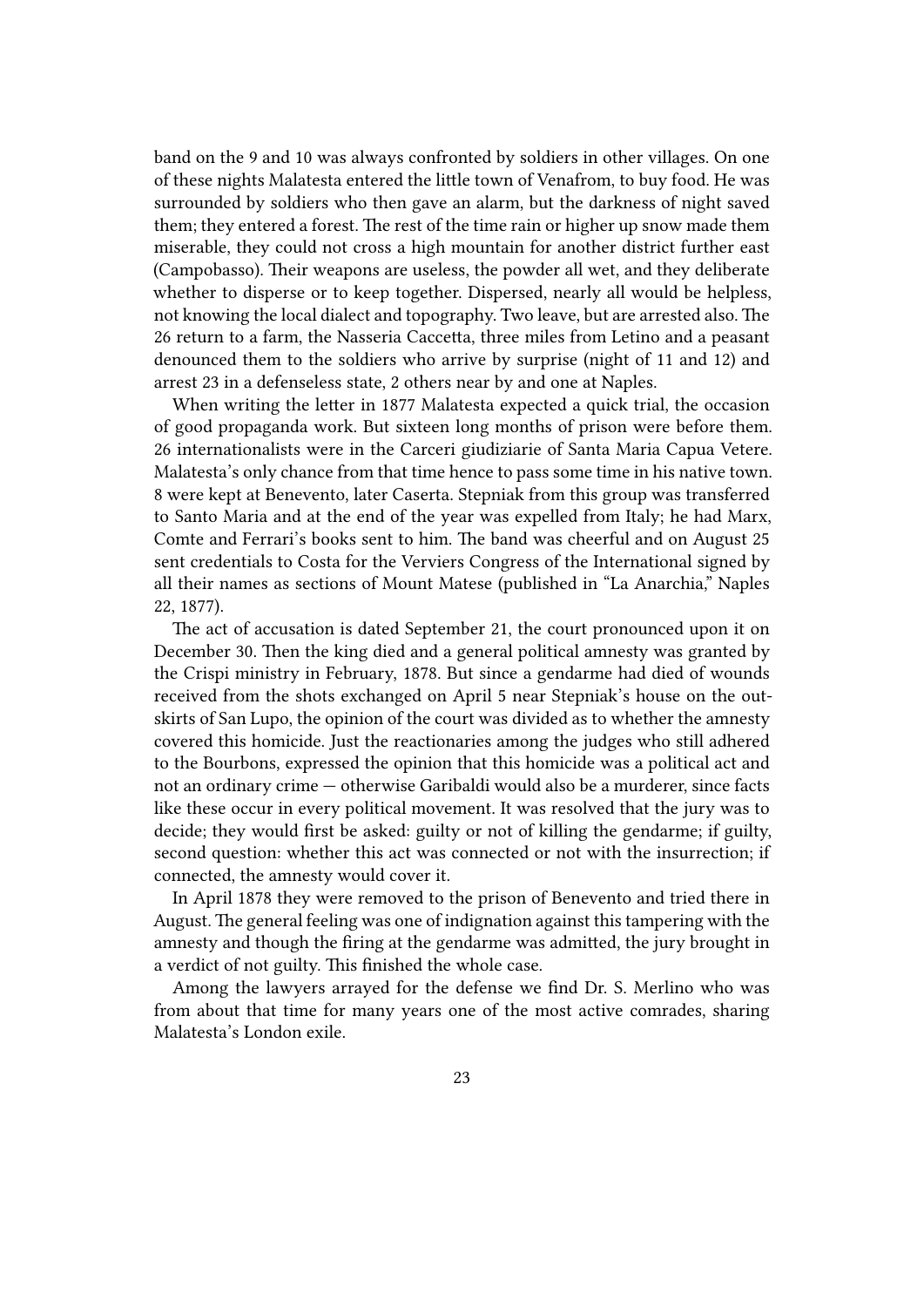After his liberation (an old comrade tells me) Malatesta came to Santo Maria where his parents had left some property, houses where poor people dwelled. These were quite happy and astonished when he signed cessions of his property without claiming any money for them.

He stayed for about a month at Naples and then left Italy for Egypt (about September 1878?). I ignore whether it was to take some rest, for life in Italy was made more unbearable to Internationalists than ever and he would have been exposed to arbitrary arrest upon any occasion and perhaps to domicilio coatto (internment). He had some experience of all this abroad also and it took nearly five years before he could enter Naples again.

Malatesta was only a short time in Alexandria, Egypt, where a very large Italian colony exists, when in Italy Passamante made an attempt on the life of King Umberto which led to a recrudescence of persecutions all over Italy from which he would not have escaped, if he had continued to stay there. As it was it drove him even from Egypt. A patriotic meeting of protest was called and a manifestation before the consular office to cheer Passamante was under preparation. But before this already Malatesta, Alvina and Parini were arrested. Parini, from Leghorn, was an old Egyptian resident and managed to remain there. Malatesta (and it appears also Alvina) were placed on a ship and sent to Beyrouth, Syria.

He did not wish to leave the ship, but the captain had orders to leave him there. What next? He ought to go to the consul who knew nothing and later on was furious that such people were sent to him from Alexandria; he had then received the order to keep him there. Malatesta refused to stay voluntarily and demanded arrest or to be sent to Italy, though he knew that he would be arrested there. The consul had also orders to prevent him from returning to Italy. Malatesta, suggested Cypress. No, there are the English who would at once set you free; that's impossible. Finally Smyrna was agreed upon. This will annoy the consul there, Malatesta says; never mind that, replies the Beyrouth consul.

Meanwhile Malatesta and Alvino (who had joined him from Jaffa) met the captain of a French ship "La Provence," an honest man who agreed to land them in France; the ship called in many ports and they would help to unload.

In this ship they arrived at Smyrna where the consular agent demanded the two Italians to be given up and the captain refused. He made only a short stay at Castellamare, near Naples, and sent the local police away. At Leghorn when unloading a spy tried to induce Malatesta to enter the town to visit the local comrades, but was exposed and confessed to have acted by order. Then the police demanded of the captain to give him up, alleging complicity with Passamante's affair. The captain said, this seems to be a political matter and he should only act by order of his ambassador. Meanwhile Malatesta was visited by comrades. Next day the captain received the French instruction that he might deliver them if he liked and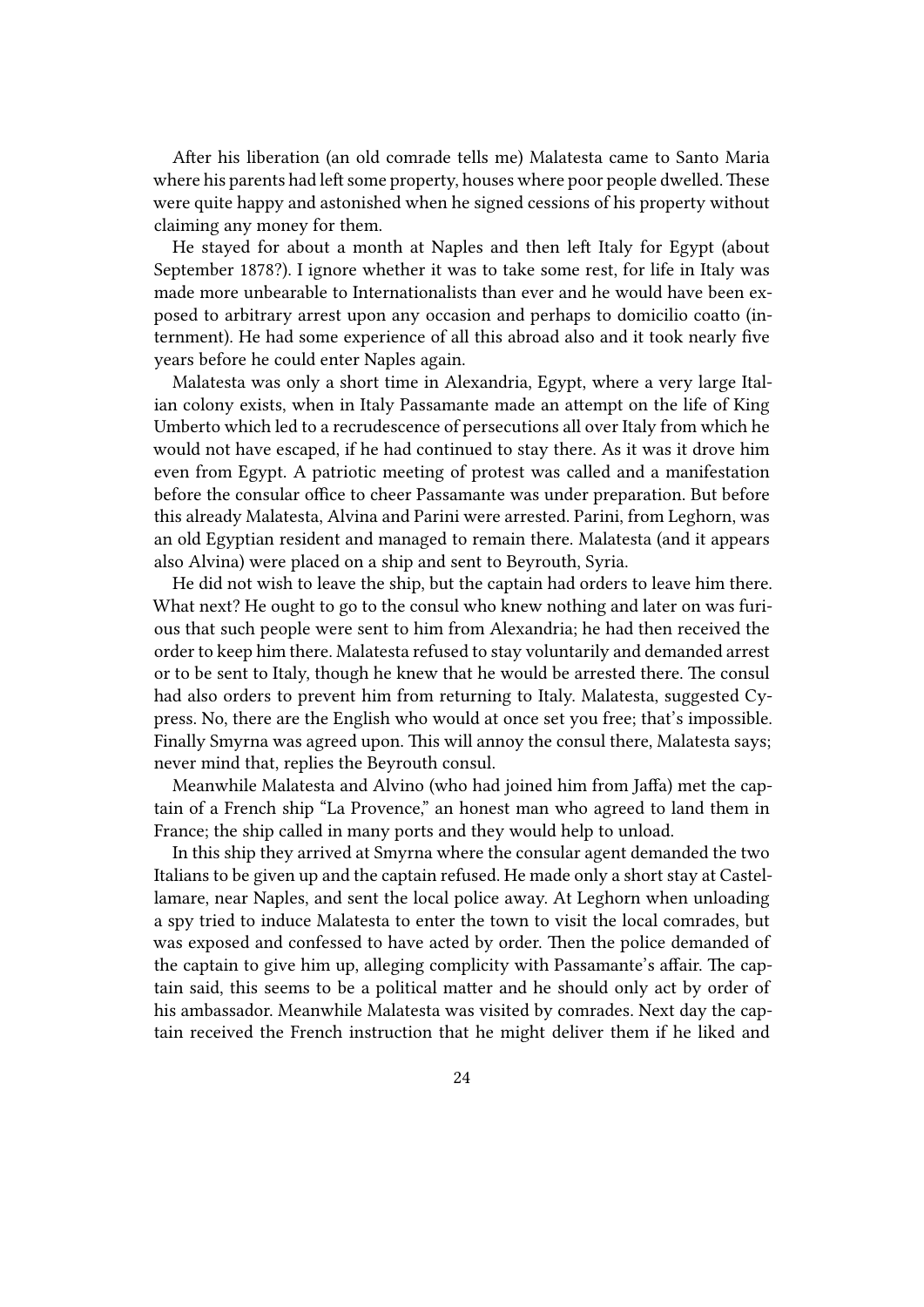upon his own responsibility, but that he could not be forced to give them up. After showing this to Malatesta he tore it up and sent the police away on the spot under the applause of the comrades present. They debarked at Marseille where Alvino remained whilst Malatesta proceeded to Geneva.

Here his long lie in exile really begins (end of 1878 or beginning of 1879). Up til then we see him less than others attracted by a roving internationalist life; from all travels he soon returns to Naples and is busy there and he would have continued to work in Italy, if it had been possible at all. In fact he does so whenever he can, in 1883, 1887, 1913, 1919. The Egyptian and Syrian episode shows that from the very first, when he returns to life again after sixteen months of prison and an acquittal — up till then, as far as I can see, he had spent three years in prison and had never been condemned by the sentence of any court of  $law - he$  is haunted down and exile is forced upon him.

\* \* \*

At the time of Malatesta's arrival in Geneva the movement abroad which he had last seen at the Berne congress (1876) had also undergone various changes. But I will only mention the decline of the Jura as an international center. Here James Guillaume had retired to Paris (spring of 1878), after the "Bulletin" also the "Avant-Guarde" had disappeared and Brousse was expelled from Switzerland (autumn 1878). The local active members were singled out by the employers and given no work, nor could their co-operative association stand against this pressure. In Geneva another group, mainly Russians and French worked during these years, publishing the Rabotnik and the Travailleur; Elisee Reclus was with them. Then there was the small advanced French group of Perrare, Dumartheray and others and some local Swiss comrades like G. Herzig. From all these materials, some fresh, some exhausted, Kropotkin indefatigably built up the "Revolte" and the publishing centre called Imprimerie jurassienne. The "Revolte" was first published on Feb. 22, 1879, when Malatesta was in Geneva and the latter remembers having assisted at preparatory meetings.

Kropotkin himself tells how he and the comrades of the Geneva section met in a small cafe when the first number of the 'Revolte' had come out [2,000 copies]. "Tcherkesov and Malatesta lent us a hand and Tcherkesov instructed us in the art of folding a paper" (Temps nouveaux, February, 1904).

Cafiero was in Paris since his liberation after the Benevento trial; after his expulsion in the latter part of 1879 or in 1880 he went to Geneva and of course met Kropotkin there.

If their relations were always friendly, it is absurd to expect that they should agree upon everything and there is no reason to glide over nuances by smooth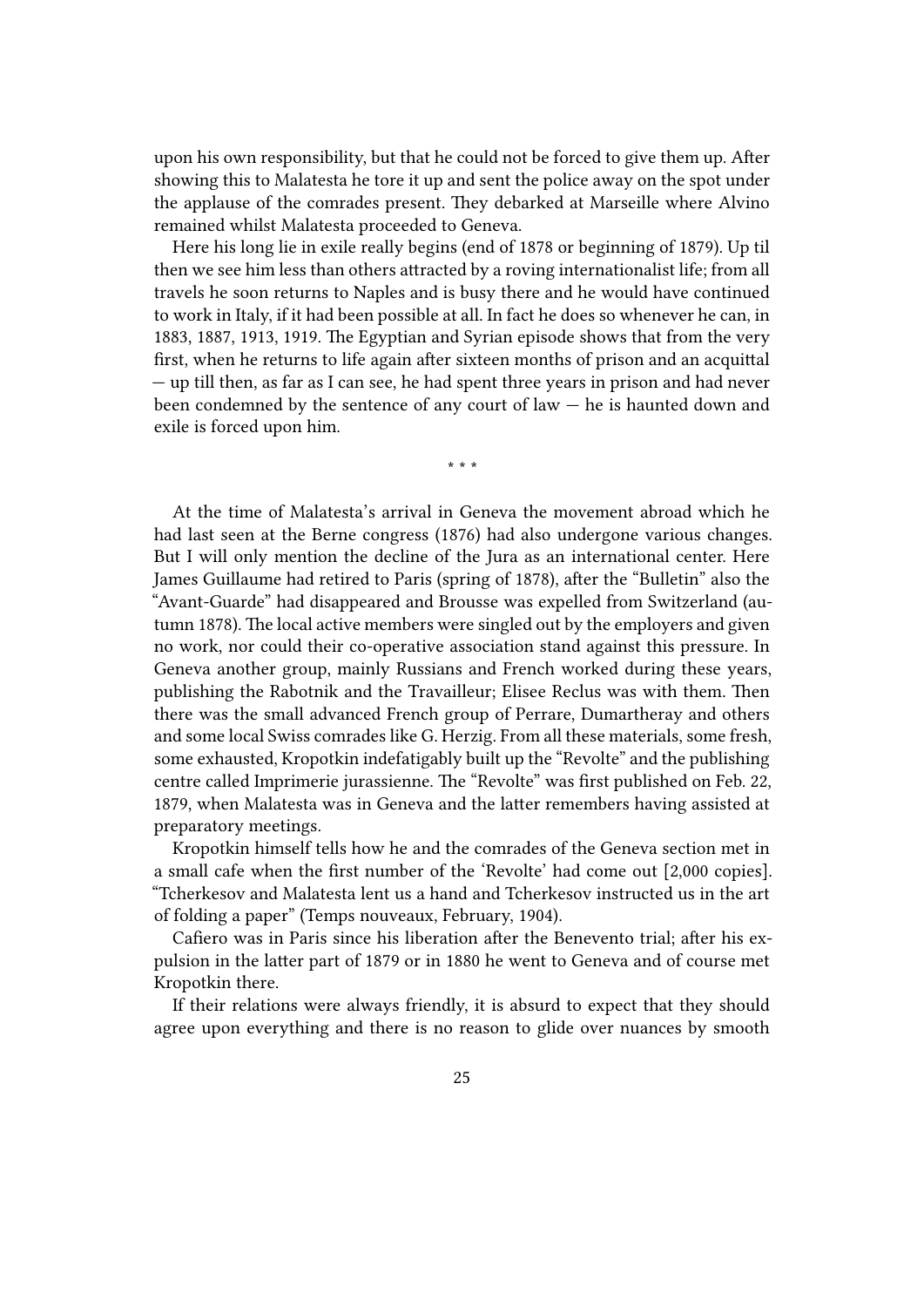uniformity of description. Kropotkin used to tell that he felt that the 'Revolte' was not considered then a sufficiently advanced paper by Cafiero and Covelli and he remarked that with one exception neither these nor Malatesta then wrote in that paper. The single exception was a very strong article which Cafiero handed to him, as he fancied, as a kind of challenge, questioning whether he would dare to print it. He published it and later found that precisely this article, attributed to himself, was given as one of the reasons for his expulsion from Switzerland. Cafiero was not aware of this and Kropotkin never mentioned the fact.

Malatesta together with Ginnasi, Mercatelle, Solieri and Cajadio, was soon expelled from the canton of Geneva; the 'Revolte' of April 8, 1879, reporting this, stated that no reasons were given to them by cantonal authorities but that the Italian government had described them as "criminals" (malfattori). Francesco Conte Ginnasi (18 years from Imola) is thus described in the act of accusation against the Benevento band (September 1877), Vito Solieri (from Trasinetto, Imola, born in 1858) was among the arrested from Imola in August 1874; he is in London in 1881 and later one of the editors of the American Grido degli Oppressi of 1892.

The Geneva authorities devised these cantonal expulsions (see Revolte, March 5, 1881), but the Federal Council expelled Danessi as the printer of a poster, dated Italia, 14 marzo 1879, protesting against Passamante's execution and in connection with this affair ordered the police to look for Cercatelli, Malatesta, Ginnesi, Solieri and Cavino who were to be expelled from Switzerland when met with. They were never found, at least Malatesta had no idea then that he was actually expelled and was assured upon his question in 1881 by a Geneva comrade that he was not.

He went to Roumania, to a commercial town, Braila or Galatz, I believe, either with comrades or meeting friends there.

This journey may have had quite private reasons, simply to use an occasion to make his living there. If he had stayed there longer, he could have helped the beginning Socialist movement which was being built up just then mainly by men with Anarchist or Russian revolutionary ideas or sympathies. But these small beginnings may have altogether escaped from his attention. He told me that he was ill of fever there and left for Paris, where he met Cafiero (1879).

He worked there as a mechanic. After some time he and Cafiero were expelled; Cafiero went to Switzerland. Malatesta used the five days' delay to go to live in another quarter. He was next arrested at the manifestation of March 18, 1880, and then expelled under the name of Fritz Robert, a Jurassian comrade whose passport he had in his possession.

\* \* \*

The Paris movement was briskly reviving then after all the years of enforced silence following the bloody repression of the Commune of 1871. The transported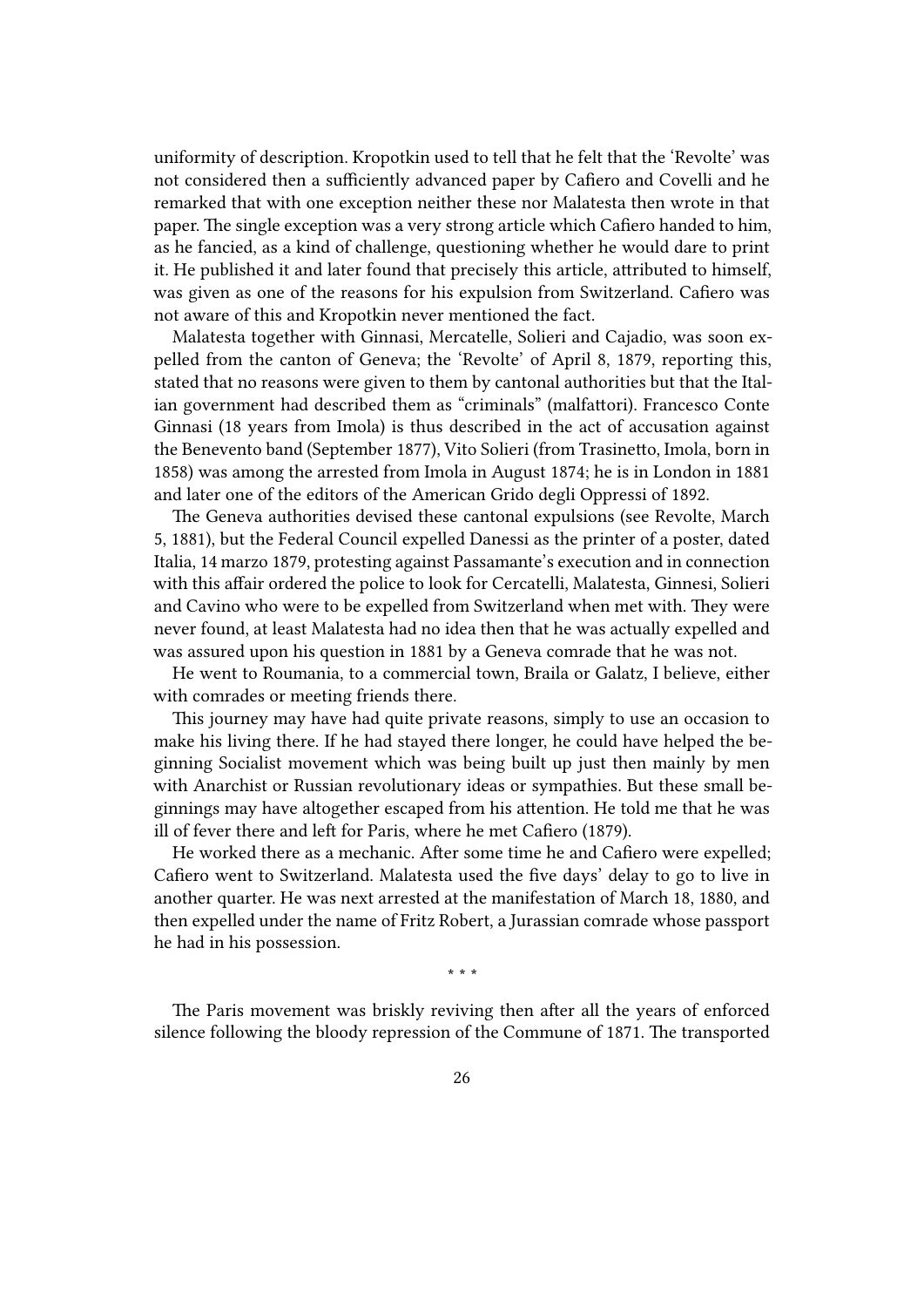Communalists from New Caledonia were returning; the last phase of Blanqui began, from the elections of protest, to liberate him from prison — the prototype of the Cipriani elections in the Romanga a few years later  $-$  to his last paper called "No God, No Master" (Ni Dieu ni Maitre); even the Marxists, then called Guesdists, of the "Egalite," mixed a little with the more advanced groups, and Anarchism was first openly propagated in Paris and enthusiastically accepted by groups of workers mixed with students; soon the voice of Louise Michel, returning from transportation, was heard again and in the Lyons region, reached by these voices from Paris and those of Elisee Reclus and Kropotkin from Clarens and Geneva, Anarchism made rapid progress.

Of course the police stirred, weeding out the foreign revolutionists by expulsions (which drove many to London, among others those Gernmans and others who then helped to make Johann Most's "Freiheit" an Anarchist paper), assaulting meetings or processions and even supporting an Anarchist paper to give a standing to their spies and to provoke outrages as the chief of the police L. Andrieux told in full in his Recollections (1885).

Malatesta saw only the earlier part of this movement. Did he meet Jean Grave and Lucien Guerineau then who date from these years, the group in the rue Pascal? In any case he became friends for life then with V. Tcherkesov, the Georgian Anarchist, young in spirit and disposition and old in early recollections since he grew up aside of the Tshutin group from which came Karakazov, the tsaricide of 1866, passed through the whole Netchaev movement and trial and years of Siberia; in Paris and Switzerland he enjoyed some years then of life among comrades, passing years in the east afterwards and settling in London in 1892, from which time he was perhaps the nearest old international comrade of Malatesta in London.

Cafiero and Malatesta also sometimes visited James Guillaume (1879), who then had imposed upon himself such rigid rules of absolute retirement from the movement (which he re-entered 25 years after, 1903) that he would have preferred not to see these rules broken by such visits. He wanted to do the thing thoroughly, to live in Paris for purposes of work and study and to be let alone by the police at the price of such abstention from his former activity. It was amusing to hear him describe the late visits of the two romantic Italians who attached some attention in his now quite respectable surroundings.

After his arrest, expulsion and first departure from London (March, 1880) Malatesta appears to have passed some time in Brussels, at least two letters dated Brussels, April 18 and 25, are printed in the "Revolte" of May 1, 1880. At that time Jose Mesa, one of the few Spaniards who like F. Mora, Pablo Iglesias, etc., co-operated with Lafargue, Engles and Marx to introduce political Socialism in Spain and to vilify the Anarchist International of that country. Mesa then once more slandered the Spanish revolutionists in Jules Guesde's "Egalite"; a reply of the Spanish Fed-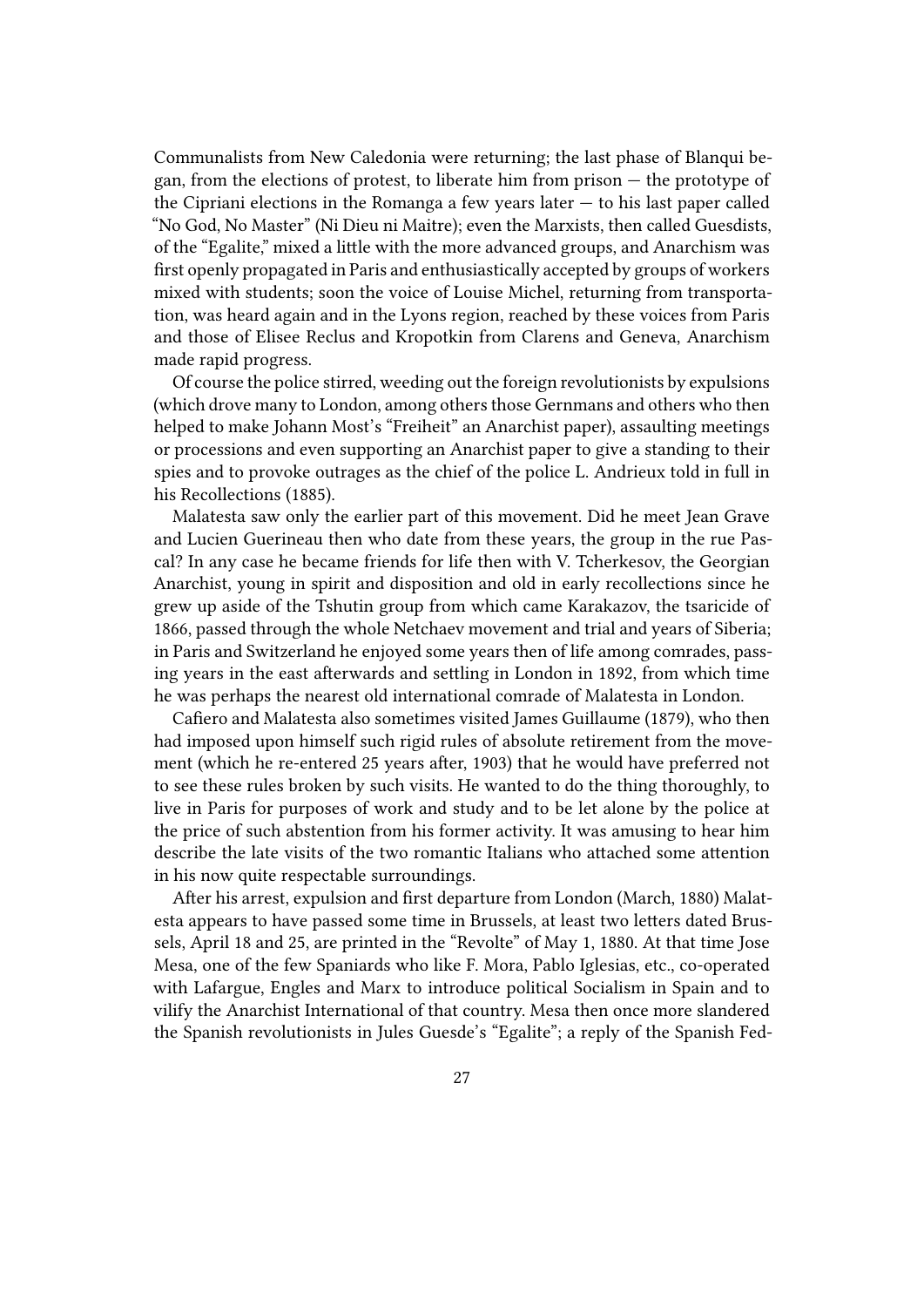eral Commission (printed in the "Revolte," April 3) was not inserted, but Mesa was allowed to publish new insults (April 14). Malatesta then demanded of Jules Guesde the publication of the Spanish reply, of a reply by himself or a settlement by duel. Pedro Eriz and Jose Vallverda on his part met John Labusquiere and Victor Marouck on Guesde's part and — the process verbal is printed in the "Revolte" May 1 — Guesde declared himself ready to publish Malatesta's reply. This he never did and Malatesta sent this reply (April 18) and a letter (April 25) to the "Revolte" (May 1), regretting to give all this trouble. The letter revindicates the far-away Spanish comrades who in those days when Moncasi and Otero were garroted and revolutionists hunted down in Sprain as they are just now once more, could not publish their names and relations which Mesa had wished to provoke them to do. Malatesta, their friend, as he says, stood up for them in their absence and claimed also "his part of honor and responsibility" in the Alliance revolutionnaire socialiste, the real object of the Marxists' irresponsible hatred. In the short sketch of Malatesta's life published in "Freedom" (London, 1920), I compounded Mesa and Guesde with their friend Lafargue, whose name is not mentioned, I regret this slip of memory, but Lafargue's and Mesa's attitude were always identical.

Some time after the amnesty (June, 1880) Malatesta returned to Paris, was arrested for living there in spite of his expulsion, and was sentenced to six months in prison, reduced to four by his option to pass this time in solitary confinement. He was kept quite miserably in the Sante and Roquette prisons and the Socialist dailies, Pyat's "Commune" and Guesde's "Citoyen" protested against this treatment (s. "Revolte,") (Oct. 2, 1880). He remembers of these days the amusing detail that on the door of this cell was written: "Errico Malatesta dit Fritz Robert de Santa Maria Capua Vetere," which was too much for the wardens who called him alternatively Santa Maria or anything else from this long string of names. The regrettable point is that Fritz Rober who had lent the passport died soon, an excellent comrade according to the "Revolte" (August 20, 1881).

Malatesta after this would have been content to live in Switzerland where no expulsion had been notified to him and he went to Lugano openly, with regular papers. He was arrested on February 21, 1881, for entering Switzerland while being expelled. It was useless to prove that no act of his had ever troubled either public order in Switzerland or the international relations of that country; after a fortnight in prison he was led to the frontier by gendarmes.

Cafiero had presided the Anarchist Congress of the Federation of Upper Italy of the International, held at Chiasso (Tessin), December 5 and 6, 1880 (s. "Revolte," Feb. 5); whether he and Malatesta then met at Lugano, I ignore. Italian refugees may have been numerous then in the Tessin and press lies about conspiracies hatched at Lugano were used to drive them away (s. Revolte," March 5). So Malatesta's hopes, if he had any, to live there or to re-enter Italy by and by, must have been frustrated.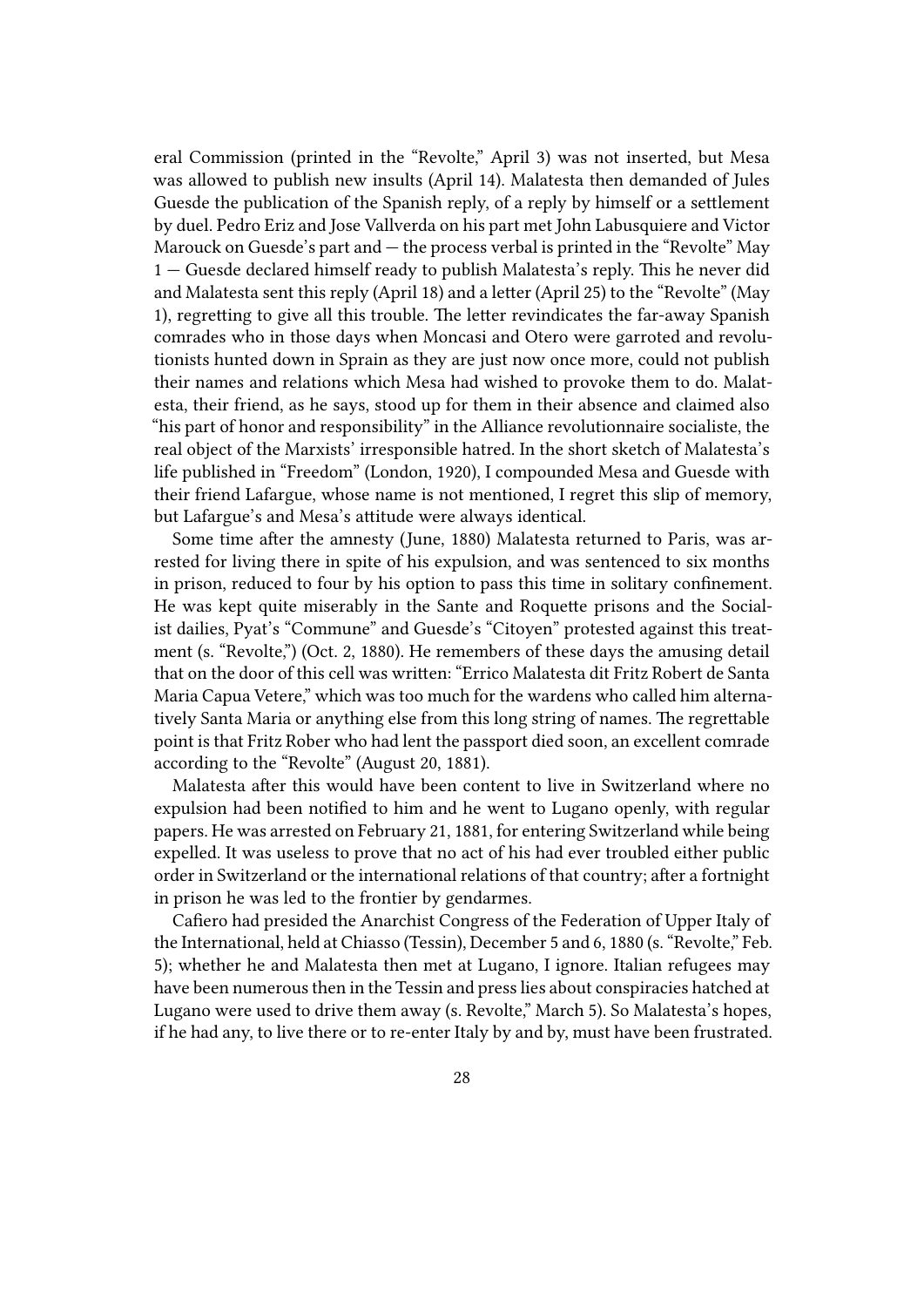He traveled to Brussels where he was arrested again and then permitted to leave for London, where two years and a half after leaving Italy he could at last live without interference. He arrived in March, 1881, and passed there a little over two years.

\* \* \*

London socialist life was enlivened in 1881 by the International Revolutionary Congress. It was considered useful that the many advanced parties and groups formed outside of the International and the remaining Internationalists should meet and discuss ideas and action. The congress sat with doors closed and the delegates' names were never published. Long reports may be found in the "Revolte" (July 23 to September 9, 1881), in the London "Freiheit," etc. Some of the members are known: Kropotkin and G. Herzig from Geneva, Malatesta and Merlino, Johann Neve, the German Anarchist, the best comrade of Most (who was then in an English prison; Neve himself died ten years later in a German penitentiary). There were the English comrades, who in those years resuscitated the socialist movement by untiring street corner and leaflet propaganda; Joseph Lane is worth to be mentioned as the very soul of this work.

G. Brocher in his recollections on Kropotkin (published by Grave, 1921) revives the memory of this congress and mentions also the names of Louise Michel, Emile Gautier, Victorine Rouchy (of the Commune, Brocher's future wife, d. 1922), Chauviere [a Blanquist], Miss Lecomte of Boston, Tchaikowski, etc. Malatesta was overwhelmed with credentials, being delegated by the Tuscan Federation of the International, the Socialists of the Marches, groups in Turin and Naples, Pavia and Alessandria, Marseille and Geneva, and the Internationalists of Constantinople and Egypt (which meant groups formed among the many Italians whom emigration or exile scattered in the last). The other Italian delegate [Dr. Merlino] had credentials from Rome and Naples, Calabrian towns, also from Pisa, Fabriano and Palermo.

Malatesta's ideas of the purpose of this congress can be gathered from a letter of his to the Verviers "Cri du Peuple," the Belgian Anarchist paper. From Kropotkin's careful report in the "Revolte" it can be seen that he was one of the very few who had before his mind the clear purpose of arriving at a practical solution of the organizing problem; but he had uphill work to do and his feelings made him once cry out: we are of an appalling doctrinarism. Most delegates seemed to want an organization and did not want one, considering every practical step as interfering with their autonomy. Finally a London bureau of three (and three substitutes) is appointed, the address being "John Poor," 6 Rose Street, Soho Square, W., that is the house of the Rose Street Socialist Club. I heard Kropotkin mention Malatesta and Trunk (a German cabinet maker, of the Freiheit group), letters to be sent to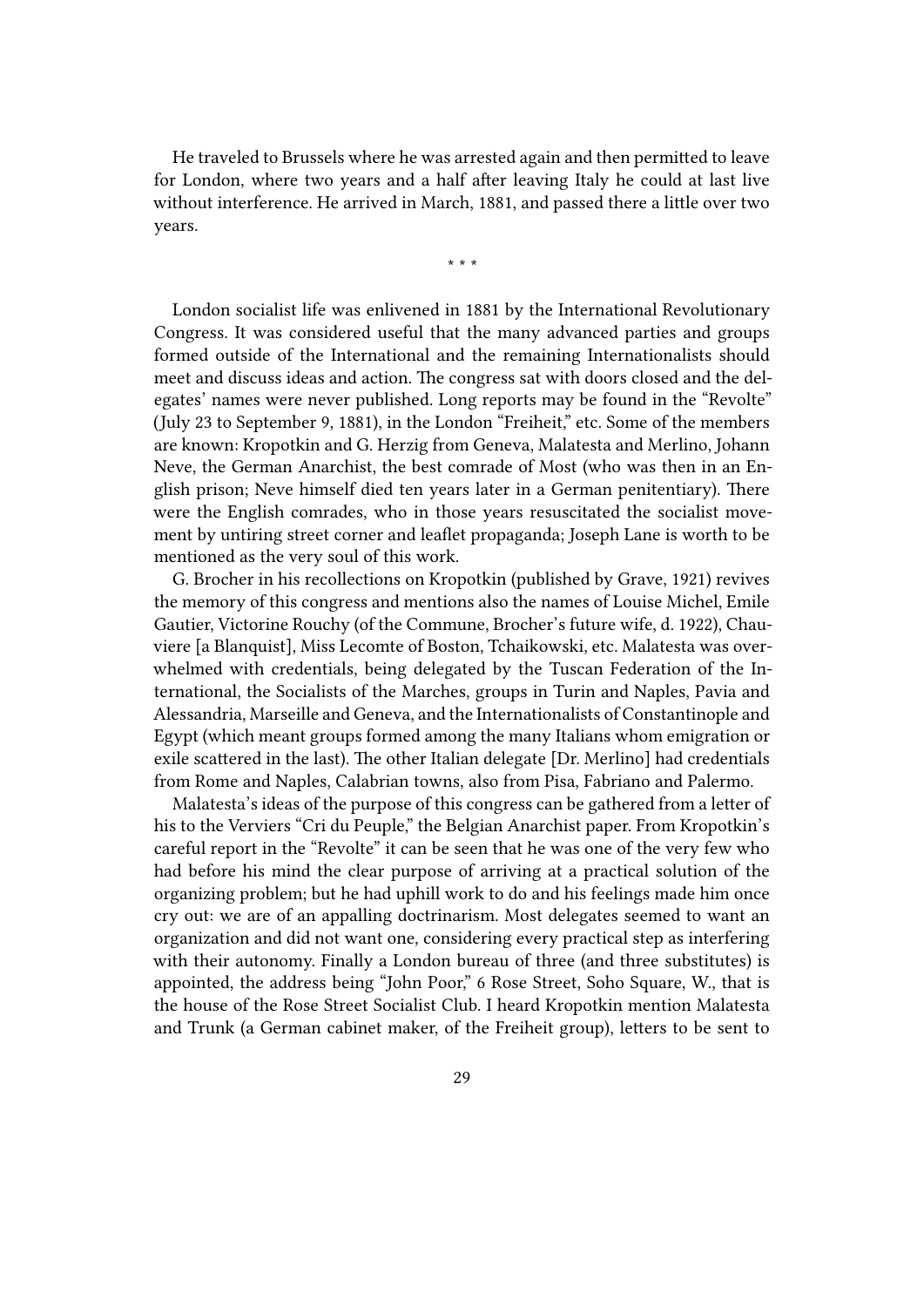Trunk — a practical measure, as the "John Poor" address was only a taunt to the governments. That Malatesta, who had to live in London, was appointed to the bureau is evident; it is probably that the two other members were a German and perhaps a Russian. Very soon it became evident that the revolutionary movements in each country had so much on their own hands, were exposed to such local persecutions, that there was no occasion to complicate matters by entertaining unnecessary international relations and the bureau may have had little work to do, if anything.

Gatherings of such a kind are exposed to be infested by spies; one of the most impudent ones was Serreaux, the individual which by order of the Paris police (Andreiux) supported the Parish Anarchist paper already alluded to. Kropotkin always suspected him, but poor Cafiero gave to that paper his finest articles ("Revolution) and others did the same. To allay the suspicions of Kropotkin the spy pretended to show him his happy family life by introducing him to an old-established venerable aunt he had in London. They met at the rooms of this aunt, when Malatesta recognized the furniture which he had often seen in passing an old shop; this proved that the furniture was hired for the occasion, the aunt no doubt also, and that the man was a liar. The paper soon ceased to be published, and four years later Andrieux cynically told the whole story.

Another congress proposed to be held in Barcelona in 1884, then in 1885, never met. Violent persecutions took place in a number of countries and then papers were founded and had a more durable existence than the earlier papers, and a constant discussion and elaboration of ideas took place in this form. In Spain the two Certomen socialista of Rens (1885) and Barcelona (1889), a kind of Symposium, replaced whole congresses. In Paris (September, 1889), in Chicago and at Zurich (1893) and in London (1896) international meetings were held, formless discussions which yet ventilated many ideas and made comrades known to each other. All this corresponded better to the beginning modern Anarchist spirit which respects the work done by the old International, but thinks that grown up movements can now find their way unaided by artificial ties however loose.

The "Revolte" of March 10, 1882, contains an appreciation of Garibaldi upon his death, signed E.M.; the article Garibaldi, by Malatesta, in one of the three numbers of Lothrop Withington's "Democratic Review" (London, 1882) is probably a translation of it.

On March 13, 1882, the death of Alexander II was commemorated at the Rose Street Club; the speakers were Karl Schneidt and a Berlin socialist, Frank Kitz, of the beginning English movement; Herbert Burrows, of the Democratic Federation; Malatesta and Kropotkin (s. "Revolte," March 18).

But it is evident that Malatesta's heart was set upon resuming the struggle in Italy, where the ideal unity of revolutionary purpose of so many years had been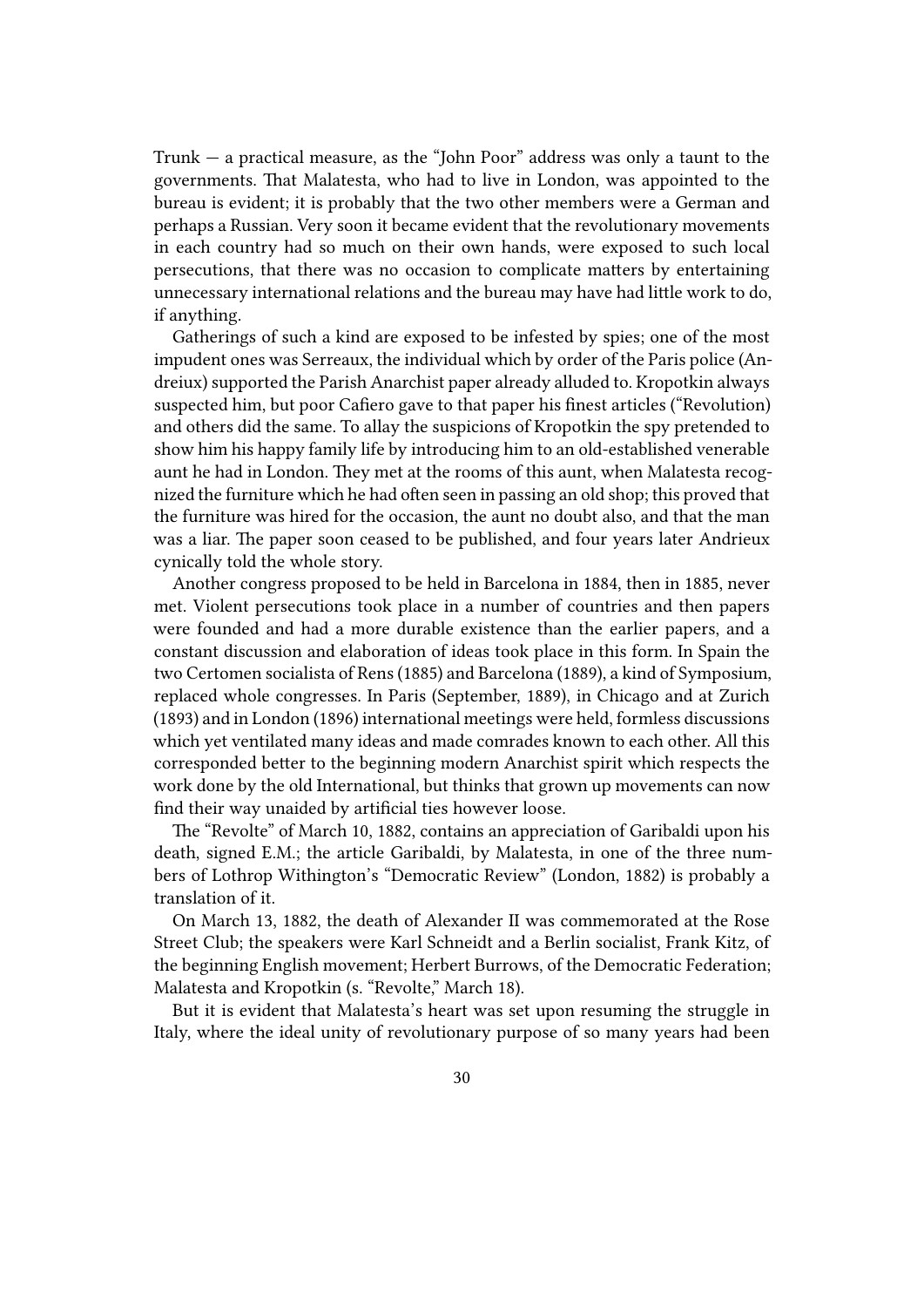frivolously broken by Costa, beginning with the address to his friends in the Romagna on July 27, 1879. The old ideas were held up at Naples ("Grido dell Popolo"), by Emilio Covelli's exile paper "I Malfattori" (Geneva, May 21 to June 23, 1881), etc.; but somewhat more was wanted, local public action, and to bring this about must have been Malatesta's set purpose, retarded perhaps by the Cafiero tragedy and other vicissitudes unknown, but realized at last in 1883.

The circumstances under which Malatesta returned to Italy in 1883 are not known to me, except that the necessity and urgency to make a stand against the degradation of the movement by Costa's renegacy became always greater and his presence in Italy more useful than ever. Cafiero was irremediably mentally deranged; "Unfortunately we can no longer doubt of a fact which several symptoms made us fear for a long time, of the mental derangement of Carlo Cafiero," writes the "Revolte" of Feb. 17, 1883, continuing by a fine description of his personality, probably from the pen of Elisee Reclus. Costa had entered parliament by the elections of November, 1882, being now the member for Ravenna, and these new tactics were infesting a part of the Socialist press. So the "Iloto" of Rimini had articles in their favor and articles, by Malatesta, against them ("Revolte," May 12, 1883).

A paper on large lines taking up this struggle was necessary, and Malatesta as principal editor and Toscana, Florence, as locality were both well chosen. The Romagna was Costa's personal domain, where his old prestige and present grandeur made reasoning them impracticable, but Florence was near enough and yet quite independent and full of internationalist traditions. A circular announced the publication of "Il Popolo," a weekly Communist Anarchist paper, on May 20, 1883 (s. "Revolte," May 12).

It was specifically proposed to combat "the reformist and parliamentarian illusions which constitute the greatest danger by which Socialism is menaced today. And since it is an urgent need for our party to organize round a neatly defined program, we shall try to destroy all double sense and co-operate with all our energy at this work of organization…"

Was "Il Popolo" published at all? I think I saw it quoted in the "Questione Sociale," and a single issue may have come out. But the "Revolte" of May 26 already tells of the arrests of Malatesta at Florence and that of Merlino at Naples, observing: "The forthcoming publication of the Anarchist Paper 'Il Popolo' disturbed beforehand the repose of the government. Instead of having to suppress a paper, they content themselves to suppress its editors." They remained in prison, no reasons for their arrest being given to them (July 7); they and others, finally transported to Rome, were provisionally liberated in November. A statement (Rome, November 11, 1883), signed by Errico Malatesta, Francesco Saveiro Merlino, Dominico Pavani, Camillo Pornier, Edoardo Rombaldoni and Luigi Trabalza (Nov. 24) says: "After remaining under arrest for eight months under the charge of conspiring against the security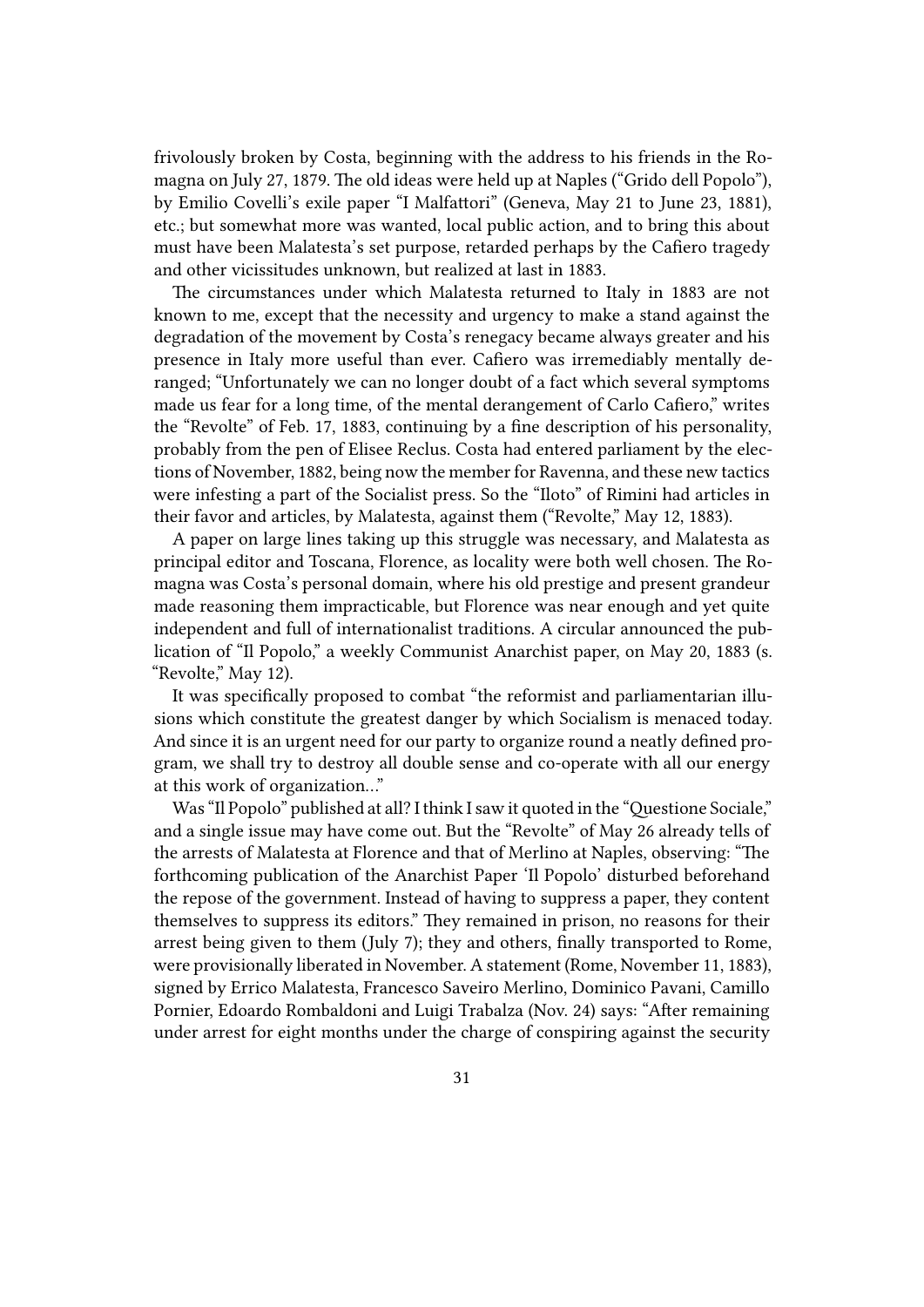of the State, we were provisionally liberated to be charged before a magistrate with the crimes of criminal association [malfattori] and some of us with provocations to commit this crime.

"This means that they cannot impute to us any fact which may be legally punished, our unique fault being — to be associated in the heinous crime of Socialism, and this means that, despairing under such conditions to find a jury to condemn us, our governors have confidence in the severity of cloaked magistrates…" This shows that legality is abandoned in Italy, if it ever existed, by the men of laws themselves, etc.

In the interval before the trial the "Questione Sociale" began to be published (end of December). It was interrupted after the seventh issue, when the printer, a republican, refused to continue ("Revolte," March 16); later on the responsible editor, P. Cecchi, was sentenced to 21 months of prison and a fine of 2,000 lire, which led to another interruption (June 8, 22, 1884). In the summer Malatesta had a sharp debate with the Italian freemasons (August 31).

Meanwhile the police court trial took place in Rome (February, 1884); no witnesses for the defense were admitted, only police information, and the sentences were: Merlino, 4 years prison; Malatesta and Pavani, 3 years; Biancani (absent), 2 1/2 years; Pornier (absent) and Rombaldoni, 15 months; Trabalza and Venanzi, 6 months. Malatesta told them that the Russian police deports to Siberia without a trial; the Italian police is more hypocrite, taking shelter behind the complicity of magistrates ("Revolte," March 16).

In the autumn of 1884, Malatesta and other comrades went to Naples, where the cholera had taken alarming proportions, and worked in the hospitals. Costa and other Socialists did the same. Two Anarchists, Rocco Lombardo, the former editor of the Turin "Proximus Tuns," and Antonio Valdre succumbed to the epidemy. Those who returned stated in a manifesto that the real cause of cholera was misery and the real remedy the social revolution (c. "Revolte," September 28, Dec. 7, 1884; Nov. 8, 1885).

That other disease, the Roman court of appeals, on November 14 adjourned their decision and in January, 1885, took a year of prison off from Merlino (3 years instead of 4), acquitted Trabalza and added for all six months of special police supervision. But the accused had all left by this time; so Malatesta's and Merlino's exile may have begun at the end of 1884. There was another appeal definitely rejected on April 15, 1885, and the sentences were to be executed immediately but the accused were not available (s. "Revolte," Dec. 7; Feb. 1; May 10, 1885).

To a profane reader this legal procedure seems to be somewhat mixed up, standing on its head so to speak. Malatesta is arrested and imprisoned at the very beginning, before he can possibly have done anything; then during the year or so of provisional liberty he is free as never before to make the splendid campaign of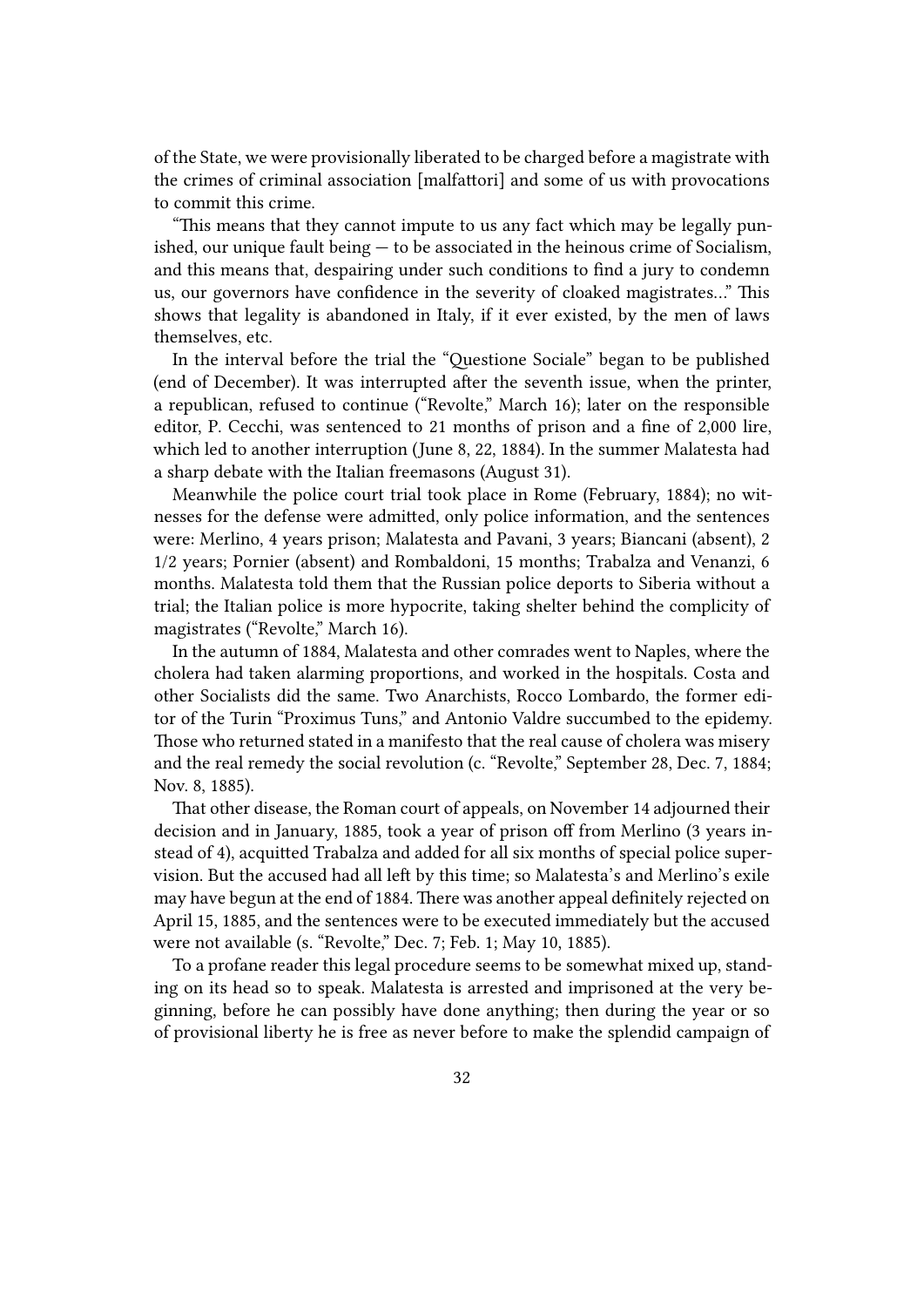the "Questione Sociale," with which they dared not to interfere because this would have withdrawn him from the clutches of servile magistrates and handed over to the decision of a jury. So they had to stand by just waiting whether he would choose to be at their beck and call for three years more prison. He decided not to waste his life, of which they stole so many months already, on these people and chose to leave.

\* \* \*

"La Questione Sociale" was regularly published from Dec. 22, 1883, to Aug. 3, 1884 (weekly). A complete set is kept in the British Museum. Having examined this years ago and from the knowledge of other Italian Anarchist papers of that time and before, I can say that it is a remarkably large and well made paper and full of matter that is coming in from all parts of Italy. One can see that it was very soon felt to be the principal organ of the movement which revives and takes breath everywhere. Florence was near the Romanga and yet quite apart from it and above all local influences. The principal object is to fight the electioneering policy, the parliamentary tactics which Costa had been slily insinuating since 1879 until, in 1883, the mask had fallen already completely. Against this the Anarchists rally everywhere and are delighted to support the campaign of the paper.

Two other publications tend to help the new movement: Programma ed organizzazione della Associzazione internazionale dei lavoratori. Publicato a cura della redazione del gironale "LaQuestione Sociale" (Florence, 1884, 64 pp., in 16'), which is certainly by Malatesta and the hearing which I will not discuss here, and another pamphlet: Propaganda Socialista. Fra contadini. Publicazione del giornalo "La Questione Sociale" (Florence, 1884, 62 pp., in 16'). This is the first edition of a propaganda tract of world-wide renown, which comrades of all countries know as Fra contadini or Entre campesinos or Intre terani, as Entre Paysans or A Talk Between Two Workers or Gesprek tusschen twee Boerenarbeiders, and Norwegian and Portuguese, Armenian and Chinese translations could be quoted. The Chinese edition, printed in Paris about 1908, by the way, is perhaps the Anarchist pamphlet of most diminutive size that has been printed. Kropotkin's "Appeal to the Young" stands foremost in the number of editions and translations, and probably in circulation also; whether this "Appeal" or the Communist Manifesto were more frequently reprinted and translated, I am unable to decide, but the difference cannot be great. In strictly Anarchist literature Fra contadini and Bakunin's God and the State next follow the Appeal; the Italian pamphlet necessarily has greater circulation, but Bakunin's longer work may have been oftener translated. The translation in the "Revolte" (1885–1886), published early in 1887 as Entre Paysans (Paris), led the way; the English edition appeared in February, 1891.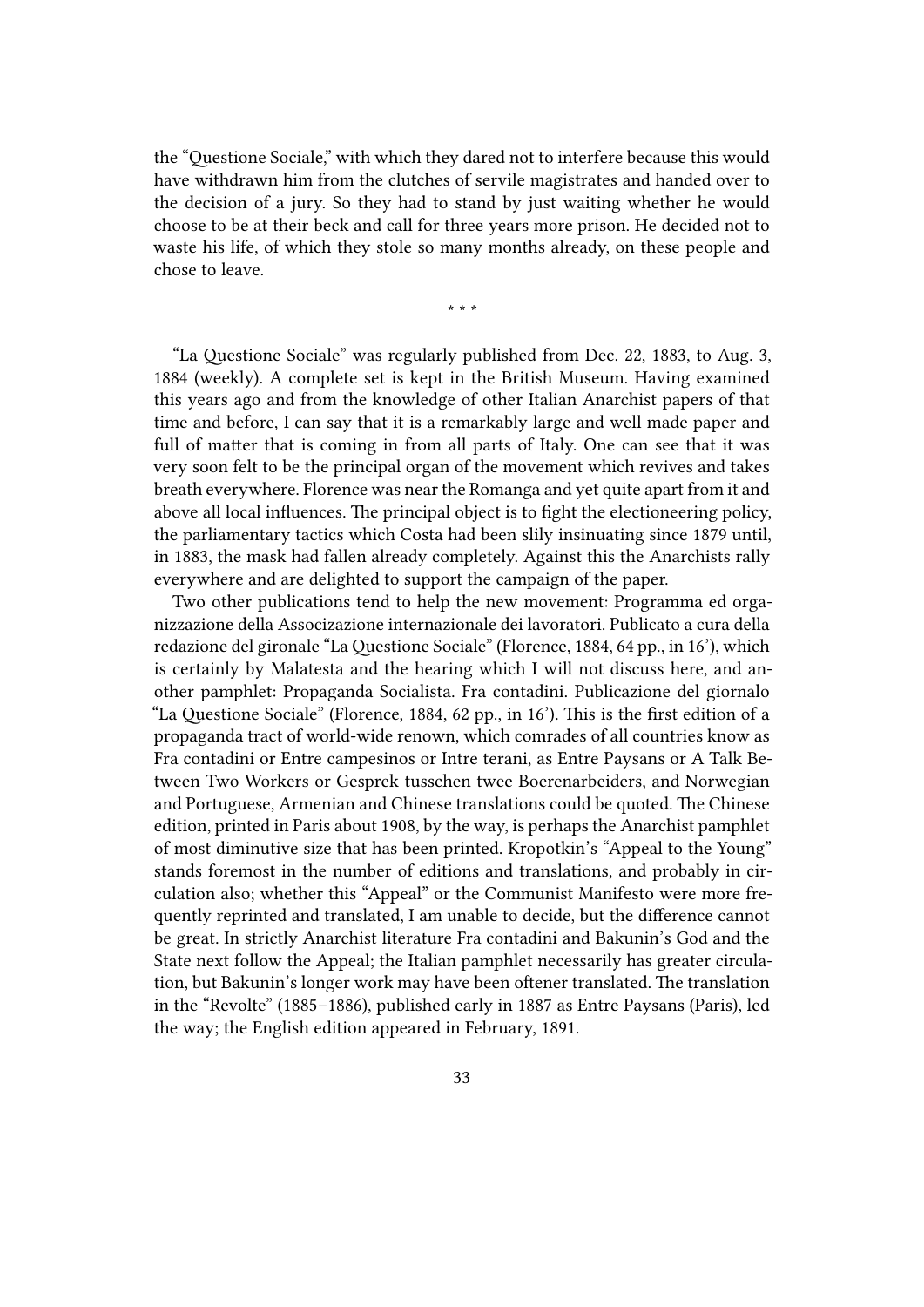By circumstances which I ignore and which much more likely were private or personal than of any public character, Malatesta and several friends decided to travel to the Argentine Republic (B. Aires). He stayed there for about four years and a half, till the summer of 1889. Whether at any time a permanent emigration was intended, I cannot say. "La Questione Sociale," of Buenos Aires, 1885, the earliest Anarchist paper there in Italian, is said to have been his paper. He had evidently occasion there to become perfectly familiar with Spanish and to make friends with the local Spanish speaking comrades.

He may not have passed all these years in the capital and conflicts with authorities were not missing, of which I heard him tell at a friendly gathering at Tcherkesov's about this: he and others were in the far South, and to get rid of them a captain received the order to unship them in a nearby desert place on the Patagonian coast. Malatesta remonstrated, and to emphasize his protest he jumped in the sea and defied the captain to leave him there and to steam away. So the captain had to rescue him and did not unship them. When a lady asked how he felt in the icy ocean, he shrugged his shoulders in a way that is peculiar to him and said, he was in such a heat of fury that he did not feel the cold at all.

In 1888 and '89 immigration into the Argentine Republic increased rapidly and unemployment and strikes made their appearance. Malatesta seems to have spent this period at Bueno Aires doing active propaganda; we read in the "Revolte" of March 24, 1889, that some time ago the commissioner of police sent for him, to tell him that the police would be represented at all public meetings. They tried also to assist at private (group) meetings, but desisted when invited to leave. Meetings were held on March 18 (1888), on the occasion of the first local strikes, etc., and it is probably that the movement "El Perseguido" was first issued, continued until Jan. 31, 1897, the first of the rapidly developing active and numerous press, culminating in the "Protesta Humana" (June 13, 1897), followed by the (daily) "Protesta) (April 5, 1904), which for so many years weathers all storms.

Malatesta may not have wished to waste his life so far away; news from Italy or the general revival of Socialism, just beginning in 1889 and marked by the London dock strike, the first of May (1890), etc., may have prompted him, and the means for a new printing propaganda were also available. So he returned to Europe, and in September, 1889, began to issue publications at Nice.

An Appello (in Italian, 4 pp. in 4') and a Circular (in Spanish, 2 pp. in 4') announced in September, 1889, the publication of "L'Associazione," of which Nos. 1–3 were published at Nice (October 10, etc.) and Nos. 4–7, until January 23, 1890, in London.

From the Appeal, mainly translated in "La Revolte" of October 12, 1889, the following parts are worth great attention. After exposing that they are anarchists,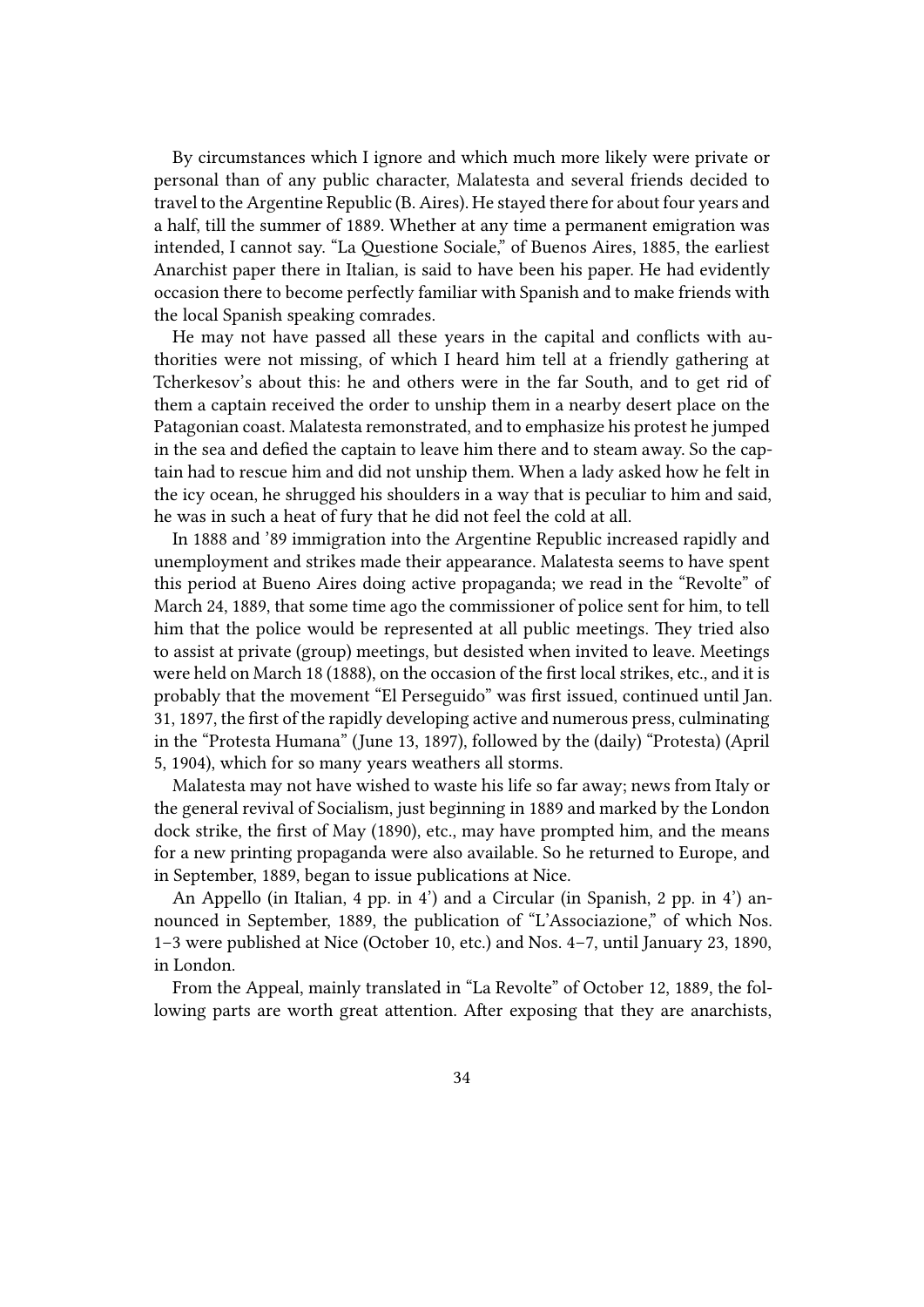revolutionists, that they reject parliamentary methods and are communists, it is said:

"But in all these matters it is necessary to draw a line between that which is scientifically demonstrated and that which remains at the stage of a hypothesis or a prevision; it is necessary to distinguish between what must be done in a revolutionary way, that is by force and immediately, and that which shall be the consequence of future evolution and must be left to the free energies of all, harmonized spontaneously and gradually. There are anarchists who recognized other solutions, other future forms of social organization, but they desire like we ourselves the destruction of political power and of individual property, they desire like we ourselves the spontaneous reorganization of social functions without delegation of powers and without government, they desire like we ourselves to struggle to the last, up till the final victory. These are also our comrades and brethren. Therefore let us give up exclusivism, let us well understand each other as to the ways and means and let us march ahead."

The "Associazione" is published with "the intention to constitute an international socialist-anarchist-revolutionary party with a common platform. The main lines of action comprehend (1) propaganda… .

(2) to prepare and provoke armed revolution and to take a direct, active and personal part in it with the purpose of striking down the governments and of inducing the masses of town and country people to seize and of in common, immediately and without waiting for anybody's orders, factories and houses, the land, machinery, raw materials, means of communication, the tools in the possession of the employers — in short, all which is not personally and usefully utilized by the present owners.

(3) to combat all delegation of powers and to prepare by propaganda and by example the organization of consumption and the restarting of production.

(4) to hinder by propaganda and by force that new governments under any disguise whatever superpose their will upon that of the mass and obstruct the evolution of the new social forms.

This Appeal, little heeded unfortunately, is remarkable by setting up the distinction so often mixed between what is considered to be proved and what is a hypothesis, between those things upon which we can and in fact must agree today and those which only experimentation under new conditions, after the revolution, can teach us how to settle. Whether this idea and the desire to see it spread and realized originated with Malatesta, I cannot say; it had been expressed before (1887) and he must have read this, but he may as well have independently arrived at the same conclusions. For this idea was bound to be felt by generous and tolerant spirits when collectivist and communist anarchists met as happened about 1886 in Spain, also when Italians and Spaniards met in the Argentine Republic. In such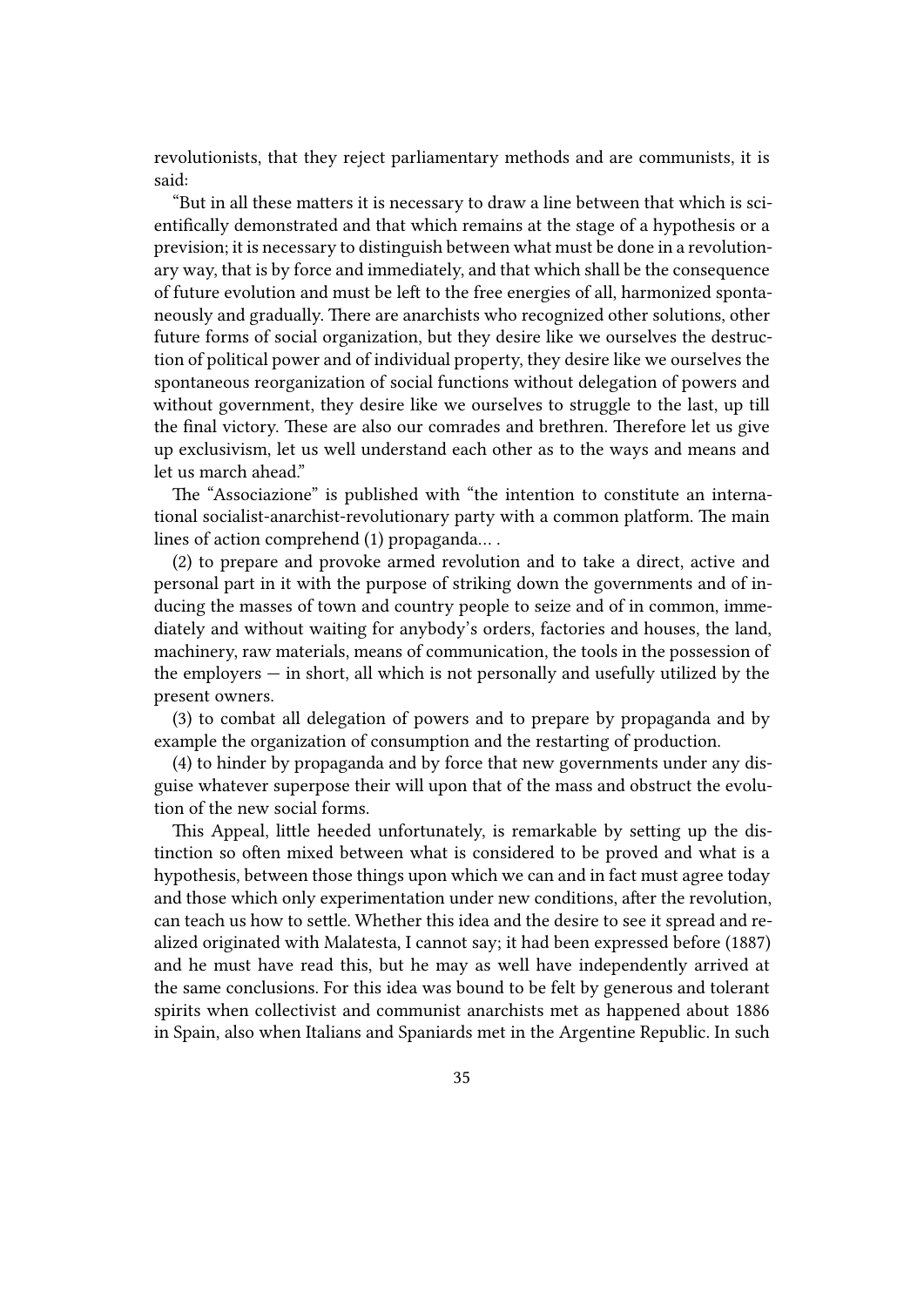cases both anarchists were convinced of the economic basis, collectivist or communist; so two ways we were open — to quarrel till the other side was crushed and submitting or "to agree to disagree," which Malatesta did in this Appeal and the Productor of Barcelona had done in discussing the subject when the aggressiveness of the communist anarchist groups of Madrid and of Gracia brought it to the front (1887);s. "La Revolte," July 9, August 6, 13, 1887. The editor of the "Productor" remarks that the question of distribution of the fruits of labor cannot be solved before the transformation of property and the abolition of governments; hence he appeals that this question be left aside for each group to be settled in their own way. etc.

Malatesta took the point up again in his London speech of Aug. 3, 1890. which he himself resumed in the "Revolte"; of October 4. He relegates all this difference of economic opinion to the time after the revolution, and even then this difference should only lead to fraternal emulation to spread the greatest social happiness; when everybody will observe the results of experimentation, the question which need not divide us today will he decided.

The same standpoint is again taken by a comrade of the  $-$  Productor," writing in the "Revolte" of Sept.6 and 13, 1890 (dated Barcelona, Aug. 7): We are anarchists, we preach anarchy without an adjective. Anarchy is an axiom, the economic question is a secondary matter. This writer also contrasts Kropotkin's "industrial village" (local production of everything) and Malatesta's views which may imply the exchange of products between large organizations in different parts, etc.

There is no question that the Spanish exponent of this idea was Tarrida del Marmol, who probably discussed the subject also in his long speech at the international meetings held in Paris in September, 1889, where I first saw him, and whom I heard more than once plead for "anarchism sans phrase", or "anarchism without a label."

This is not the place to discuss this subject Toleration ought to be a matter of course and the distinction between the result of expenence and a hypothesis a matter of ordinary observation and reatoning. It is not so in practice. for those who believe to be in possession of a truth often feel themselves obliged to propagate and toimpose it by all means and consider toleration as laxity or connivance with what is wrong. I am glad to see Malatesta on the side of toleration, in 1889 and 1890 as well as in 1920 in the very last articles he wrote during the months preceding his last arrest. Little notice is usually taken of this detail which to me seems of very great importance for the future; everything tinged in the slightest degree with authority and a denial of toleration is bound to become absolutely odious and unable to live.

The "Associazione," though Malatesta's name was not put forward, could not help to resemble the "Questione Sociale" by being an ample, well-arranged, wellwritten organ which might have had a long and prosperous career before it, though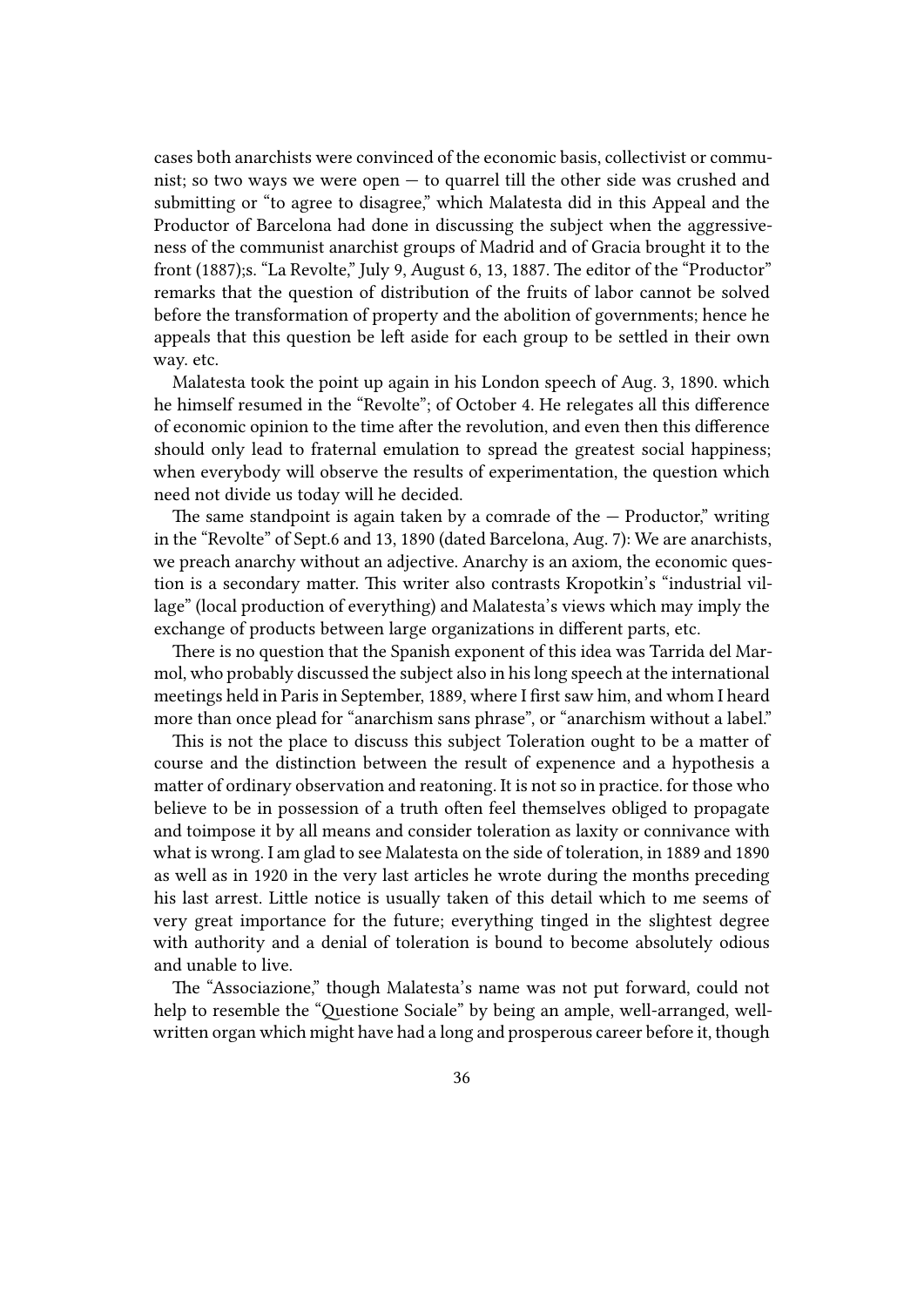initial means would be necessary to give it a solid foundation; its public circulation in Italy would be hindered by the police, and it would take some time to make it known to all the scattered Italian colonies and groups abroad. Whatever might have happened, two incidents and accidents influenced and suppressed the paper almost at the beginning.

That most impudent of spies, Terzaghi, unmasked as far back as 1872, still continued his trade, and his latest trick was this: Comrades, mainly younger ones and such who were disposed to action involving risks, would receive letters inducing them to correspond with "Angelo Azzati," an individual pretending to run so great risks that nobody must see him and whose "address" was: Geneva, letters to be called for at the post office. In this way the secrets of some Italian and French anarchists were wormed out of them and victims were made. Terzaghi was not slow to write to the new paper, ignoring probably Malatesta's presence. The latter at a glance recognized the spy's handwriting, investigated the matter fully and exposed this new police trick of spying and production. Of course then the French police became aware of Malatesta's presence who, being expelled from France ten years ago, just had the good luck to make his way unharmed to London, where he arrived about the end of October, 1889, to stay there for above seven years this time.

But means were found to publish a series of pamphlets, the "Biblioteca dell' Associazione," containing the following by Malatesta: La politica parlamentare nel movimento socialista [Parliamentary Politics in the Socialist Movement]: In tempo di elezioni. Dialogo [At Election Time; a Dialogue]; a reprint of Fra Contadine; L'Anarchia. No 4 of the series is Un anarchico ed un republicano, by Emilio Sivieri. The three pamphlets by Malatesta are often translated; the best known is Anarchy.

The international May Day demonstration of 1890 had shown a surprising amount of popular interest in labor matters, but also the absence of revolutionary initiative and the growing enslavement of the masses to parliamentary tactics. That struggle to get in contact with the masses by joining syndicalist organizations, which in other countries began but five or six years later, was immediately taken up in Italy, with Malatesta's help, and an abstentionist campaign during the elections in October; conferences and district congresses were forms of activity which led up to the convocation of a general congress to be held at Lugano, January 11, 1891, while in reality (as told in "Freedom," March, 1891 ) a secret circular fixed it for the  $4<sup>th</sup>$  at Capolago (in Switzerland, close to the frontier). These arrangements baffled the Italian and Swiss police who vainly looked out at Lugano about the IIth to catch the expelled Malatesta, and the congress of 86 delegates, presided, it is said, by Malatesta and Cipriani, was held without interruption.

The Italian Federation of the socialist-anarchist revolutionary party was thus founded. The final aims were defined as "organization in common of production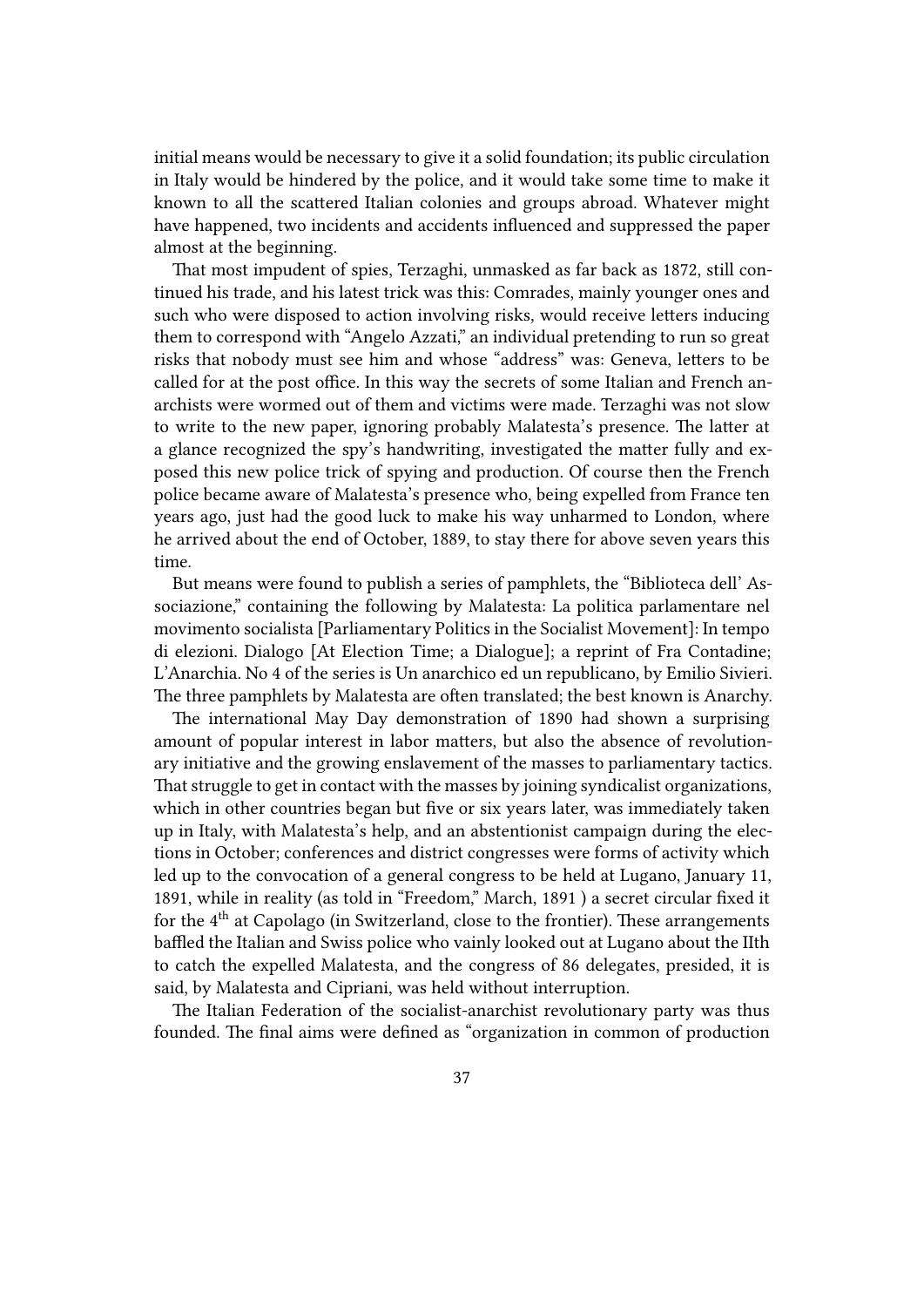and consumption by means of freely concluded contracts between the associated workers and the free federation of their associations."

A provisional national committee (address: Ludovico Nabruzzi, Ravenna) was to urge the speedy convocation of district congresses which would appoint corresponding committees for each district; after this the national committee would cease to exist. Such congresses were soon held in the Romagna and in Tuscany.

I abstain from further describing the congress, the proceedings of which seem not to have been published in detail. But it is easy to see that two currents of perhaps rather equal strength had met and that the resolutions, while not in contradiction with anarchism, yet strived to propitiate the feelings of the other current, that of "revolutionary socialism" of the Cipriani or Romagna type, embodying rather the feelings than the ideas of men who were equally ready for stormy elections and for violent action. They did not dislike anarchism, but they liked other apparently advanced action as well. Nothing would have been easier for Malatesta than to keep away from them and to hold congresses of picked anarchists; only this was not worth his while. He tried to undo the confusion created by Costa and others since 1879, and to meet the best of these people on equal terms at Capolago it was more practical than to keep away from them and to stay at home. The First of May, 1891, was to show the efficiency of the new movement. Cipriani undertook a propagandist tour; Malatesta returned to London (where he spoke at the Commune celebration). A paper, "LaQuestione Sociale," the organ of the Capolago congressists, was to be published at Rome (s. "Revolte," April 18).

But the government broke up this movement by violent interference with the May day demonstrations, principally at Rome (Cipriani and Palla) and at Florence, and the monster trial at Rome followed, where for months since October 14, 1891, Cipriani and many others, also the German anarchist student Koerner, were exhibited to the court in a cage with iron bars; in July, 1892, sentences from 8 to 25 months were pronounced against 39 accused.

Of Malatesta's movements in the summer of 1891 I know nothing; he was arrested July 22 at Lugano when "passing through Switzerland" ("Revolte," August 8), I ignore whether on the way to Italy or returning from that country. Perhaps the latter; for after he was liberated, the "Revolte" (October 5) says: "He brings back the most favorable impression of the anarchist movement in Italy." The paralysation by social democratic propaganda vanishes; even in Lombardy the active young generation is anarchist; in the Romagna, in Tuscany, even in Piemont, there is a general revival. All say, if the others rise in insurrection, we are ready. The republican workers are almost socialists and the legalitarian socialist workers are in great proportion anarchists.

When Malatesta was arrested, the local Swiss tribunal sentenced him to 45 days of prison for having acted against the decree of expulsion of 1879. He continued to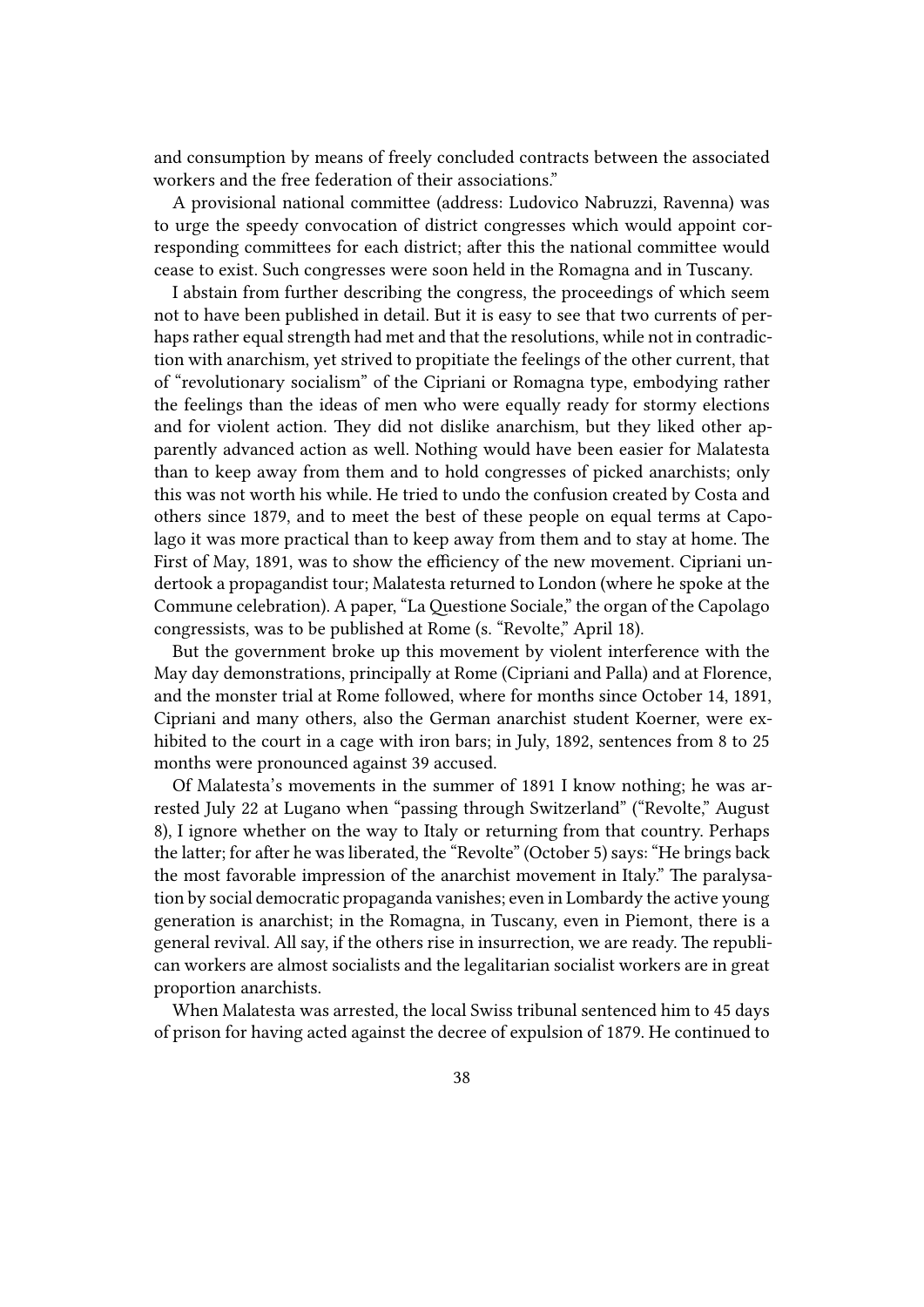be kept in prison for up to three months, since the Italian government choose to demand his extradition on the specious argumentation: he was the initiator of the Capolago congress — this congress [January, 1891] organized the First of May, 1891 — the First of May led to criminal action in Rome and to looting in Florence hence Malatesta's moral complicity in nonpolitical crimes is proved! We need not much wonder at this reasoning, since the late procedure at Milan ( 1920–21 ) was based on the same absurd concotenation of heterogene subjects, and the same trick was played upon him and Merlino in 1883–84, when their participation in the London congress of 1881 was made the starting point to string together disconnected facts (see Malatesta's letter of July 19, 1891, printed in the "Revolte" of August 8). Just as any jury would reject these foul arguments, the Tessin government and the Swiss Federal Council rejected them, and he was at last free to depart; Swiss public opinion had also been roused in his favor by devoted comrades.

A very short time after these Swiss adventures we find him on a lecturing and propaganda tour in Spain, where his experience of the language acquired in South America made him quite at home. It was not a secret journey and his meetings are discussed in polemics started by the trilingual "Porvenire Anarquista" of Barcelona, but his appearance there was such a novelty that the Spanish police took some time to decide how to act and meanwhile his journey was over, or had he learned that it was wise to leave? In any case he departed in the nick of time and found no further opportunity to enter Spain again. On January 6 a local revolt occurred at Xerez, leading to four executions on February 10, 1892; the infamous machinations against the victims came to light in 1900 (see "Temps Nouveaux," March 10, 17, 1900).

Very soon after there were many arrests at Barcelona (February, 1892); thus Malatesta, whose journey took place about November-December, had a real chance to be arrested and held "morally responsible" for all these events after the Italian formula.

We might get some understanding of his way of addressing meetings, which is never that of declamation but always that of cool, quiet and fair reasoning, the elaboration of an idea in common with his audience, by reproducing the "Freedom" report of the Commune celebration of 1891 (South Place Institute, London): "E. Malatesta said that like all revolutionary movements the Commune contained the germ of the future, but this germ had been strangled by the nomination of a government. This government proclaimed territorial decentralization. Instead of one government in France there would have been 36,000, each of which would be based on the same authoritarian principle. From the socialist point of view it did nothing. It protected property, and, if it had lasted longer, would have been compelled to act against the people like all other governments. Nevertheless the Commune had an immense significance. It was not ideas which caused acts, but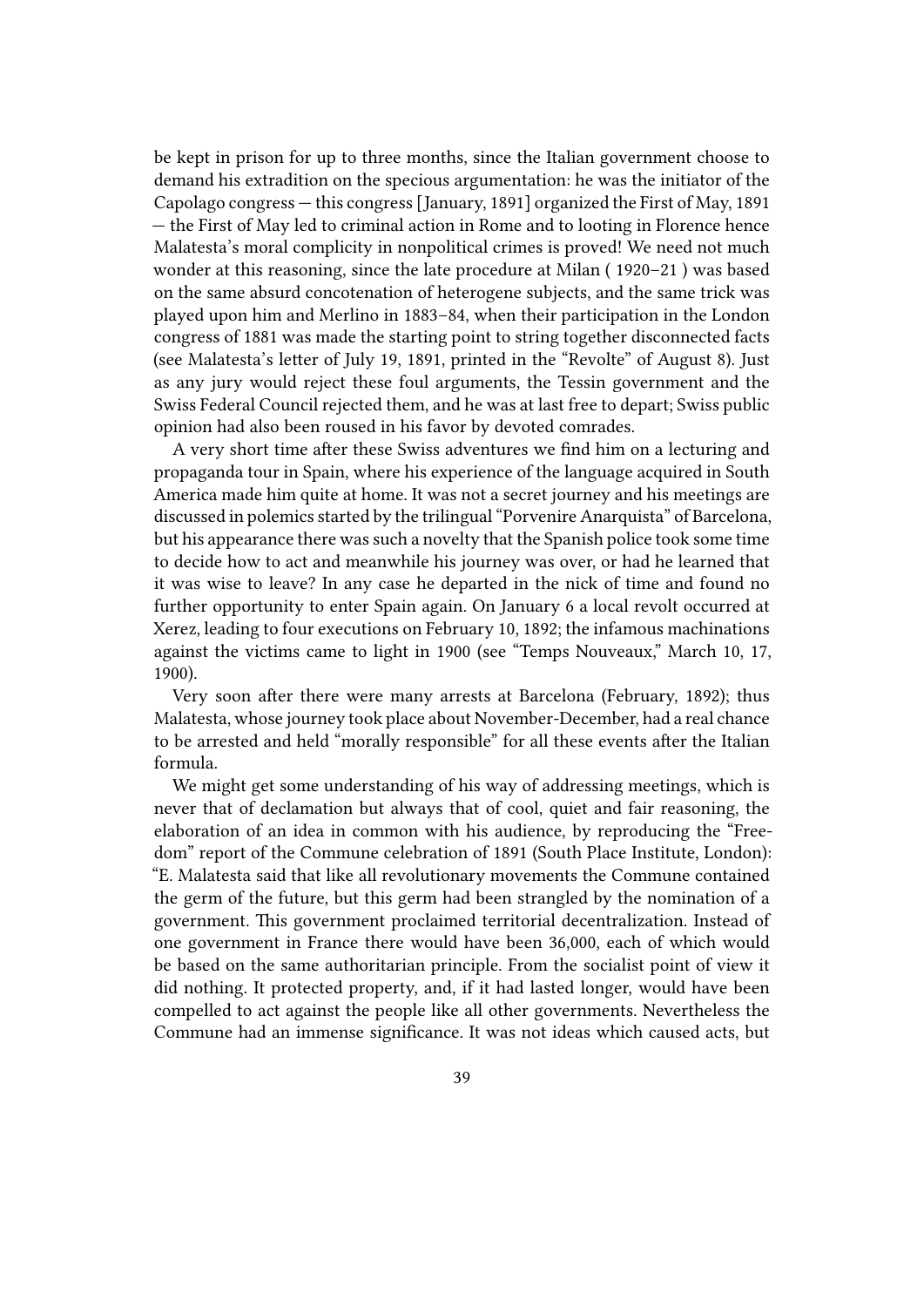acts which caused ideas. In Italy the socialist propaganda was started by Bakunin in 1864. He gathered around him about fifteen socialists and they did not increase in number until the Commune of 1871, but then, through that act, they began to count by thousands. We are a party of action and we must never forget it. If a great act takes place, our numbers increase rapidly. If not, the progress is but slow; indeed we are likely to loose ground.

"Another thing to be learned from the Commune is that we should give great attention to popular movements and tendencies. We cannot expect that the people will rise with a definite communist and anarchist program. A revolution never begins with a settled program. That of '89 began with cries of 'Long live the king" [sc. because the king had at last convened the Etats generaux, a sort of parliament suspended for 150 years]. So with regard to the great movement which is now being prepared. The people clamor for eight hours, but eight hours will never be realized, and because their demand is so small that is no reason why we should stand aloof. We must mix with the people and show them how to expropriate and how to attack authority. If we are with the people and share their dangers, they will better understand our ideas and better realize them."

A year later Merlino's much discussed pamphlet, Necessite et Bases d'une entente, appeared at Brussels, May, 1892, in the series Propagande socialisteanarchiste revolutionaire; the address of the publishing group was that of Malatesta, who was himself to issue another pamphlet, Organisation et Tactique, which never appeared. I ignore whether Merlino's American journey of 1892 interrupted these publications, and I am quite aware of the independence of each of the two authors, nor do I interpret the pamphlet of 1892 in the sense of Merlino's later opinions. I think rather that the abuse which greeted his effort to lay the movement upon larger foundations, had the effect to disappoint him and to drive him away. In Italy at that time a workers' congress was held at Genoa (August, 1892), at which a majority even was on the Anarchist side — Gori, Galleani and others — the Socialists left, and an anti-political workers' party was founded. All these were practical efforts to remain or enter in contact with men and organizations in Italy as they really were, a parallel to the latter and organization participation in syndicates, and it brought heaps of abuse on Malatesta and his friends who were suspected of  $-$  an evolution towards the legalitarian parties.

This was not only proclaimed in certain scurrile pseudo-individualist London prints but found expression even in the "Revolte" (August 13, 1892), being met in the very next issue (August 20) by P. Kropotkin's indignant declaration: "This is simply ridiculous … so false and unworthy accusations ought never to have slipped into the 'Revolte.' Grave, however, from the inmost sanction of the ivory tower maintained his theoretical disagreement with all that happened since Capolago. Malatesta demands proofs. I will not resume the arguments of a correspon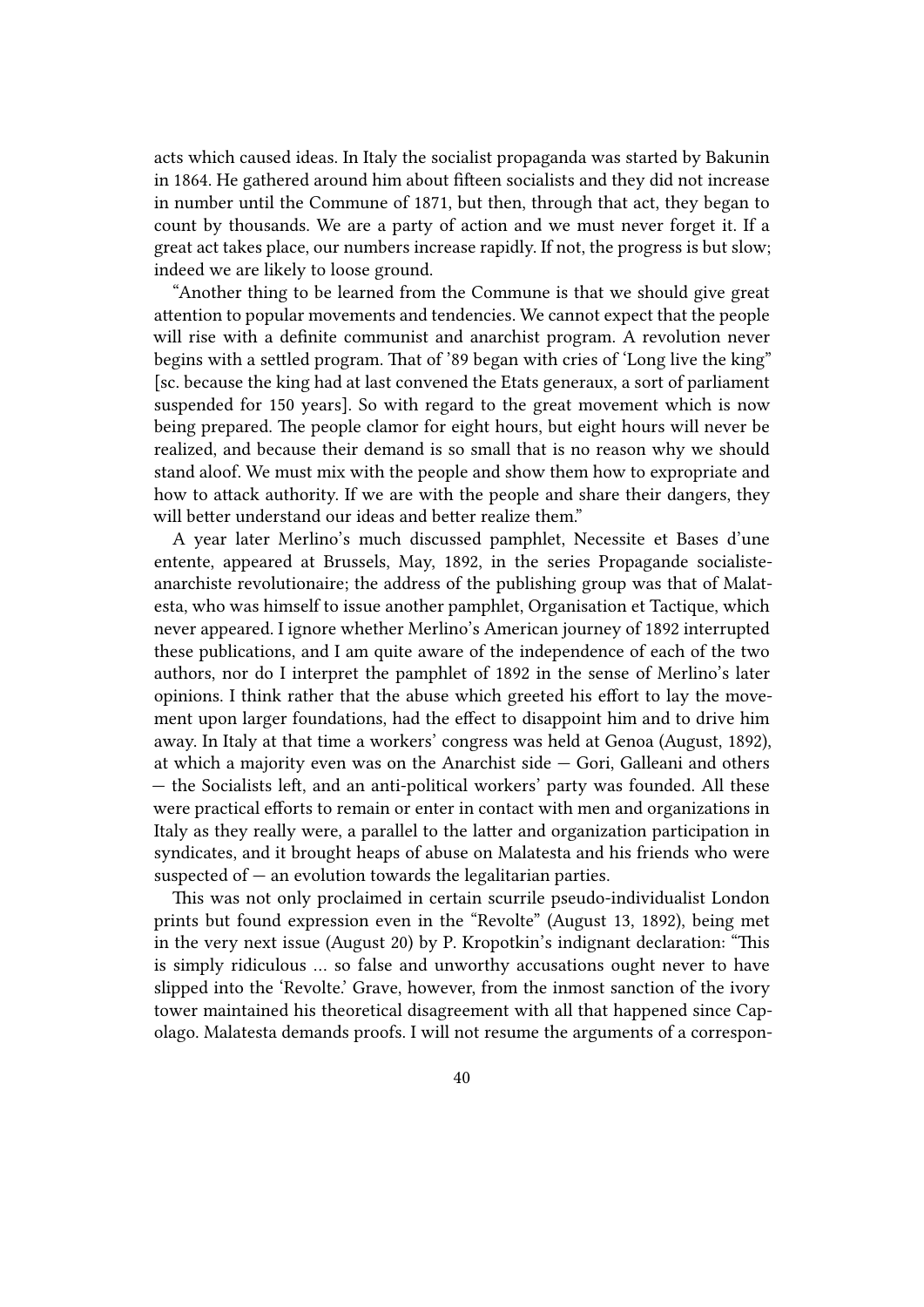dent who (as I conclude from later events) is not worth of our attention; Malatesta publishes interesting statements (Aug. 20, 28, Sept. 12, and "Questions of Tactics," "Revolte," Oct. 1, 1892). He admits that mistake made at Capolago to have believed that all Anarchists could March together, because they agree upon general formulas, while they disagree e. g. in regard to the labor movement, which some regard with indifference or hostility, while we believe that we can do nothing unless we tear the popular movement from the hands of the legalitarians: who disagree also on the relative importance of individual and collective acts and on the inner value and use of certain acts.

He also says: We want to make propaganda and are not satisfied by enjoying, like aristocrats, our knowledge of which is truth. We think that a revolution made by a party alone, without the masses, would lead only to the domination of that party and would in no way be an anarchist revolution. Therefore, we must be with the masses and we have always been unless temporarily put hors combat by persecutions, never by our own will. He claims participation in all popular movements and popular organizations. Whether the legalitarians say that we preach organization and are no anarchists, "cela n'est bien egal" (this is utterly indifferent to me). He thinks that most of the Italian and Spanish Anarchists share these ideas.

The fact underlying these differences of opinion between Italian and French comrades of that time was that Malatesta never ceased to believe in the possibility of real general action, while in France at that time the contact with the people had been considered as hopelessly lost, and propaganda, individual action and personal acts of protest seemed the only means available. The rediscovery of syndicalism in 1895 altered this mentality.

\* \* \*

Then a charming episode began when Gori and Milano and about twenty other comrades found a hospitable centre in the printing office of the "Torch," an English Anarchist paper written, printed and published by two young English girls of Italian descent. When in the autumn of 1894 the "Commonweal" and "Freedom" had suspended publication, their little "Torch" (begun 1891 as a manuscript paper) had alone continued publication and even secured a printing office with a large press of considerable age. No other than Malatesta as a mechanic installed that press, which Harry Kelly in New York "Freedom" (1919) describes as "an old Oscillator press of the Wharfdale type" which has "neither power nor sheet delivery, so it took three persons to operate it." I gather from this that more perfect machines exist, and we all quite knew that turning the handle of this press was no sinecure. Anyhow, this machine did a deal of English and international printing, turning out among others poems by Gori on leaflets when he had hardly finished writing them. This place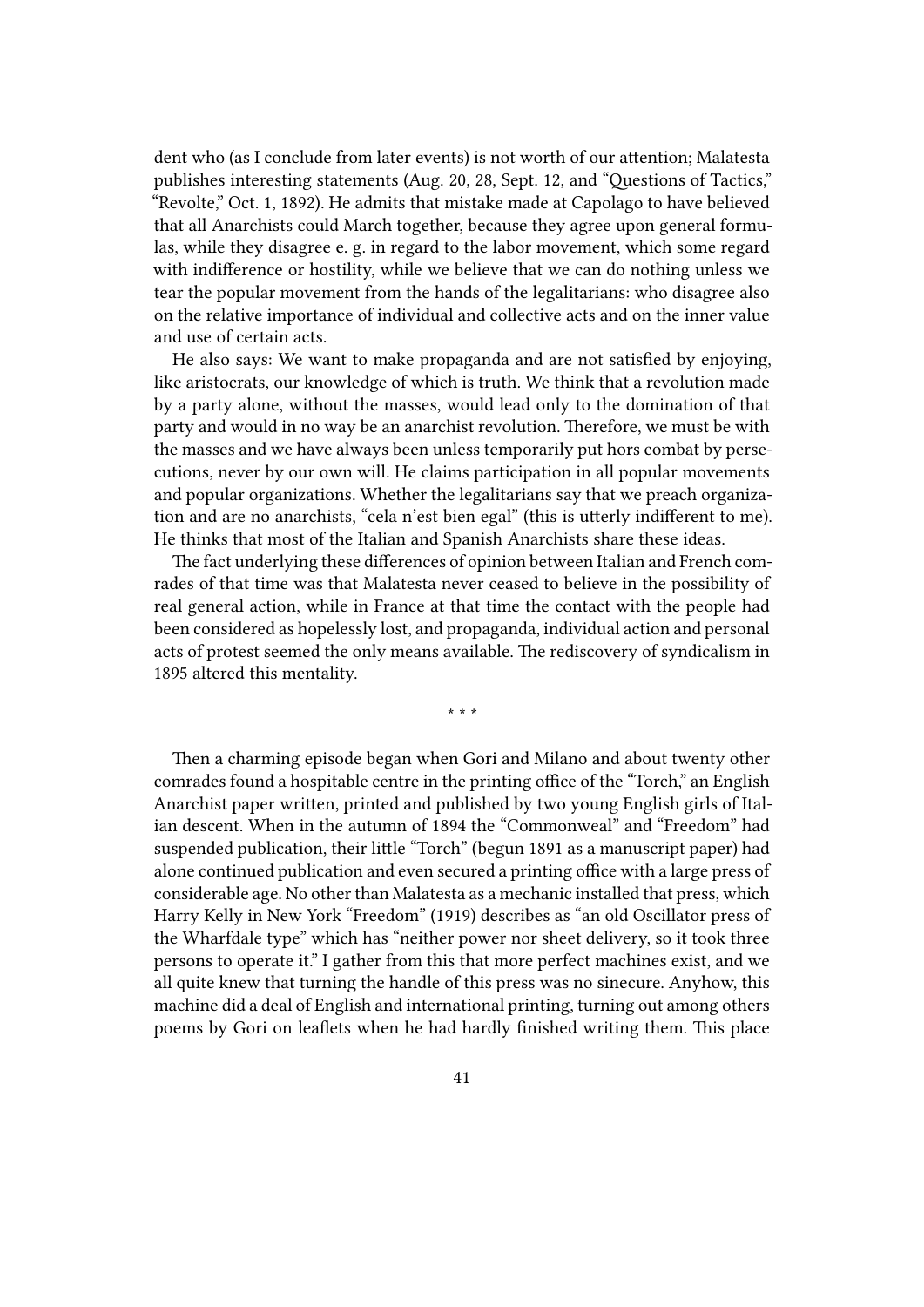still exists; it became the office of "Freedom" in the year following, and many years later, when a craving for luxuries was evidently felt, Malatesta again improved the gas fittings of the compositors' room. "Those were glorious days for all of us," Kelly says, and the summer days of 1895, with all the Milan refugees about this typical poor English neighborhood, were not the dullest of these days. They are described to some extent in the book "A Girl Among the Anarchists (London, 1903), though it would require an eyewitness to discern truth from fiction. I saw something of Gori and much more of Edoardo Milano this summer and heard their impressions and appreciations of Malatesta's work; they were just a little sceptical on the question of "organization" which always arises in connection with Malatesta and on which I shall say a few words below. In these summer months at Somers Town E. Milano lived in a garret of the size of a cupboard and before used to breed pigeons in; Gori lived not far away in an alley which, as was found out, was a centre of the local criminal population; but the thieves held Gori in high respect, since they saw him constantly watched by detectives and possibly took him for a beautiful bandit in temporary retirement. Very soon Gori, who was also a sailor, worked his passage before the mast to America, from where he returned in 1896 at the time of the international socialist congress. Milano also went to the United States, soon returned disappointed, some time later his mind began to give way. He retired to his native village, and I saw him last at Turin, 1898; in 1899, I believe, he met a tragical death, as Malatesta told me.

So there was always life and doing among the London Italians in those years. Malatesta also saw at closest quarters the life of the many French Anarchists who, principally between 1892 and 1894, took shelter in London and were considerably exposed to spying and to actual persecutions which led to extraditions like that of Meunier, who had avenged the betrayal of Ravachol. Malatesta certainly gave proof of a cool head to save himself and many less cautious comrades around him from all the traps which the English, French, Italian and other police then set for all who were known as Anarchists.

There is certainly nobody of any interest to Anarchists whom he did not know in these years. I will just mention Kropotkin, Tcherkesov, Malato, Lucien Guerineau, Emile Pouget, Victor Richard, Lorenzo Portet and other Catalonians; no doubt also Elisee Reclus, who was in London in 1895, and the then submerged or invisible Paul Reclus. At the time of the international congress of 1896 he would of course know F. Domela Niewenhuis, Tom Mann, G. Landauer and all who then showed any desire to see fair play. I have already mentioned that social democrats are profoundly ignorant of his very existence sometimes and I do not think that he takes much notice of them. He knew Hermann Jung, one of the founders of the International and its Swiss secretary (murdered 1901); by the way in Barcelona, 1891, he saw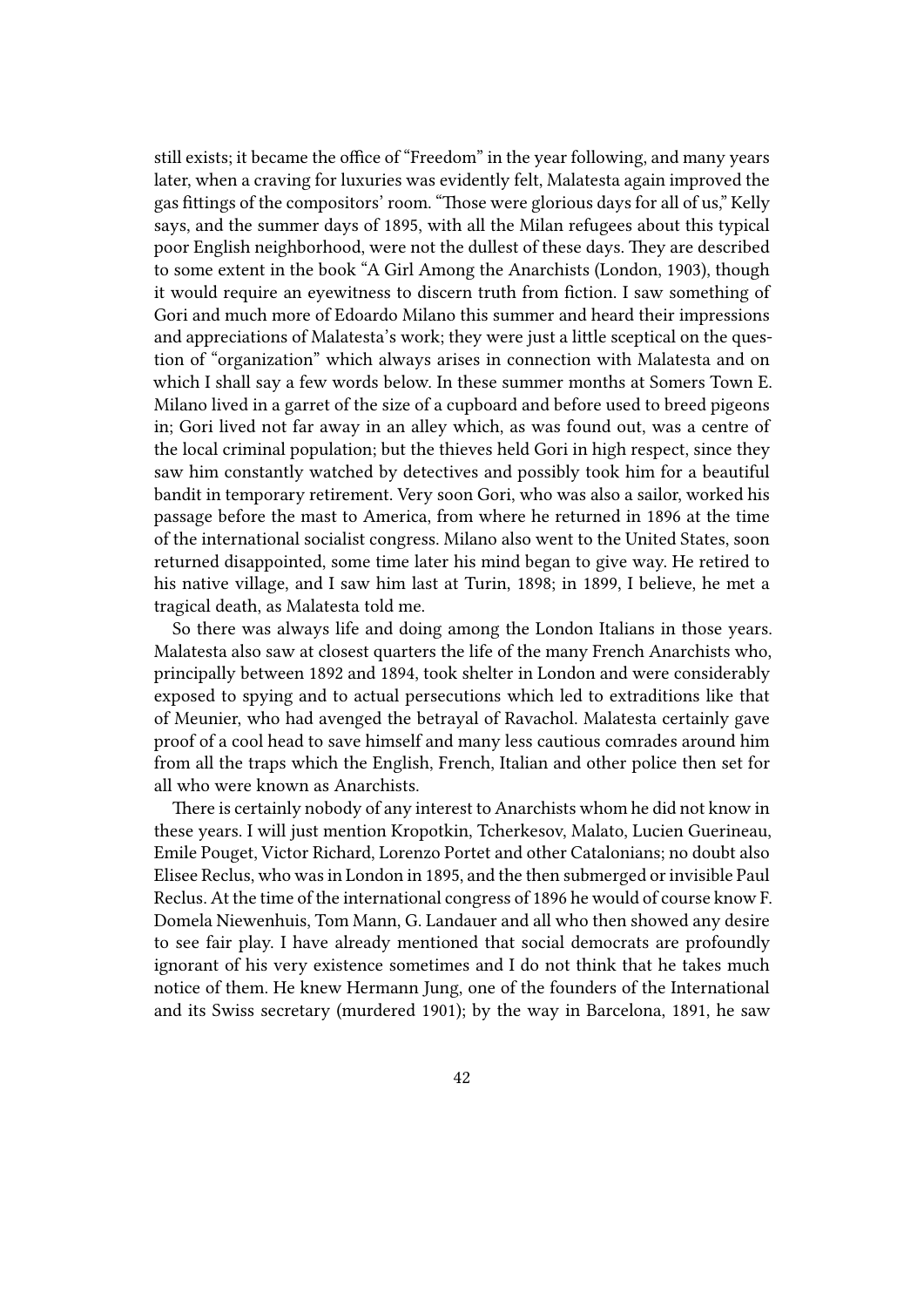G. Sentinon, the Spanish internationalist of Bakunin's time, then quite retired and since dead.

\* \* \*

There is no reason to pass in silence the opposition currents against Malatesta's work which date from these years, since previous oppositions in the seventies were directed against the Italian Federation as a whole. It is always possible for an individual to march quicker than the masses, to be more brilliant, to appear more advanced, to spend within a few months or at a single stroke the energy of a lifetime. To such Malatesta seemed to be slow, for all his energy is directed to make quantities, of very average people advance in an efficient way and not to storm ahead of them a long way to remain in a helpless isolation. He did that when with five others he held Castel del Monte and when with twenty-seven he wandered on the Matese Mountains and not a soul stirred to help them. He now prefers, since 1883 at least, to make large masses see some few very simple things and to work for these with quiet efficiency. This is not moderation; it is simply preference given to one method which needs not exclude other methods, there is room for all.

When he is therefore attacked by what seemed to be youthful exuberance as in the Porvenir anarquista of Barcelona (end of 1891) there is little harm done. Other attacks are of no account, because malignity rivals in them with authoritarian intolerance, though they called themselves individualist. I allude to the publications beginning in Paris, 1887, and culminating in London about 1892 or 1893 and wound up by a curious trial for libel some fifteen years later. Here I can only say that his career is indeed proved blameless, since the most spiteful animosity never brought forward any serious argument against him.

The only factor which in a certain way qualified his hold on the movement is the question of organization. Malatesta wants real, practical work prepared and done, and this requires technically skilled co-operation — and that is organization. Kropotkin and Reclus had no such collective work on hand; therefore they needed not to get people to do this or that punctually and efficiently and they may pass for loftier minded anarchists than Malatesta, though, in practice their own individual work, scientific and propagandist, was exceedingly well organized. Therefore Malatesta's demand that practical work should be done in a practical way is quite self-evident. Only by reason of his intelligence and experience his role in an organization would always be that of a moral leader and even in his youngest days the lines of organization were so light upon him (he was so soon recognized as an equal by the small group round Bakunin) that he may not always have seen that organization is a heavier burden upon the backs of ordinary average people than it ever was or can be upon gifted men like himself. Therefore people hesitate before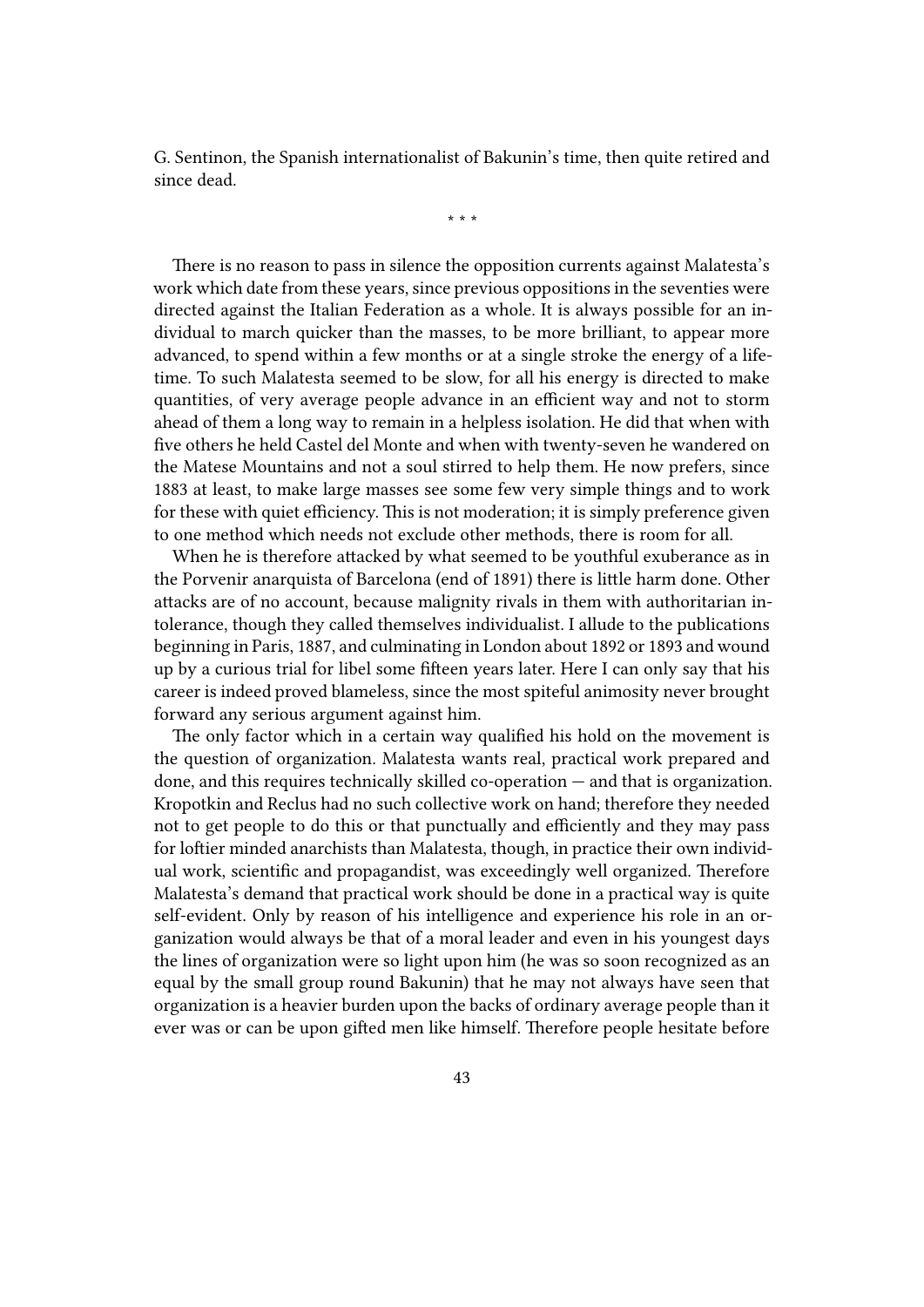joining movements where one gifted man seems to be preponderant. After all this question has been a temporary one; at times the movement was so straightened and reduced that Malatesta's perseverance gave him a unique position; then it has grown to proportions which are quite above the personal action and influence of a single man, and so the question of organization has been gradually eliminated by itself.

When the anarchist movement was hunted down by the persecutions of 1893 and 1894, it received a great impulse as early as in 1895 by the sudden and rapid development of French syndicalism. News of this reached London about the middle of 1895 and Malatesta had probably discussed the subject before with Emile Pouget who left for Paris in May. There was a meeting held in the rooms of Alfred Marsh, the editor of "Freedom," in Camden Town, N. W., Malatesta being present when these new developments and the International Socialist Workers' and Trade Union Congress of 1896 (London) were discussed; other meetings followed through the year. A last attempt was made in 1896 to maintain the solidarity of socialist and labor organizations of all shades of socialist and anarchist opinon the principle of the Bologna, Geneva and Berne Congresses of 1873 and 1876 — by meeting the social democratic organizations in friendly discussion. For this purpose delegates from syndicates arrived in numbers and were seconded by the French Allemanists, Domela Nieuwenhuis and Cornelissen of the Dutch Party, the German independents and anarchists with G. Landauer, by Keir Hardie, Tom Mann and many others. It is known that the Marxists had a trick to control these congresses by giving votes to delegates belonging to very small nationalities which thus all figurated as Marxist, a policy which, by the way, helped to foster the exaggerated nationalism which prevails today. By a majority of this make they laid down the rule that only parties which recognize political action and the necessity to obtain labor reforms by parliamentary means should be admitted to future international congresses. They were happy and triumphed that by such a formula they had at last succeeded to exclude syndicalism, anti-parliamentarism and anarchism from socialist congresses. In this spirit of bigoted intolerance, of satisfaction to have divided and split the labor movement, the so-called Second International was born in London in August, 1896.

By Malatesta's intervention with the local Italians the rooms of a club in Frith Street, Soho, were secured, where the anti-parliamentarian and similar delegates met during the Congress. A very large meeting was held in Holborn Town Hall and the speakers were J. Presberg, J. Keir Hardie, Paul Reclus, C. Cornelissen, Tom Mann, Louise Michel, J. C. Kenworthy, Tortelier, Kropotkin, Bernard Lazare. Touzeau Parris, F. D. Nieuwenhuis, W. K. Hall, E. Malatesta, P. Gori, G. Landauer, Louis Gros (a Marseille syndicalist), and at the overflow meeting W. Wess, F. Kitz, S. Mainwaring, A. Hamon, P. Pawlowitsch (a Berlin anarchist metal worker). From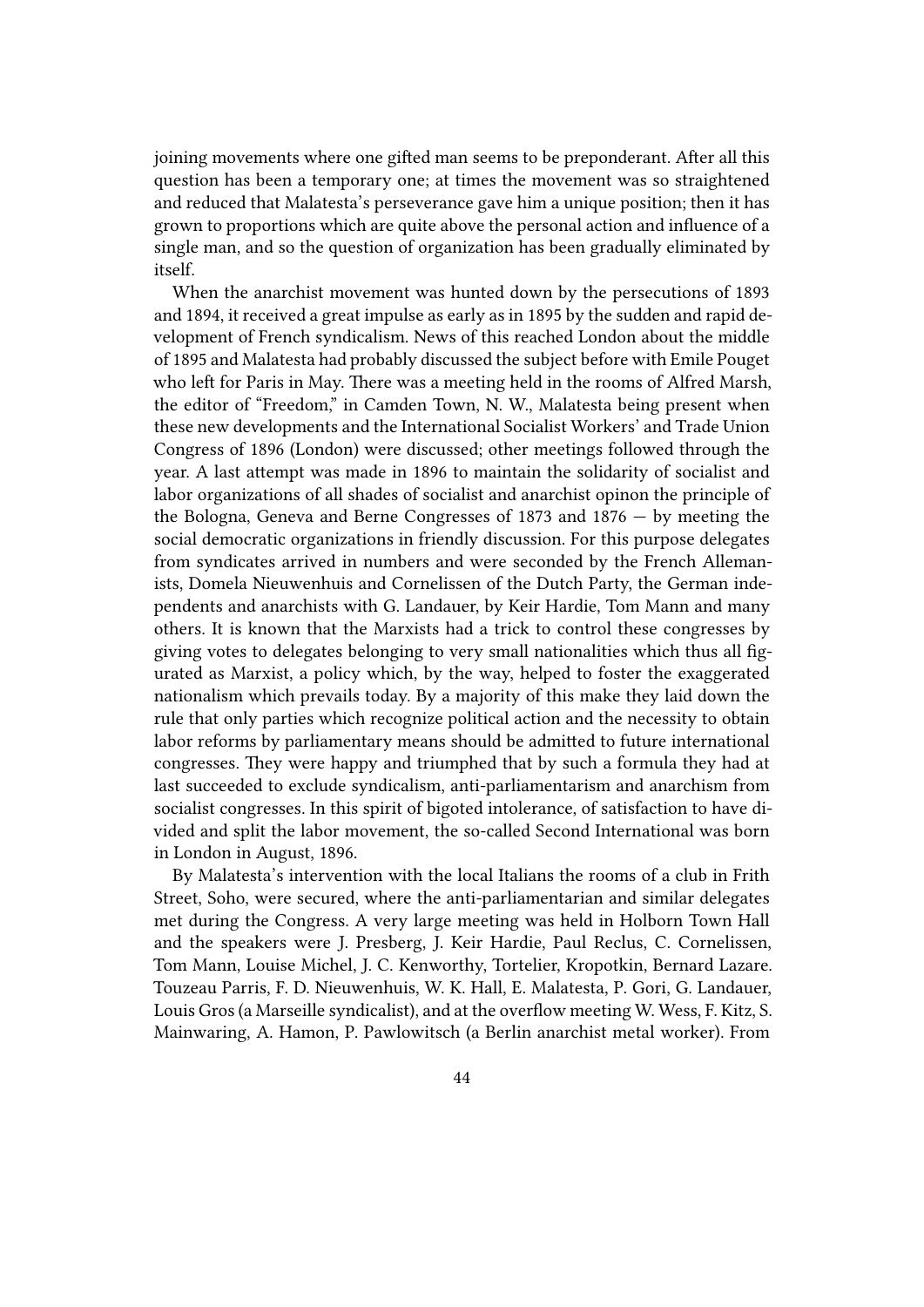Malatesta's speech ("Freedom, Aug.-Sept., 1896) I quote: "Property will never be touched unless those who attack it proceed over the bodies of its defenders — the gendarmes. For these reasons we are against all governments, even those of social democrats. The gendarmes of Bebel, Liebknecht and Jaures always remain gendarmes. Whoever controls them will always he able to keep down and massacre the proletariat. So we will give this power to nobody — neither to social democrats nor to ourselves; for none in such a position could become anything but canailles (scamps)… Emancipate yourselves by organizing your own forces and you shall be free. But if you expect your liberation from any government  $-$  be it of charitable bourgeois, be it of social democrats  $-$  you will forever be lost."

International anarchist discussions were held in St. Martin's Hall, where Malatesta spoke on the peasants' question (see "Freedom" report), refuting the Marxists' attitude ("Marxism is really a cancer in the body of the labor movement," etc.) … "in reality the land is one of the tools of the small peasant, and the tool should be the worker's. The product of his labor should also belong to him  $-$  who can dispossess him of them? … . [This question is not settled by these small extracts of course; if this may apply to some small peasants here and there, the main body of the land is of far too great and vital importance to be attributed individually like some tool and it must always belong to all like all other real and indispensable natural and manufactured riches]. Fabri says (Biography, p. 5) that he represented Spanish labor organizations and that he wrote on the Congress in the "Italia del Popolo" (a republican paper of Milan. 1896). I have not seen these articles.

\* \* \*

The seven and half (nearly) years of Malatesta's second London exile came to an end. His condemnation of 1885 lapsed by prescription soon after his departure for Italy. He must have known that the men and means to establish a new paper were ready and that his personal action would be supported by a general effort. All this has come true. So at the age of forty-four he settled once more in Italy, this time in the large Adriatic port of Ancona.

The history of Malatesta's Ancona paper "L'Agitazione" has recently been told in the "Umanita Nova" of December 12, 1920, and some details are added in the obituary notice of Adelmo Smorti (i. b., January 28, 1921). The complete set in my collection consists of: "L'Agitazione," March 14, 1897, 6 nos., followed by "L'Agitacione (April 25), "Agitiamoci" (May 1 ), "Agitatevi" (May 8, then nos. 10 to 42 and 11 1 to 17. May 5. 1898) ; 18 (May 12 ) was about to be printed when the office was raided and everything upset; only a few copies exist, of which I have never seen one.

After Acciarito's attempt against the life of Umberto at Rome, E. Recchioni, C. Agostinelli, R. Recchi and A. B. Faceetti of the "Agitazione" were arrested at Ancona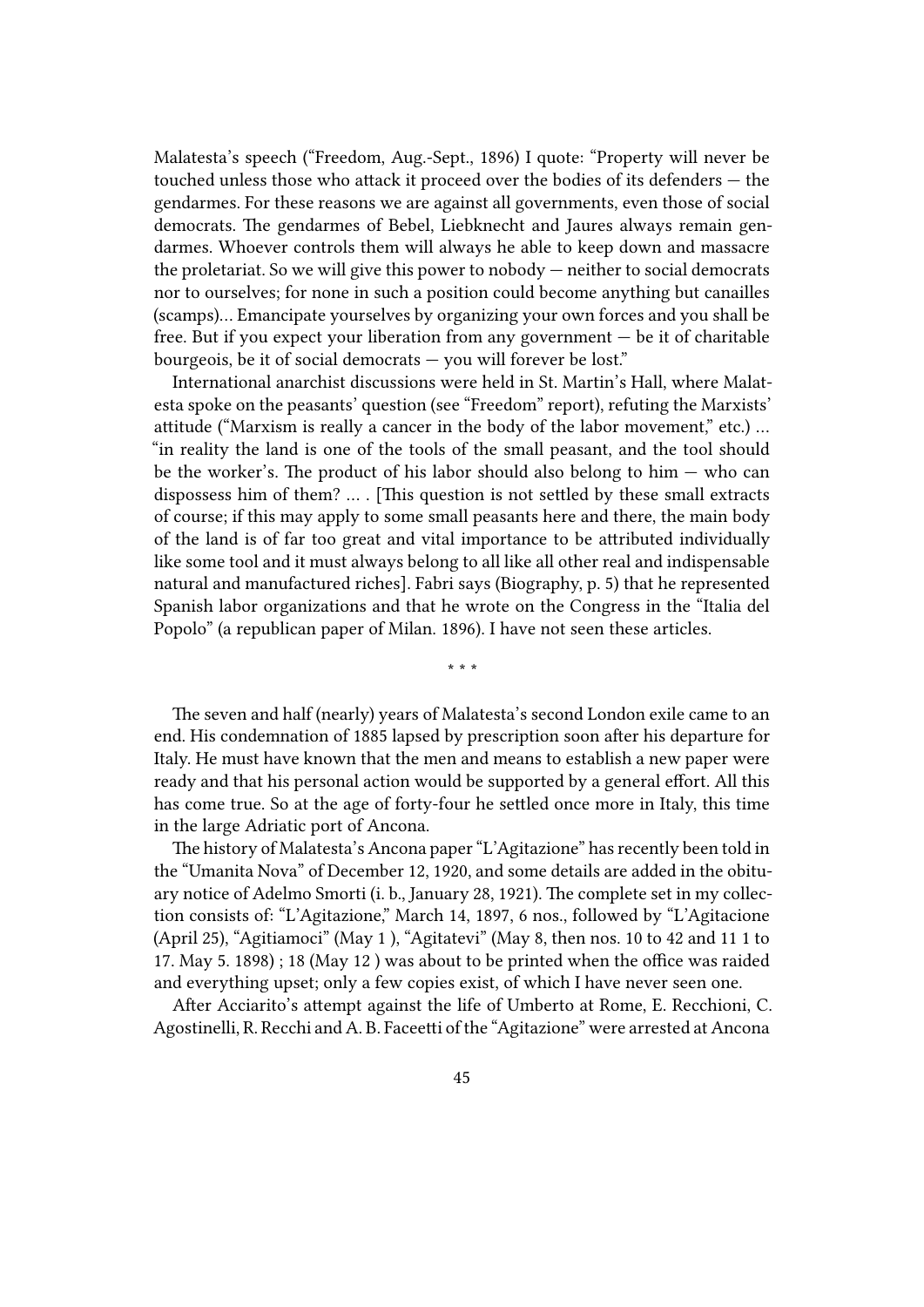and the papers demonstrated Malatesta's presence there. Some of the arrested were sent to the islands and a new bill for transportation (domicilio coatto) was brought in (spring arid summer 1897). The letters of the "Agitazione" were seized. In the issue of Sept. 2 Malatesta explains why; though his sentence of 1884 has lapsed, he prefers to live incognito; on November 15 the police discovered him, but had to leave him alone.

G. Ciancabilla ("Temps nouveaux," Nov. 20, 1897) describes these nine months of Malatesta's work; he connects his return to Italy with Merlino's acceptation of parliamentary tactics. but I am quite unable to say whether this supposition is correct. He hints at the existence of an organized party on lines which might correspond to or improve upon those discussed at Capologo. Whatever may have been temporarily arranged in 1891–92 was broken up by the persecutions of 1893– 94, followed by a period of rest, 1895–96, and what was built up again in 1897 and the first months of 1898, was destroyed by the persecutions of 1898, and so other ups and downs of organization may be established for the twenty years following.

When bread riots occurred in about fifty Italian towns, they also made their appearance at Ancona (Jan. 16, 17, 1898) and on the second day formed the pretext of Malatesta's arrest; see Rudini's cynical declaration in the senate.

Then Malatesta, Smorti, Bersaglia, Panficchi, Briocchi and others of the paper were arrested, and tried as a "criminal" association (Art. 248).

Upon this mainly young comrades, principally students, hurried to Ancona, among these Nino Samaia, of Bologna, and Luigi Fabbri of Macerata, and edited the paper.

The trial took place in April, 1898. Three thousand anarchists signed a declaration confessing to be quietly of the same "crime," that of being "criminals," malfattori, in the sense of the Art. 248. Public indignation was roused and the tribunal did not dare to apply the Art. 248 and pronounced sentences of six or seven months' prison for forming part not of a "criminal" but of a "seditious" or, "subversive" society. The higher courts confirmed this judgment against which the prosecution had lodged an appeal.

Meanwhile the popular revolt in Milan took place (early in May), while there was no movement in Ancona and the Marches. Yet on May 9 the "Agitazione" was raided and henceforth, like all other anarchist papers in Italy, suppressed; Samaia, Lucchini, Vezzani and Lavattero left the country; Fabbri was arrested at Macerata.

Una pagina di storia del Partito socialista-anarchico. Resconto, del processo, Malatesta e compagni (Tunis, Tipografia socialista-anarchico, 1898, 119 pp. in 16°) in a report of the trial. Gli Anarchici in Tribunale. Antodifesa di Errico Malatesta (Rome-Florence, F. Serantoni, 1905, 16 pp.) was Malatesta's speech in court. Il Processo Malatesta e compagni (and other Ancona trials), Castellamare Adriatico, 1908. 116 pp., is another edition, and the Processi are still in print.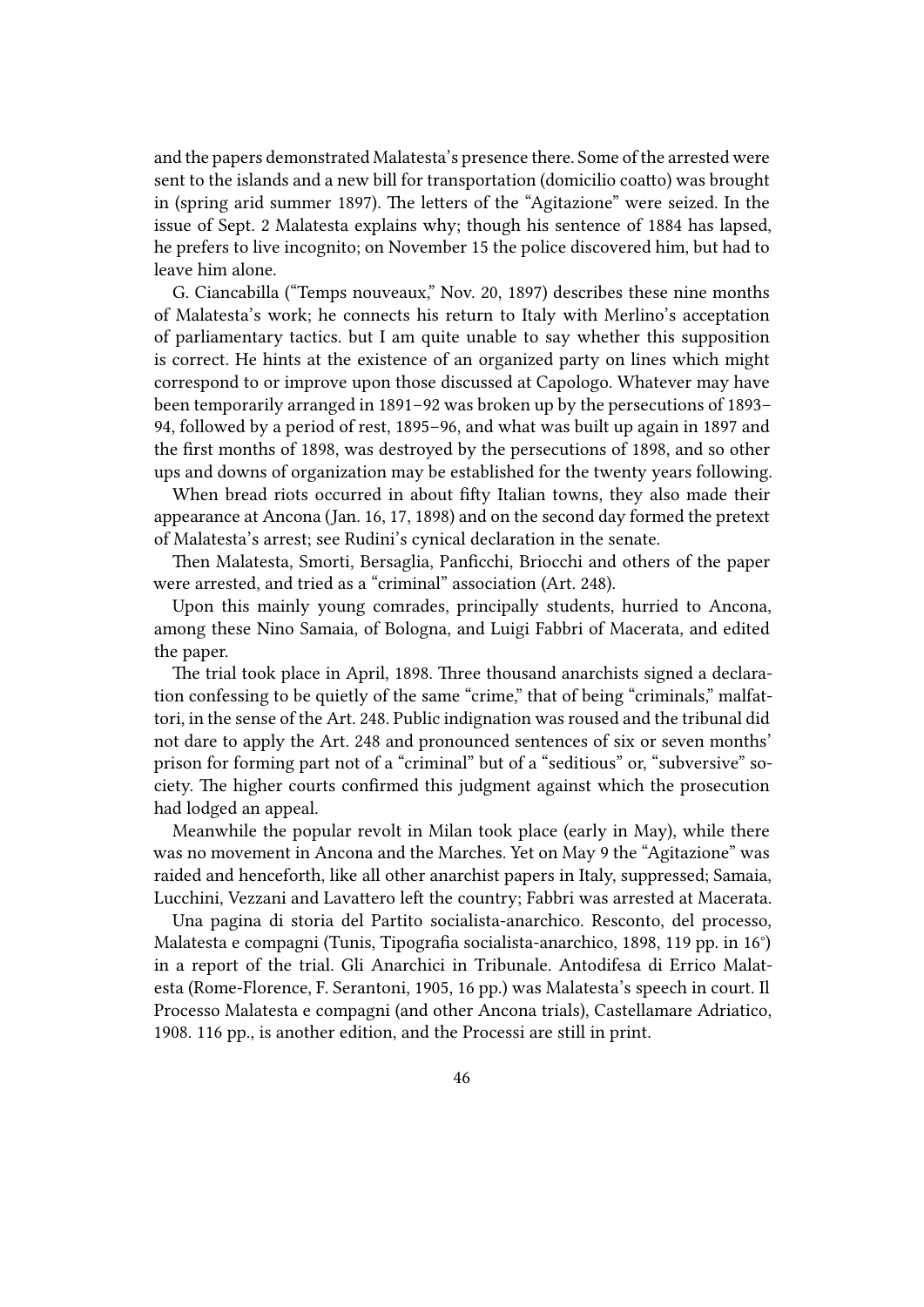When the trial (April 21–27, 1898) was just concluding, the intense, bread riots at Bari and Foggia (April 27, 28) took place — a desperate echo of Leiter's corner in wheat at Chicago — events which inspired the late Frank Norris' unfinished "Epic of the Wheat" — and this movement spread from south to north and reached Milan on May 7. The South of Spain, the country about Murcia, was also on fire (burning of the octrois). The bearing of the grain and coal supply, food and transport on revolutionary outbreaks was more fully understood from that time.

The repression following these acts of despair of starving people reacted upon Malatesta who, instead of being liberated August 17 (at the end of seven months), remained in prison and was transported to the islands, first to Ustica, then to Lampedusa.

When some socialists and republicans proposed to nominate him as a candidate at local elections, he refused (letter published in the "Avanti," Rome, January 21, 1899); he did the same when Merlino, writing to the "Italia nuova," Rome, May 22, 1900, appealed to the anarchists to send Malatesta to the chamber of deputies as their spokesman and to obtain in this way, as he imagined, political elbow room. Malatesta writes to Jean Grave ("Temps nouveaux," June 9, 1900): … "I consider as an unmerited outrage the simple supposition that I might wish to enter the parliamentary career."

He preferred to make his escape from the island of Lampedusa, proceeding with three others during a tempest in a bark to Malta and thence to London (May, 1899).

In August he travels to the United States, addressing meetings in Italian and Spanish. I ignore in what way, if at all, his movements were connected with the Paterson "Questione sociale," the first series of which (127 numbers, July 15, 1895 — Sept. 2, 1899) was concluded just then by a declaration, signed G. Ciancabilla, Barile and Guabello who, disagreeing on the question of organization (3 against 80), voluntarily left the paper and began to publish "L'Aurora" (Sept. 16) at West Hoboken, while Malatesta temporarily edited the "Questione sociale" (new series). I have not to hand the file of this paper which continued for many years more; the last issue I have seen is Nos. 4–11 of Jan. 25, 1908.

But Malatesta's connection with the paper lasted only a few months. I have some recollections that the local discussions, usually upon organization versus free initiative, were very strong, and that once a shot was fired, not hitting Malatesta fortunately. Ciancabilla's "Aurora," at West Hoboken and Yohoghany, Pa., continued until Dec. 14, 1901; local persecution drove him to San Francisco, where "La Protesta Umana" (Feb. 1902) was his last paper; for he died Sept. 16. 1904, and the paper, I believe, October 1 (III, 23). Meanwhile L. Galleani's "Cronaca Sovversiva" had risen in the East (June 6, 1903, at Barre, Vt.).

Of Malatesta I recorded myself once in "Freedom" (Dec. 1900) that in the spring of 1900 his "meetings were prohibited in Habana," a fact probably gleaned from the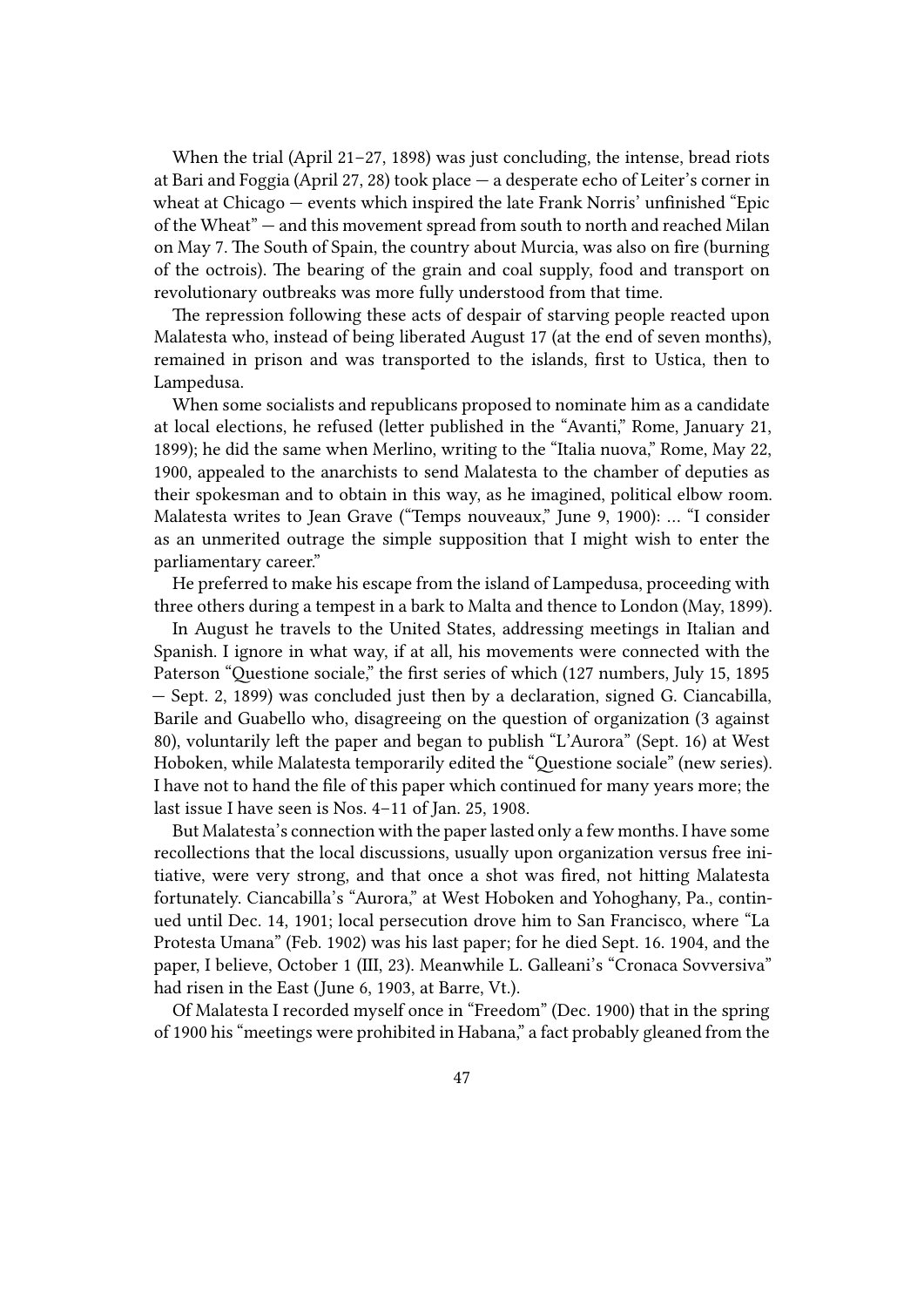papers just mentioned or from Pedro Esteve's "Despertar' or from "El Nuevo Ideal," the Habana anarchist organ of these years where further details of an intended or a real journey may be looked for; my memory fails me in this respect.

Towards the end of the winter (1900) he was back in London and settled again at Defendi's in High Street, Islington, until they all moved to Arthur Street, close to Oxford Circus.

"Cause et Effetti," 1898–1900, a single issue, was published in September, 1900, and the cruel repression of the starving people in 1898 and Umberto's death by Bresci's hand are the "cause" and the "effect" alluded to. This is the first of a small series of Italian papers of one or a small number of issues, published in London by Malatesta's group and containing articles by him. I have all these papers, but not to hand, and my list contains also one or two published by other London groups, and I cannot decide by memory which of them are not by Malatesta's group.

There is some congress report by him reprinted from the "Questione social" in: I Congressi socialisti internazionali (Biblioteca della "Questione sociale," 8), Paterson, 1900, pp. 43–57; this refers to the intended Paris anarchist congress of 1900, to which many reports were sent which are published in French in the literary supplement of the "Temps Nouveaux" (Paris, 1900).

While this congress, harried by the police, could only hold a few private meetings (September, 1900), an international anarchist congress was openly held at Amsterdam (Aug. 24–31, 1907), leading to the formation of the Internationale Anarchiste. Both in the congress and in the organization Malatesta took a very prominent part, and the published debates show him at his best, upholding uncompromising revolutionary anarchism against all side issues.

Malatesta was one of the members of the International Bureau. The circulars of the Bureau and other statements, etc., note the progress of this Association, which was rather slow. It would have been revived in one form or another at the congress, proposing to meet in London, August, 1914, which the war beginning that same month made of course impossible. Only in December, 1921, an international congress was held at Berlin; Malatesta could not be present.

\* \* \*

The fact is that for a long time the anarchist ideas were constantly discussed in many papers everywhere, and some of these, like the "Temps Nouveaux," "Le Libertaire" and "l' Anarchie- (Paris), "Le Reveil-Risveglio" (Geneva), "Il Pensiero" (Rome), "Freedom" (London), "Der Sozialist" (by Gustav Landauer) and "Freie Arbeiter" (Berlin), "De Vrije Socialist" (by Domela Nieuwenhuis, Holland), "Revista Blanca" and "Tierra y Libertad" (Spain), "Free Society," "Mother Earth," "El Despertar," "Cronaca Sovversiva," "Questione Sociale" (United States), "La Protesta"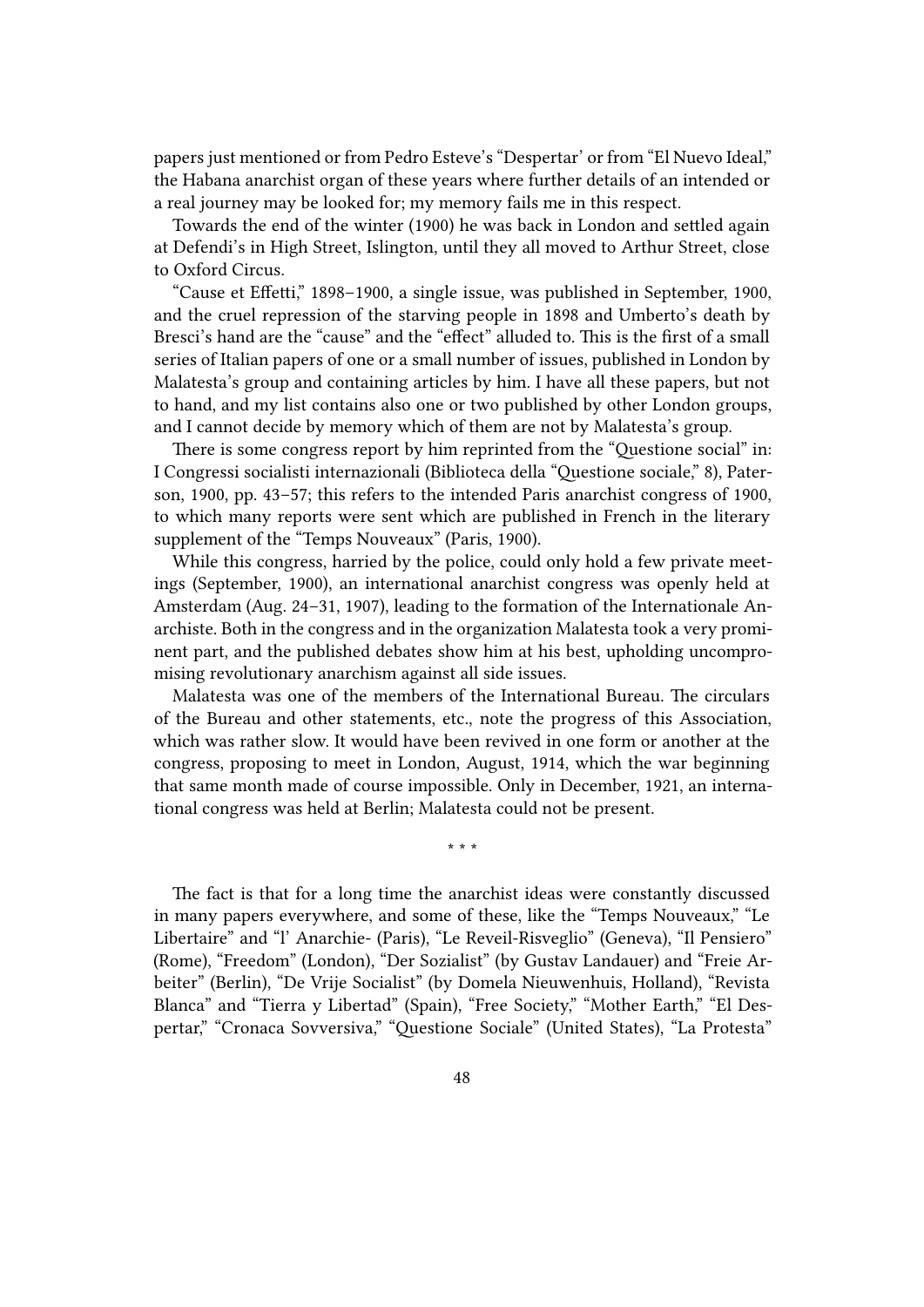(Argentine Republic), and many others were published regularly for many years and became centers of discussion. There was besides a constant exchange of ideas from country to country by translations of questions of more than local interest. In this way every good pamphlet became very soon known internationally, and this sphere of intellectual exchange ranged from Portugal to China and New Zealand, and from Canada to Chile and Peru. This made every formal organization, however loose and informal it was, really unnecessary; to such an extent one of the purposes of organization, international friendly relations, was already realized in these happy years when the globe seemed to have become a single small unit, while today it is split up and scattered into atoms, separated from each other in a worse degree than in the darkest mediaeval times; at least this is so in the greater part of the European continent at present, and is supported in dumb submission.

This explains that Malatesta's real work, as far as it exists in print, must not be looked for in the few pamphlets mentioned, but in numbers of smaller and larger contributions to the discussion of problems in various papers of this period. The hopes placed in syndicalism as far back as 1895 had not been completely realized and it became necessary to undeceive those who had overrated syndicalism as a revolutionary factor and who were even disposed to make anarchism stand quite in the background or to shelve it altogether in favor of "self-sufficing" syndicalism. The general strike was another problem, and here I remember that Malatesta assisted at very early discussions of this idea in the summer of 1890. Anti-militarism always had his support and the questions of organization and of individualism were constantly ventilated. On all such occasions he would formulate his standpoint in a clear, precise, simple manner; phraseology, ambiguity, the raising of unnecessary side issues are absent from his writings.

The following papers probably contain most of what he wrote from 1900 to 1913: "Le Temps Nouveaux (Paris. May 4, 1895. etc.); "La Reveil," "Il Risveglio" (Geneva, July 7, 1900, etc.); "La Questione Sociale" (Paterson, N. J., July 15. 1895, etc.); "L'Era Nuova" (June 15, 1908, etc.); "Cronaca Sovversiva" (Barre, Vt.; Lynn, Mass., June 6. 1903, etc.); "El Despertar" (New York; Paterson, N. J., 1891, etc.); "Freedom" .(London, October, 1886. etc.)

In mentioning papers published in Italy, I do not imply collaboration, only that those papers, extending over years, most probably printed, reprinted or noticed all concerning him or contain hints where to look for further materials. Such papers would be:

"L'Agitazione" (Rome. June 2, 1901, etc.),; "Il Pensiero" (July 25, 1903, to December 9, 1912); "L'Alleanza Libertaria" (May 8, 1908. etc.); "Il Libertario" (Spezia. July 16, 1903, etc.); "Il Grido della Folla" (Milan, April 4. 1902, to August 8. 1905); "La Protesta Umana" (Oct. 13. 1906, etc.); another "Grido della Folla" (Nov. 11, 1905 to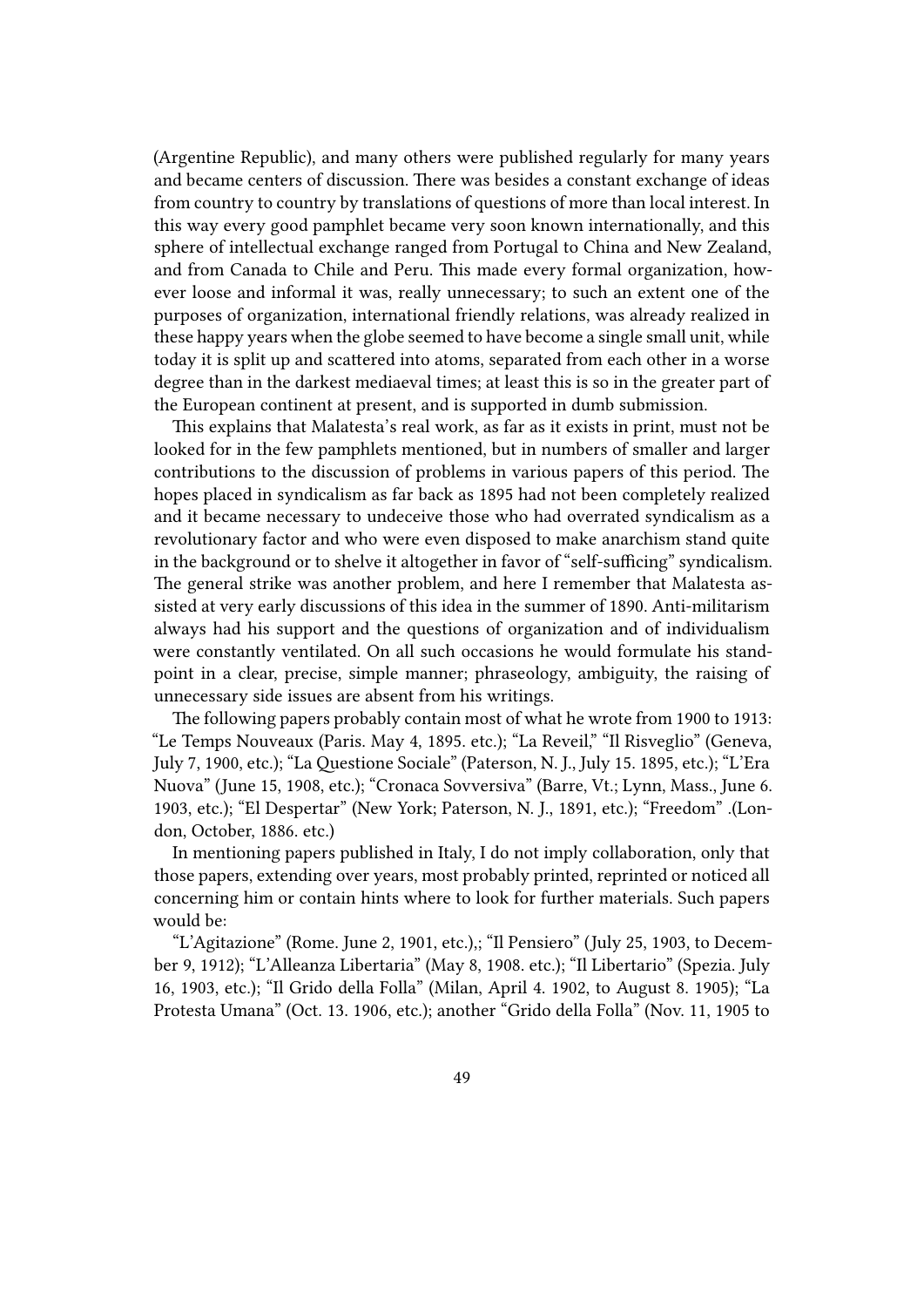1907), another (Oct. 13, Nov. 11, 1910 to 1911). "L'Avvenire Sociale" (Messina) was also published from Jan. 26. 1896 to 1905, or longer, and others.

The Grido de gli Oppressi" (New York. Chicago. 1892–94), the "Aurora" (West Hoboken; Yohoghany, Pa., 1899–1901), G. Ciancabillia's "Protesta Umana" (San Francisco, 1902–04) also cover longer periods.

While all these publications and others are worth consulting to understand Malatesta's work, I omit the individualist literature of these years, since it would contain only appreciations, no new materials  $-$  it is scarcely worth while to look around outside this circle. He has not contributed to the daily press, nor to magazines, nor done any other outside work as far as I know. It is quite likely that by and by, when his name became generally known, London correspondents of Italian papers asked his opinion on this or that or correlated other news, mostly false, about him, but such materials are nearly worthless and on all important occasions concise and straight statements signed by himself, articles or letters, twill be found in the anarchist papers just mentioned.

Some few articles which resume Malatesta's ideas on interesting subjects are the following: L'Individualisme dans l'Anarchisme (Reveil, Geneva. March 12, 26, 1904), discussing the "providentialism" or "optimist fatalism" of the individualist anarchists of the communist school"; "free, voluntary co-operation for the benefit of all is anarchy" — is Malatesta's conclusion.

Les anarchistes et le sentiment moral (i. b., Nov. 51 1904, reprinted in "Temps Nouveaux," Dec. 8, 1 1006): repudiating those who reject the  $-$  morals of honor and solidarity.

Anarchism and Syndicalism ("Freedom," November, 1907), demands that anarchists "ought to abstain from identifying themselves with the syndicalist movement, and to consider as an aim that which is but one of the means of propaganda and of action that they can utilize." … "The error of having abandoned the labor movement has done an immense injury to anarchism, but at least it leaves unaltered the distinctive character. The error of confounding the anarchist movement with trade unionism would be still more grave. That will happen to us which happened to the social democrats as soon as they went into the parliamentary struggle. They gained in numerical force, but by becoming each day less socialists. We also would become more numerous, but we should cease to be anarchist."

On this matter he said at the Amsterdam Congress ("Freedom" report: "He had himself been such a strong advocate of entering the syndicates that he had even been accused of being a syndicate-maker. That was all very well at one time, but now we are confronted with "syndicalism," the doctrine. He opposed the idea that syndicalism "alone could, as was claimed for it, destroy capitalism" and "the idea freely propagated by some syndicalists that the general strike can replace insurrection."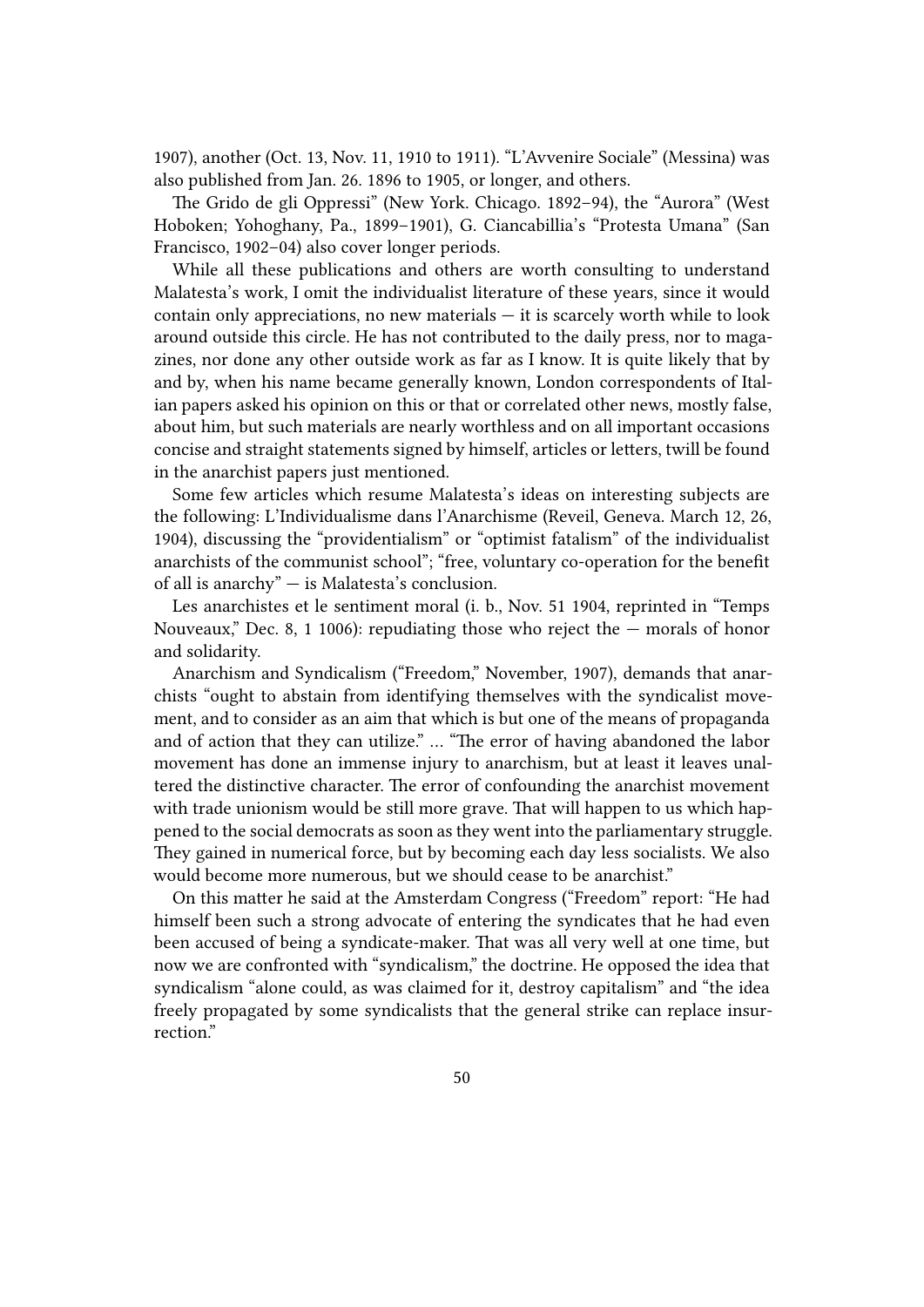"It is a fallacy," he remarked, "to place their, arguments, as some of them do, on a supposed superabundance of production." Not being, much of a hand at statistics himself, he once asked Kropotkin what was the real position of England in this respect, and he was told that England produces enough for three months in the year only, and that if importations were stopped for four weeks everybody in the country would die of starvation…

Looking at the general strike, "we must begin by considering the necessity of food. This is a more or less new basis for the conception. A Peasant strike, for instance, appeared to him the greatest absurdity. Their only tactics were immediate expropriation and wherever we find them [the peasants] setting to work on those lines, it is our business to go and help them against the soldiers … " (as to the destruction of railway bridges) "he wondered whether the advocates of such foolishness ever realized that corn has to come the same way the cannons come. To adopt the policy of neither cannons nor corn is to make all revolutionists the enemies of the people. We must face the cannons if we want the corn."

… " In his own early days when they talked about the general strike for the first time, every man had his own rifle and revolver, his plan of the town, of the forts, arsenals, prisons, government buildings and so forth. Nowadays nobody thinks of these things and yet they talk glibly about revolution. Look at what happened in South Italy. The government shot down peasants by the hundreds and the only soldier that was hurt fell off his horse by accident. (It was this massacre that made Bresci take extreme action. He believed a telegram which was sent him from Rome saying that the king himself ordered the soldiers to shoot without mercy)… "

An article in "Freedom," June, 1909, Anarchists and the Situation, considers that "the revolution is advancing" and that anarchists must seriously consider how to face this situation.

I have only been able at present to re-examine these few articles, but like every other expression of Malatesta's ideas they show an unswerving unity and harmony of conception. It was the misfortune of anarchism that during these thirteen long years of London exile (1900–1913) his energy was left to slumber. That dreadful word "organization" had much to do with this; we were all so glad to feel free and to have outgrown the swaddling clothes of "organization." If he had only called it: practical work, co-operation or efficiency, that would have been properly understood. and it is that which he really meant. He was and is the only one, almost, who believes in the possibility of action  $-$  as Bakunin did  $-$  and not in the mere chances of persuasive propaganda or an automatic or accidental collapse of the system. Anarchism developed in all other directions during these years, except in that of real efficiency, for which Malatesta cares before all.

He entered the struggle against the first wave of nationalism when the Libyan war of 1911 opened the series of wars which, nearly ten years afterwards, is not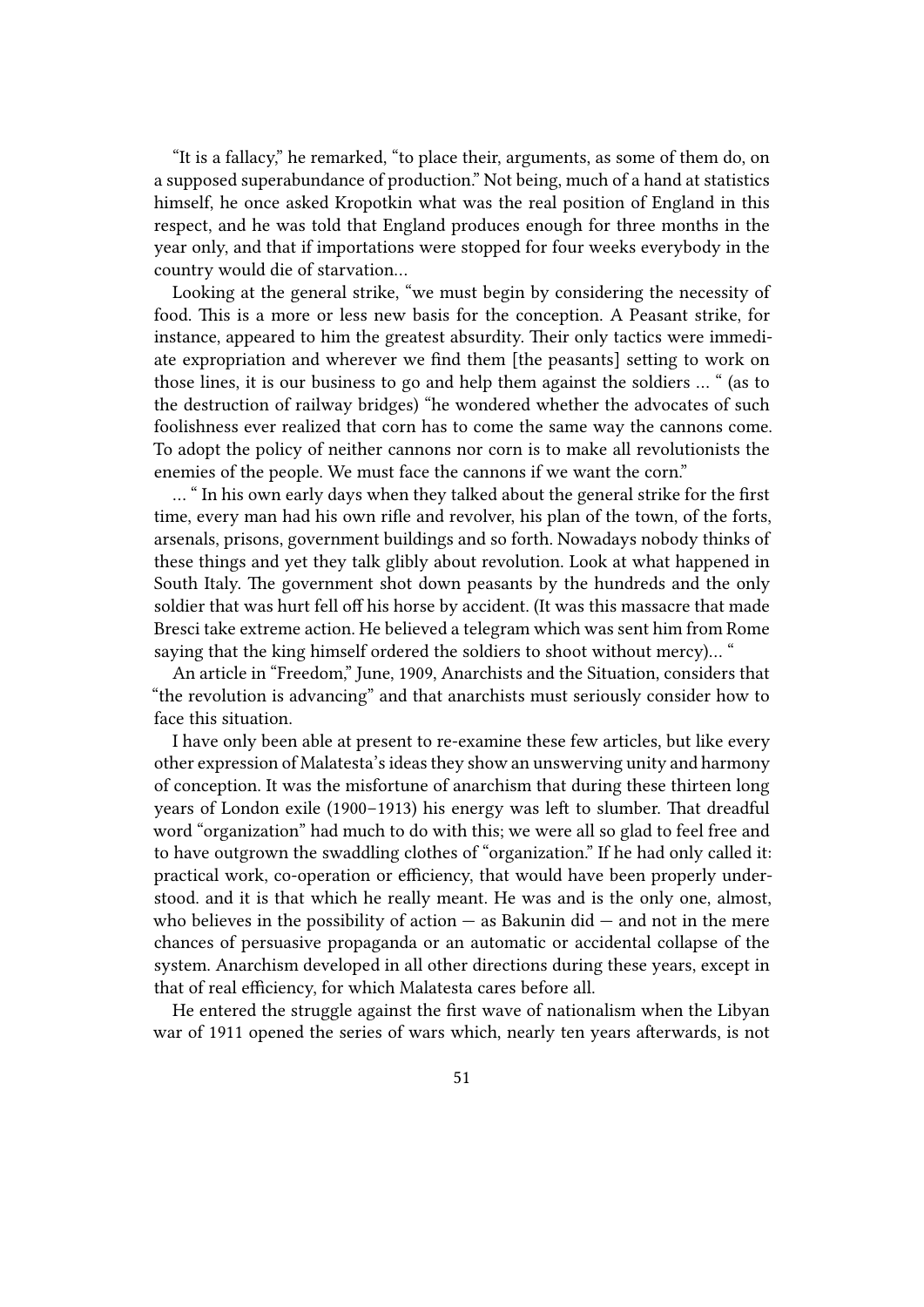yet over. Rather stormy Italian meetings took place that autumn in London. But his efforts were not seconded and the Balkan war of the autumn of 1912 was already welcomed as a "Christian Crusade."

Gustave Herve, about that time, came to London to expose his new standpoint. After his last release from prison he said he gave up his blustering "insurrection," and I believed naively that he had earned the right by his past to adopt more moderate forms of procedure. Malatesta at that meeting in Charlotte Street saw infinitely clearer; he perceived that the Herve of the past existed no longer and unsparingly tore to pieces the man before him in whom, at the earliest beginning, he had recognized the coming renegade.

Some time before this, in December, 1910, he passed at the fringe of strange adventures. At that time a warehouse in Houndsditch was burglariously entered from an empty house on the city side; the city police surprised the burglars who made their escape after killing some city constables. A cylinder containing oxygen had been applied to the safe and left there and an East End doctor had attended one of the burglars who had died of wounds and was then left by his comrades, against whom a hue and cry was raised that lasted for weeks and ended in hunting them down in Sidney Street, Stepney E., when the house was besieged and defended till death, just as Bonnot and Gamier defended their houses a year later in the neighborhood of Paris. The oxygen cylinder with the number on it was like a visiting card left there, and it was immediately found that it had been ordered for Malatesta's shop where the dead burglar also was known. What had happened was that Malatesta had permitted this man, a Lettish terrorist, to work at his shop, and he had abused this hospitality to have the cylinder delivered at the shop in the regular way of trade. Malatesta had to prove all this to the satisfaction of the police in that sensational murder case. He did so and was quite decently treated, but little was wanted and the recklessness of this Lettish terrorist would have brought him in a terrible plight.

He worked hard through all these years and now indeed age began to tell a little on him. Once a nail or a tool pierced the palm of his hand and a frightful wound was caused and it seems a miracle that he escaped blood poisoning. His work to look after gas pipes and electrical fittings required him to work in chilly and droughty rooms sometimes, to stretch on cold floors. This caused an inflammation of the lungs which for weeks made all despair of his recovery, though he would be well nursed at Defendi's. After the London prison of 1912 his health seemed really declining and his friends tried to persuade him to pass the winter in Portugal, the only southern country where he might have lived without interference. But he would not move and fortunately the next summer saw him back in Italy, for another short spell only it is true.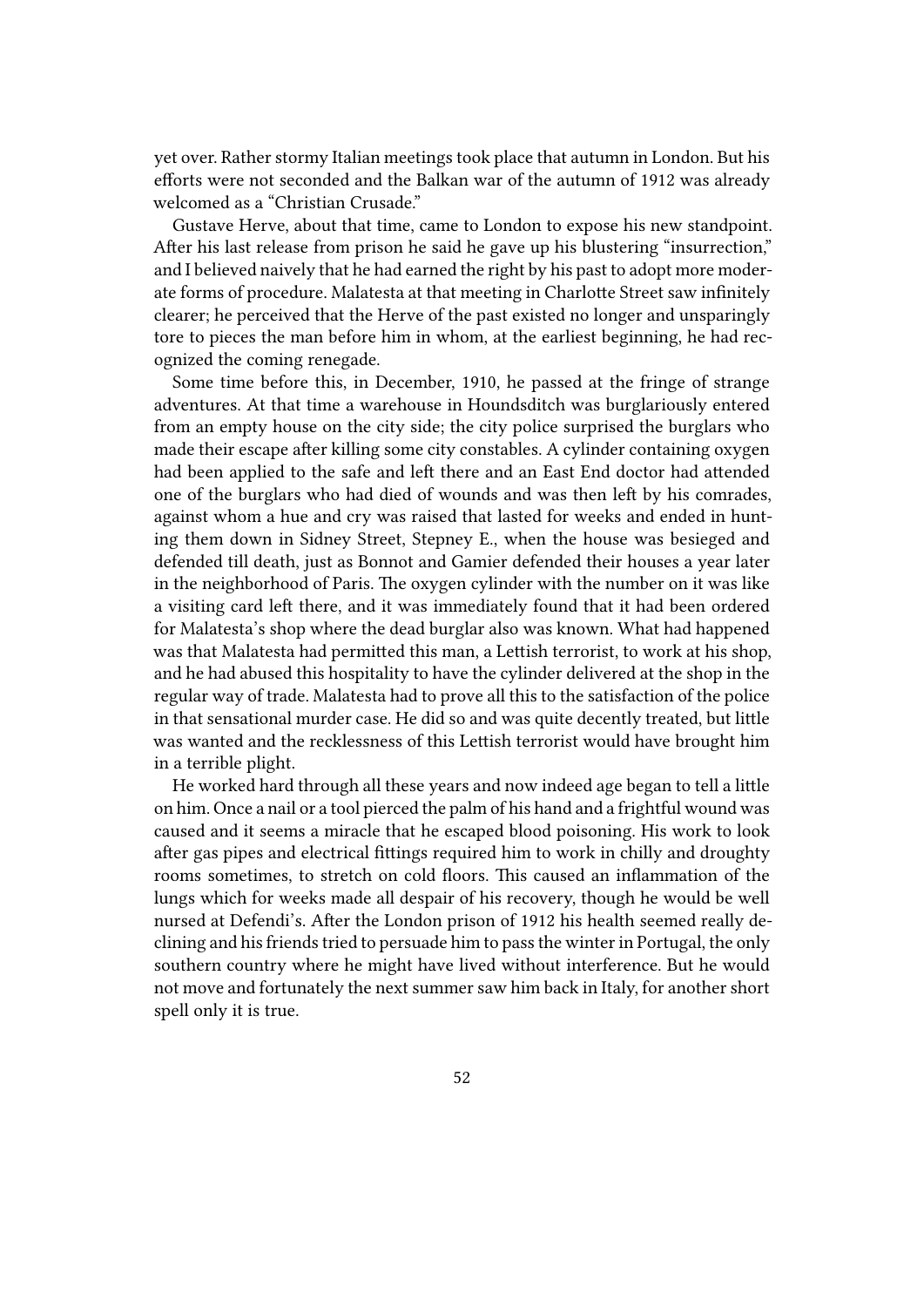He began to speak English during these years, and I was present when in a discussion he arose and made his maiden speech in English. He would always help the English comrades, when asked, but as a rule he moved in an Italian and French milieu.

Kropotkin was as busy as he and they saw little of each other, being separated by large distances. But Cherkesov, the old friend of both, lived at no great distance and visited both of them constantly. Tarrida del Marmol was a very good friend of his. I passed a day with him and Malatesta at Higharn's Park, N. E., where Tarrida lived and died so untimely in March, 1915, aged but fifty-four. Malatesta wrote of him: "I, personally, perhaps never happened to agree with him — and. we were all the same the best of friends. One could quarrel with him, but could not help to love him, because he was above all a loving and lovable man. And in saying so, I mean to pay him the greatest tribute that can be paid to a man" ("Freedom, April, 1915). By Tarrida he would no, doubt have known Francisco Ferrer, when he came to London.

He spent many evenings with Arnold Roller, who then wandered all over Europe as a young knight errant of the general strike, today striking a blow at German militarism and another day exploring the Republic of Andorra as the first solitary anarchist who probably ever was there. Louise Michel, Alfred March and T. H. Keell of "Freedom," Harry Kelly and Rudolph Rocker might be named, but who did not know him and how many names do we ignore! Luigi Fabbri and Jacques Mesnil, on their visits to London, should be added.

Whatever the length of his exile may be, Malatesta always remains in such close touch with the movement and the whole social and political life of Italy that from the "Questione Sociale" of 1883 to "Volanti" thirty years later, a well-made and ample paper always seems to originate under his hands at a moment's notice, and he reappears as a speaker and as one who knows how to deal with the many personal and practical questions of the hour. To make sure of the right sort of comrades who co-operate in this work is another task, in which he is usually successful and whenever he takes matters in his hand, in 1883, 1889, 1913 and 1920, in rapidly growing proportion all or nearly all the scattered energies of the movement seem to awaken and to crystallize round the new propagandist center. If I saw any artificial make-up in this, I would not feel interested in it, but it is really a spontaneous outburst of confidence in a man of whom all feel that he will not deceive them, that he is not working for himself and that he will give his best and is giving it today as well as fifty years ago. Some of the early socialists offered these guarantees of absolute disinterestedness. Robert Owen, Fourier, Blanqui and many socialists and anarchists known in smaller circles always did and do, and men like Reclus, Kropotkin and Tolstoi, also Mazzini and Garibaldi. But socialists at large, since they entered politics, no longer do, just an the leaders of labor parties and so many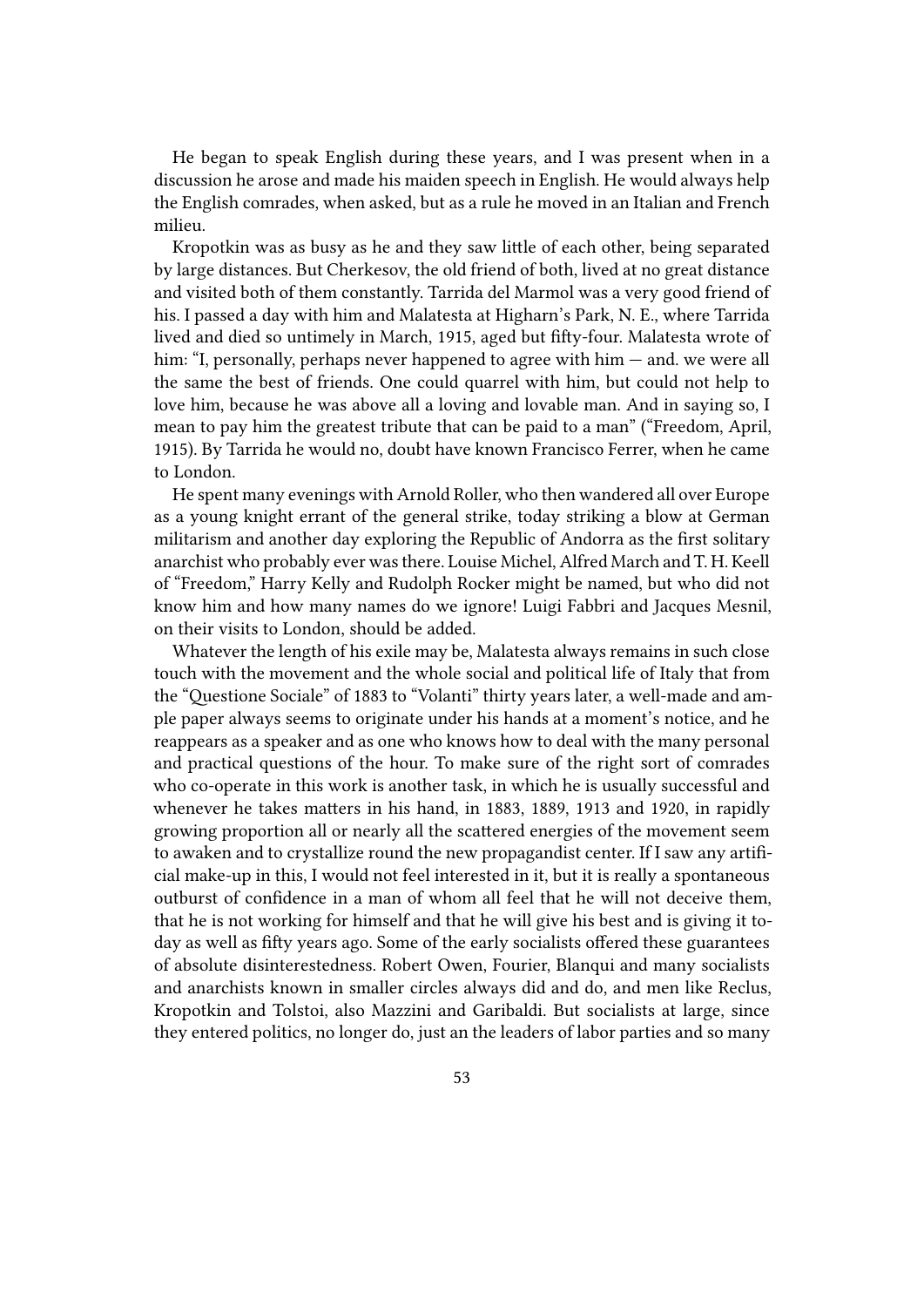other movements as a rule forfeited real popular esteem and confidence. The people, betrayed by one generation after the other of rising politicians, are really on the lookout for honest men and Malatesta's name and popularity had grown immensely during his long absence before his return both in 1913 and 1919. He is no longer the isolated young anarchist; he is the man of whom all who are not narrow sectarians expect great things, miracles almost as they were expected of Garibaldi. It is not Malatesta's fault that these hopes are not realized; no one would clearer expose than he, that his solitary will is nothing, that the own will of the people themselves to get their rights would be everything. But this is not sufficiently understood; how could this be when all popular movements are, for generations now, in the hands of leaders and leaders again who are but substitutes of the old spiritual leadership of the church and of the material domination by the State. So the spontaneous co-operation of the masses with Malatesta — as they would with no other man today — bears not yet full fruits, but when we look at 1914, at 1920, there is more hope than ever was in spite of all disappointments.

"Volonta" began to be published at Ancona on June 8, 1913 continuing under Malatesta's immediate editorship until the "Settimana Rossa" [Red Week] in June, 1914; it resumed publication later on, but I ignore whether Malatesta (then in London) took any further part in it.

During the general election (autumn of 1913) the anarchists made a vigorous anti-electioneering campaign by meetings, papers, manifestos and Malatesta traveled to many parts to address meetings and to explain why anarchists do not vote, do not believe in the State and what their ideas are.

This shows the feeling of the advanced parties in the Romagna in May 1914. Under these conditions a popular movement in June 1914, spread like fire over many towns and smaller localities of the Romagna and the Marches, the large port of Ancona where Malatesta was liked. Republicans, revolutionary socialists syndicalists, anticlericals and anarchists co-operated as never before and to an extent and with an intensity which even those who had such a movement, in view in 1874 may never have dreamed then.

I cannot give a reliable account of this movement, as I have seen only the many columns about it in the daily press of these weeks, and owing to the war which followed less than two months later I could see no anarchist and other more advanced papers then nor since. The war arrested the discussion, stopped the trials, I believe, and the republican party was now so entirely bent upon making Italy a party in the war and part of the socialists and nearly all anarchists were active in  $combating - in various degrees - the war policy, that the Romagna and Ancona$ revolt of June, 1914, which united them locally for a few days, was soon lost sight of. If it has been described in a careful and impartial way, I at least am not aware of such a publication.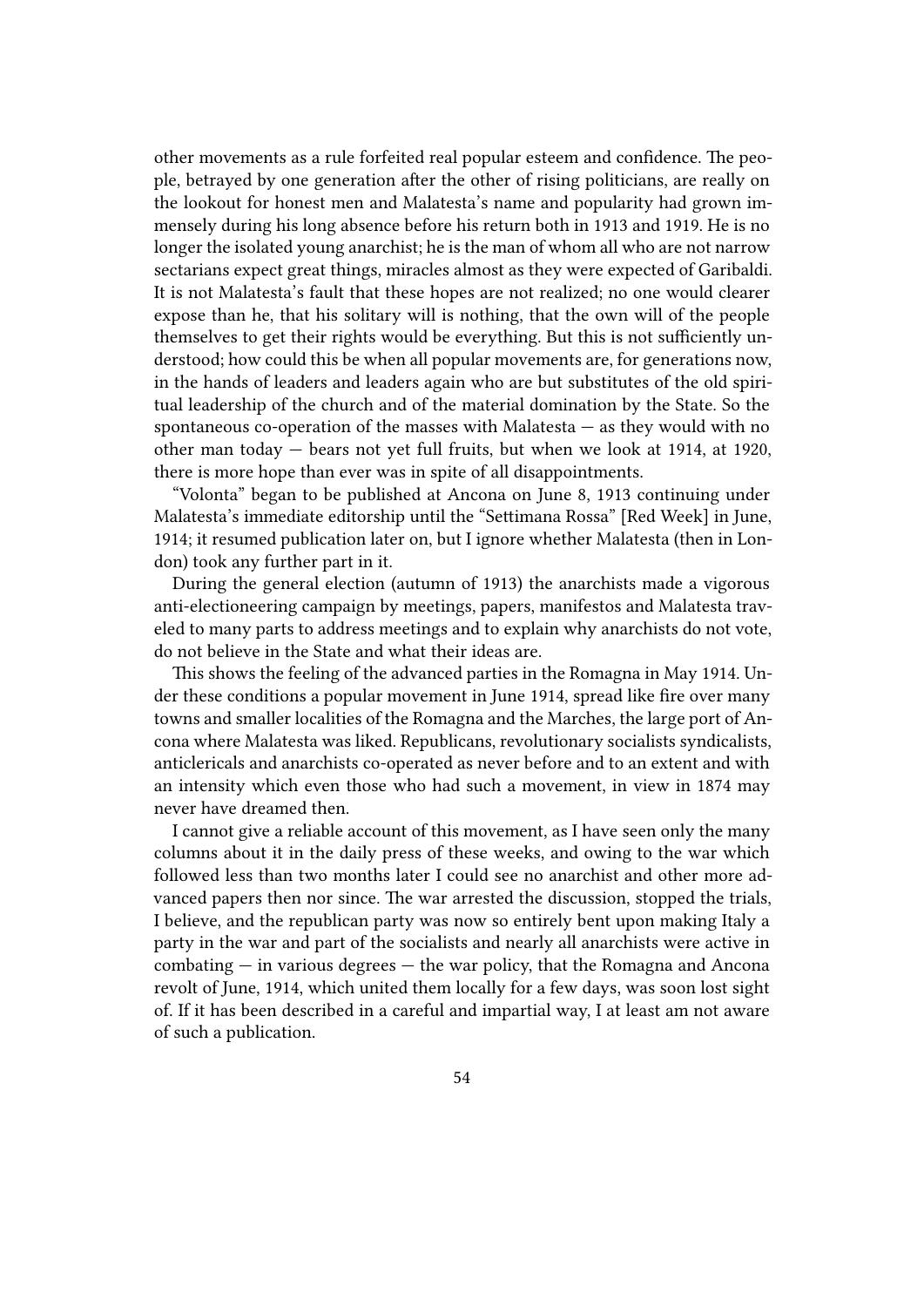Malatesta at Ancona was the day's wonder from the standpoint of the daily press, and then it was Malatesta in hiding, seen everywhere, retired to the Republic of San Marino and where not, anxious days for his friends, until one of them, at Geneva, had the great pleasure to see him pass there and spend a few hours in relative security, then proceed further to another London exile of ever so many years, only six and half this time.

After the May riots and revolts of 1898 in Italy and Ferrer's week in Barcelona, July 1909, the June revolt of the Romagna and of Ancona was the strongest popular rising in Europe since the Paris Commune and the Spanish insurrections of 1873. I venture to say that it may be connected with the war in two directions, in its origin and in its consequences. Italy had made the first war, the unprovoked assault on Turkey to become the possessor of Tripoli (1911–12). Since then war in the Balkans had hardly ceased (1912–13) and was followed by the Montenegro, Scutari and Albanian Permanent crisis of 1913–14. In all this Italy felt interested in an increasing degree and Ancona and the Romagna were nearest situated to the Balkan storm center of these years on the other side of the Adriatic. Hence popular feeling there, foreseeing the continuation of wars for imperialist expansion, run high, indignation was ripe and the slight primitive reasons of a violent movement soon set the country on fire and showed to all Italy and to all Europe how discontent and desperate the people were, how near to a real revolution.

It is quite possible, in my opinion, that the sight of this made an end of all considerations which for so many years had localized the Balkan questions and which, if they operated in 1911, 1912 and 1913 might have also imposed a local solution of some kind in 1914. The degree of popular discontent and readiness for extreme action which the Romagna revolt showed may have induced those in power to decide that a general blood letting could alone adjourn a real revolution which would immediately take a social character of unknown intensity — and so they abstained from serious efforts to localize the crisis of July 1914, and let the general war be unfettered.

On the other hand. the people in 1914 were stronger than they believed to be, and if the Romagna nearly went to pieces over some relatively trifling question, what could they not have done over the question of life and death for Europe which the war implied and still implies! But it is too late to complain now when the milk is spilt.

Malatesta returned to his old London home and daily work and must have stayed there during the whole war and subsequently until he could leave England at the end of 1919. If it must have been painful to him to see public life, habits, mentality changed, most of the formal freedom to which he had got used by so many years' residence, suspended, never to come back in old vigor, he must have been borne up, as an observer, by the insight that this time really capitalism was digging its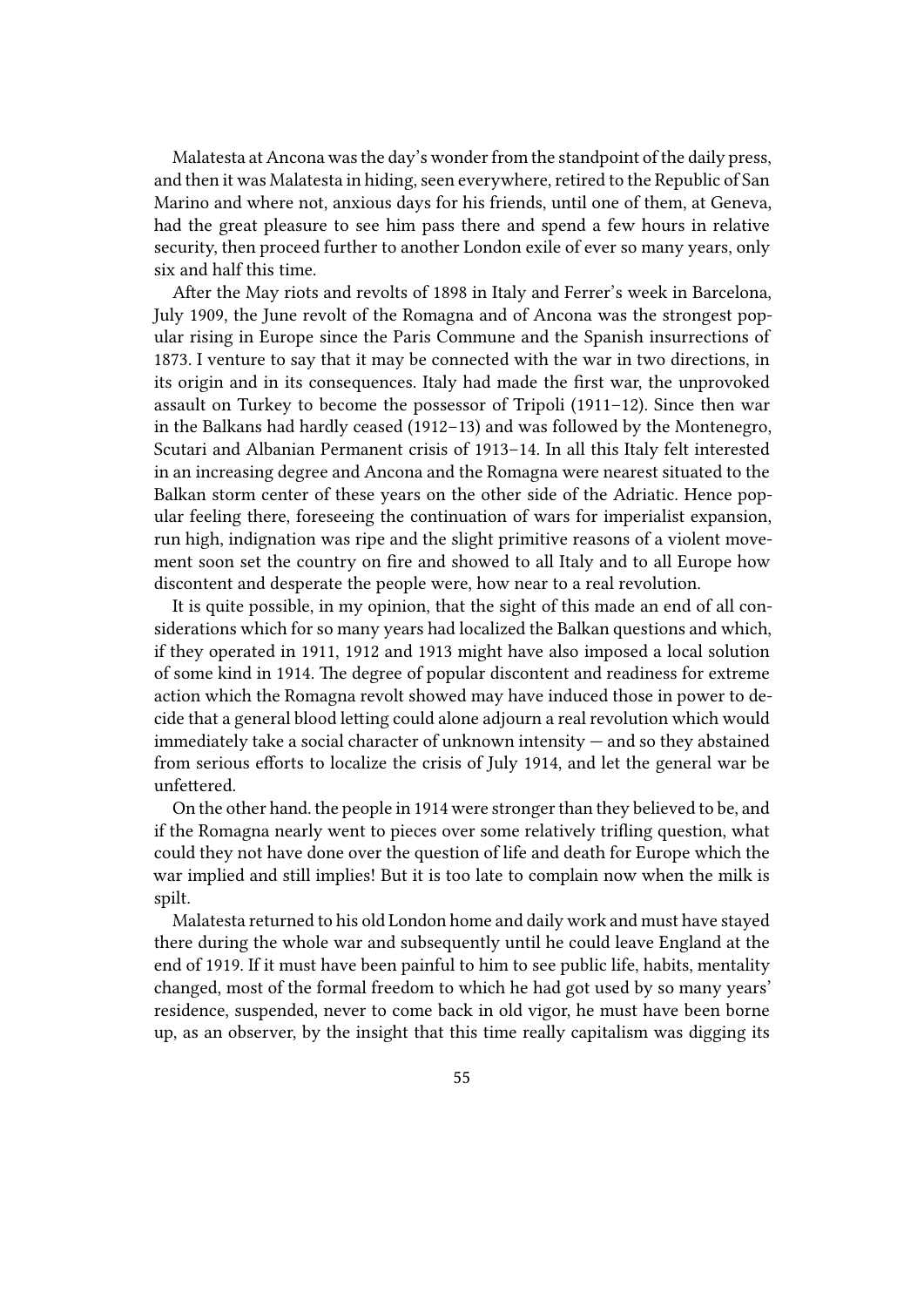own grave, that all the immense forces let loose fatally co-operated to make the continuation of capitalism henceforth mere question of time, independent of momentary victories and triumphs. He saw this from the first and did not loose his head over the many side issues which paralyzed and nullified socialist action from the beginning, until the first real blow was struck, in Russia, 1917.

I have only before me what he published on the war in "Freedom" (London, 1914–16). His work and its affects should be studied from courageous papers like Bertoni's "Reveil-Risveglio" (Geneva), the American "Cronaca Sovversiva" of L. Galleani (later transferred to Turin), from the "Libertaire" and the "Vie Ouvrier" (Paris), and from the Italian anarchist papers, besides which the socialist daily "Avanti" (Milan) would also contain information, since a very great number of organized socialists and syndicalists in Italy shared to some extent his opinions on the war, though their party ties and other considerations kept them from any efficient action. I gather from "Umanita Nova," Sept. 8, 1920, that a reprint of all he wrote on the war is being prepared. Sometimes the subject in referred to in "Umanita Nova"; the attitude of the republicans is discussed August 29, September 1 (not signed), September 8 (signed); see also Aug. 26.

"Anarchists Have Forgotten Their Principles" is the title of an article in "Freedom," November, 1914 beginning: "At the risk of passing as a simpleton, I confess that I would never have believed it possible that Socialists — even Social Democrats — would applaud and voluntarily take part, either on the side of the Germans or on that of the Allies, in a war like the one that is at present devastating Europe. But what is there to say when the same is done by Anarchists — not numerous, it is true, but having among them comrades whom we love and respect most?"

I will not try to resume his arguments, as in this account of the facts of his life I have no room to describe his ideas in detail, but the following extract will show his appreciation of the situation at the end of October 1914:

…. "Personally. judging at their true value the 'mad dog' of Berlin and the 'old hangman' of Vienna, I have no greater confidence in the bloody Tsar. nor in the English diplomatists who oppress India, who betrayed Persia, who crushed the Boer Republics; nor in the French bourgeoisie, who massacred the natives of Morocco; nor in those of Belgium, who have allowed the Congo atrocities and have largely profited by them — and I only recall some of their misdeeds, taken at random, not to mention what all governments and all capitalist classes do against the workers and the rebels in their own country."

"In my opinion, the victory of Germany could certainly mean the triumph of militarism and of reaction; but the triumph of the Allies could mean a Russo-English (i. e., a knouto-capitalist) domination in Europe and Asia, conscription and the development of the Militarist spirit in England and a clerical and perhaps monarchist reaction in France."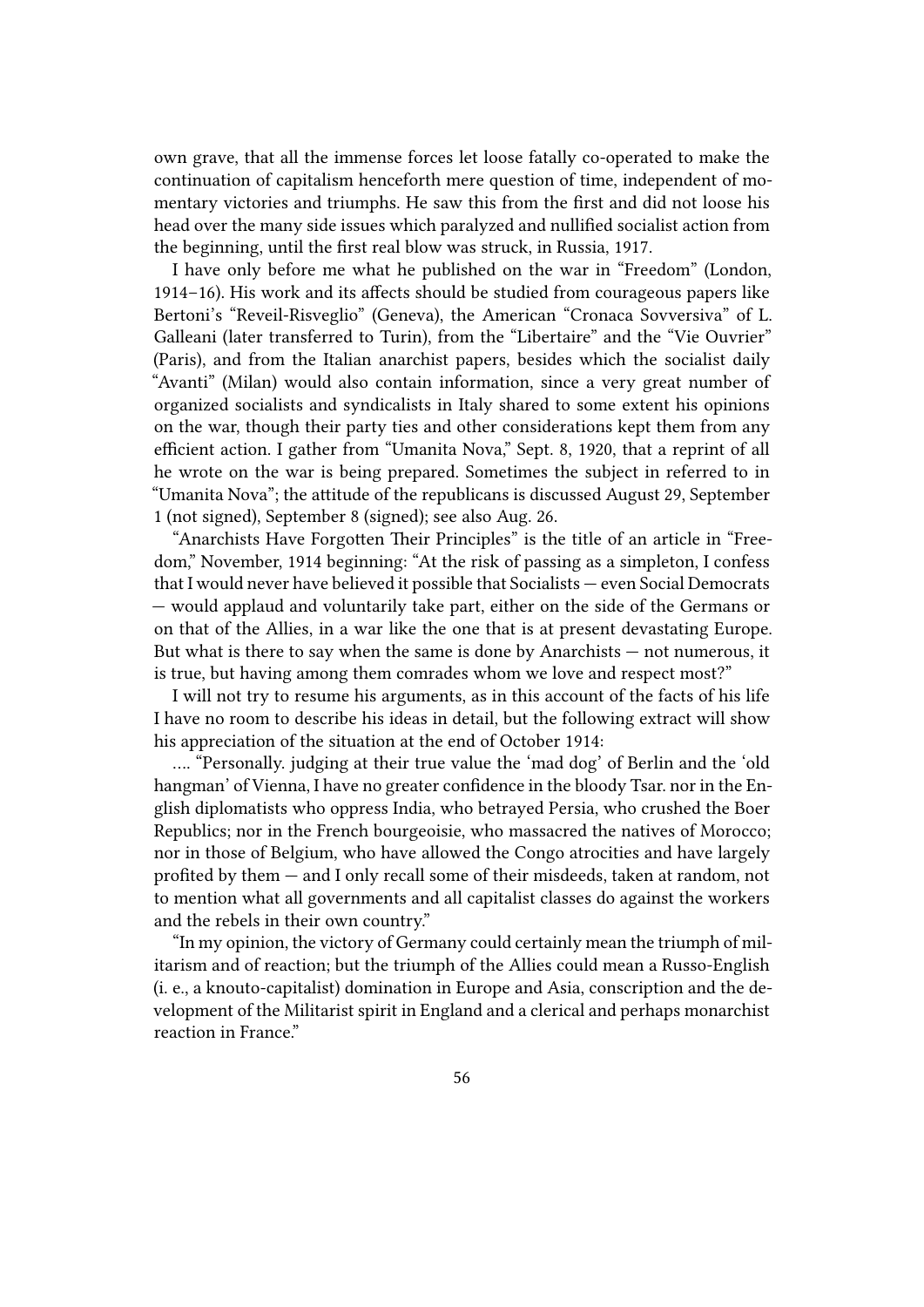"Besides, in my opinion, it is most probable that there will be no definite victory on either side. After a long war, an enormous loss of life and wealth, both sides being exhausted, some kind of peace will be patched up, leaving all questions open, thus preparing for a new war more murderous than the present."

"The only hope is revolution; and as I think that it is from vanquished Germany that in all probability, owing to the present state of things, the revolution would break out, it is for this reason  $-$  and for this reason only  $-$  that I wish the defeat of Germany."

This article may be identical with an article published by the "Avanti" (Milan) which was followed by a letter (December, 1914), which Malatesta reprinted in "Umanita Nova" Sept. 8, 1920; here he explains why, while desiring the defeat of Germany, it is not the affair of revolutionists to help the capitalist governments to bring it about. He says once more:

"But for those who place above everything the cause of freedom, justice and fraternity among men. there can no longer be any doubt: when the most ferocious passions are unchained, when the unconscious masses are seduced by the perverse suggestions of the privileged classes to cut the throats of their brethren, they must more than ever call for peace among the oppressed and for war against the oppressors, and against all transactions, all surrender to their proper enemies."

When Italy declared war against Austria-Hungary (May. 1915) the article "Italy Also!" appeared in "Freedom" (June). "We had hoped that the Italian workers would be able to resist the governing classes and affirm to the last their brotherhood with the workers of all countries, and their resolution to persevere in the struggle against the exploiters and oppressors, for the real emancipation of mankind. The fact that the great majority of Socialists and Syndicalists, and all the Anarchists (except a very few) were solid against war, added to the evident disposition of the masses, gave us this hope that Italy would escape the massacre and keep all her forces for the works of peace and civilization.

"But, alas! no. Italy, too, has been dragged into the slaughter. The same Italians who were oppressed and famished in the country of their birth and were compelled very often to, go and earn their bread in far-off lands; the same Italians who tomorrow will be famished, and compelled to emigrate again are now killed and being killed in defense of the interests and ambitions of those who deny them the right to work and live a decent life.

It is astonishing and humiliating to see how easily the masses can be deceived by the coarsest lies!

"All these dreary months the Italian capitalists have been enriching themselves by selling at enhanced prices to Germany and Austria an immense quantity of things useful for the war. The Italian Government has been trying to sell to the Central Empires neutrality in exchange for more additions to the dominions of the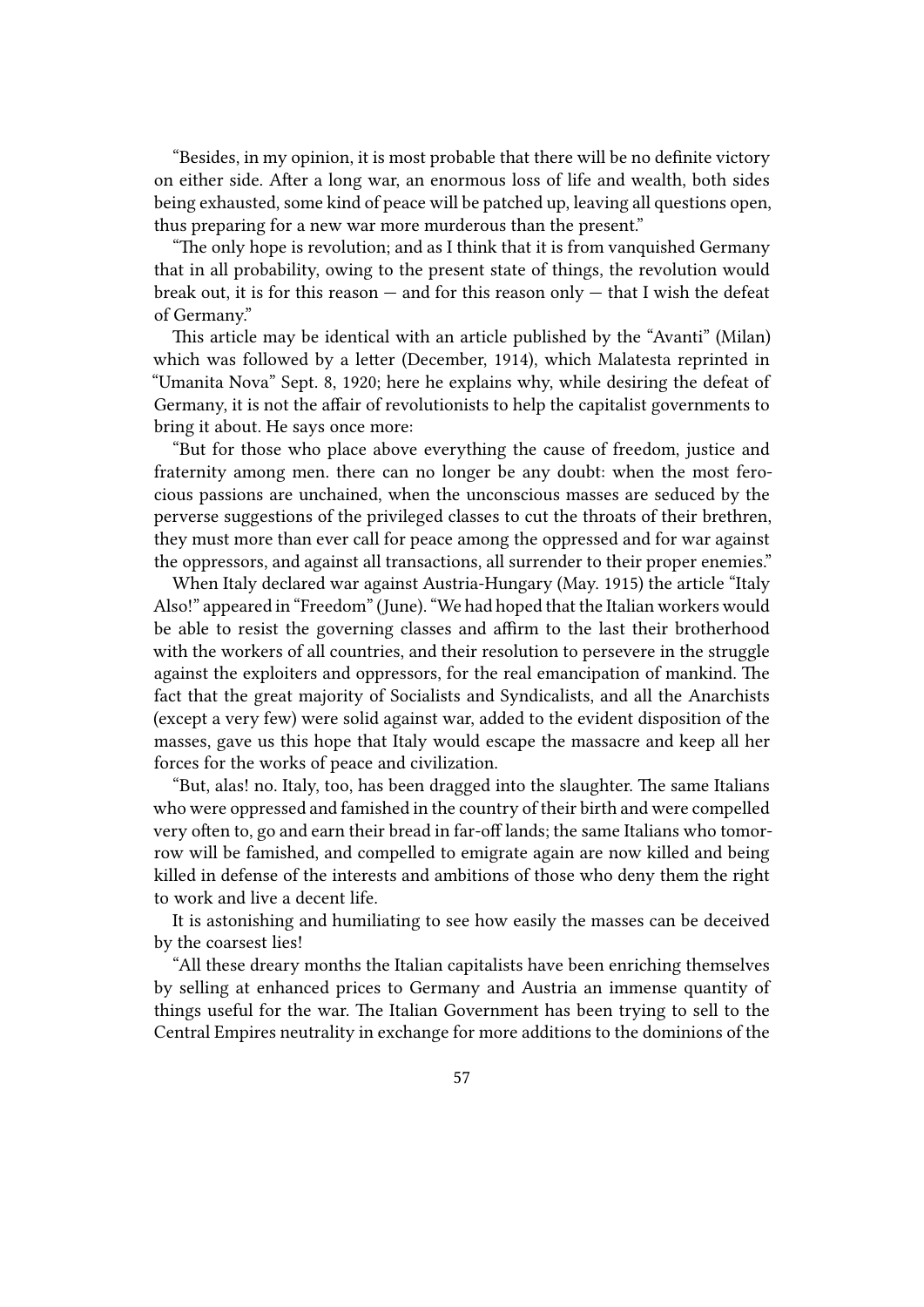Savoyan King. And now, because they could not obtain all they wanted, and have found it more advantageous to cast in their lot with the Allies, they speak with brazen face, as if they were disinterested knights-errants of the defense of civilization and the vindication of poor Belgium. Yet their mask is very transparent. They say that they go to war for the liberation of the peoples from foreign domination, and they try to inflame the young men with the glories of the Italian struggle against the Austrian tyranny; but they try to crush into submission the Arabs of Tripoli, they want to keep the Greek islands provisionally occupied at the time of the war with Turkey, they ask for territories and privileges in Asia Minor, they occupy a part of Albania, which certainly is not Italian in any sense of the word, and pretend to annex Dalmatia, where the Italians are only a small percentage of the population. Really, they pretend to have a claim on every country they have, or think they have, the power to take and keep. One place ought to belong to Italy because it was once conquered by the Romans of yore; another because there was a Venitian counting house here; another because it is necessary for military security; and every other place in the world because it may be useful to the development of Italian commerce …"

From the arrests of many anarchists Malatesta concludes that they "remain loyal to their ideal to the last, and, what in more important, that the government fears their influence on the masses"; he concludes:

"This gives us the assurance that as soon as the war fever has calmed down we will be able to begin again our own war  $-$  the war for human liberty, equality and brotherhood — and in better conditions than before, because the people will have had another experience, and what a terrible one! That from the government can be expected only injustice, misery and oppression, and then, as a change, slaughterings on a colossal scale; that patriotism, nationalism and racial rivalry are only means for enslaving the workers, and that their salvation lies in the abolition of government and capitalism."

Malatesta had also signed the International Anarchist Manifesto on the War (1915), reproduced in "Freedom," March 1915, and signed by Leonard D. Abbott, Alexander Berkman, L. Bertoni, L. Bersani, G. Bernard, G. Barrett, A. Bernardo, E. Boudot, A. Calzitta, Joseph J. Cohen, Henry Combes, Nestor Ciele von Diepen, F. W. Dunn, Ch. Frigerio, Emma Goldman, V. Garcia, Hippolyte Havel, M H. Keell, Harry Kelly, J. Lemaire, E. Malatesta, H. Marques. F. Domela Nieuwenhuis, Noel Panovich. E. Recchioni, G. Rinjders, 1. Rochtchine, A. Savioli, A. Schapiro, William Shatoff, V. J. C. Schermerhorn, C. Trombetti, P. Vallina, G. Vignati, Lillian G. Woolf and S. Yanowsky.

When the "Manifeste des Seize," the so-called "Manifesto of the Sixteen," had been published (Feb. 28, 1916; a reprint, Lausanne, "Libre Federation," May 1916, 8 pp., in 16° gives additional adhesions), Malatesta wrote the article "Pro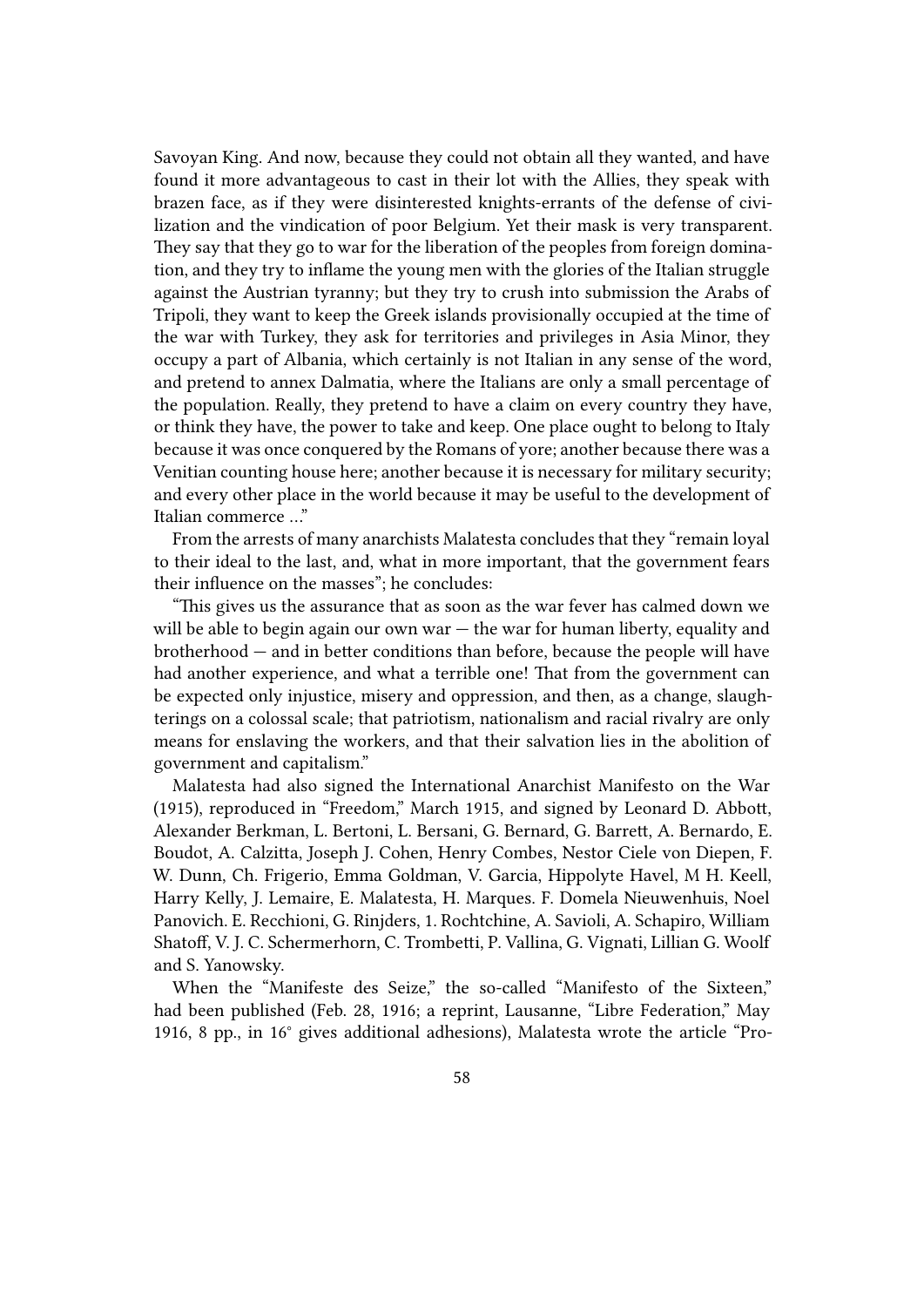Government Anarchists" ("Freedom." April 1916), of which a French edition was secretly issued, bearing the title: Reponse de Malatesta au Manifeste de Seize. Anarchistes de Gouvernement (7 pp. in 16°); it is also referred to in "Umanito Nova," Aug. 26, Sept. 8, 1920. It begins by the words: "A manifesto has just appeared, signed by Kropotkin, Grave, Malato and a dozen other old comrades, in which, echoing the supporters of the Entente Governments who are demanding a fight to a finish and the crushing of Germany, they take their stand against any idea of "premature peace." …

"Anarchists"  $-$  Malatesta. says  $-$  "owe it to themselves to protest against this attempt to implicate Anarchism in the continuance of a ferocious slaughter that has never held promise of any benefit to the cause of justice and liberty. and which now shows itself to be absolutely barren and resultless even from the standpoint of the rulers on either side." …

But I will only reproduce a part of the conclusions:

… "The line of conduct for Anarchists is clearly marked out by the very logic of their aspirations.

"The war ought to have been prevented by bringing about the revolution, or at least by making the governments afraid of the revolution. Either the strength or the skill, necessary for this has been lacking.

"Peace ought to be imposed by bringing about the revolution or at least by threatening to do so. To the present time, the strength or skill is wanting.

"Well, there is only one remedy: to do better in future. More than ever we must avoid compromise; deepen the chasm between capitalists and wage-slaves, between rulers and ruled; preach expropriation of private property and the destruction of the States as the only means of guaranteeing fraternity between the peoples and justice and liberty for all; and we must prepare to accomplish these things.

"Meanwhile it seems to me that it is criminal to do anything that tends to prolong the war, that slaughters men, destroys wealth, and hinders all resumption of the struggle for emancipation. It appears to me that preaching "war to the end" is really playing the game of the German rulers, who are deceiving their subjects and inflaming their ardor for fighting by persuading them that their opponents desire to crush and enslave the German people." … "Long live the people, all the people!"

Although Malatesta's publications during the years 1917, 1918, 1919 are still inaccessible to me, there is such a homogeneity between these articles of 1914–16 and those in "Umanita Nova," 1920, and all his previous expressions of his idea that their contents can be inferred from these materials. He must have welcomed the Russian Revolution of 1917 and more so the socialist character it adopted by the triumph of what is called Bolshevism in November, 1917, but while claiming liberty for Russians to elaborate their own type of socialism and protecting against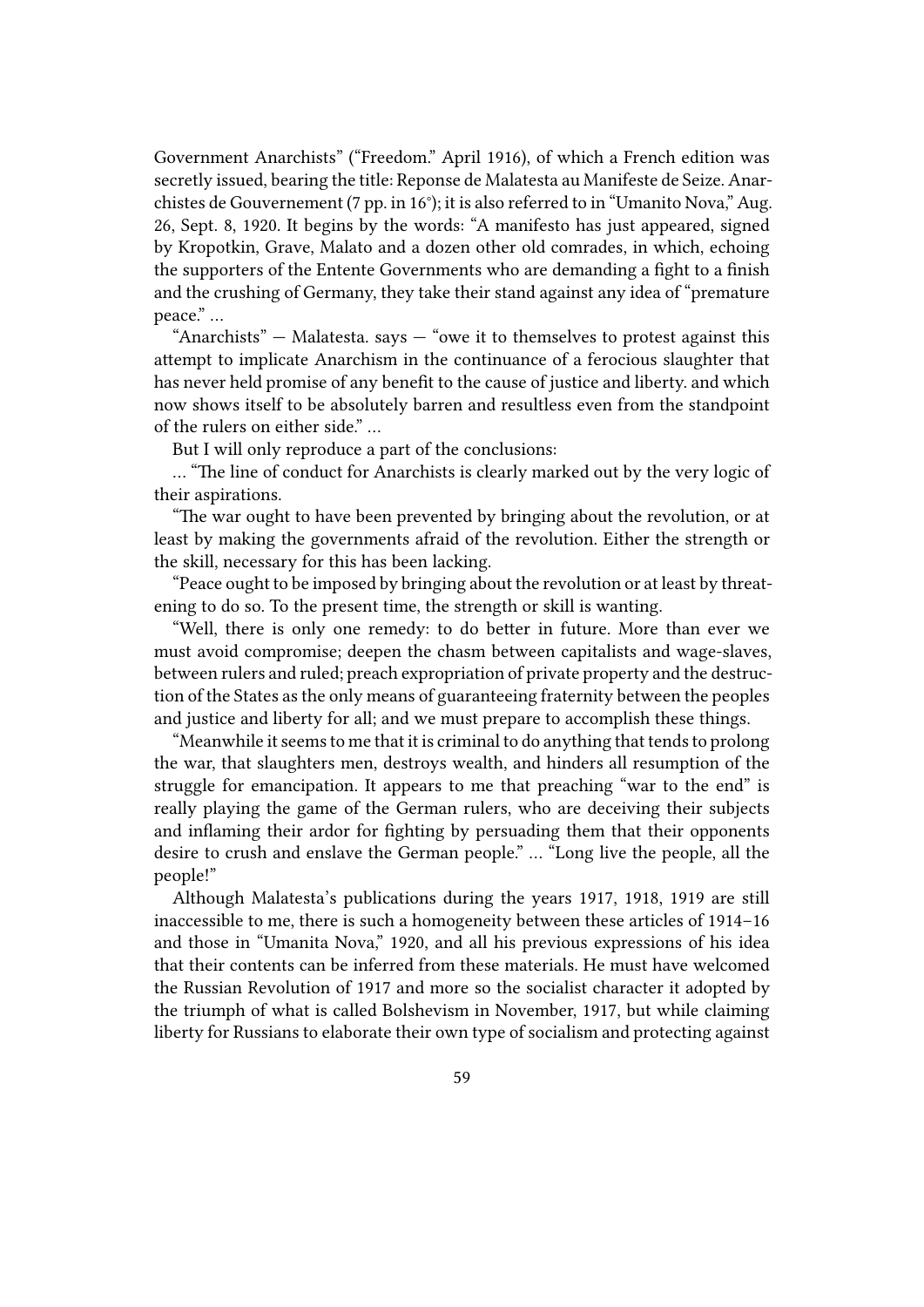western capitalist interference, he would of course not be fascinated by triumphing authoritarian communism, another red herring trailed across the advance of the European proletariate which just began to recover a little from the hot fever of nationalism

This partial recovery from nationalism was perhaps most felt in Italy where some of the advanced parties notably certain leaders, had undergone the strongest patriotic psychose but where most others, the rank and file before all, had withstood it to a remarkable degree. This fact and the Russian events favored the idea of the fronte unico rivoluzionario the "one revolutionary front," an idea which Anarchists always held, but which had lost all realistic foundation during the many years when scientific socialists cautiously "proved" the childish absurdity of revolutions and preached the belief in obtaining everything by parliamentary methods. The Russian example had just opened their eyes and made them aware of the fact that revolutions are possible after all. To speak more plainly, the socialist leaders could no longer hide from their adherents the possibility of revolutions and could not prevent them from comparing their shilly shally attitude to Malatesta's and others' lifelong work for the revolution, and a real rally to Malatesta began to which he responded by placing what he had left of strength  $-$  he was 66 years of age in 1919 — at the disposal of a united effort in the right direction.

In this sense he spoke at a meeting of the London section of the Italian Socialist Party convened to celebrate socialist victories at the elections of November 16. 1919; the "Avanti" (as reproduced by the "Vie Ouvriere" of Jan. 2, 1920) makes him say: "Some years ago I should have refused to assist at a meeting for the celebration of a victory at an election; but today the questions which unite us are more numerous and more important than those which divide us.

"I wish in this critical hour, when all the forces of reaction strive to suppress the revolution, that all revolutionary forces should march united and solid against the common enemy." … Anarchism means freedom; the Anarchist idea cannot be realized by violence. Anarchists only demand freedom for the people to select the system they prefer. (These ideas will be found fuller elaborated in the articles of the "Umanita Nova," 1920, on which see Ch. XVIII.)

It was in this spirit he returned to Italy. The Russian experience since 1917 had, it appears to me, emphasized before his mind two facts — that considerable numbers of people are determined to realize authoritarian communism and thereby would strike a blow at capitalism but could not create anything efficient, permanent, capable of generalization, and that Anarchists could co-operate with them for the initial overthrow of capitalism, but must then be left absolutely free to realize their own ideal. He foresaw that the socialist leaders would never sincerely adhere to this, but the enthusiasm of the rank and file forced them at that time to stand aloof and let things pass. Whatever his personal evaluation of the situation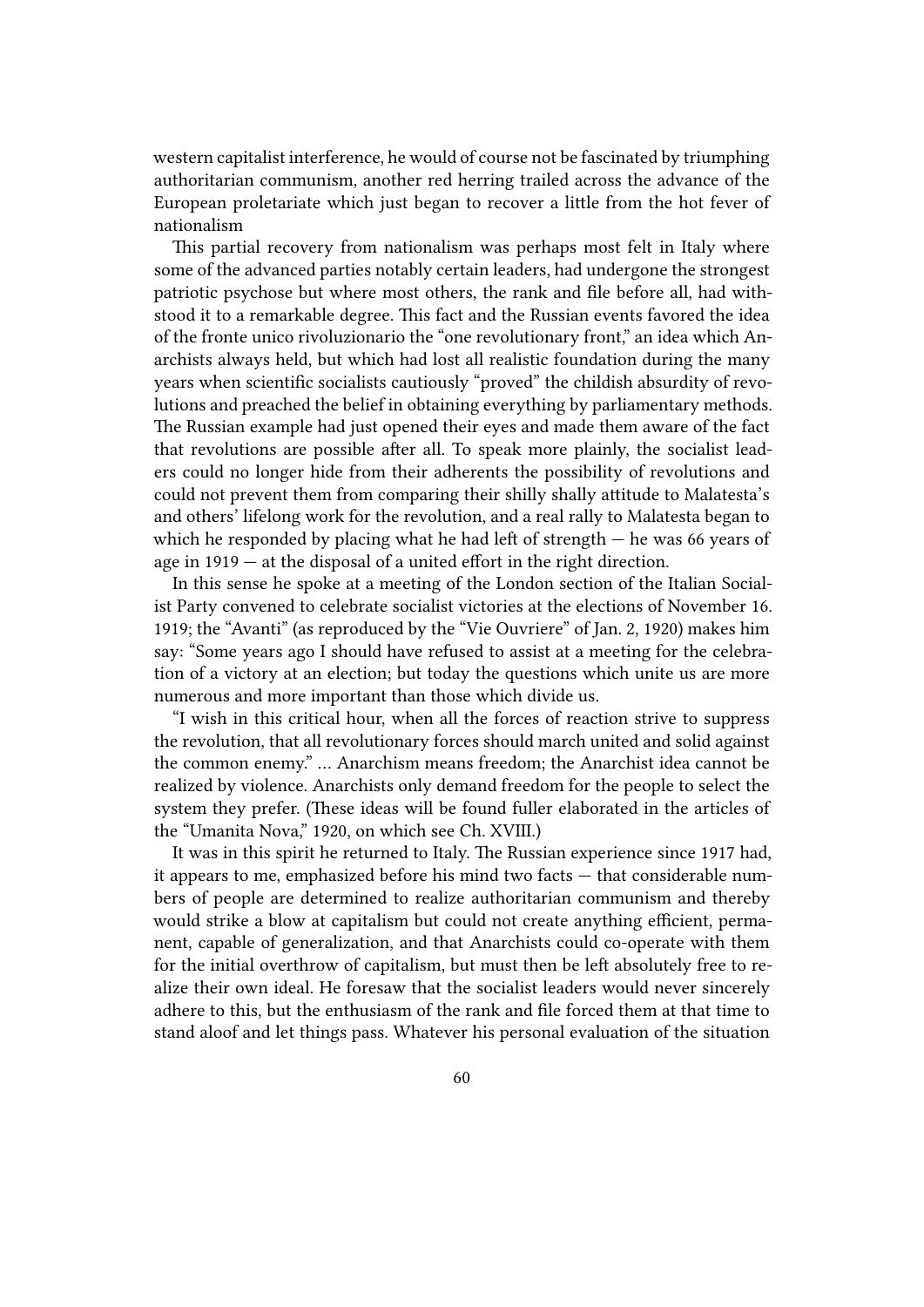may have been, he could not but respond to calls of overwhelming intensity and enthusiasm, and so he returned to Italy to try to do his best as so often before.

Fifty years' steady progress of Anarchism in Italy can symbolically be expressed by the advance from South to North of Malatesta's centers of activity. As I have noticed already the romantic Castel del Monte of 1874 is followed by the more realistic villages of the Matese Mountain 1877, this by a historic capital, Florence, 1883; this by the lively commercial port Ancona, 1897, 1913; and this at last by the industrial capital of Italy, Milan, 1919, the very city where legalitarian socialism had originated and is still strong, but where Anarchism is firmly implanted since the young days of Pietro Gori and others about thirty years ago. Since then the political center of Italy, Rome, became his abode.

Excellent papers had been published at Milan, the "Grido delta Folla" and "Protesta Umana" (between 1902 and 1911 or later) and a small group of comrades conceived the idea of a daily Anarchist paper; the Anarchist Congress held at Florence, March 1919, approved of this; practical preparations began by a meeting on June 1. As told in "Umanita Nova" of Aug. 28, 1920, at the end of January, 1920, 200,000 lire were in hand, and within one year nearly half a million lire were subscribed. This represents small and mostly individual contributions from very great numbers of comrades, many of whom live in America and wherever there are Italians abroad. There are labor movements with funds accumulated by old and large organizations whose delegates might vote such sums with no trouble to anybody, but there is no movement today where such a sum would he subscribed spontaneously by individual contributors organized in the loosest way possible or not at all and kept together only by two things, the Anarchist idea and the knowledge that Malatesta would again put his shoulders to the wheel and that efficient work would be done. That is the famous "oro straniero" (foreign gold) of the "Umanita Nova" and idle judges are disposed today to keep Malatesta in prison until they have examined at leisure the origin of every farthing of it  $-$  while, as has been remarked, the endless millions which nourished a part of the Italian press and shaped that country's policy and action since 1915, this real foreign gold is intangible.

The publication of "Umanita Nova," proposed for Jan. 24, 1920, began only Feb. 27; 262 numbers were issued until Dec. 31, and it is regularly published since. The price of paper is an enormous difficulty; up to 550 lire were paid for quantities which formerly cost 30 lire. Besides, this seemed a convenient way for the government to strangle the paper by cutting off the supply of paper altogether. Here the miners of Valdarno helped, who on March 27 telegraphed to the government that they would suspend the extraction of lignite coal, if "Umanita Nova" was suspended for want of paper; the next day, by urgent telegram, the paper was forthcoming. This is the organ which Malatesta was invited to edit.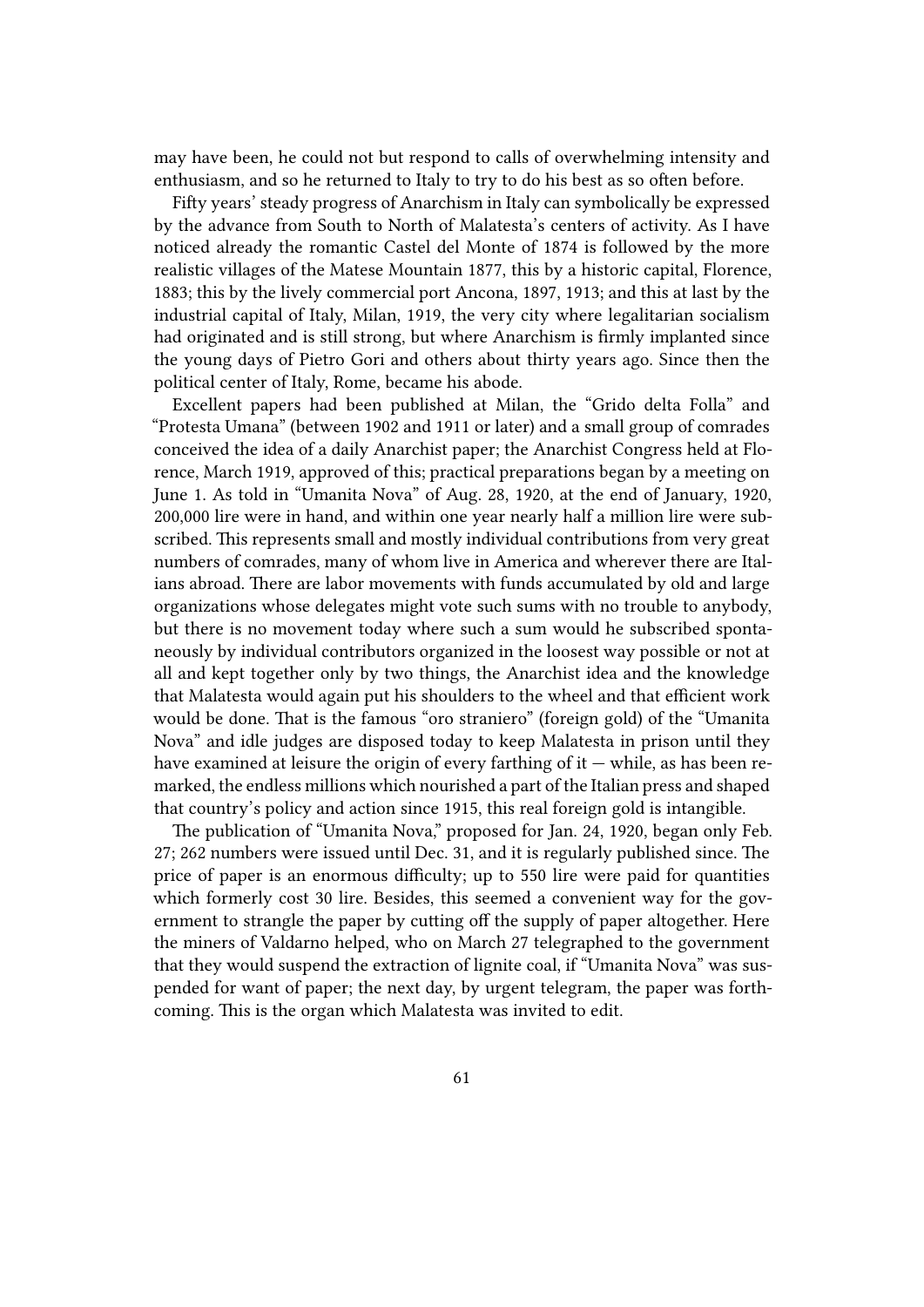But traveling, even in the West Europe, is a State affair in our mediaeval war and post-war times, and though after an amnesty in Italy he was perfectly free to return, three governments put their heads together to make impossible his journey from London to Milan. Only when in the autumn of 1919, at the time of the elections, many meetings called for his return, the passport was graciously granted by the Italian functionaries in London, but now France put in her veto and refused to let him pass. He wrote to the "Avanti" (see "Vie Ouvriere," Dec. 12): "The French authorities refuse to let me pass by France, because I have been expelled from that country — only 40 years ago [1879] because I had unmasked, at a public meeting held in Paris. a spy of the Italian consulate an a provocator who had excited young people to throw bombs."

After this (see "Cronaca Sovversiva"), Turin, as resumed in "Vie Ouvriere" of Feb. 13. 1920), the British Government did not permit any captain to take him on board. Thus he was refused admission to a Greek ship on which he was to embark on Dec. 11. Then Captain Alfredo Giulietti, the secretary of the Federazione Italiana dei Lavoratori del Mare (Italian Seamen's Federation) of Genoa came to London and placed Malatesta with false seaman's papers at Cardiff on board of a coaling vessel of the Italian railways. Seven hours after leaving this ship was told by a wireless message that Malatesta was on board. But he was safe now, and in this way proceeded to the port of Genoa.

The Seamen's Federation is a very moderate organization, and the secretary is a republican in whom the memory of Garibaldi, a seaman also, is alive and who felt sympathy with a courageous man like Malatesta whom all governments combined to keep away from his country. See — Urn. Nova" of Oct. 29 (the statement of this organization on Malatesta's present arrest), also Sept. 16 and Oct. 22.

When the steamer arrived at Genoa, all ships in the port saluted; all work reposed and the whole working population saluted Malatesta on his passage; Turin, Milan and Bologna gave him similar receptions, and for months there was no place where he might go to where all advanced sections would not turn out to welcome him. When these days were remembered a year after ("Um. Nova." Dec. 28, 1920, article Ora e un anno! ), it was well exposed that many had believed or hoped that a chief, a savior and a liberator would return in his person, and I may perhaps express this in this way that the old Garibaldi legend and the recent cult of Lenin had mixed in popular, conscience and expected to find in Malatesta the socialist Garibaldi or the Italian Lenin. This misunderstanding, the fruit of the worship of authority by all advanced parties, Anarchists excepted, is tragical indeed. Malatesta was ready for any sacrifice, only he would not grasp at power; dictatorship might lay at his feet and he would not pick it up  $-$  and the people, waiting for a signal, an order that would and could not come, are thus doing nothing but cheer and go home again. The slightest popular initiative would have begun. It was not to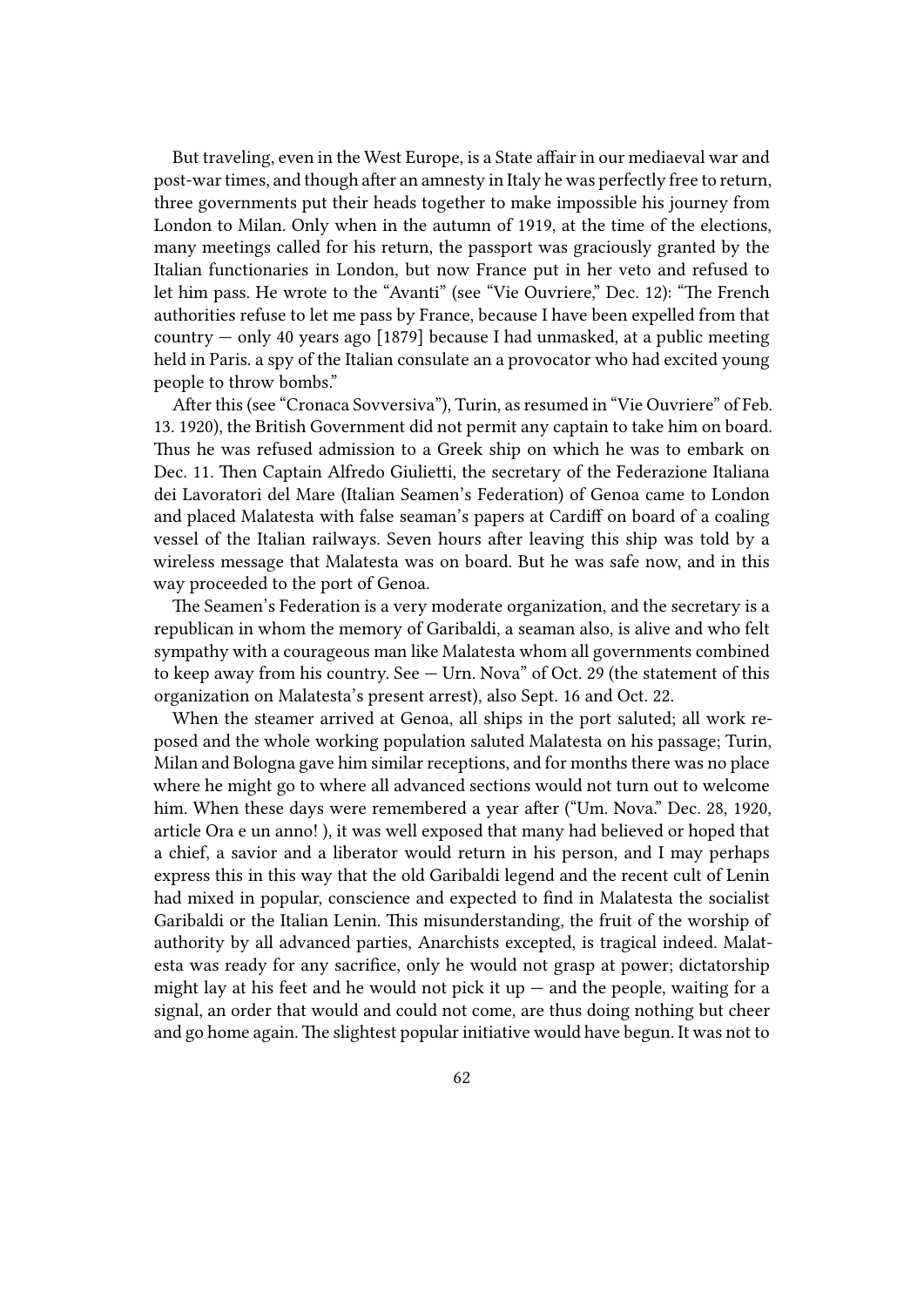be. The "Umanita Nova," being a daily paper, differs necessarily from the weeklies in which Malatesta took such great part since 1883; this time the movement has grown so large that he can no longer do most things himself, arrange and digest the thousands of facts which every day brings and of which a quick and yet careful selection has to be made. Never perhaps so many acts of popular discontent occurred in any country. Ireland excepted, than Italy witnessed during the first 9 or 10 months of 1920 and acts of solidarity, temporary general strikes on one side, bloody repression on the other side followed in endless variation, interspersed with acts of growing brutality, arson and murder committed against the friends of the people by raving nationalists (fascisti). From all these sparks and small fires the great conflagration. might have arisen; it did not. and these scattered outbreaks of 1920 and the years before for a time even may have helped to keep up the present system; to spread terror in one locality after the other by ferocious repression was one of the methods to govern Italy during this time and local energies were too often crushed prematurely.

At the paper there is a continuous inrush of such news, news of the wide-spread propaganda work, and plenty of discussions and polemics, notably with those whom Russian communism fascinates. Malatesta must leave all this work to others and limit himself to articles and notes here and there in which he principally deals with opponents in whom he recognizes good faith. The quiet, plain-spoken, shrewd and scrupulously honest form of these polemics where bits of sly humor are not wanting and old and general experience pierces everywhere, really preserve for future times something of the living matured man who thus with utmost fairness argues with all opponents in whom he finds a particle of good faith. At other times he resumes his own ideas, mainly in their bearing upon the present situation, which is the same which Anarchists, when they grow as strong an they are in Italy, will have to face everywhere. Le Due Vie (The Two Ways) , published Aug. 5–15, 1920, is reprinted as a pamphlet (15 pp.); Fra Contadini is issued by tens of thousands of copies; In tempo di elezioni and are also reprinted.

At the end of January, 1920, a first move was made against Malatesta by the authorities at Florence who ordered his arrest for a speech made at a meeting. They dared not lay hands on him when he was in large towns and took him from the train between Leghorn and Florence at Jombolo, precisely one of the smallest and most out-of-the-way stations on the line. From there he was hurried to Florence. handcuffed, in an auto. Meanwhile the comrades who were with him returned to Leghorn, and wherever the news spread, the general strike was instantly resolved upon, and this would really have taken place all over Italy within a few hours. This made the tribunal set him free a few hours after the arrest and he was to be sent before the assises for that speech. He had a legal right to be liberated immediately, but so he had with respect to the charges raised against him in October, 1920, and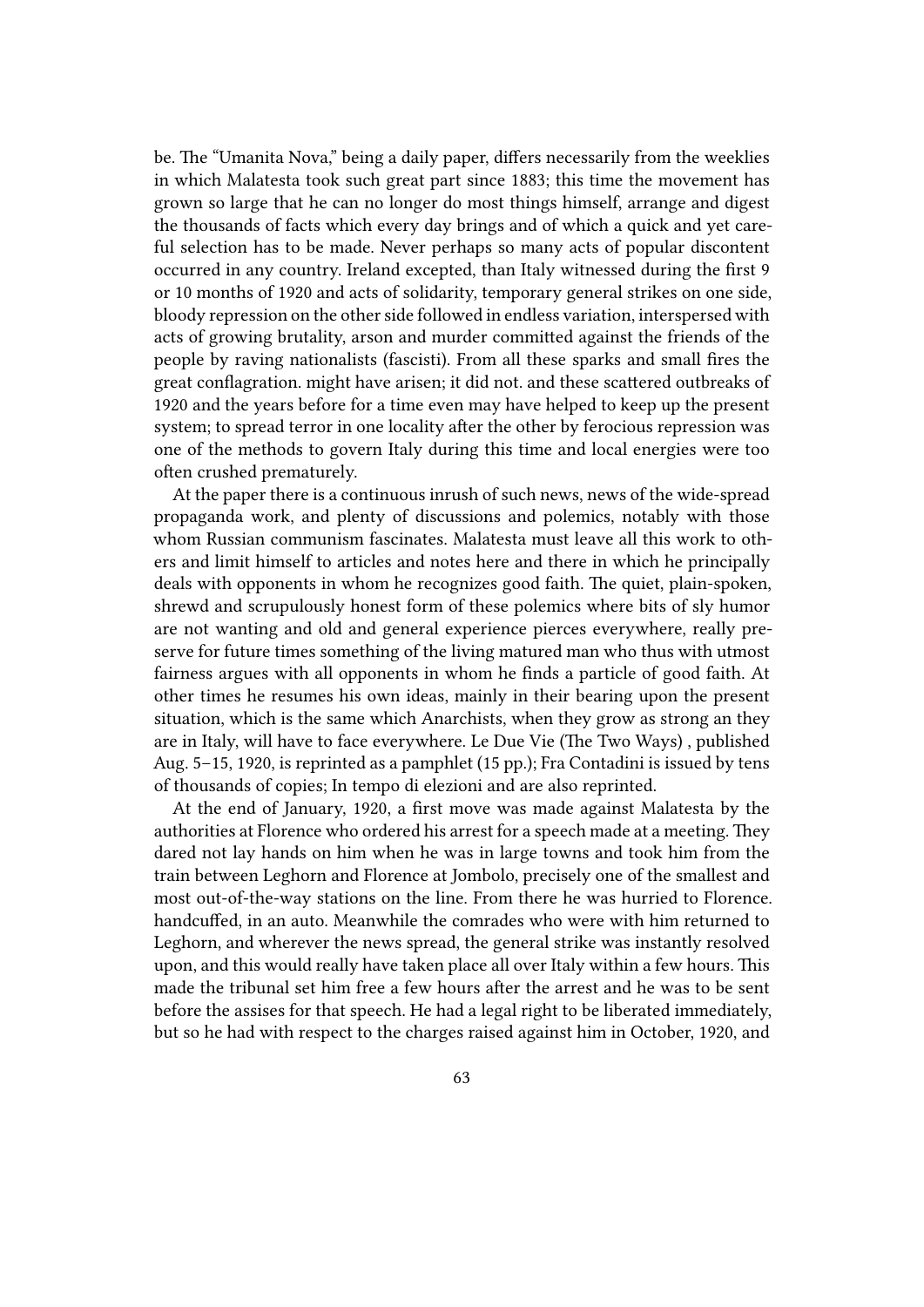yet he remained in prison for ten months. This shows that his liberation in January was really due to the pressure brought against the State by the threat of the general strike. As far as I can make it out, he spent more than 5 years in Italian prisons and on penal islands and seven months of this only by virtue of a sentence, the rest — much over 4 years — in preliminary prison or under arrest without being tried at all. The number of years he passed in exile, by the way, is 36, and another year of prison among them; thus the Italian State deprived him for over forty years of the right to live in his native country. By the way, these 41 years range between Bakunin's 32 and Kropotkin's 45 years of prison and exile. free Italy holding well her own against tsarist Russia.

In February "Umanita Nova" began to be published; the fact that communist and individualist Anarchists take part in it is another welcome example of mutual toleration; Anarchism is so broad and large an idea that it covers more possibilities as to its economic basis than one alone; besides anarchist individualism, as expressed today by C. Molaschi and others in Italy, is in greater harmony and contact with the general movement than earlier doctrinary and other varieties of individualism used to be. Malatesta's ideas, as set forth on March 13, are the co-operation with all advanced parties to crush the bourgeois system and afterwards the defense, even by force, of "our right of complete freedom of autonomous organization and experimentation of our methods. The rest will follow in proportion to the speeding of our ideas." He thinks that it is not even desirable that Anarchists should accomplish the Revolution by themselves alone, because this would fatally place them in the position of a governing class and put them in contradiction with their ideas and aims (resumed from "Le Libertaire," March 28). The occupation of the factories, the idea to stay in and not to come out or be locked out is already discussed in the paper in March or April; see extracts in "La Vie Ouvriere," April 16. Malatesta always appeals to the rank and file in all labor organizations; it is from these the common cause will receive support, not from their leaders. If the capitalists exploit them, they make no distinction of party and exploit them all; if the gendarmes fire at them, they do not question to which organization they belong; let this serve as a lesson (resumed from "Le Libertaire," April 18).

When an immense open air meeting, held at Milan, June 22, had expressed sympathy with the local railwayman on strike (Malatesta offering the solidarity of the general strike, if the railwaymen wished it), the people returning home were assaulted and fired at by gendarmes, aided by nationalists, five young workers were shot and many wounded. Malatesta (as he wrote himself, "U. N." June 25) "returning to the center of the city was suddenly confronted by a dispersing crowd, heard the hissing sound of bullets and took under a doorway. What ought he to have done? Get killed to give pleasure to these gentlemen? … The day when we shall think to be able to begin the fight  $-$  we, not they  $-$  we will be on our post and all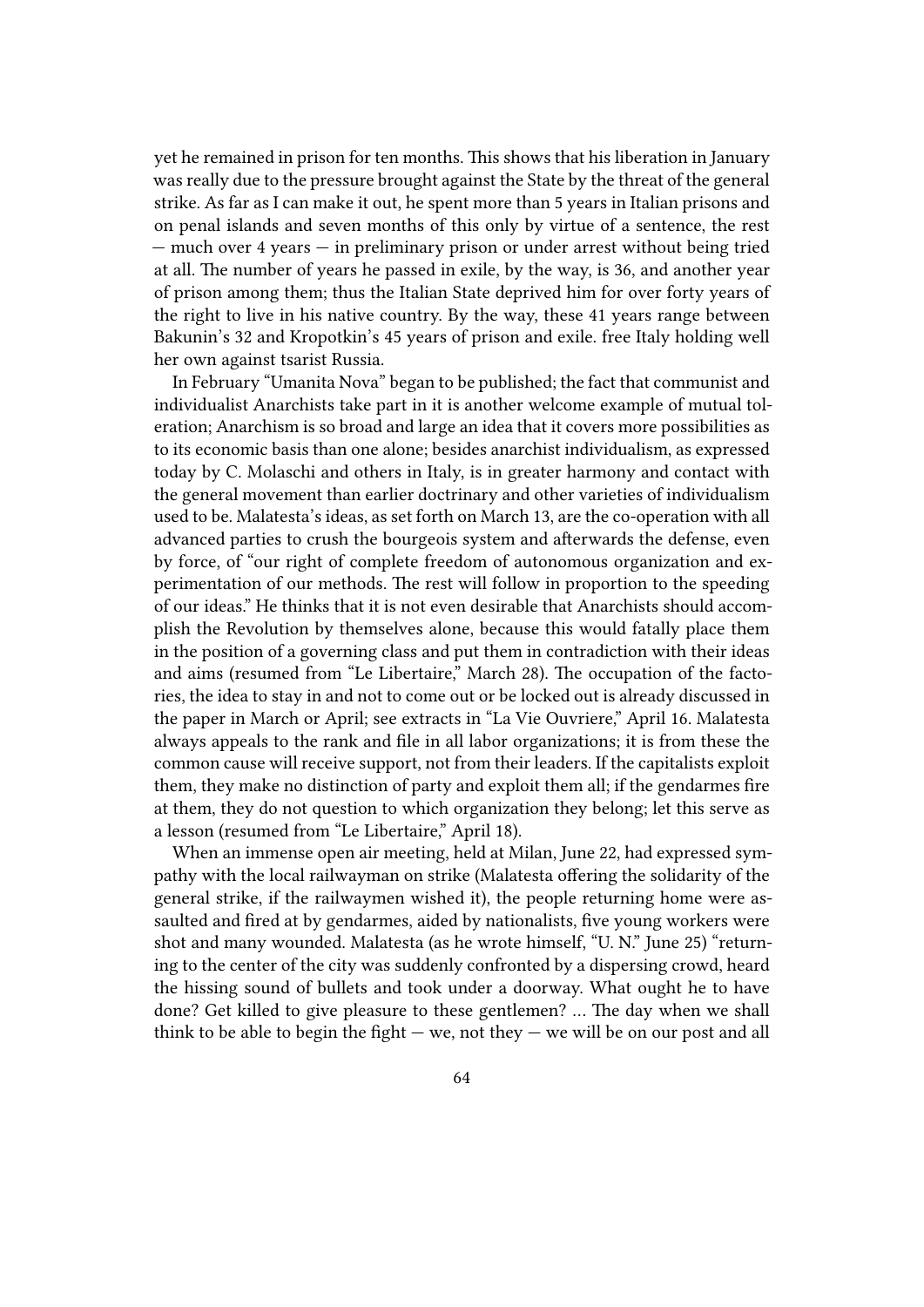do our duty. This does not mean that we will stay in the middle of the street with open breast to be killed stupidly to the satisfaction of those who from safe shelter behind their windows will shoot at us [as the nationalists had done]. We will get killed, if necessary, but we will not commit suicide. We want to win… and win we shall."

This was written in reply to nationalist denunciations which grudged him the shelter he had found under the doorway, while other "ex-combattenti" circulated threats of death (see "U. N.," July 3) At the funeral of the victims he said: "Our high ideal is not violence but peace, a society of people who are free and equal, in which conflicts and massacres will be impossible. Violence is not ours, but theirs, of the governing class which oppresses, tramples on the ground and murders the weaker. There is nothing left to the proletariate but to, react violently against their violence and to put lead against lead to crush violence.  $-$  ("U. N.," June 26)

About this time a military revolt  $-$  of soldiers refusing to be sent to Albania  $$ occurred at Ancona. It seemed rather that local energy was worn out and frittered away by isolated movements, but the effort to work collectively by demanding an amnesty, the liberation of the political and military prisoners were neither seconded by direct action nor did they meet with proper response from all the socialist and labor organizations which had to be consulted. Their leaders used procrastination and helped thus the government to overcome the difficult situation. They were far from responding to Malatesta's generous appeal for co-operation against the common enemy; their policy was to gain time, to let the local enthusiasm burn itself out, to isolate the Anarchists. In all this they acted fully in the interest of the government and the capitalist class, since they, the leaders naturally preferred the present system which values them so high as the born middlemen between capital and labor, to a revolutionary system which would find them out, sweep them away, nay, which might even have the audacity to expect them to work! So this aristocracy of labor made itself quite small when face to face with Malatesta and the people or the rank and file, but their obstruction and sabotage never ceased, and Giolitti, the new prime minister, was the man for whom their hearts were beating.

In this situation the second congress of the Unione Anarchica Italiana was held at Bologna, July 1–4, 1920, Malatesta being present. I must refer to "Umanita Nova" or other papers for detailed information. Malatesta reported on a declaration of principles, culminating in "expropriation of the possessors of the land and capital for the benefit of all and abolition of government" and until this can be brought about "propaganda of the ideal; organization of the popular forces; continuous struggle, pacific or violent, according to circumstances, against the government and the possessors to conquer as much possible of freedom and well-being for all."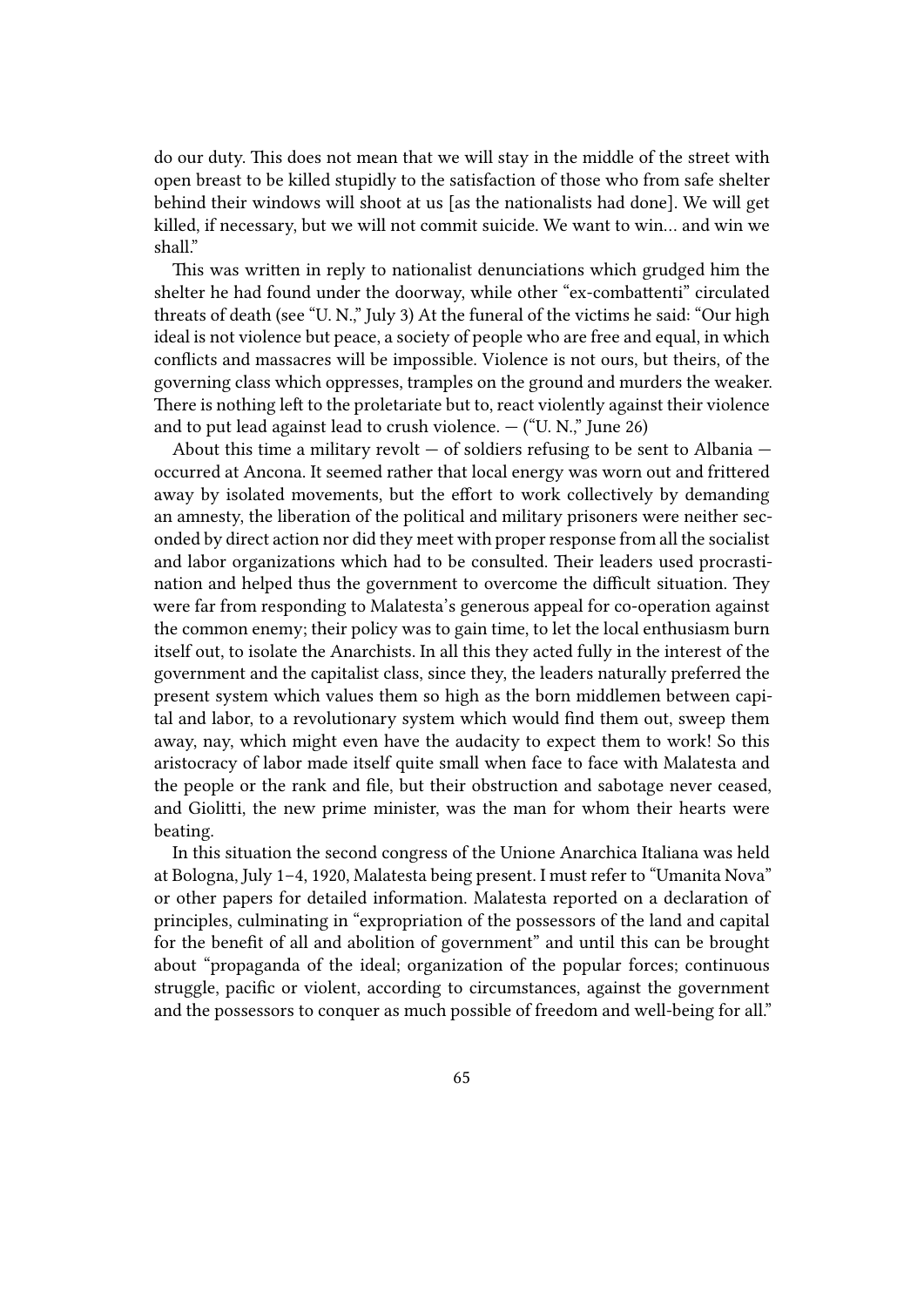In the discussion on a Patto d'alleanza fra gli anarchici, Malatesta finds the formula: "Individual autonomy limited by the obligation to hold given promises." On the fronte unico he says that, if we want the revolution, we must look for the help of all who want the revolution, because Anarchism cannot be realized unless the ground is first cleared; we must seek to come nearer to the rank and file, not to the chiefs. In this connection it is resolved: "The congress approves and advises that outside of existing parties and organizations — local groups (nuclei) of action be formed among all elements who pledge themselves on the first occasion that may be seen or foreseen to descend in the arena of facts to overthrow with all means the present institutions."

This approval to enter into local contact with others, as local vigilance committees and similar institutions did at all times, later on served as a charge against the arrested comrades. The idea of international anarchist relations like those formed at the Amsterdam Congress (1907) was approved and the question of an anarchist international national congress for the institution of an Internazionale Anarchica was proposed by Binazzi and Boldrin for examination. A resolution, by Boldrini and Malatesta, protests against what is done in certain localities, namely, that workers are forced to join organizations under the threat of not being permitted to work. This takes all idealistic conceptions and spirit of struggle from such organizations and permeates them with the germs of dissolution.

I must omit a discussion on syndicalist organizations in which Malatesta said that it was not true that the Anarchists were on cold terms with the Unione Sindicale Italiana; the contrary was the case. He personally was to a great part indebted to the action of the U. S. I., if he had been able to come to Italy. etc. (see "U. W' July 10). This is the large organization, dating from the Modena Congress of 1912, of which Armando Borghi, soon his fellow prisoner, was the secretary.

The corresponding commission of the Unione Anarchica Italiana resided at Bologna; the declaration of principles. etc., will be found in the pamphlet "Programma anarchico accettato al Congresso dell' U C. I. A."

On July 12 the offices of the paper, Malatesta's rooms and the premises of the Unione Anarchica Milanese, of which he is a member, were searched under pretext of a lottery — which they had never in any form promoted "U. N.," July 15).

The conference of delegates from large organizations to liberate the political prisoners me at Florence, Aug. 15. Malatesta and Bonazzi representing the U. A. T. It is not worth while to record the tergiversations of the moderate parties and their leaders to frustrate all united efforts and to shelve the question. This conference refused to enter into any contact with the republican leaders because of their attitude during the war, while not refusing solidarity with individual republican workers; Malatesta explained this attitude in several articles. In the discussion the inefficiency of simple strikes was maintained and new methods of efficient action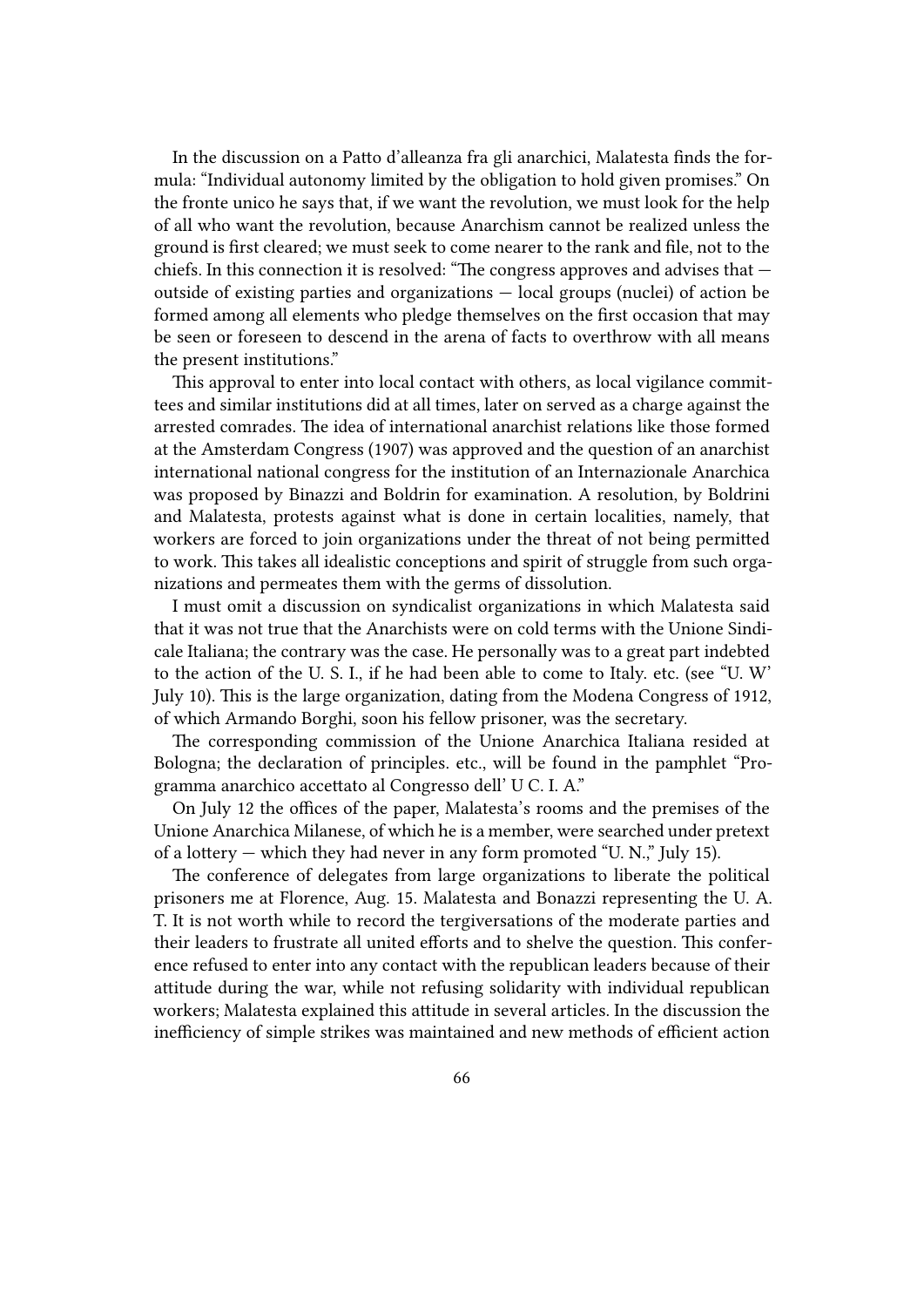were to be studied. This question came soon to the front in a way that by a single stroke became world wide known, by the occupation of the factories by the metal workers. The questions of political prisoners and that of expressing solidarity with Revolutionary Russia were once more discussed at the Bologna conference, Aug. 28, Malatesta and Bonazzi being present as before. This time moderate leaders assisted also and a manifesto was signed by the Partito Socialista Italiano side by side with the Unione Anarchica Italiana, the moderate Confederazione Generale del Lavoro, and the Unione Syndicale Italiana, the Socialist "Avanti" and the "Umanita Nova" etc. ("U. N.," Aug. 31).

The metal workers had then already begun obstructionist tactics (ostrazionismo operaio) in the factories, about Aug. 20, and at the close of August and during the first days of September that wonderful and hitherto unique phenomenon, the occupation of the factories by the workers began, a grim, determined, efficient and complete occupation, ready for armed defense, if necessary, and meanwhile carrying on the usual work in a competent way, as if capitalism had never existed.

The facts and features of these three weeks are too well-remembered everywhere that further description might be necessary. They were commented on in "U. N." day by day in articles of eminent interest, in which the lessons of every day's new experience and sound new advice based on this experience are put forward with exceptional intelligence. It became soon evident that the movement, large as it was, to remain a success required active extension; from the factories to the producers, extractors, carriers and importers of raw materials; again from the factories to the agriculturists who use machinery, and from the co-operative and other associations who collect agricultural produce to the factory workers who wanted food and could give tools and machinery in return; from the factories also to the Russian peasants who want tools and would send wheat, if the seamen and transport workers would insist to work at this kind of traffic instead of handling continuously war materials to transport these and soldiers to every part of the globe where capitalist wars and the repression of revolutions are carried on. Nothing of all this was done, but the lesson is not forgotten and the machinery of expropriation cannot he perfect at the first attempt.

The point was also raised by all enemies and waverers that a revolutionary Italy would be boycotted and blockaded by the all powerful capitalist States who control the present destinies of men, by England and America. I think that if an Italian revolution had really happened then, even these last strongholds of capitalism would have had some local work on their hands and, besides, to mention a precedence, their interference with Revolutionary Russia was not an unmitigated success. The question was seriously examined in articles of "Umanita Nova," reprinted as Fattori economici pel successo della rivoluzone sociale [Economic Factors for the Success of the Social Revolution] by "Epifane" (Milano, 1920), showing how the resources;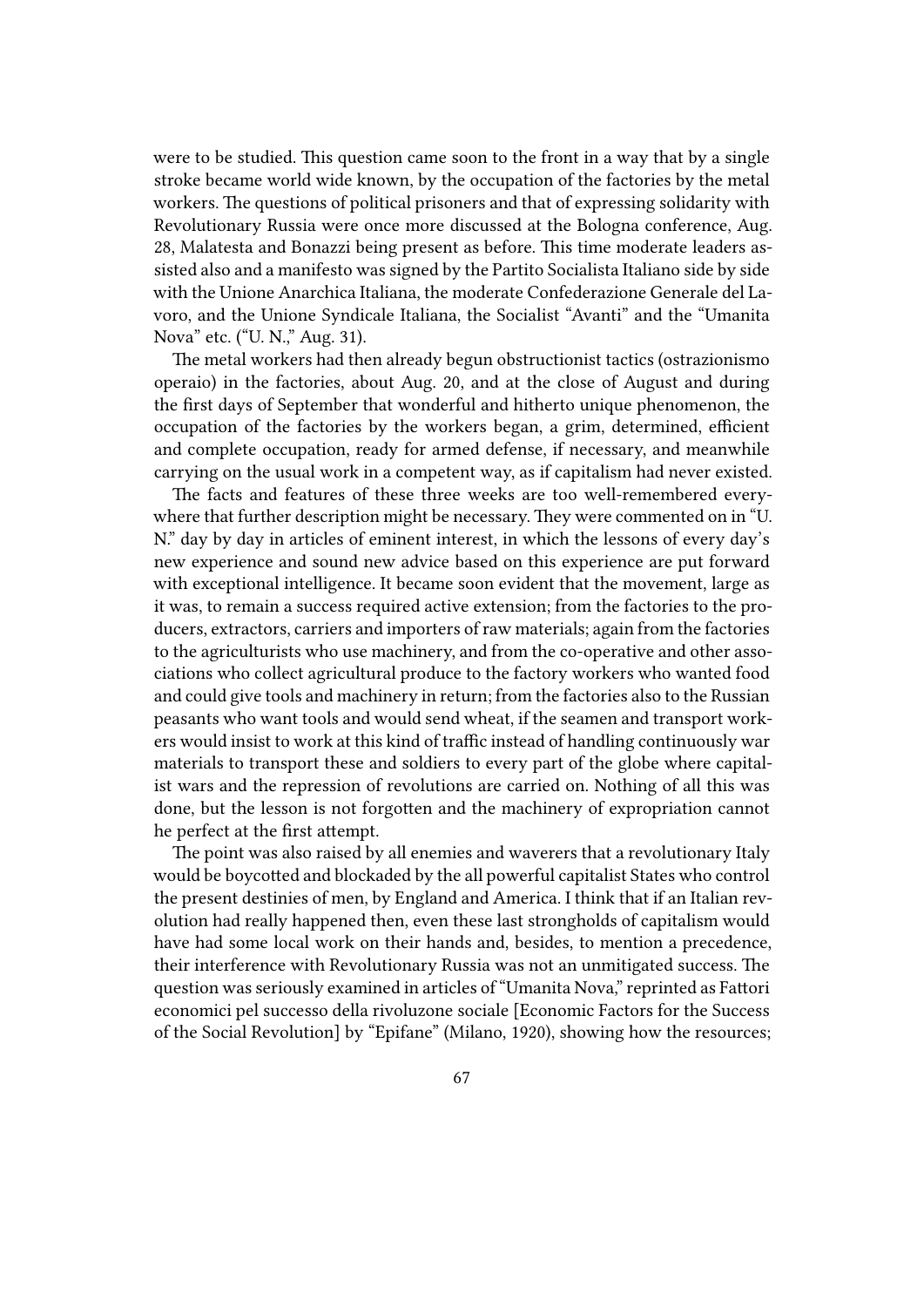of Italy could be used by the workers and peasants to hold their own against boycott and blockade.

Malatesta (who towards the end of August had given a crowded lecture at Greco near Milan, "U. N.," Aug. 28) sometimes visited the factories under occupation. This is graphically described in "U. N.," Sept. 12; useless to say that he was enthusiastically received everywhere, "in the red trenches" (trincee rosse), as the paper says, where the united front really existed. He urged the men to continue to stay there, not to leave, or they would come back again as slaves. If he must not have felt that all this time the workers were betrayed by their horror-stricken leaders who wanted but to come to some arrangement with the capitalists and to escape from a revolutionary situation, and that he and his friends who saw clear were still to weak to make their influence generally felt, these visits might have been the happiest moment of his life, and perhaps they were, for he must have seen that both lessons, the power of the workers, if they only choose to act, and the treachery of their leaders would never be forgotten.

He was then for a few hours on free soil, on territory in midst of the largest industrial city of Italy where the capitalist had been shown the door and where the workers arranged their own affairs in a frank, brotherly way as they will do everywhere when they choose to wish to be free. That voluntary submission, la servitude volontaire of La Boetie is the greatest mainstay of tyranny and exploitation, was never so clear as then. And the treachery of the leaders who led back these free workers to slavery will discredit leadership far more than they profited by their momentary success.

I translate from "La Vie Ouvriere" (Oct. 8) an address by Malatesta to the workers of one of the factories at Milan, taken from "Umanita Nova":

"Those who celebrate the agreement signed at Rome [between the Confederazione and the capitalists] as a great victory of yours are deceiving you. The victory in reality belongs to Giolitti, to the government and the bourgeoisie who are saved from the precipice over which they were hanging.

"Never in Italy revolution was nearer with so many chances of success. The bourgeoisie trembled, the government was powerless to face the situation. Force and violence were not used because you understood to oppose a superior force to that of the government, because by conquering the factories, by garnishing them with the means for attack and defense which war has taught you, you have demonstrated that you would have replied to violence by violence, and that not you but your enemies were this time in a state of inferiority. "

"To speak of victory when the Roman agreement throws you back under bourgeois exploitation which you could have got rid of is a lie. If you give up the factories, do this with the conviction to have lost a great battle and with the firm intention to resume the struggle on the first occasion and to carry it on in a thor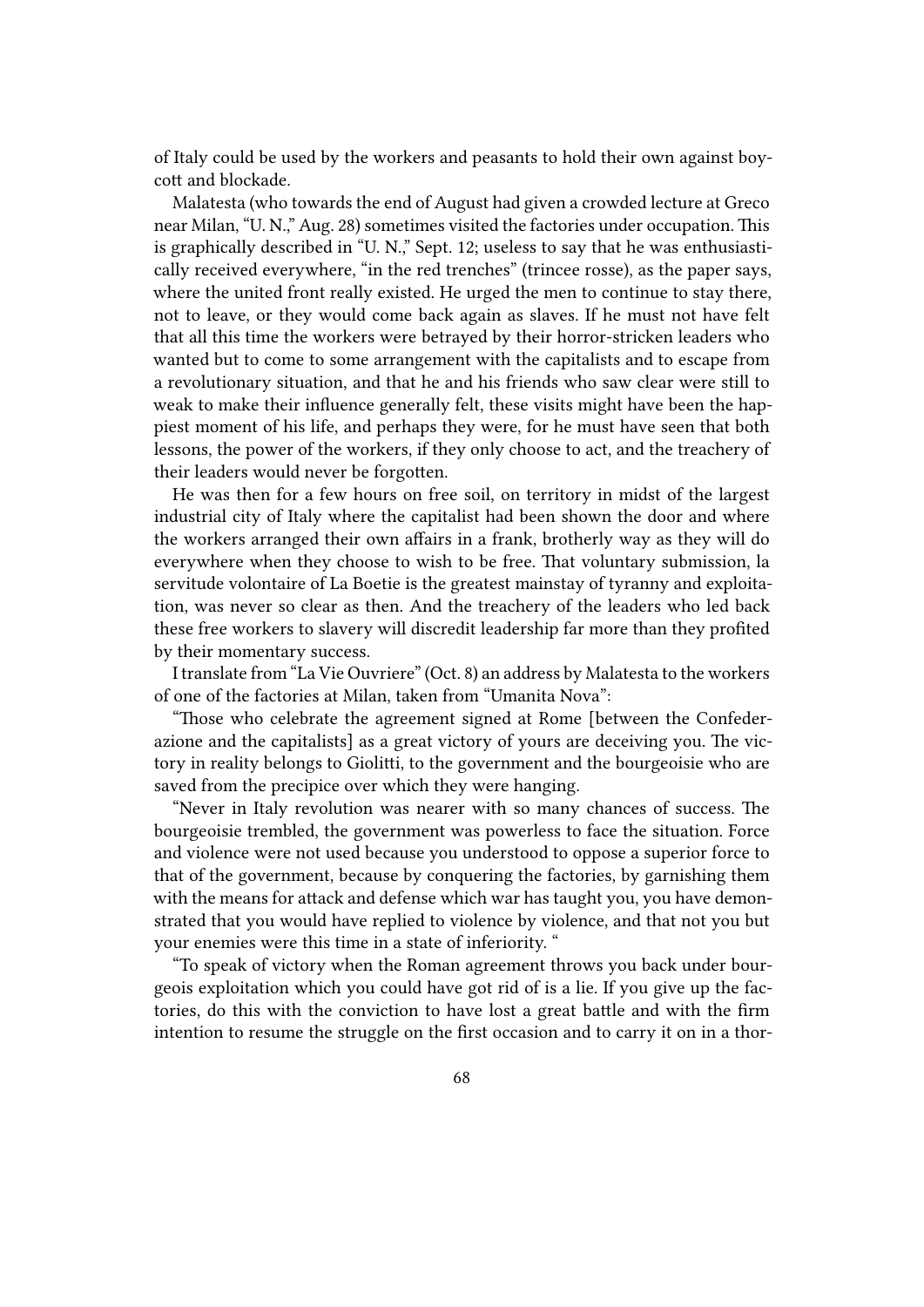ough way. You will expel the employers from the factories and you will only let them come back as workers, your equals, ready to work for themselves and all others. Nothing is lost if you have no illusion on the deceiving character of the victory. The famous decree on the control of factories is a mockery, because it tends to create a new host of officials, coming from your ranks, who will no longer defend your interests but their new situation, and because it tends to harmonize your interests and those of the bourgeois which is like harmonizing the interests of the wolf and the sheep. Don't believe those of your leaders who make fools of you by adjourning the revolution from day to day. You yourselves must make the revolution when an occasion will offer itself, without waiting for orders which never, come or which come only to enjoin you to abandon action. Have confidence in yourselves, have faith in your future and you will win."

Reaction then of course came on fast. Before describing how it struck at Malatesta, I may mention a few of his last articles or doings not yet mentioned, for he worked on, unceasingly and was never in better disposition than when he was struck.

La pricosi autoritaria del Partido Socialista ("U. N. … Oct. 3). Anche questa! A proposito di massoneria (Oct. 7), and La dittatura di … Malatesta‼ (Oct. 12) are the three last articles I know. He compares Marx's and Lenin's authoritarian doings in their respective Internationals; Lenin will ruin his as Marx did in his time. In the next article he is led by the assertion of socialists that he is a freemason to tell of his short masonic experience of 1875–76, a welcome addition to this biography (see above). The last article shows him in a humorous vein dealing with a young opponent who seems to think himself very much up to date. "But the truth is" — Malatesta ends — "that what you and I say are things which were known over again at the prehistoric time (as 'Simplico' [a comrade on the paper] says to make me rage) when I was a little boy." And then, less than a week after, his voice is silenced behind prison bars and remained so for many months.

He had also welcomed these last weeks the re-opening of the Modern School at Clivio (October 3), since closed by a government official ("U. N." Feb. 17, 1921), and he met his comrades of the General Council of the Unione Anarchica Italiana, 22 out of 30, at their first six-monthly meeting at Bologna, Oct 10, where he responded on the action for the political prisoners and where it was resolved to enter in contact with the Socialist-Anarchist Federation of Holland, which proposed to organize an International Anarchist Congress ("U. N." Oct. 14. 1920).

When the moderate leaders stabbed in the back the wonderful metal workers' movement arresting that advance towards collective property of the means of production, they gave implicitly full power to reaction to try to crush the advanced parties. I need not record the first steps taken; every day was marked by some act which but a few weeks ago they would not have dared to do. On October I2 Ar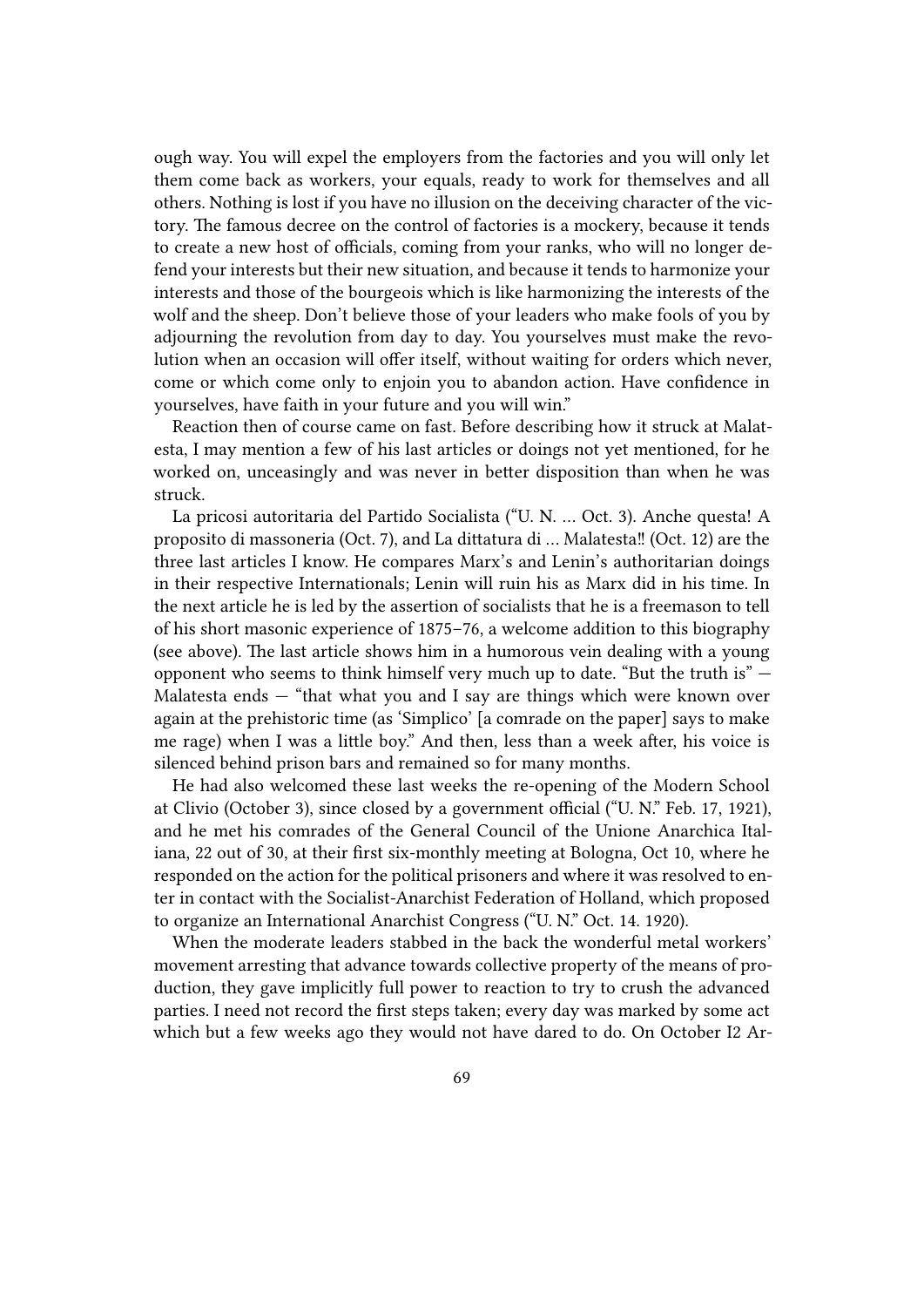mondo Borghi, the general secretary of the Unione Sindicale Italiana, was arrested at Milan by some order dating from July 20, but which had never been executed before. It was meant to strike at the organization; his wife, Virgilia St. Andrea, who continued his work, was arrested also, and on the  $21<sup>st</sup>$  about 25 delegates of the society, meeting at Bologna, were all arrested in a body. This is not an anarchist organization, but a strictly syndicalist body of about 300,000 workers. (See  $-$  "U. N" Oct. 14, 23, Nov. 28 and Feb. 5. 1921; "Vie Ouvriere," Nov. 28. 1919.) Borghi is still in prison, to represent the syndicalist part of the great "plot."

On October 14 meetings were held all over Italy to demand the release of the political prisoners and to express solidarity with Revolutionary Russia, to prevent the government from lending a hand to all that is constantly done by all capitalist States to restore capitalist rule in Russia. Two hours cessation of work (from 3 to 5 P. M.) formed part of this demonstration which passed of peacefully everywhere, some local incidents excepted. At Bologna, when the meeting was over, a procession paraded the streets which, when after a time no definite purpose was in view, was induced by the cries of some to march to the prison, situated in an old and narrow quarter of the city. Here, while most expected that after listening to a short speech they would dissolve, firing began from the prison or some barracks or by unknown persons; a policeman and a detective were killed, etc. (See I Fatti del Casermone del 14 Ottobre a Bologna, "U. N" Nov. 21, a detailed description showing that these incidents were quite disconnected with the meeting).

This gave at last the desired pretext for general arrests at Milan, where on the 15<sup>th</sup> the office of "Umanita Nova" was raided, the editorial staff arrested, everything searched, also the rooms of Malatesta who was absent at Bologna ("U. N" Oct. 16). More than 80 arrests were made at Milan, and Oct. 17 in the morning Malatesta was arrested also. He had just arrived from Bologna, visited the office of the paper and then went home where groups of police agents waited for him. After an interrogatory at San Fedele he was led to the prison of San Vittore where a cannon flanked by machine guns was then disposed at the entrance ("U. N" Oct. 19).

It will be of interest to recall his last few days of freedom as told by a comrade at Bologna ("U. N." Nov. 21 and Feb. 13, 1921). His activity as a public speaker was turned into a charge against him by the accusation. Against this it is explained that nine-tenths of his meetings were held by the initiative of others, without previously consulting him, sometimes to his displeasure, as he had to neglect other obligations. But what could he do? If he went anywhere, the announcements of meetings were ready, the halls taken, a motor car at the door to take him from place to place in the neighborhood to an infinite number of meetings. He protested, but he would not let the costs be lost and so many people disappointed. When he left Milan for a day or two, they kept him for one or two weeks. The staff of the paper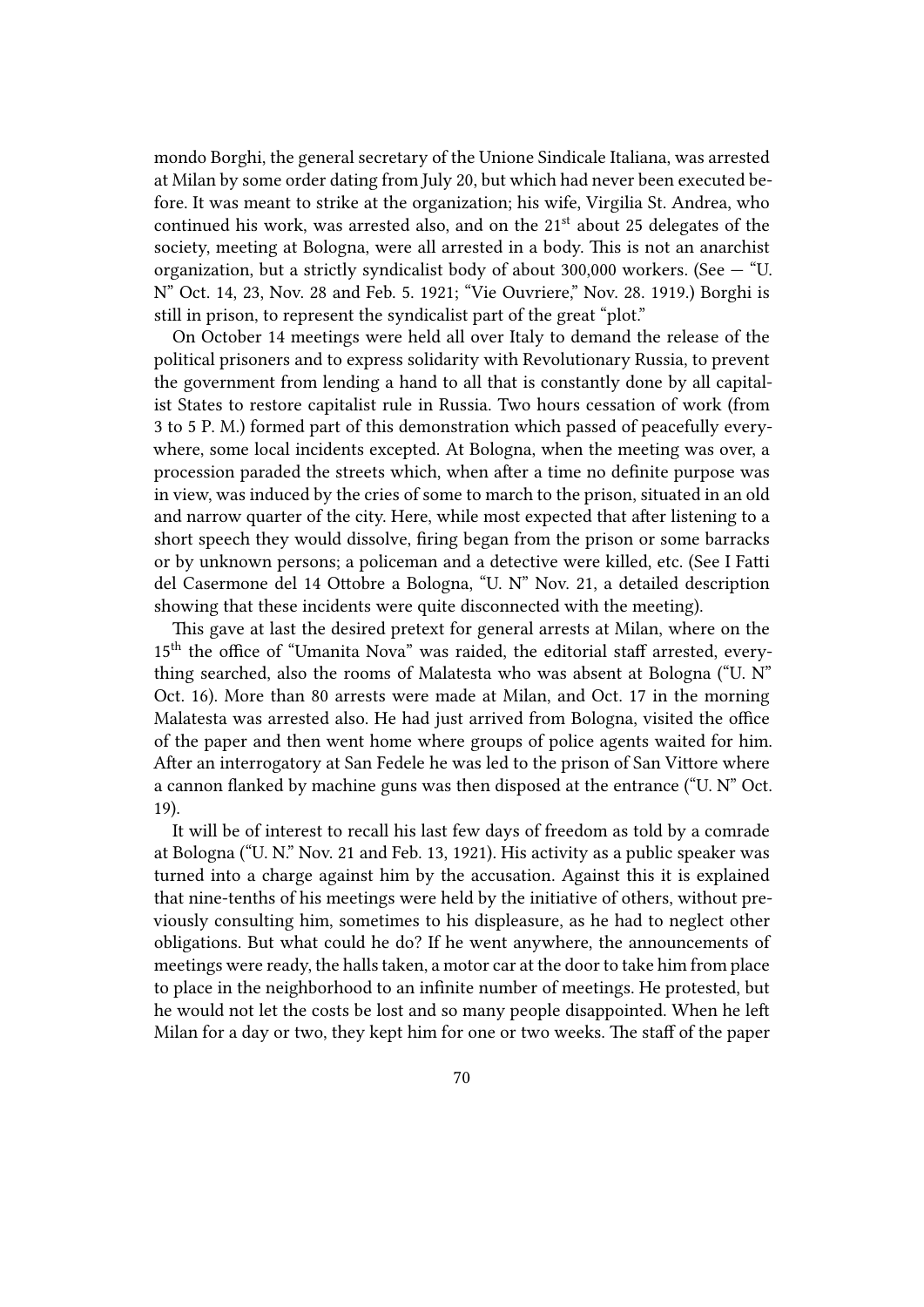sent telegram after telegram for him to come back, and at the Bologna congress Malatesta himself had wanted to get rid of one or the other of these two burdens, the editorship or these permanent meetings.

He stayed at Bologna in the house of a friend to take a rest and to finish a work (un suo scritto) on the social question which he had interrupted in 1913 or 1914 [perhaps the book at which he worked in 1912?] He could not refuse to be a speaker on the 14th, when he was the third of six or seven speakers who addressed tens of thousands on a large square, but who could not make their voices heard to the immense crowd. He made the usual sedate and precise speech without rhetorical flourish and incitements, the least violent in terms of all the speeches and yet the accusation brings forward a pretended version of his speech which is invented in all parts. It is remarked that if any violence had been intended that day in Bologna, there would have been other points of attack and not stone walls well defended in old narrow streets. Malatesta immediately after the meeting went to the Labor Exchange (Camera del Lavoro) close by and wrote a polemical letter on free masonry to the local capitalist paper, the "Resto del Carlino," which had charged him in the morning to be a "fratello dormiente" (on this see "U. N." Dec. 5); while being there he heard the news of the tragedy near the prison. He stayed at Bologna the two following days (15, 16) and was not interfered with.

No general effort to liberate him by popular demonstrations was made. We read of the local general strike at Carrara, immediately proclaimed by the Camera del Lavoro Sindicale ("U. N." Oct. 21; see also Oct. 24, 27); but such scattered efforts excepted the protest was limited to speeches or resolutions and a socialist manifesto (Florence; "U. N." Oct. 22). This permitted Giolitti to boast to the "Manchester Guardian" (Dec. 1 ) that no protests were made and a rectification of the "Umanita Nova" was refused insertion ("U. N." December 19).

The Unione Anarchica offices at Bologna were raided (Oct. 17), and the books of the "Umanita Nova" were seized (Oct. 25; s. "U. N." Oct. 26), the manager arrested for some time, etc.

As a prisoner Malatesta was treated with shabby cruelty. He is no longer young and everything seems to have been done to depress him physically. He had fever and bronchitis and would get no proper treatment. Warm food sent in from outside, as is his right as an untried prisoner, was left to get cold and heat-preserving appliances permitted to all others, were refused to him. It took a long time before visits were permitted and then under the most unfavorable conditions possible. The only words sent out by him for many weeks occur in a letter of Nov.  $16: -I$ am ill and there are no means to get cured in a rational way. But be not alarmed, let us hope that it will pass." He is not the man to utter complaints, so these few words say much, remarks "U. N." (Nov. 28).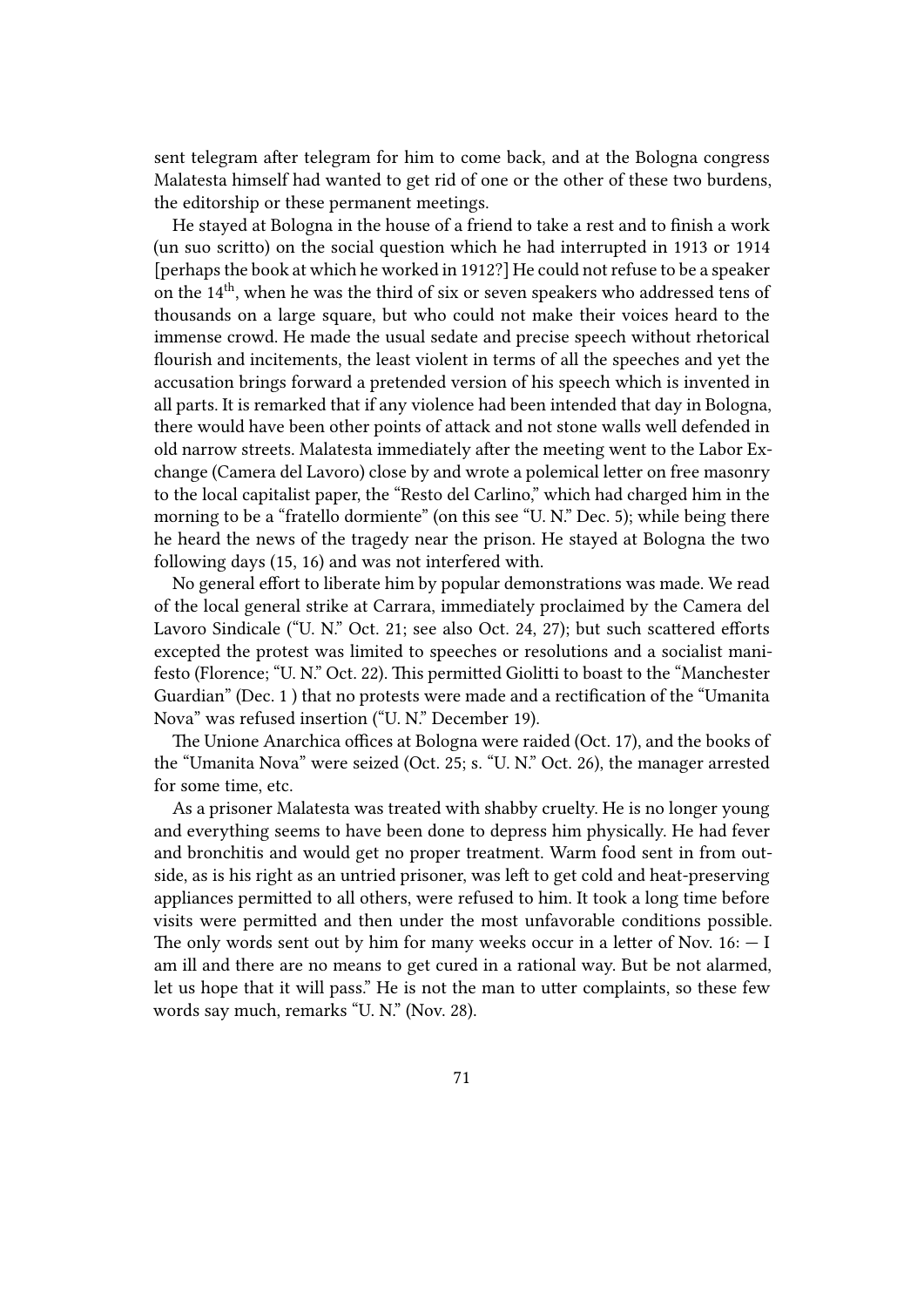From all one reads about the preparation of the accusation, it becomes evident that the legal officials of the government, upon orders from Rome, started with nothing in hand but what the local police might have told them, no facts — because nothing had happened — no definite charges therefore, and that, by laying hold on all men and all documents they could find, they tried to connect the prisoners by hook and by crook with about everything that had happened in Italy in 1920 or before (since the amnesty). They would operate with what was a priori to be expected and with "moral responsibilities," expecting a priori everything from men like the accused and connecting them by "moral responsibility" every word they spoke or wrote with any material fact of their own selection. The accused could not but wish that these things should happen, therefore they plotted to have them done or therefore they must have done them. This is about the justice that Giolitti meant to mete out to these victims whose case the whole country watched; what about others who are little known? Some terrorist acts had occurred at Milan and the first interrogations were directed to inquire for the opinions of the prisoners on these terrorist acts. The Italian code recognizes no "moral responsibility" and moreover the responsibility for articles in papers is strictly limited to the responsible editor and, if signed, to the author also; but here everybody connected with the paper was involved, and to make this abnormity more plausible, the books were examined for "foreign gold," and the subscriptions of comrades all over the globe. (See "U. N" Nov. 6; also Nov. 25. where the legal standpoint is closely examined.)

On Nov. 30 even the examining judge (giudice istruttore avvocato Carbone) had to write in his ordinanza that the charge of conspiracy cannot be maintained, though it had, presented itself, in its beginning "afrioristicamente attendibile" ("as something to be expected a priori") … Virgilia D'Andrea, the accused syndicalist after quoting this extract says: "In this way every revolutionist can be arrested, because since he is a revogainst the Anarchists and Syndicalists, as the State at bay does everywhere. The White Guards and Black and Tan of Italy, there called Fascisci, received carte blanche for murder, arson, vandalism and every form of bestial cruelty against the organized workers and their families, their homes and those of their societies and their papers. The police precedes them, removing the means of defense by the seizure of weapons and arrests. The moderate socialist parties stand by and "keep their temper," just content to escape notice, though gradually in many parts their own turn comes and they are at the mercy of officially tolerated ruffianism and dare not show their heads.

Malatesta, Borghi and Quaglino, disgusted to be made to linger in prison, because the magistrates dared not to confess that there never had been any "plot," on March 18, 1921, began a hunger strike, claiming to be tried at last, and old Malatesta for nearly a week risked a complete breakdown of his health impaired already by five months of close confinement. Then a tragic incident occurred — the nerves of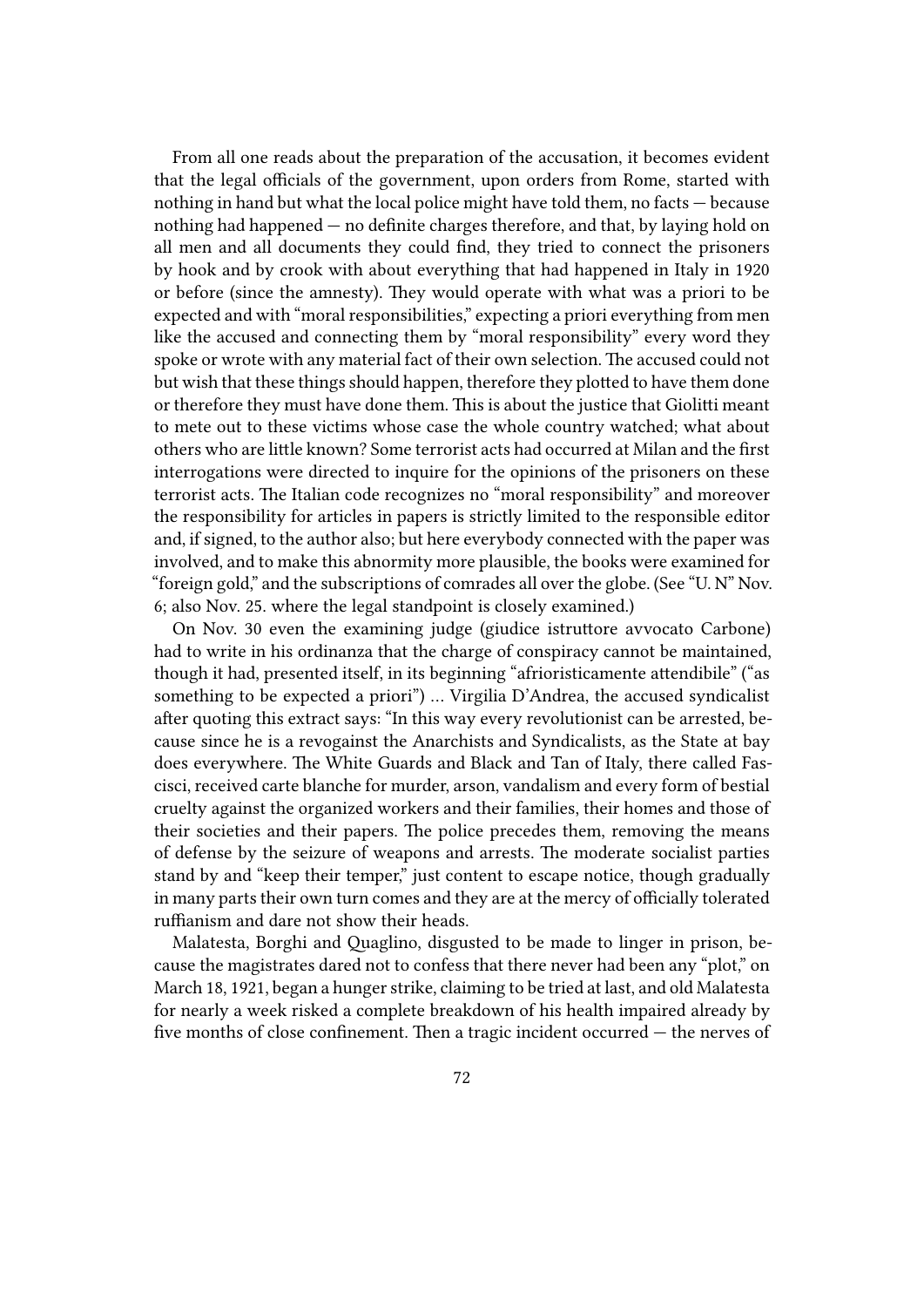some comrades were unable to further stand by and passively witness this agony and an explosion, causing loss of lives, took place before the Diana theater at Milan. Upon this (March 23) hell was let loose by the Fascisti, who wrecked the offices of "Umanita Nova," and by the police who made wholesale arrests. Under these circumstances public attention was likely to be diverted from the hunger strike and the prisoners decided to give it up. It became obvious also that under the immediate impression of the local catastrophe a jury might bring in a ferocious verdict, which it would cost protracted efforts to upset again.

The next months brought continuous orgies of Fascist barbarism, but Giolitti's regime fell all the same, and now the bubble of the monster "plot" was pricked and the prosecution took the new cue to lay a very tame case before the jury at the Milan assizes (July 27–29, 1921).

The acquittal of the prisoners was a foregone conclusion, to that extent the prosecution had broken down. Nevertheless our old comrade and his friends had to stand for three days behind the bars of their iron cage (the Italian form of the dock), to defend themselves. Malatesta did this with his usual keen spirit, practical common sense and close reasoning. His declarations analyze the revolutionary situation past and present in all its bearings, a document worth of further study. All this will be seen from the book containing the shorthand report Processo E. Malatesta e Compagni. The trial led to no further incident and ended with a general acquittal.

"Umanita Nova," after several months' interruption, at great sacrifice was restarted in Rome, published for some time in large size. then reduced and temporarily becoming a weekly. Malatesta, living also in Rome, gives his daily attention to the paper, but appears, I believe, a little less often in print than in the Milan days of 1920. I will abstain from gathering extracts, these few lines excepted, published March 31, 1922, which show his unbroken determination and tenacity of purpose now as ever:

… "Today more than ever is necessary concord between all proletarians, all revolutionists for their common defense, from which, can and must arise concord for attacking and demolishing that obstacle, the present institutions, which deprives us, one and all, of the means to put our own ideas to the experiment.

"This accord must be concluded by the masses themselves, passing over the ambitions, rivalries, interests and malice of the leaders."

The problems before the present Italian movement are numerous. The international economic situation will neither permit that capitalism restores its unchallenged domination as before the war, nor that it enjoys all the benefits which it meant to reap through the war and after. The fiasco of official communism in Russia, based on dictatorship, must very soon either open the eyes of their blind imitators in Italy or isolate them completely. Syndicalism will also have to choose between those who organized its surrender in 1920 and those who the Unione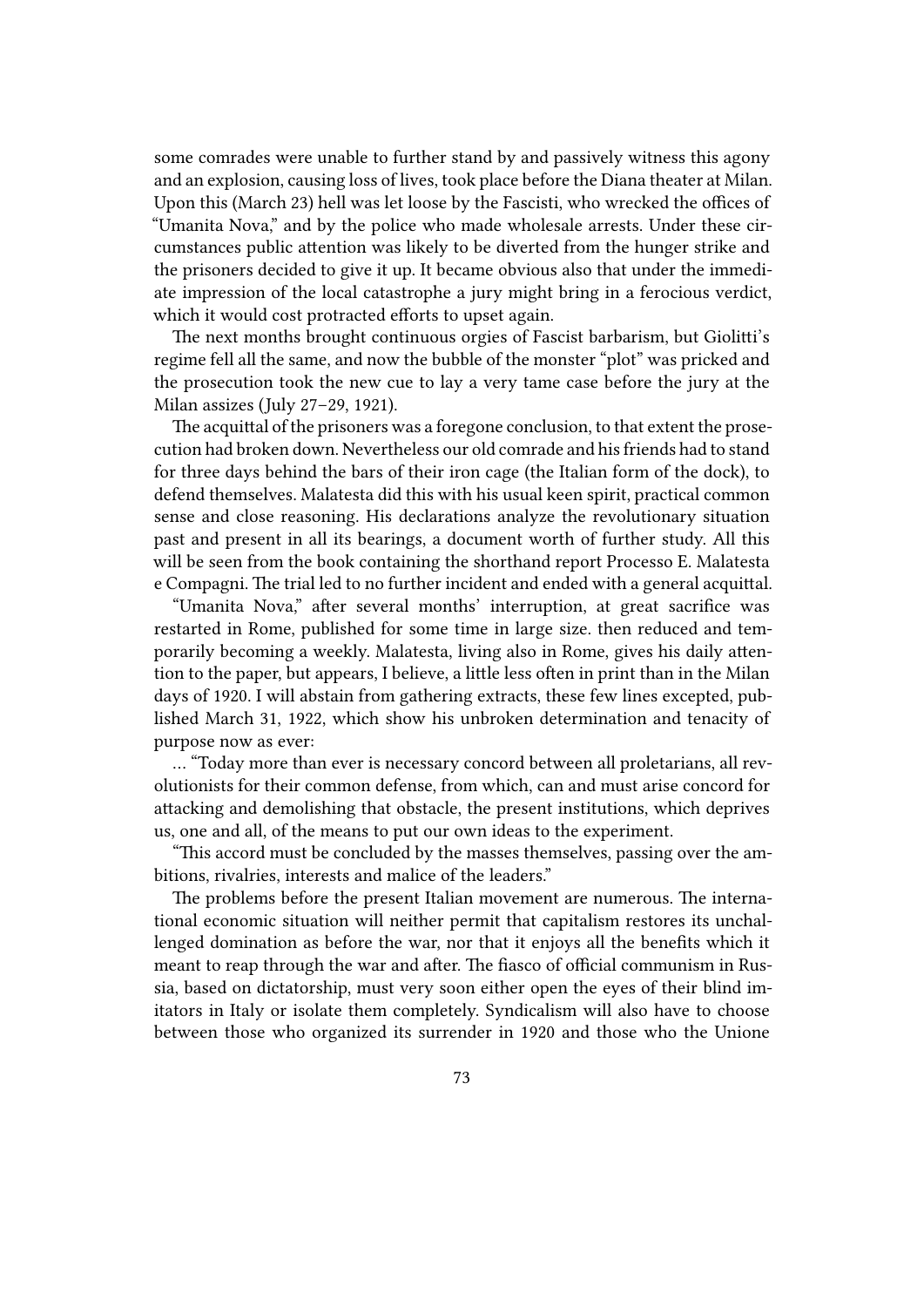Sindacale Italiana, are determined that such things shall never happen again and who throw off the fetters both of Moscow and of Amsterdam. The most bestial form of militarism, fascism, is still rampant and is nourished by capitalism and by governmental nationalism greedy of Fiume, Dalmatia and what not. There is some resistance shown by the workers, but not what one would expect, not that bold sweeping action which would once for all banish that pest from the midst of a civilized people. Finally, there are the socialists, inefficient and equally powerless whether one of them, Bonomi, is prime minister for a time, or another, Serrati, is or is not, I really forget which, with the second and half or third International.

All this cannot fail (at least I always think so) to make numbers of sensible and well-meaning people who are found everywhere, disgusted of politics, of nationalism, of authority and the present system altogether, and Anarchism ought to spread as never before. It is a to see it constantly losing time over minor matters, the precise quantity of individualism and organization which this or that comrade thinks essential in all possible cases of conscience or so, and to see Malatesta constantly employed in giving elementary lessons of common sense to doctrinaires of all types. How much better his energy, spirit, devotion and experience would be employed by making a supreme effort to gather in all those whom hell on earth, as created since 1914 and made more hopeless since 1918 made victims and enemies of the present system, but whom the voice of freedom, strangled in these years, has not yet reached! Many of these energies have been absorbed by communism, there either to become brutalized or to leave again disappointed and hopeless; others, too far away from actual experience, accept it light hearted as artists or as pessimists in whom the submission of mankind to the exigencies of war destroyed the belief in freedom altogether.

The voices of Elisee Reclus, of Tolstoi and of Kropotkin are silent now; they might have told mankind in these unhappy years to remember freedom again and many would have listened to them. I have never been a hero-worshipper, but I may say that Malatesta as their equal should step in their place and at last oftener speak to the world at large; there is no other one alive in whom over fifty years of revolutionary and altruist thought and close contact with the people have accumulated this mass of experience, united with energy and devotion to mankind and freedom. I can imagine that his old hope lives as strong in him as ever, and that he wishes first to see to this still though in the end both roads may meet; if his voice was heard addressing itself to the largest possible audience, what good might it not do. And more practical discussions might also be extended to a larger sphere of comrades to establish our mental International on this European continent of caged peoples where after ages of talk of direct action no one has the pluck to stand up even against passport slavery which excluded also Malatesta from the International Anarchist Congress of December, 1921.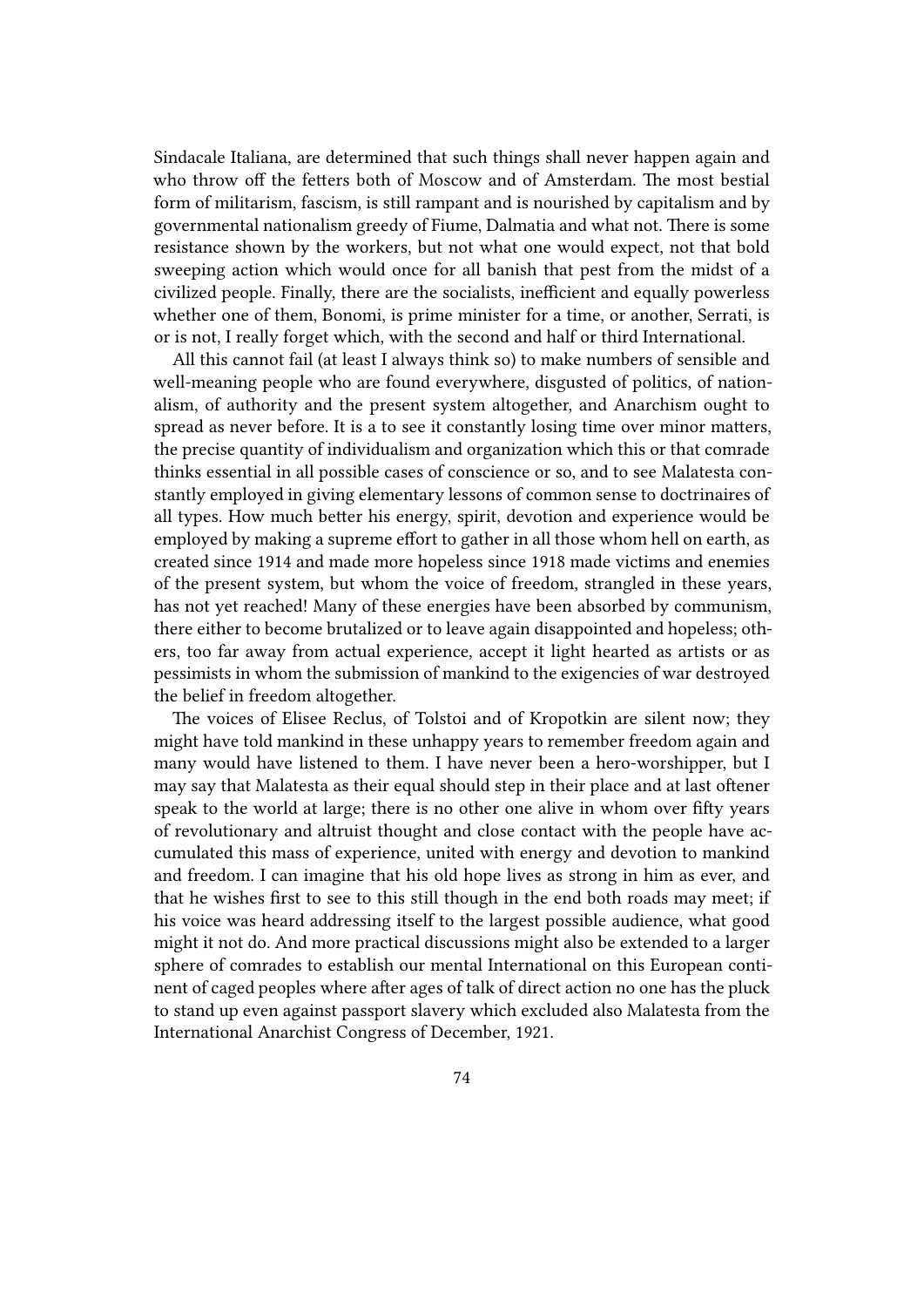(Since these lines were written Malatesta set an example even in this respect by crossing the Alps somehow and appearing in the middle of September at Biel and at St. Imier in Switzerland among the Swiss and international comrades gathered there to discuss the future of Anarchism and to commemorate the St. Imier Congress of 1872, of which Malatesta now is the only surviving member, while then he was its youngest participant. Important questions, the real role of syndication and the attitude of anarchists in the case not of remote but of possibly very near revolutions were broached by him and by L. Bertoni to whom the initiative of these meetings is due. Brisk discussions and an international Anarchist congress are in view; so perhaps stagnation is over, the ice is broken, and anarchism will see a new spring. It will see Malatesta in its front and midst to his last day.)

This is all I can say at present on Malatesta's life, being separated from many printed and other materials which would have made many parts of this biography much more ample and exact. But at least a chronological frame has been constituted. I have never looked upon living comrades as objects of biography, though I always plead for the preservation of historical materials and the writing of recollections whenever feasible. Malatesta knows this and may smile at it; he is still infinitely more absorbed by the present and looking forward to the future than thinking of recording himself the past. Even if he will not speak of himself, he will some day help to keep alive the memory of all the many devoted friends and comrades with whom he co-operated these last fifty years; these memories should not be lost.

However all this may be and whether my attempt to sketch this life may be considered too indiscreet or too colorless, I have meant well and felt real pleasure in writing. For wherever I struck there was good bedrock, there was and there is the rebel and the free man, young or old, better always young, never old. Time will add, I hope, a fair number of further chapters to this fragmentary biography.

October 18, 1922.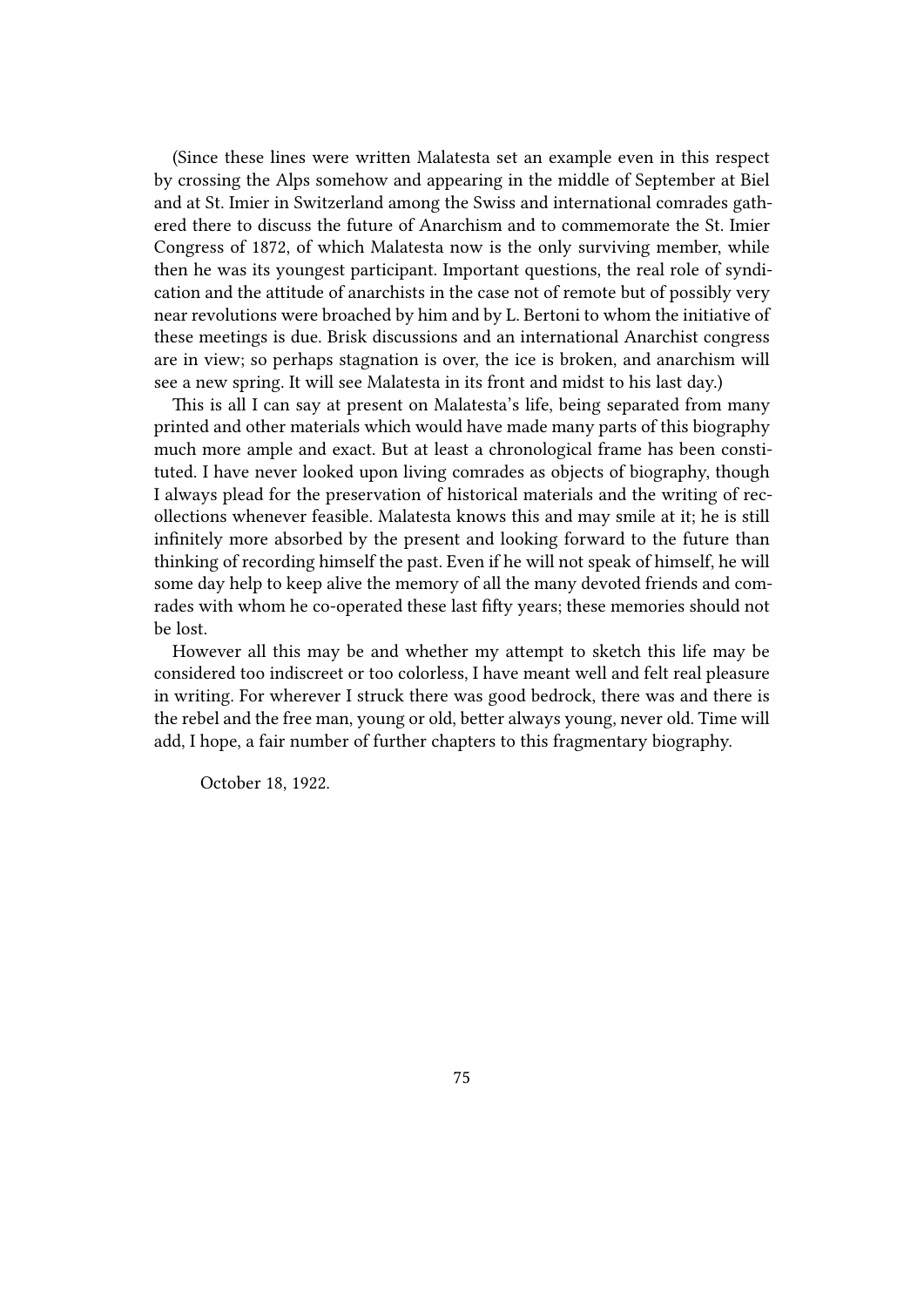## **APPENDIX**

The Final Declaration of Errico Malatesta Before the Milan July (1921) Gentlemen of the Court, Gentlemen of the jury!

Trials have always been one of our beet means of propaganda and the dock has been the most efficient and, permit me to say it, the most glorious of our platforms. I should therefore not have lost the occasion to place before you a large exposition of the anarchist' program, maybe in the hope to convert one of yourselves to anarchism, encouraged in this by what happened to me at the assizes at Troni [ 1875 ]. Eleven of the jury not only acquitted me, but came, immediately to inscribe their names in the ranks of the International Working Men's Association. But what shall I do? The public prosecutor, to whom I present my thanks and certify my admiration, did me a bad service: he cut the grass from underneath my feet. As matters stand now, if I made a great speech before you, I should resemble to that old knight who coated in steel put on his best cuirass, lowered his ventail and jumped on the most fiery of his battle horses to ride in on the market to buy a pound of radishes!

I will say nothing further. I will only profit of the occasion to, way something not in our interest, not in that of my comrades, but in the interest of the community, in the interest of that Italy which we are accused of not to love only because we wish it to be on terms of brotherhood with all other nations, only because besides loving the people of Italy, we love the people of all mankind, an internationalist and cosmopolitan conception which by the way was at one time admitted and felt by all the fighters, all the heroes, all the martyrs of the Italian Resurrection who had overcome the limited idea of their native country and rushed into all parts of the globe to shed their blood on all the battlefields where a banner of freedom was raised.

You know that in Italy at this moment there is a war being waged which by a singularity of our language is called a civil war, precisely because it is uncivil and savage. In Italy the situation is such I we are returning to the dark and sanguinary night of the Middle A Italy is full of mourning. Mothers. daughters and wives are wailing and why? Over a struggle without an aim. You know I am a revolutionist. I am for insurrection, I am also for violence when violence can serve a good cause. But blind violence, stupid violence, ferocious violence which today afflicts Italy well, this is a sort of violence which must disappear; otherwise Italy will cease to he a civilized nation.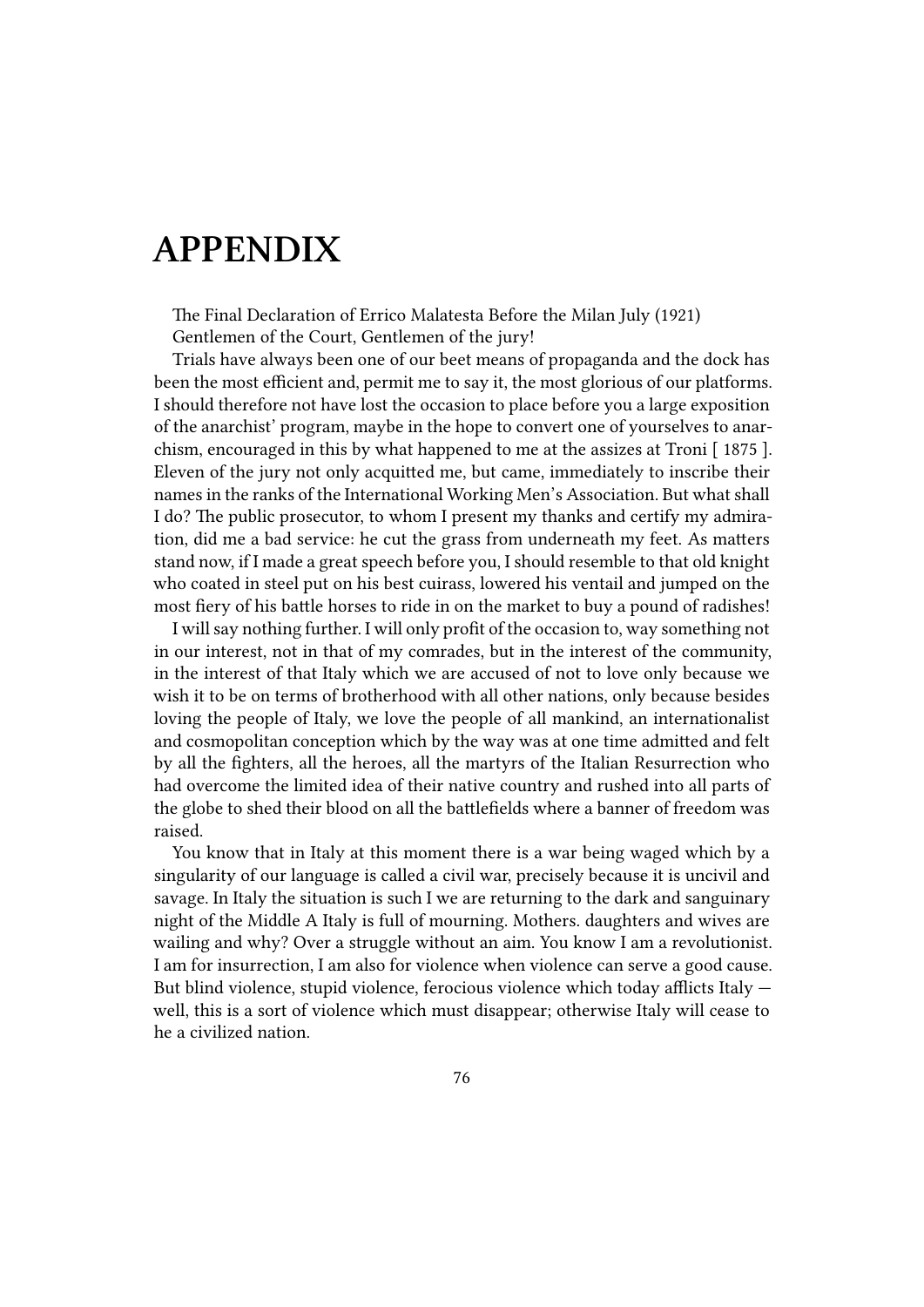Gentlemen of the jury: You will give your verdict as your conscience will dictate you; to me it does not matter much; I am too hardened in the struggle to be impressioned by a little prison: if you bring in a verdict of guilt, I should say that you have committed judicial error, but I should not think that you have consciously committed a deliberate act of injustice. I should hold you in the same esteem, because I should be sure that your conscience dictated the verdict. But I am an optimist. I do not think that there are men who do evil for evil's sake, or if there exists such a man, he belongs more to the specialist in insanity than to the judge in criminal matters But all the same, all do not think like myself. If you give a verdict of guilty, our friends, by party spirit, by overgreat affection for I would interpret this as a class verdict, would interpret it as deliberate injustice, and you would have sown a new seed of hatred and rancor. Do not do this.

Gentlemen of the jury: This civil struggle is repugnant to all; it is repugnant to all by their elementary sense of common humanity, and then it is to nobody of any use, to none of the classes and parties, is not of any use to the employers, the capitalists who need order for their industries and trades. It is not of any use to the proletarians who must work in order to live and who must prepare themselves for the elevation by practical experience and solidarity. It is not of any use to the conservatives who wish to conserve something else than ferocious massacre. It is of no use either to us who shall know to found upon the (present) hatred a harmonious society. a society of free men, the condition and guarantee of which shall be toleration, the respect of honestly professed opinions. Send us home! (Clamorous applause quickly repressed by the presiding judge).<sup>1</sup>

 $^{\rm 1}$  This declaration characterizes better than anything the state of spirit at the end of the Milan trial of 1921, which is recorded in full in the book E. Malatesta, A. Borghi e compagni, davonti ai giurati di Milano. Unfortunately the Milan persecutions did not end there; those who could not stand by and see Malatesta and his comrades killing themselves by hunger were tried in May 1922 and received on June 1<sup>st</sup> ferocious sentences sending Marioni and Boldrini to the living tomb of the ergastolo, young Aguggini to 30 years of prison. Eleven others to many more years of prison. Their fate in told in Processo agli anarchici nelle assise di Milano, published by the Comitato oro vittime politiche di Milano and in the special issue of Pagine Libertarie.